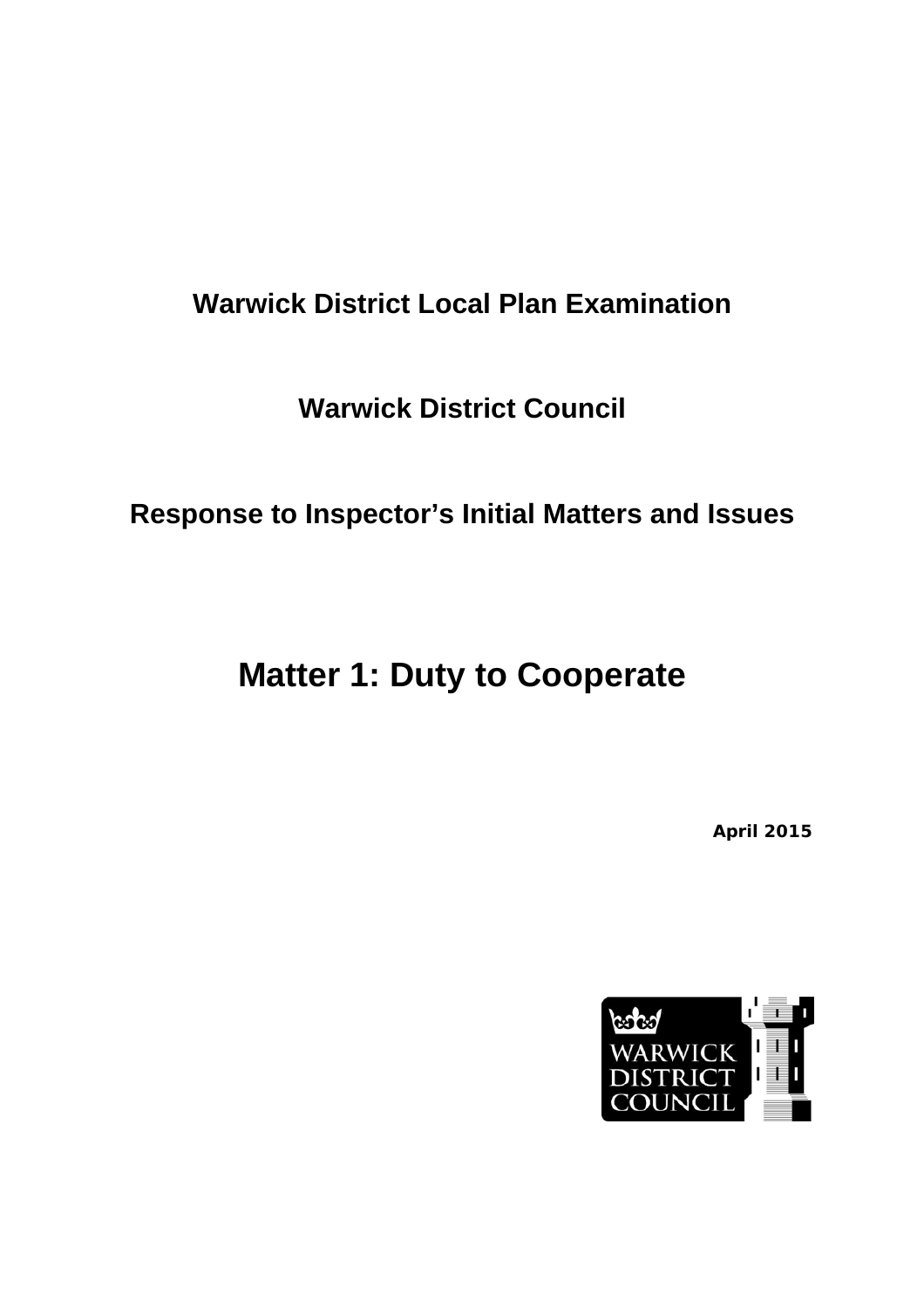## **Contents**

Matter 1: Duty to Cooperate – Responses to Questions

Appendix 1.1 – Statement of Common Ground and Cooperation for the Coventry, Solihull & Warwickshire (CSW) Sub-Region, September 2012

Appendix 1.2 – Coventry and Warwickshire Duty to Cooperate Sub-Regional Approach to Delivering the Housing Requirement, March 2014

Appendix 1.3 – Report on the Examination into the Dacorum Core Strategy

Appendix 1.4 – Report on the Examination into Policy CS13 and Supporting Text of North Somerset Council Core Strategy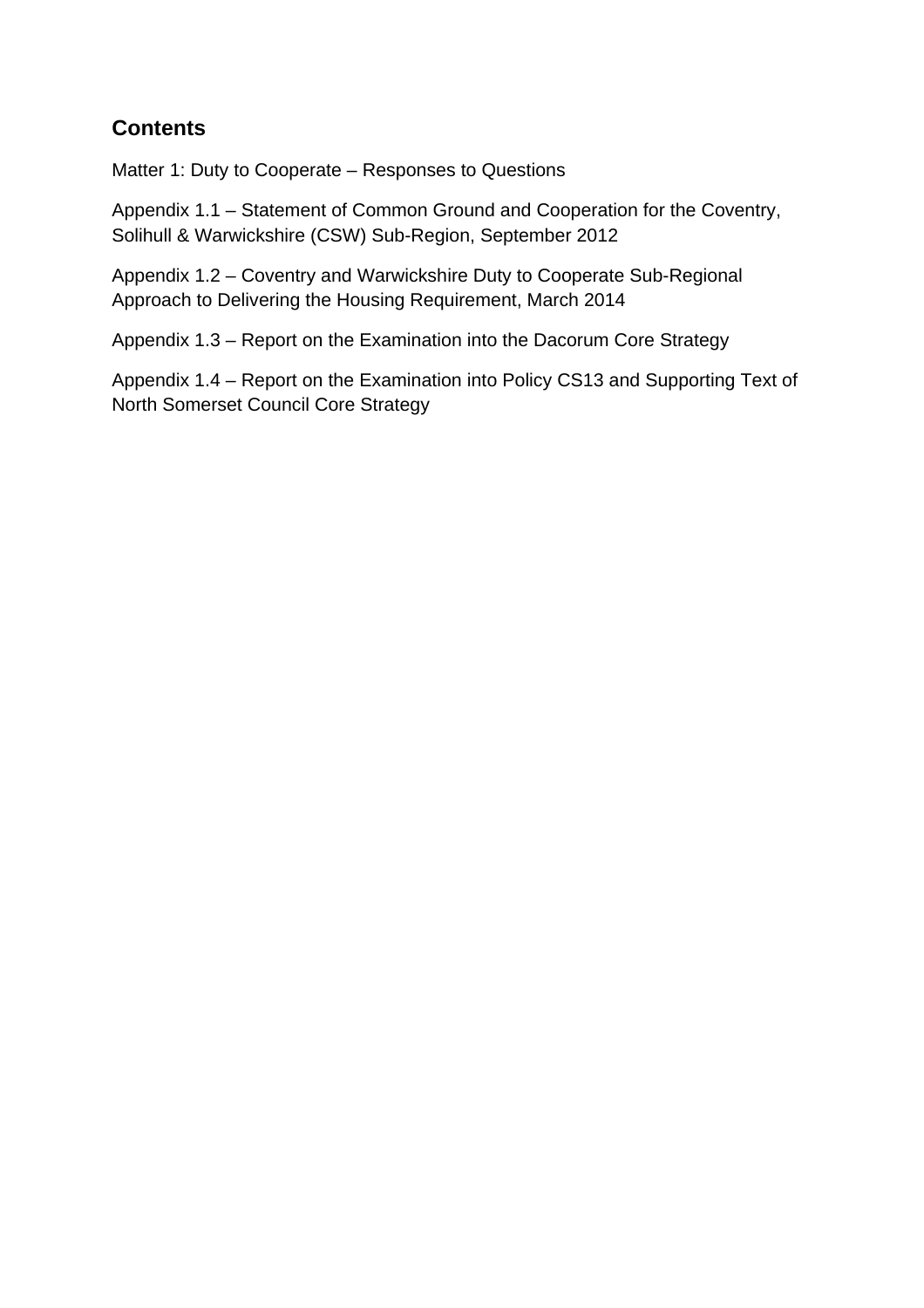## **Matter 1: Duty to Cooperate**

### **Questions**

### *General*

*1) What are the genuinely strategic matters as defined by S33A(4) of the Planning and Compulsory Purchase Act?* 

- 1.1 The Council considers that the genuinely strategic matters relating to the Local Plan are those set out in Section 5 of the Duty to Cooperate Statement (Doc LP22), namely:
	- Homes needed in the area (the housing requirement)
	- Jobs needed in the area
	- Green Belt
	- Retail and Leisure Provision
	- Provision of Infrastructure
	- Flood Risk
	- Waste Management and Minerals
	- Natural and Historic Environment

*2) Who are the relevant local authorities and prescribed bodies in terms of cooperating on these strategic matters during the preparation of the Local Plan?* 

- 2.1 The Council considers that the relevant local authorities are those within the Coventry and Warwickshire Housing Market Area as set out in 3.3.1 of the Duty to Cooperate Statement (Doc LP22), namely:
	- Warwickshire County Council
	- North Warwickshire Borough Council
	- Nuneaton and Bedworth Borough Council
	- Rugby Borough Council
	- Warwick District Council
	- Stratford-on-Avon District Council
	- Coventry City Council
- 2.2 In addition, the Council has an important direct relationship with Solihull Borough Council as an adjoining local authority. It also has indirect relationships with the local authorities within the Greater Birmingham and Solihull Local Enterprise Partnership Area.
- 2.3 Section 4.9 of the Duty to Cooperate Statement (Doc LP22) sets out the work the Council has done with relevant Prescribed Bodies including Natural England, Historic England, the Environment Agency, the Clinical Commissioning Group, NHS England and the Highway Authority.

### *Overall housing provision*

*3) Is the Council's assessment of the extent of the Housing Market Area (HMA) correct? What is the evidence that supports this view? Is there evidence to support an alternative view of the extent of the HMA?* 

3.1 Chapter 3 of the Joint SHMA November 2013 (Doc HO04) examines alternative geographies for defining Housing Market Areas. This is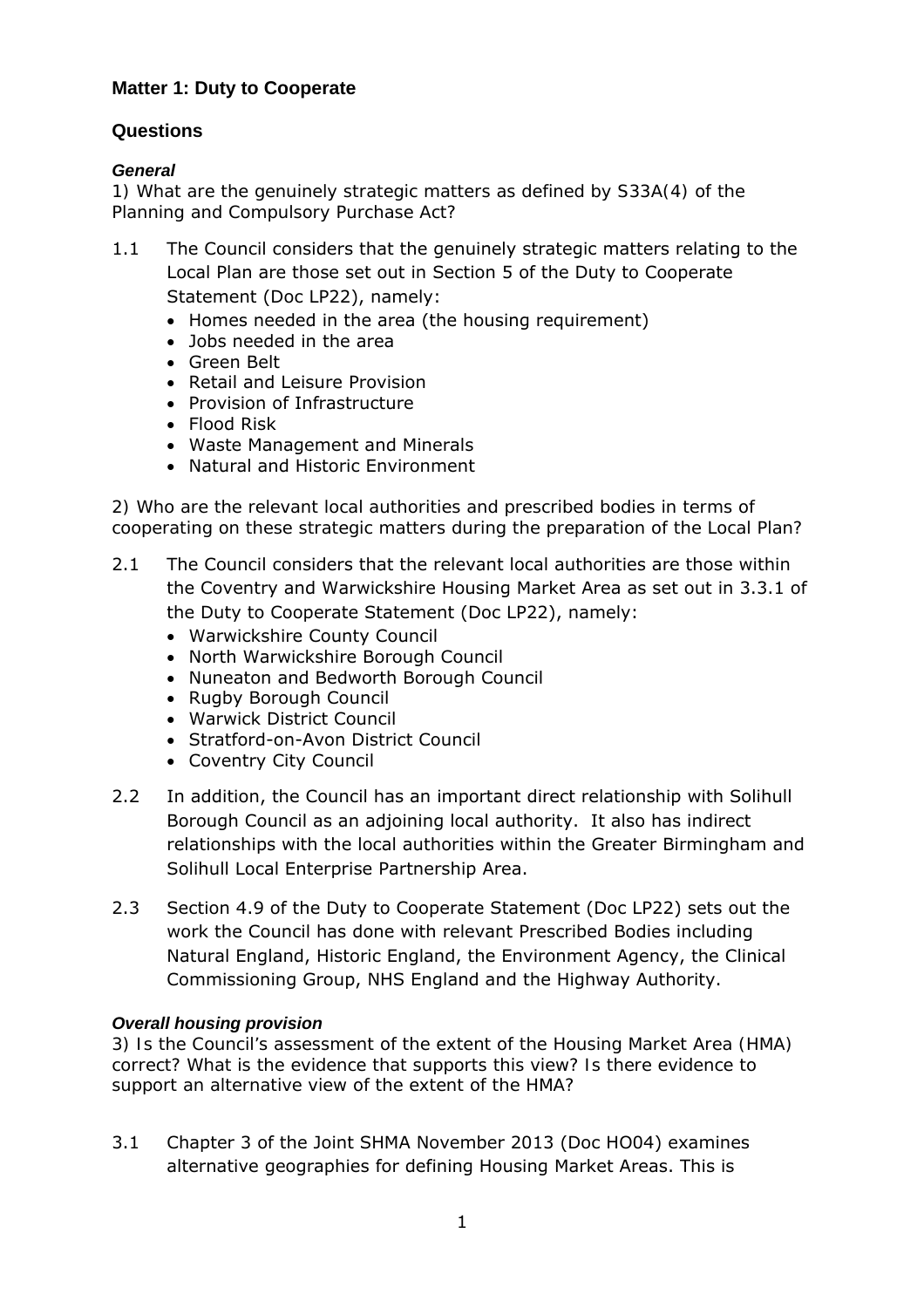summarised in section 3.2 of the Duty to Cooperate Statement (Doc LP22). Doc HO04 notes that a HMA is simply a geographic area in which the majority of people who move, will move within. Doc HO04:

- sets out how the requirements of the NPPF for assessing house-prices, migration, and travel to work/commuting patterns are met;
- explains the use of national level research (CLG 2010 The Geography of Housing Market Areas) that uses "best fit analysis" to identify a Coventry based HMA;
- analyses recent gross migration & commuting flows between districts for the HMA and adjoining districts (Tables 3 & 4) to refine area. Further detail on this analysis is given in Doc HO04.
- 3.2 The biggest migration and commuting flows in the HMA are between Coventry and Nuneaton and Coventry and Warwick with further strong links between;
	- Warwick and Stratford
	- Nuneaton and North Warwickshire Borough Council (HO04 para 3.29).
- 3.3 HO04 concludes that the strong functional links in migration and commuting between Coventry and different parts of Warwickshire point to the existence of a Coventry focused housing market area (para 3.34). Therefore the Coventry Strategic Housing Market Area covers;
	- Coventry City Council
	- Nuneaton & Bedworth Borough Council
	- North Warwickshire Borough Council
	- Rugby Borough Council
	- Warwick District Council
	- Stratford Upon Avon District Council
- 3.4 This HMA provides a geographic area that reflects the functional relationships between key settlements and hinterlands. It includes the City of Coventry, and the towns of Atherstone, Nuneaton, Bedworth, Rugby, Leamington Spa, Warwick, Stratford, Kenilworth, Southam, and Alcester.
- 3.5 As with all housing market areas, the fringes of the defined area of the Coventry and Warwickshire HMA overlap significantly with adjoining housing market areas, particularly parts of North Warwickshire, Rugby and Stratford-on-Avon (see para 3.35 of the JSHMA for further details). Whilst it could be argued that parts of these Districts relate to other housing market areas, the balance of the evidence provided in the Joint SHMA (particularly migration and commuting patterns) strongly suggests the 6 Coventry and Warwickshire Local Planning Authorities together make a well justified Housing Market Area. This view has been supported through the recent Core Strategy Examinations in North Warwickshire and Stratford-on-Avon. The Stratford Inspector (Doc Exam 8) noted a high degree of consensus that Coventry and Warwickshire is the appropriate geography for the HMA and strategic planning purposes.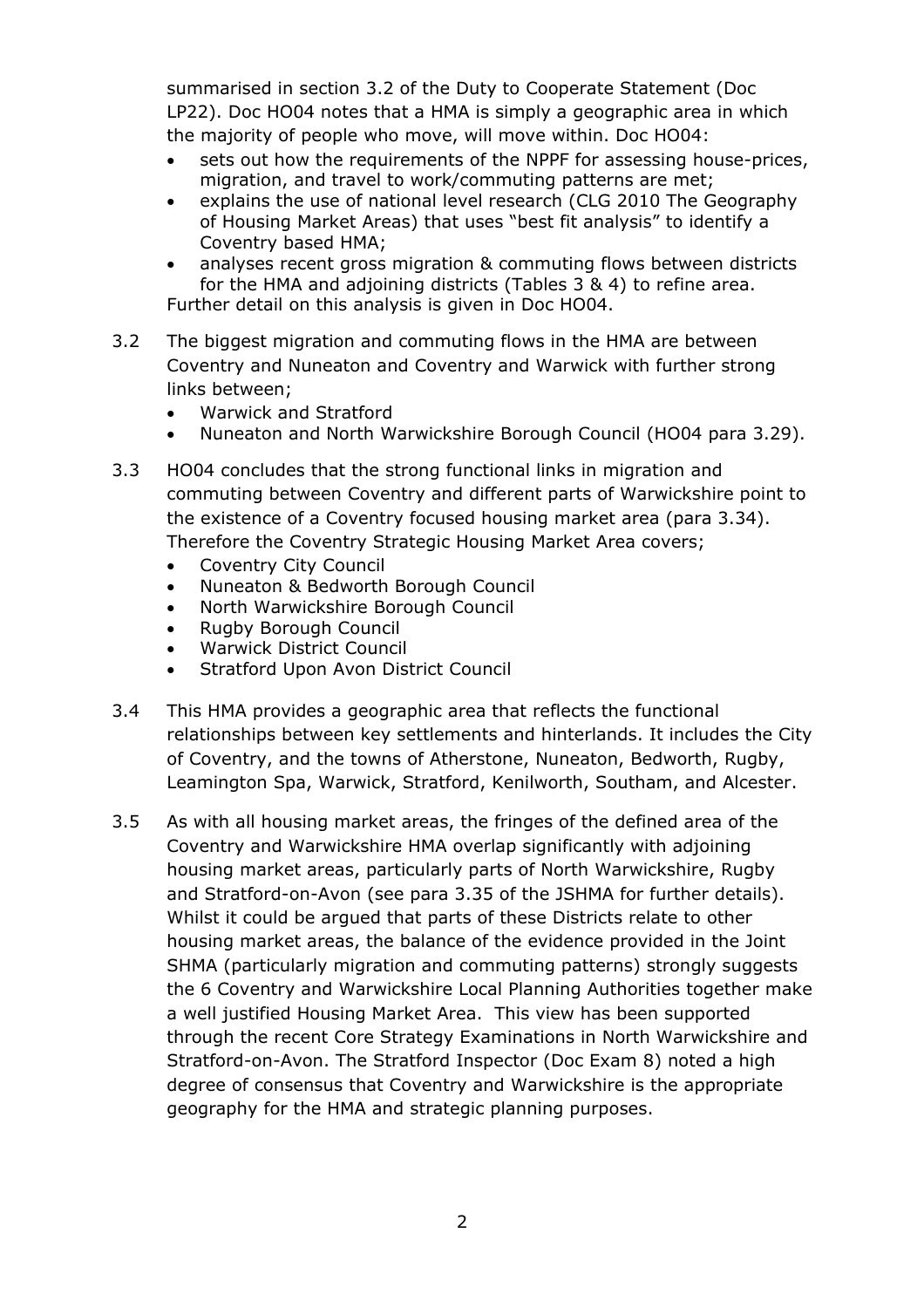*4) What is the situation regarding commuting and migration patterns between authorities in the HMA? What are the interrelationships in terms of housing markets? In particular what are the relationships between Coventry and other authorities in terms of commuting, migration and housing markets?* 

- 4.1 The Joint SHMA November 2013 (Doc HO04) looks at migration flows in paragraphs 3.19 to 3.27 and commuting flows in paragraphs 3.28 to 3.30. This shows that Warwick District has particularly strong links with Coventry and Stratford-on-Avon, and less strong links with Rugby and Solihull. Coventry also has strong links with Nuneaton and Bedworth and Rugby. HO04 supports these findings by looking at gross migration flows between districts 2008-11 (see Table 3 in HO04). The largest flows are between;
	- Coventry and Warwick 2640pa/581 per 1000
	- Warwick and Stratford 1430pa/553 per 1000
	- Nuneaton and North Warwickshire 810pa/432 per 1000
	- Coventry and Nuneaton 1190pa/269 per 1000
	- Coventry and Rugby 960pa/230 per 1000
- 4.2 Some of the strongest flows are between;
	- Coventry and Warwick District
	- Warwick and Stratford
	- Nuneaton and both Coventry/North Warwickshire
	- Rugby and both Coventry/Daventry
- 4.3 There are also flows between all the authorities in the HMA to Birmingham and Solihull, but these are weak compared to those in the Coventry HMA and the Birmingham HMA (para 3.24). There is net migration from Coventry to adjoining districts, to Birmingham, and from Warwick to Stratford. There is modest net movement from Birmingham & Solihull to North Warwick District and Solihull to Stratford. Net migration flows from cities to surrounding areas are common to most cities across the UK.
- 4.4 Commuting data (HO04 table 4) shows a similar pattern with the largest flows;
	- Nuneaton to Coventry 18543
	- Coventry to Warwick 15180
	- Warwick to Stratford 13027
	- Rugby to Coventry 10493
- 4.5 The strongest flows are between Coventry/Nuneaton/Warwick and then Warwick and Stratford. There are also flows into Coventry from Solihull.
- 4.6 HO08 looks at changes in commuting patterns comparing commuting ratio's (workforce/people working in area) for districts 2001- 2011 using census data (figure 9). These confirm the continuation of the above flow patterns with;
	- Nuneaton the biggest exporter of labour in the HMA mostly to Coventry
	- Stratford changing from exporter of labour to importer from Warwick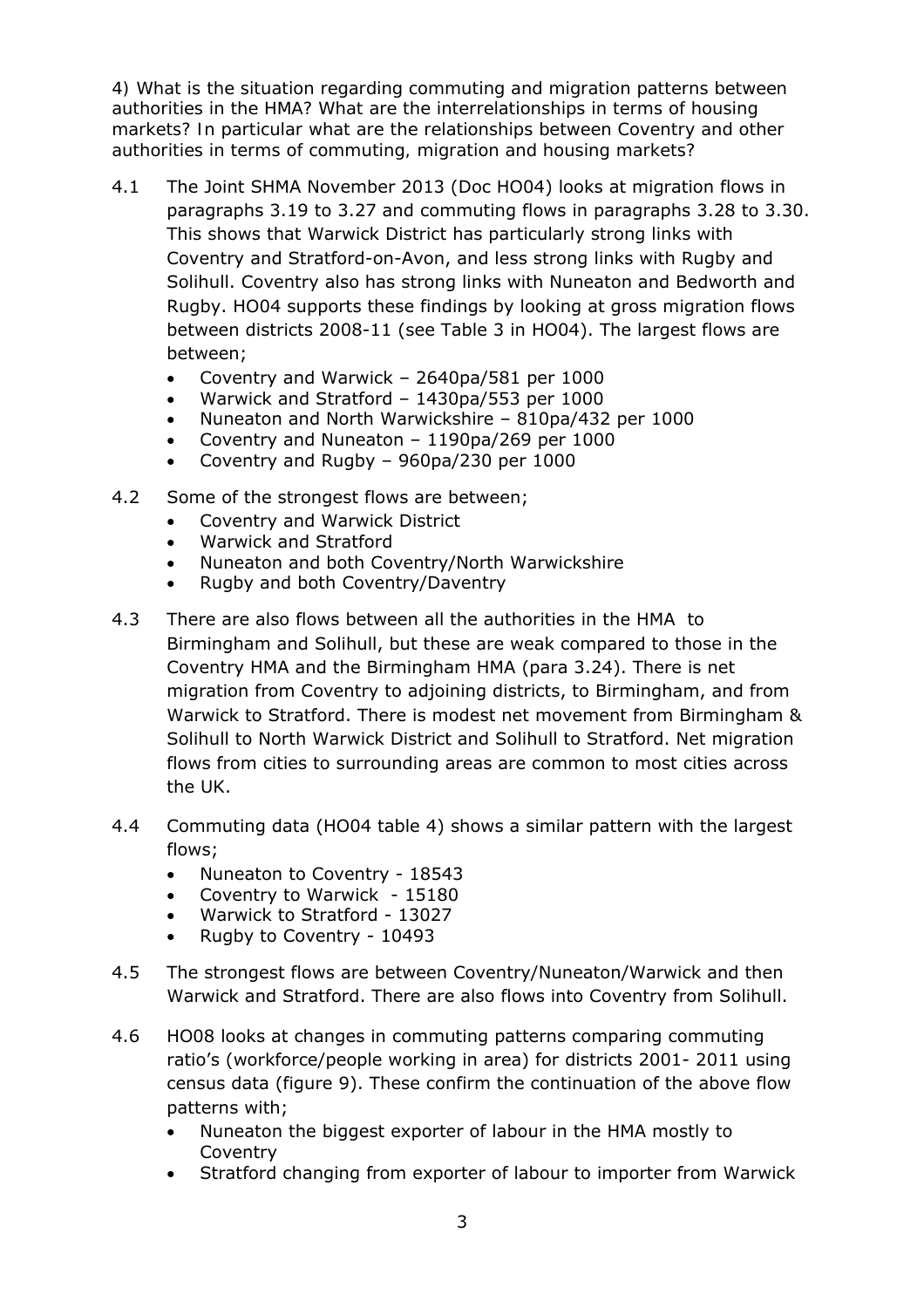- Coventry and Warwick remaining importers of labour
- Coventry exporting labour to Warwick
- 4.7 Warwick's commuting ratio remains unchanged 2001-11 with increases in those economically active balanced by more people working in the area. Most of the economically active who live in Warwick work within the district. The District also provides work for those in Coventry and supplies labour for the towns in Stratford District.
- 4.8 HO04 (Para 3.32) identifies the following overlapping local housing markets based on house prices within the HMA;
	- Lower house prices in Coventry and the north of Warwickshire
	- Similar house prices in a number of south Warwickshire towns including those in Warwick District, as well as Southam, Banbury and Solihull
	- A notably higher priced market including Stratford
	- An intermediate area covering Rugby
- 4.9 The functional links beyond the HMA are identified (para 3.35) including links into;
	- Solihull and Birmingham
	- the more expensive parts of Stratford into the Cotswolds.
- 4.10 Across the HMA housing market dynamics pre-recession (1998-2007) performed similarly with price increases around the West Midlands & England average (paragraph 5.25). From 2008-12 prices have either fallen (North Warwickshire Borough -2%), been static (Coventry +0.4%) or shown modest increases, all below the England average and falling in real terms for all districts (paragraph 5.26).
- 4.11 The above shows that key migration/commuting/house price areas focus on a Coventry-based HMA and the functionality of the HMA geography. H004 concludes (para 3.38) that within the HMA four overlapping local housing markets can be identified based on house price differentials including low and higher costs areas.
- *5) How do these interrelationships affect Warwick District specifically?*
- 5.1 The specific effect of interrelationships on Warwick with regards to migration, commuting, and housing market areas is as follows.
- 5.2 Warwick has a strong relationship with Coventry and Stratford. Coventry has net out-migration to the districts that affect housing growth levels in the shires including Warwick. There is evidence of net migration from Warwick to Stratford.
- 5.3 Warwick is a net importer of labour from Coventry and exporter to Stratford. However Warwick's commuting patterns show stability compared to rapid changes in Stratford and a good balance between job numbers and labour supply.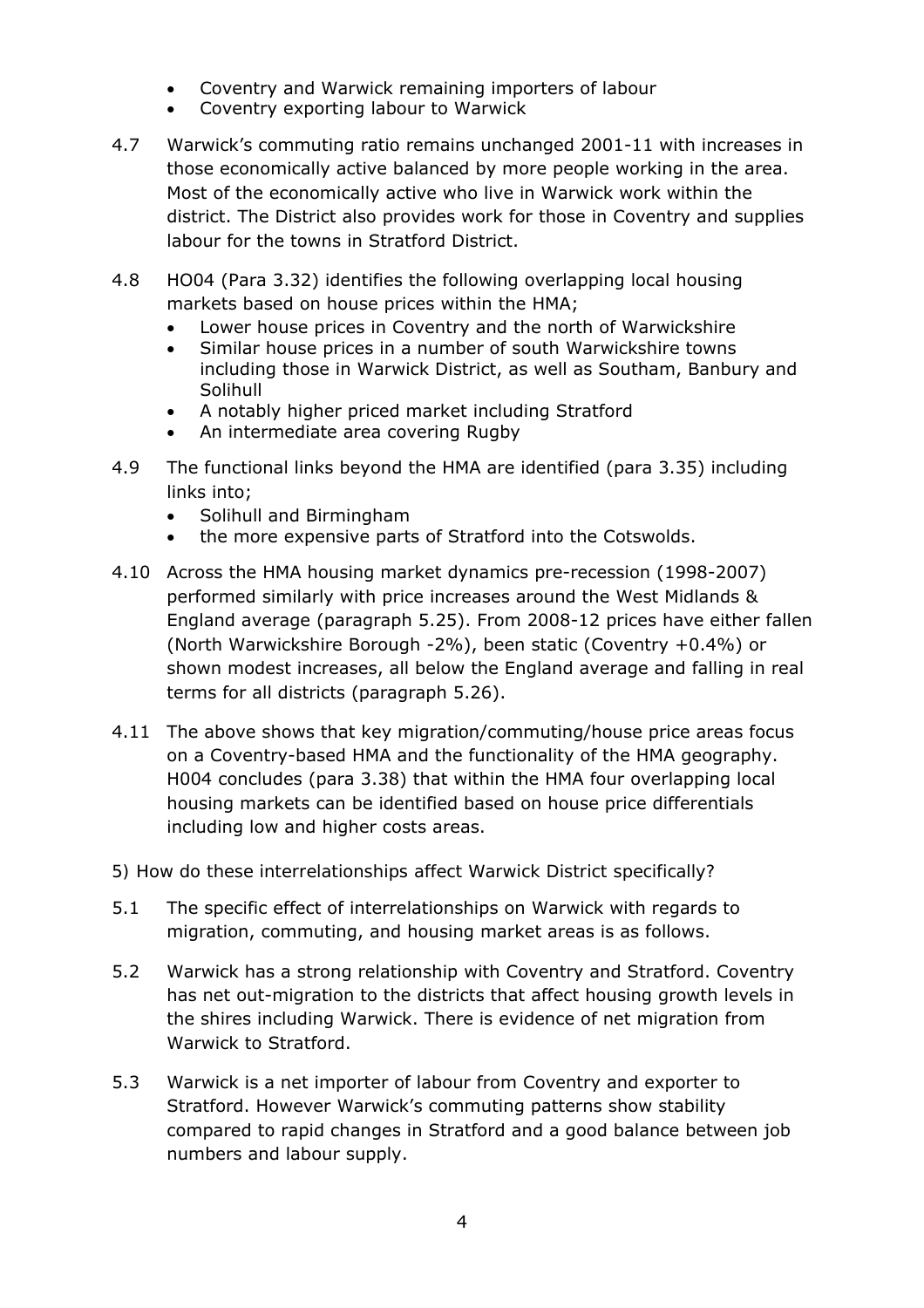- 5.4 Migration and commuting flows from Warwick to Birmingham and Solihull are weaker compared to those in the Coventry HMA or the Birmingham HMA (para 3.24) with limited effect on Warwick.
- 5.5 Doc HO04 identifies the housing market areas that relate to Warwick (para 3.32). Average house prices in the district (£255,000-£290,000) are more expensive than Coventry (£190,000) but are cheaper than Stratford (£320,000 +). House prices vary to some degree within the district (Table 5).

### *6) When did co-operation with other authorities on overall housing provision within the HMA begin?*

- 6.1 Cooperation on the overall housing provision between the Coventry and Warwickshire local authorities has been ongoing throughout the preparation of the Local Plan and it is not therefore possible to identify a specific date on which it began.
- 6.2 The process initially picked up from the work undertaken at a regional and sub-regional level in preparing, submitting and examining the review of the West Midlands Regional Spatial Strategy (RSS) in the years leading up to the general election in 2010. Whilst the RSS review was found to be sound, it was never adopted. However the District Council Core Strategy that was under preparation at that time and effective cooperation was taking place to deliver the RSS. The Core Strategy Preferred Options published in 2009 included potential land (for approx. 3500 dwellings) to meet Coventry's long term housing requirements.
- 6.3 Following the 2010 election, the Government indicated its intention to revoke Regional Strategies and to place a stronger emphasis on localism. It is fair to say that following this announcement, the local authorities in Coventry and Warwickshire took some months to adjust to the new framework and particularly the importance of Duty to Cooperate when enacted. Whilst cooperation continued (for example informal bilateral discussions; CSWAPO discussions on a range of strategic matters and discussion at the Warwickshire Lead Officers Board), the effectiveness of this cooperation for Plan preparation was questionable. Effectiveness was further hindered by the different stages of Plan development in each of the local authorities.
- 6.4 In 2012, the Coventry and Warwickshire authorities began a more focussed process to address housing provision for the sub-region and to explore issues of distribution and commuting. This work was based on individual housing market assessments undertaken at local authority level. The individual assessments were aggregated to consider overall need and the emerging distribution of this. This formed a report to Lead Officers Board in September 2012 and led to the preparation of Coventry, Solihull and Warwickshire (CSW) DtC Statement in 2012 (see appendix 1.1),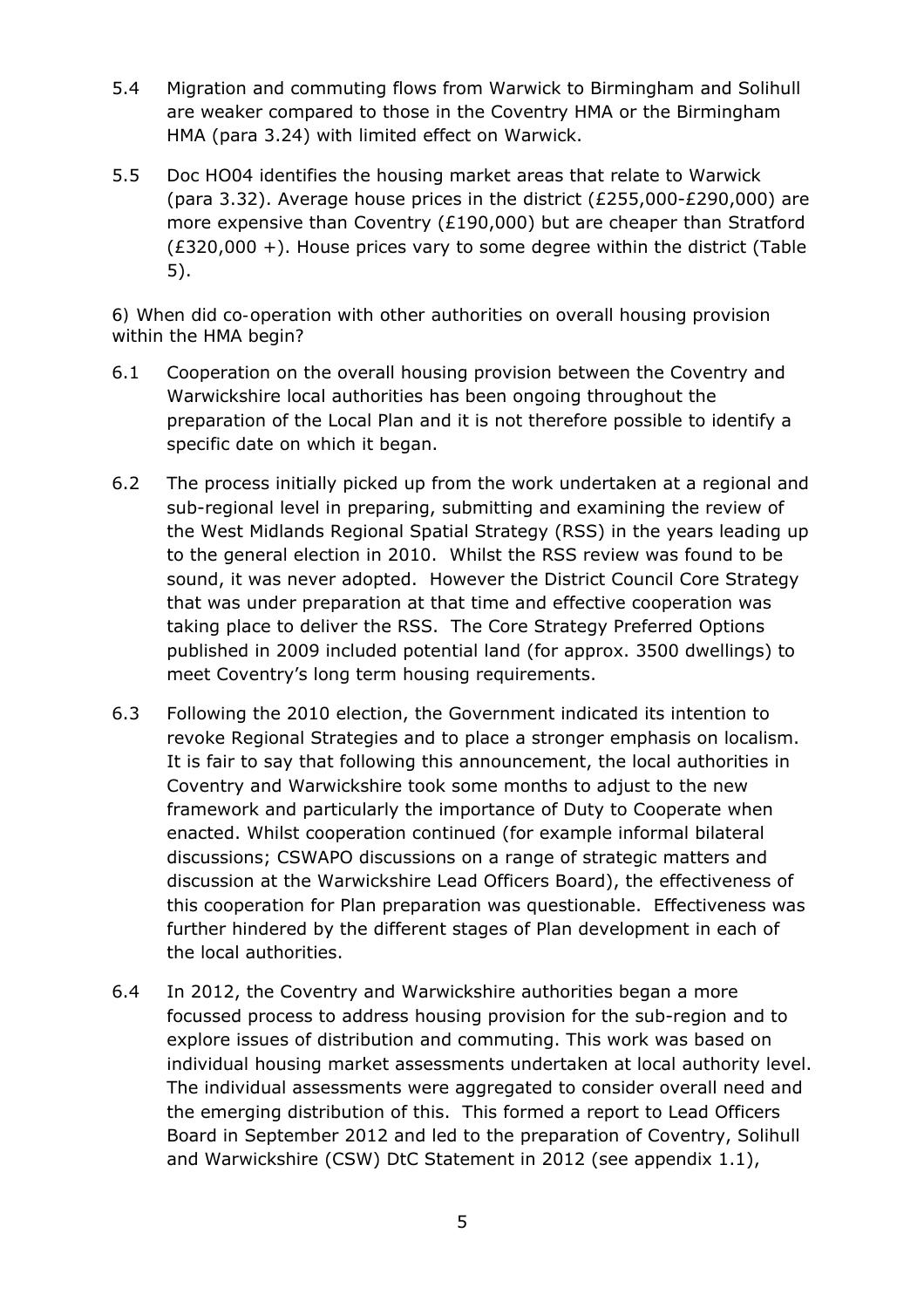which Warwick District Council's Executive formally endorsed on 14<sup>th</sup> November 2012.

- 6.5 This set out an agreement that:
	- CSW would pursue a strategy to strike a balance between employment generation and housing needs
	- There needed to be a strong approach to infrastructure planning
	- The current interpretation of evidence shows that all CSW member authorities are capable of meeting their housing requirements within their borders. This means that there is no requirement from any local authority to seek to meet any part of their housing requirements within another area.
	- The CSW member authorities will, as a matter of course, continue to plan to accommodate their own needs.
	- However in the event of:
		- a) any Council needing to increase its housing requirement, and
		- b) there is strong evidence that the constraints set out in footnote 9 of paragraph 14 of the NPPF make it impractical to provide for the required level of housing growth within its borders then (and only then), the shortfall in the requirement should be

addressed through discussion with the other sub regional authorities and/or with neighbouring sub regions.

- the distribution of housing is a matter for each Council to address to best suit local circumstances
- 6.6 The effectiveness of this Statement was brought in to question in 2013 by the Inspector Examining Coventry's Core Strategy. The Inspector's findings were instrumental in triggering a renewed focus and fresh approach to Duty to Cooperate between the authorities. This marked the commencement of the current arrangements which are now delivering mature and effective cooperation.

### *7) What form has co-operation taken? Has it been ongoing during the preparation of the Local Plan?*

- 7.1 As can be seen from the answer to question 6, cooperation has been ongoing and it is not possible to put a specific start date on the process. However, the findings of the Inspector examining Coventry's Core Strategy in 2013 indicated that the cooperation prior to 2013 had not been effective. In particular, the Inspector suggested that a Joint Strategic Housing Market Assessment needed to be prepared. This provided the impetus for significantly more effective cooperation on housing issues and since this date, the cooperation mechanisms and outcomes across the sub-region have become increasingly mature, and have led to work on a range of technical matters as well as closer working arrangements as follows:
	- Preparation of Joint SHMA (2013)
	- Preparation of Sub-Regional Strategic Employment Land Study (2014)
	- Preparation of a Joint SHMA Addendum (2014)
	- Commissioning and preparation of a Joint Green Belt Study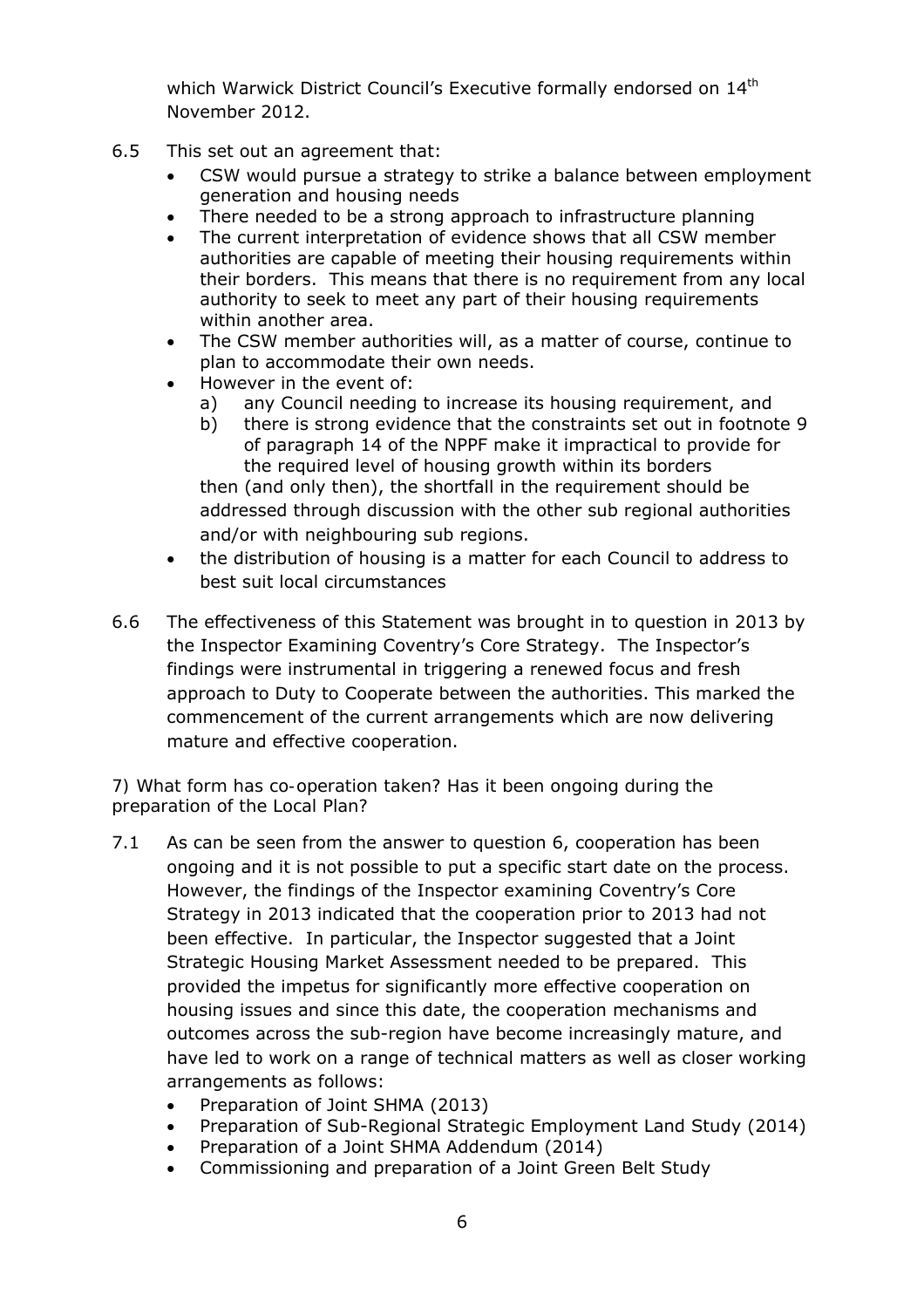- Preparation of a joint SHLAA methodology
- Introduction of a sub-regional monitoring group
- 7.2 Section 5.2 of the Duty to Cooperate sets out in further detail the cooperation activities and processes that have taken place in preparing the Draft Local Plan. In particular, it is worth noting that the evidence provided by the Joint SHMA and Joint SHMA Addendum provided the basis for a report to the Economic Prosperity Board (EPB) on 21<sup>st</sup> November 2014 (Doc LP20) which in turn provided a clear basis for the Draft Local Plan. This report continues to be used to drive ongoing cooperation activities.

*8) To what extent is there agreement between the authorities in the HMA regarding the level of objectively assessed need for housing (OAN) for the HMA and individual authorities? Is this as set out in the 2014 SHMA Addendum?* 

- 8.1 There is agreement regarding the OAN for the HMA being 4004 dwellings per annum. This is based on the Joint SHMA Addendum 2014. This provides the most up to date evidence base for the HMA, setting out a range of need following sensitivity analysis in relation to household formation, market signals and economic forecasts. The addendum recommends that the 2012 Sub National population Projections (SNPP) (part return to trend) should be treated as a minimum level of provision. This level of provision has been formally endorsed at the Shadow EPB meeting on 21st November 2014 (Doc LP20) and subsequently by each local authority according to the timetable set out in in Doc EXAM2A.
- 8.2 There is no formal agreement regarding the OAN for each District within the HMA. However, the report to Shadow EPB meeting in November 2014 (Doc LP20) sets out the Joint SHMA conclusions (see Table 1.1 below) and it has been the working practice of the Duty to Cooperate group that this indicates the OAN for each District as follows:

| <b>Authority</b>      | <b>Joint SHMA</b><br><b>Addendum Conclusion</b> |
|-----------------------|-------------------------------------------------|
| Coventry              | 1811                                            |
| North Warwickshire    | 204                                             |
| Nuneaton and Bedworth | 422                                             |
| Rugby                 | 453                                             |
| Stratford-on-Avon     | 508                                             |
| Warwick               | 606                                             |
| <b>HMA Total</b>      |                                                 |

| Table |  |
|-------|--|
|       |  |

- 8.3 This is based on a "policy off" assessment. LP20 sets out a proposed distribution of the HMA requirement by district.
- 8.4 It is worth noting that the Inspector currently examining Stratford-on-Avon's Core Strategy has asked Stratford-on-Avon District Council to undertake some further work on its OAN to ensure a strong alignment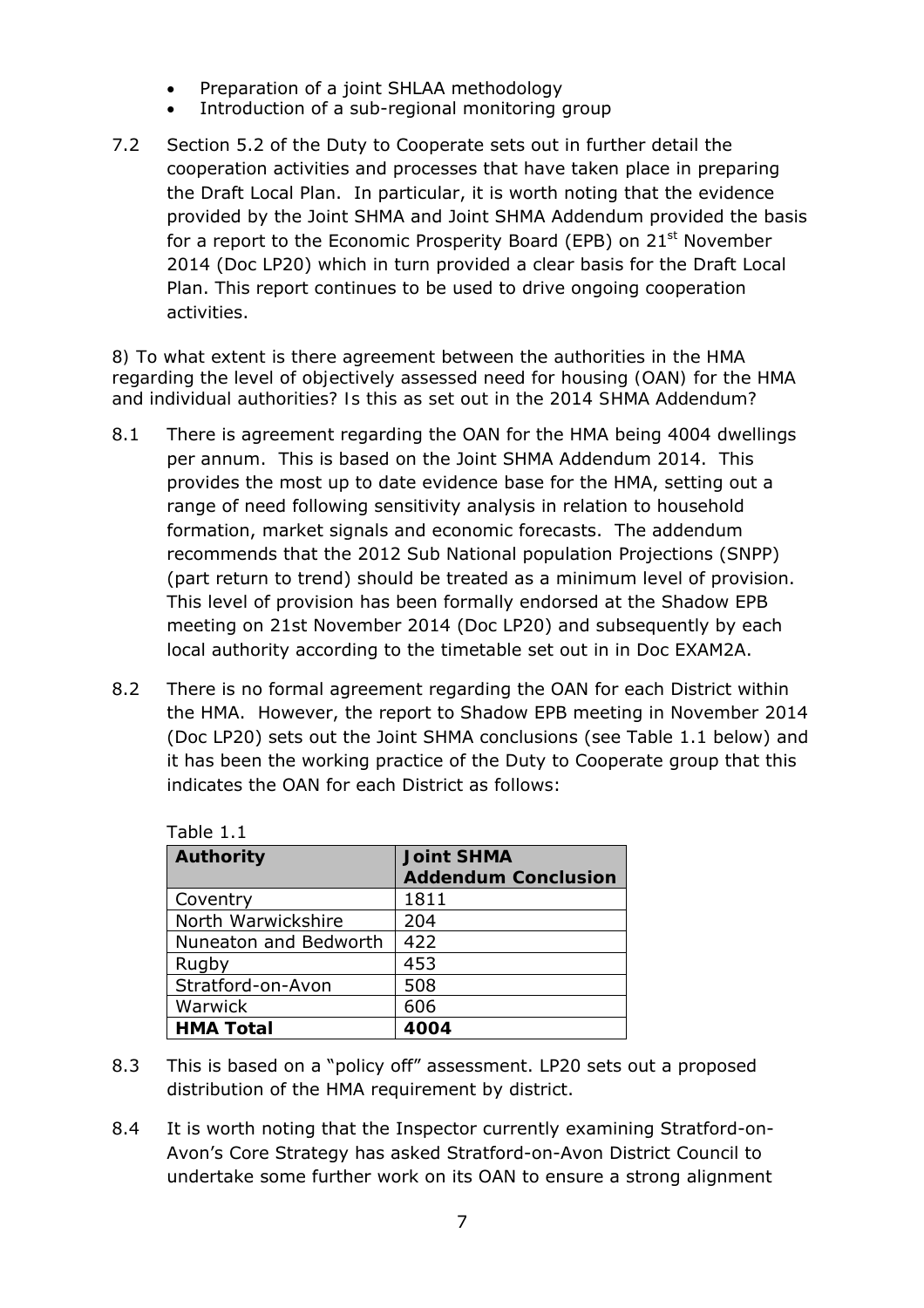between jobs forecasts in the District and housing provision. The outcomes of this work are currently unknown but there is of course a possibility that this will lead to a different conclusion for Stratford District.

*9) What is the evidence that the level of need in individual authorities and the HMA as a whole will be met i.e. in terms of capacity assessments/SHLAAs/Green Belt studies etc?* 

- 9.1 There are two key elements which underpin the ability of individual authorities to meet the housing needs identified in the Joint SHMA:
	- a) Evidence relating to capacity as set out in the SHLAA and other studies regarding constraints, such as the Green Belt study
	- b) Local authority commitment
- 9.2 **Capacity**: Each authority is at a different stage in the plan preparation process. This means that some key aspects of the evidence base across the HMA are still being worked on. Table 1.2 below summarises the work that is in progress to establish the capacity of the HMA to meet housing need and specifically the District's within the HMA.

|            |                                                                        | Capacity Studies - Progress within the HMA                                                                                                                                                                                                                                                                                                                                                                                                                  |  |
|------------|------------------------------------------------------------------------|-------------------------------------------------------------------------------------------------------------------------------------------------------------------------------------------------------------------------------------------------------------------------------------------------------------------------------------------------------------------------------------------------------------------------------------------------------------|--|
| Area       | <b>Progress to date</b>                                                |                                                                                                                                                                                                                                                                                                                                                                                                                                                             |  |
| <b>HMA</b> | out below are complete.<br>had following capacity<br>Coventry<br>Rugby | <b>SHLAA:</b> To date SHLAA's have been undertaken and updated on a<br>District by District basis. Whilst this will continue, a joint SHLAA<br>methodology has been developed and is initially being used in<br>Rugby and Coventry. However, the total capacity and the<br>distribution of available land is unknown until all the studies set<br>Based on the latest SHLAA information for each District, the HMA<br>23,300 (under review)<br>Under review |  |
|            | North Warwickshire                                                     | 4,966                                                                                                                                                                                                                                                                                                                                                                                                                                                       |  |
|            | Nuneaton and<br><b>Bedworth</b>                                        | 11,745 (under review)                                                                                                                                                                                                                                                                                                                                                                                                                                       |  |
|            | Stratford-on-Avon                                                      | $2,644 +$ capacity at<br>major sites outside the<br>main settlements                                                                                                                                                                                                                                                                                                                                                                                        |  |
|            | Warwick                                                                | 15,197 (including<br>windfalls and Green<br>Belt sites)                                                                                                                                                                                                                                                                                                                                                                                                     |  |
|            | restricted to edge of urban sites).                                    | Green Belt: A Joint Green Belt Study is currently being<br>undertaken to help update the 2009 Green Belt study (which was                                                                                                                                                                                                                                                                                                                                   |  |

Table 1.2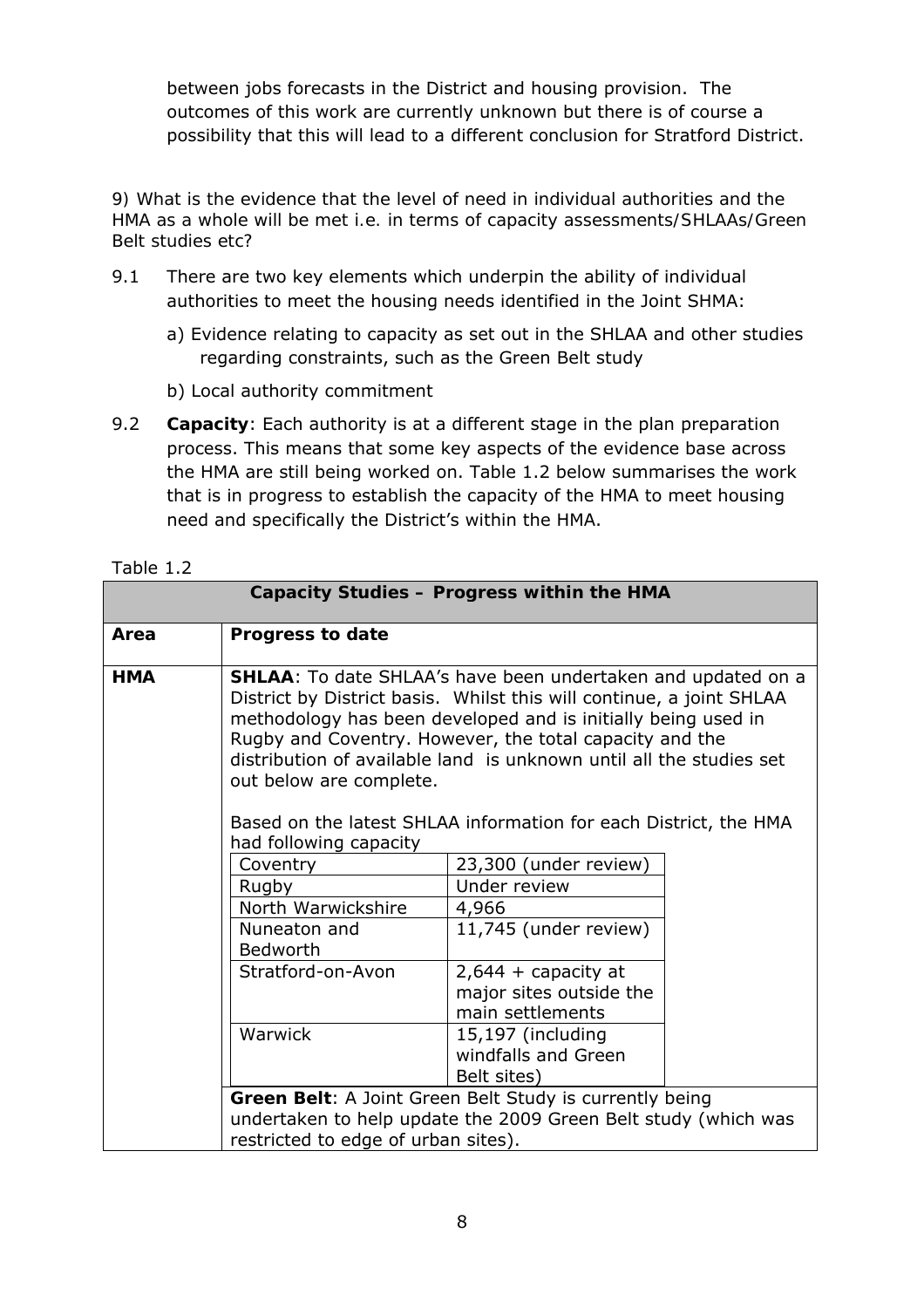| <b>Warwick</b><br><b>District</b> | SHLAA: SHLAA updated in 2014. Subject to release of Green Belt<br>sites, in addition to windfalls and rural sites, this shows capacity<br>for 11,646dwellings (plus windfalls) between 2014 and 2029 |
|-----------------------------------|------------------------------------------------------------------------------------------------------------------------------------------------------------------------------------------------------|
|                                   | Green Belt: Warwick District's Local Plan has relied in the 2009                                                                                                                                     |
|                                   |                                                                                                                                                                                                      |
|                                   | Green Belt Study for assessing edge of urban sites. For rural sites                                                                                                                                  |
|                                   | a Partial Green Belt Review was undertaken in 2013.                                                                                                                                                  |
| Coventry                          | SHLAA: SHLAA updated in 2014. Subject to release of Green Belt                                                                                                                                       |
| City                              | sites, in addition to windfalls from small sites, this shows capacity                                                                                                                                |
|                                   | for approx. 23,300 dwellings. However, following consultation, the                                                                                                                                   |
|                                   | City Council are in the process of reviewing their SHLAA to provide                                                                                                                                  |
|                                   |                                                                                                                                                                                                      |
|                                   | a more accurate picture of capacity within the City                                                                                                                                                  |
|                                   | Green Belt: Area covered by 2009 study, but will be using 2015                                                                                                                                       |
|                                   | study to inform Core Strategy review                                                                                                                                                                 |
| <b>Rugby</b>                      | SHLAA: Updated SHLAA being prepared. Expecting work to be                                                                                                                                            |
| <b>Borough</b>                    | completed in May/June 2015                                                                                                                                                                           |
|                                   | Green Belt: Edge of urban areas covered by 2009 study, but will                                                                                                                                      |
|                                   | be using 2015 study to inform Core Strategy review                                                                                                                                                   |
| <b>North</b>                      | SHLAA: 2013 SHLAA prepared to inform adopted Core Strategy                                                                                                                                           |
| <b>Warwicks</b>                   | and emerging site allocations DPD. This did not include Green Belt                                                                                                                                   |
|                                   |                                                                                                                                                                                                      |
| hire                              | sites, as the SHLAA showed sufficient capacity outside the Green                                                                                                                                     |
|                                   | Belt.                                                                                                                                                                                                |
|                                   | Green Belt: Have not undertaken a Green Belt study to date, but                                                                                                                                      |
|                                   | are not seeking to allocate within the Green Belt. Will be taking                                                                                                                                    |
|                                   | part in the second phase of the current Joint Green Belt Study in                                                                                                                                    |
|                                   | 2015/2016                                                                                                                                                                                            |
| <b>Nuneaton</b>                   | SHLAA: SHLAA prepared in 2013. Updated SHLAA being prepared.                                                                                                                                         |
| and                               |                                                                                                                                                                                                      |
|                                   | Green Belt: Edge of urban areas covered by 2009 study, but will                                                                                                                                      |
| <b>Bedworth</b>                   | be using 2015 study to inform Core Strategy review                                                                                                                                                   |
| Stratford-                        | <b>SHLAA: SHLAA undertaken in 2012 covered main settlements</b>                                                                                                                                      |
| on-Avon                           | only. Separately, a further 2013 report looked at major sites                                                                                                                                        |
|                                   | outside the main settlements. This has informed the Core                                                                                                                                             |
|                                   | Strategy currently being examined                                                                                                                                                                    |
|                                   | Green Belt: Have not undertaken a Green Belt study to date, but                                                                                                                                      |
|                                   | are not seeking to allocate within the Green Belt. Will be taking                                                                                                                                    |
|                                   |                                                                                                                                                                                                      |
|                                   | part in the second phase of the current Joint Green Belt Study in                                                                                                                                    |
|                                   | 2015/2016                                                                                                                                                                                            |

- 9.3 There is consensus amongst the authorities within the HMA that in overall terms there is capacity to meet the HMA's OAN. However, the most appropriate distribution of this across the HMA is still not known and is subject to the capacity studies currently being undertaken and/or planned.
- 9.4 It is likely that Coventry's SHLAA will demonstrate that it cannot meet its OAN in full given that its OAN is 36,220 dwelling over 20 years and that the 2014 SHLAA indicated a maximum capacity for around 23,300 dwellings. The capacity of all the Districts to address this shortfall is still being determined.
- 9.5 **Local Authority Commitment**: Each of the local authorities within the HMA has formally endorsed the recommendations of the November 2014 report to the EPB (Doc LP20). The dates of these agreements are set out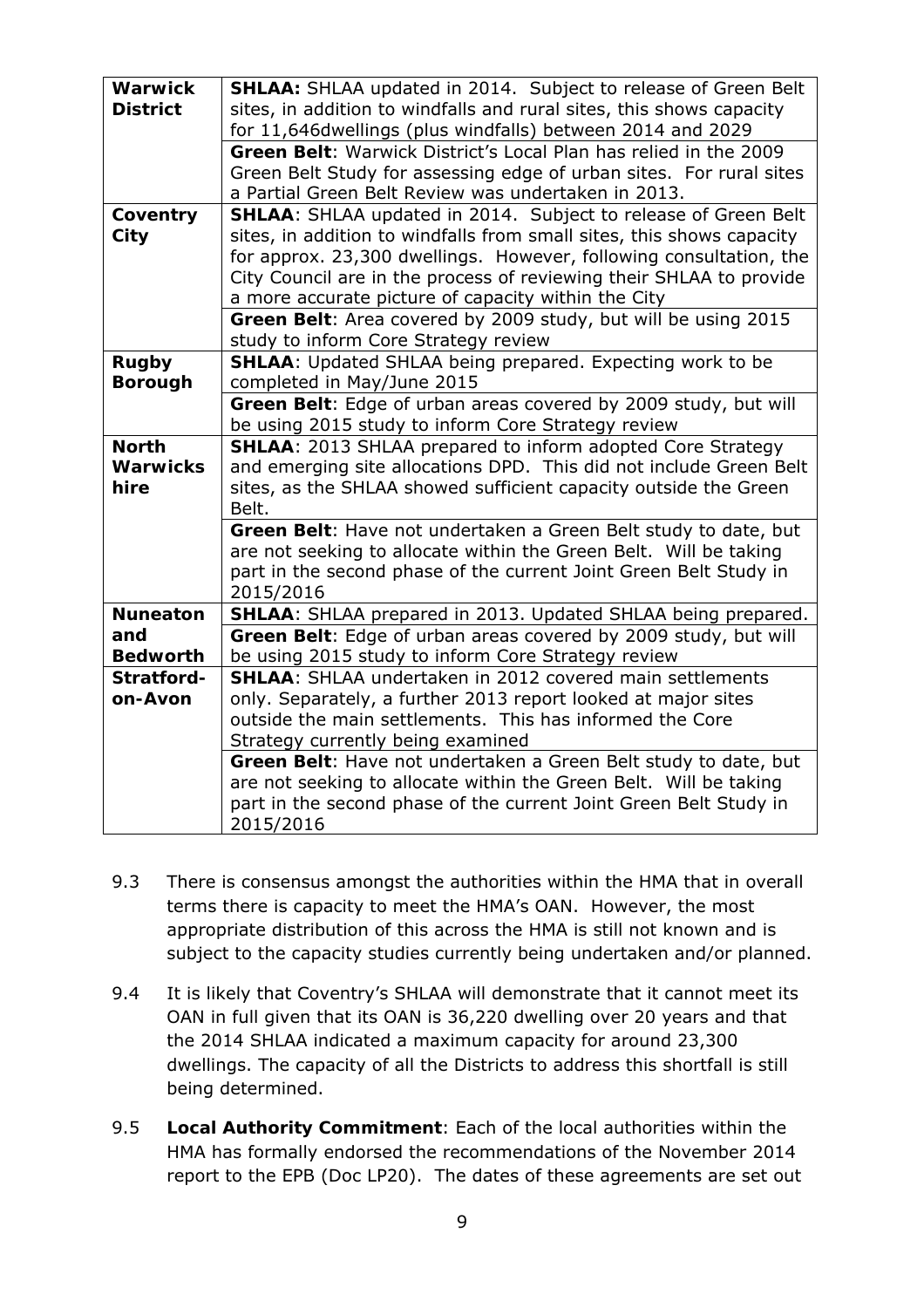in paragraph 5 of the Council's letter to the Inspector dated  $27<sup>th</sup>$  February (Doc Exam 2A)

9.6 This demonstrates that there is commitment across all the 6 authorities (amongst both members and officers) to deliver the HMA's OAN and to work together effectively to do this by implementing the timetable set out within the report. This is further underlined by the tangible progress that has been made towards the delivery of this timetable. The timetable has been and continues to be discussed on a regular basis at the Duty to Cooperate group meetings and has also been featured in discussions at the EPB and the LEP Housing and Property Business Group.

10) Will there be unmet needs within the HMA? In particular will there be unmet *needs in Coventry? If so, what is the scale of this unmet need?* 

- 10.1 As set out in the response to 9) above, it is expected that Coventry City will not be able to meet their OAN within the City boundaries. This is likely to result in a shortfall of at least 13,000 dwellings over the 2011 to 2031 period. The authorities within the HMA have agreed to address this anticipated shortfall in two stages.
- 10.2 Stage 1 has already been agreed through the report to the EPB in November 2014 (Doc LP20). This is set out in Table 1.3 below.

| $I$ and $I$ , $J$        |                                    |                                                                                        |                          |
|--------------------------|------------------------------------|----------------------------------------------------------------------------------------|--------------------------|
| <b>Authority</b>         | <b>OAN</b> (annual<br>2011 to 2031 | <b>Agreed Housing</b><br><b>Requirement (EPB</b><br>Nov 2014) (annual<br>2011 to 2031) | <b>Net</b><br>difference |
| Coventry                 | 1811                               | 1180**                                                                                 | $-631$                   |
| North Warwickshire       | 204                                | $175*$                                                                                 | $-29$                    |
| Nuneaton and<br>Bedworth | 422                                | 495                                                                                    | $+73$                    |
| Rugby                    | 453                                | 660**                                                                                  | $+207$                   |
| Stratford-on-Avon        | 508                                | 540 ***                                                                                | $+57$                    |
| Warwick                  | 606                                | 720                                                                                    | $+114$                   |
| Total (annual)           | 4004                               | 3770                                                                                   | $-234$                   |
| Total (2011-2031)        | 80,080                             | 75,400                                                                                 | $-4,680$                 |

 $Table 1.3$ 

\*this figure is the minimum within North Warwickshire's adopted Core Strategy, the site allocation DPD may seek to provide in excess of this.

\*\*Subject to SHLAA Reviews

\*\*\*565 proposed by SDC at Core Strategy Examination and this is subject to further review as requested by Inspector

10.3 Stage 2 will address the remaining shortfall and any additional shortfall that may result from the SHLAA capacity studies currently being undertaken. The Stage 2 process for addressing this further housing requirement is set out in Table 2 of the Report to the EPB on  $21^{st}$ November 2014 (Doc LP20).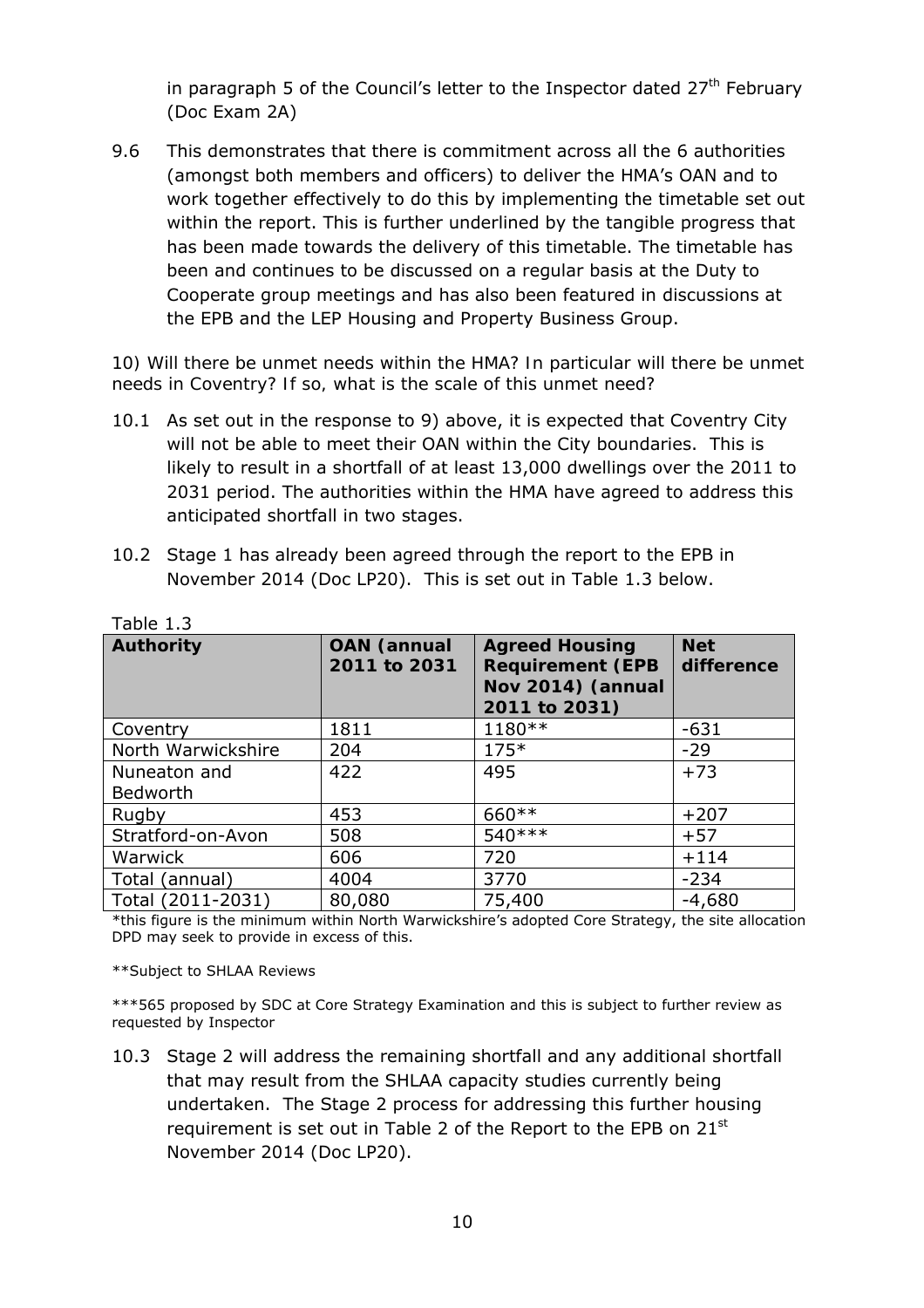*11) What are the issues as far as Warwick District is concerned in addressing unmet needs from other authorities i.e. Coventry?*

- 11.1 Within the Draft Local Plan Warwick District Council has already committed to a housing requirement of 714 dwellings per annum between 2011 and 2029. Over the Plan period Warwick District will therefore provide 108 dwellings per annum (1,944 dwellings in total) which will contribute to Coventry's housing need. The District Council contends that this is a significant contribution which at this point in time is entirely appropriate. This offers a pragmatic and positive approach to the 2012 Population Projections, by building on the work regarding the spatial strategy, site allocations, sustainability and infrastructure that had already been done in preparing the Publication Draft Local Plan. Alternatives would have led to a substantial delay as the Plan could not reasonably progress ahead of Coventry's Plan. The approach taken by the Council is supported by the other authorities within the HMA.
- 11.2 It is recognised that there is very likely to be a further unmet housing need arising in Coventry as set out in the table in question 10) above. Bearing in mind the context that 80% of the District's undeveloped area is Green Belt, the Council contends that it would not be appropriate to commit to all or any of this further need being provided for in Warwick District until further work demonstrates that this is required and is the most sustainable option. The reasons for this are:
	- Until the SHLAA updates in Coventry, Rugby and Nuneaton and Bedworth have been completed and can demonstrate the housing capacity of each, the scale of the unmet need is not known
	- The Joint Green Belt Study has not yet been completed and it is not therefore possible to objectively compare Green Belt parcels, particularly in areas that were not covered by the 2009 Study. This means there is insufficient evidence to confidently allocate Green Belt sites within Warwick District to meet the needs of Coventry
	- The Strategic Economic Plan is due to be reviewed in 2015. This will provide important context for LEP ambitions regarding the distribution of jobs growth, which in turn should inform the distribution of housing across the sub-region
	- Before Green Belt sites are released to meet the unmet housing need, broader options need to be appraised (such as new settlements outside the Green Belt). Without this exceptional circumstances cannot be justified.
- 11.3 The process set out in table 2 of Doc LP20 provides the framework for ensuring a process is put in place to resolve these issues. In the event that this process demonstrates that some or all of Coventry's unmet housing need should be met within Warwick District, the Council will review the Local Plan (or will participate in a Joint Core Strategy) to identify appropriate sites as set out in Policy DS20.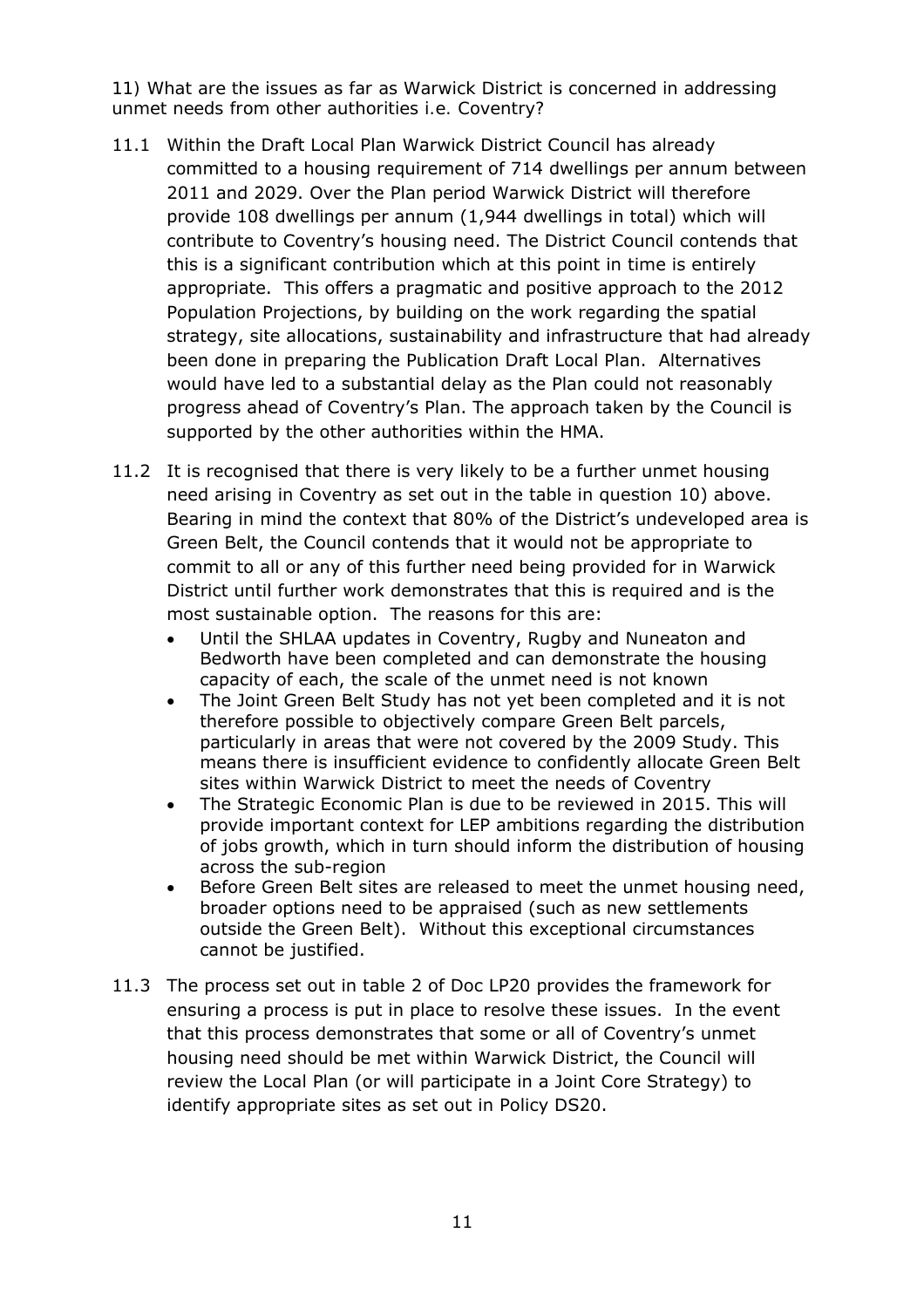*12) What is the situation regarding housing needs beyond the HMA i.e. Greater Birmingham affecting the HMA? What form has co-operation with other relevant authorities taken? What has been the outcome?* 

- 12.1 Paragraph 8, 9 and 10 of the District Council's letter to the Inspector dated  $27<sup>th</sup>$  February 2015 (Doc EXAM2A) set out the latest position regarding housing needs arising within the Greater Birmingham and Solihull LEP (GBSLEP) Area. Stage 3 of the GBSLEP housing requirements and capacity assessment (as summarised in the Inspector's interim report in to the Birmingham Development Plan (Doc EXAM7)) is currently being undertaken. Until such time that this work is complete, it is not possible to give detailed consideration to the extent of the unmet need that may be required within the Coventry and Warwickshire HMA nor is it possible to robustly assess an appropriate distribution for the shortfall. The Inspector's interim report (Doc EXAM7) makes no direct reference to Warwick District in relation to unmet need arising from Birmingham.
- 12.2 The approach to cooperation with the GBSLEP authorities has predominantly been at HMA level rather than at District level. In March 2014, the Coventry and Warwickshire Joint Committee (which later became the Economic Prosperity Board) recognised that there is a need for ongoing constructive dialogue between the two housing market areas (see report  $20^{th}$  March 2014 - Appendix 1.1) the report recognised that it is important that the spatial implications are "*fully understood, so that the needs of the GBSLEP Housing Market Area and the potential impacts on the Coventry and Warwickshire HMA are managed in the most sustainable way*". The report goes on to say "*Where neighbouring HMA's make an approach to a Coventry and Warwickshire authority with a view to meeting a proportion of their evidenced housing need, the same approach set out in Para 4.3-4.5 of this paper will be undertaken.*" In effect this means that an unmet housing need arising outside the Coventry and Warwickshire HMA, that may need to be met within the HMA, should be addressed through a process that involves the whole HMA. This process has now been set out in Table 2 of document LP20.
- 12.3 This means that it is not possible or appropriate at present for Warwick District to plan to meet unmet need arising outside the HMA. This is further underlined by both Solihull Borough and Birmingham City indicating that they do not currently envisage that Warwick District will be required to meet any of their unmet housing. Specifically Solihull Borough Council have not raised any objections to the Publication Draft Local Plan and have indicated support, stating in their representation *"Warwick District has not had a direct approach seeking to accommodate housing shortfall from the Birmingham Housing Market Area, but policy DS20 and the Duty to Cooperate and Strategic Planning section explain how this would be handled in the event of an approach..."*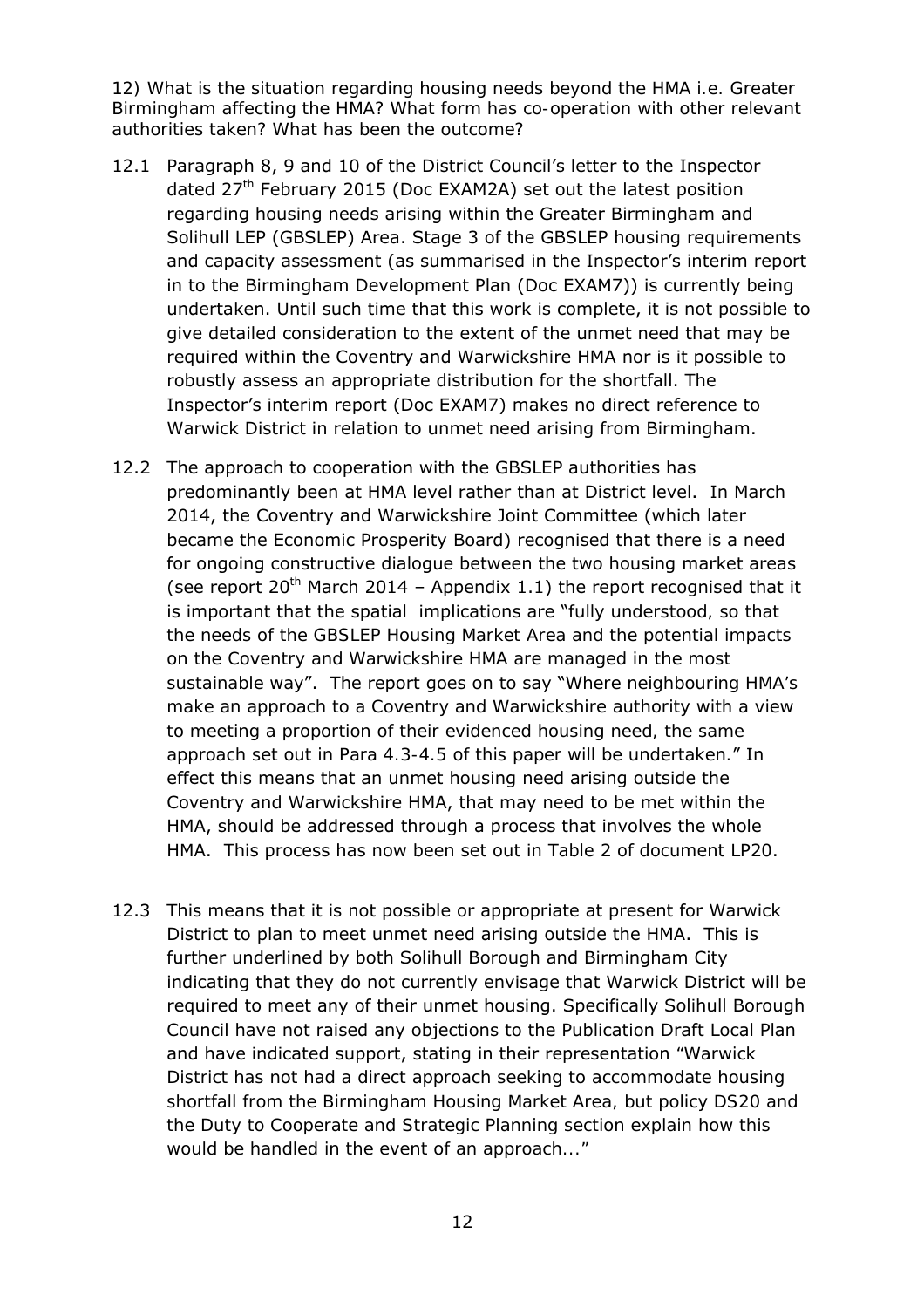12.4 If the studies currently being undertaken within the GBSLEP area indicate otherwise, Warwick District Council will engage constructively in Duty to Cooperate discussions in conjunction with the rest of the HMA. Should the evidence and subsequent discussions demonstrate that unmet need arising in the GBSLEP area should be provided within Warwick District, then the Council will review the Local Plan (or will participate in a Joint Core Strategy) to identify appropriate sites as set out in Policy DS20.

### *13) Has the issue of unmet need within the HMA or beyond been addressed and resolved?*

- 13.1 With regard to unmet need arising within the HMA the answers set out in questions 10) and 11) explain how this is being addressed and resolved.
- 13.2 With regard to any unmet need arising beyond the HMA, it has not yet been necessary to address such issues for the reasons set out in answer to question 12 above. However, the process for addressing this is clearly set out in the agreements of the Joint Committee in March 2014 (see Appendix 1.2) and the EPB in November 2014 (see LP20) and is further supported by Policy DS20.

### *14) How does the Local Plan deal with the issue? Is this an appropriate approach?*

- 14.1 Policy DS20 sets out the Council's policy commitment to review the Plan in in the event that there is significant unmet housing needs within the HMA or beyond. This approach has been endorsed by the Inspector of Dacorum Borough Council's Core Strategy (see Appendix 1.3) where in para 25 of the Inspector's report it is accepted that *"the adoption of the CS (incorporating the partial review) is timetabled for September 2017, so any potential shortfalls could be addressed in a timely fashion"*. In paragraph 27, the Inspector goes on to say "*In order that the concerns identified above will be fully addressed it is recommended that a section be included in the CS entitled 'Future Partial Review' [MM28]. This confirms that the Council is committed to a partial review of the CS, to be adopted by 2017/18. This will identify the full objectively assessed needs for market and affordable housing, assess whether or not those needs can be met (including in neighbouring local planning authority areas) and if not draw robust conclusions as to where the balance between meeting full needs and the other NPPF sustainability considerations should lie.*"
- 14.2 The approach has been further endorsed by the Inspector for North Somerset Council's Core Strategy (see Appendix 1.4) who has concluded (see Non-Technical Summary) that "*the North Somerset Core Strategy provides an appropriate basis for the planning of the District provided that a number of Main Modifications are made to the policy and to the supporting text*". One of the key modifications is "*the inclusion in the*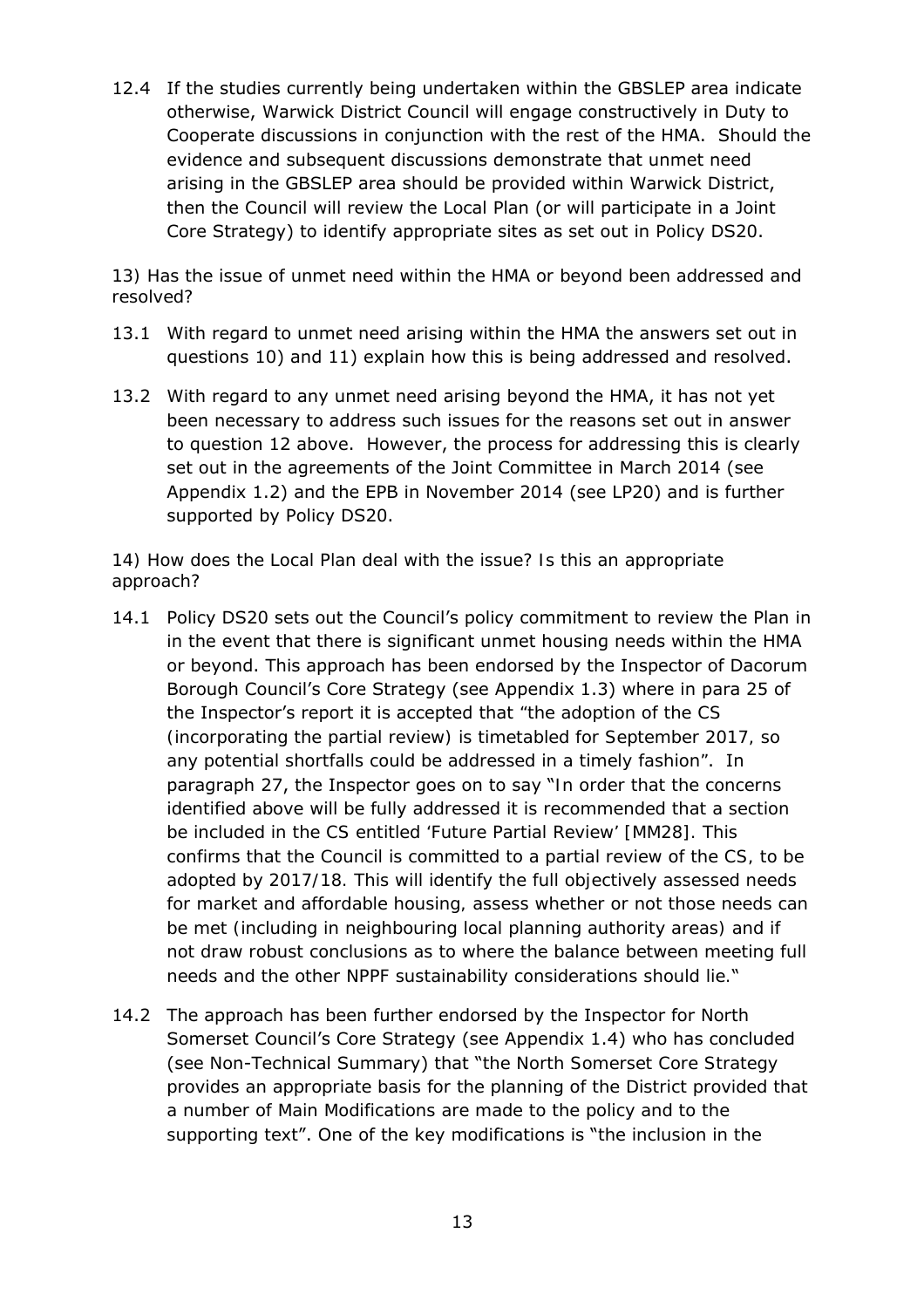*policy and text of clear and firm commitments to a review of the policy by the end of 2018*".

- 14.3 Whilst it is recognised that the circumstances for applying the approach in both Dacorum and North Somerset are significantly different to the circumstances in Warwick District, these examples provide a clear precedent for the use of policies which commit to an early Plan review to deal with unmet housing need, if required.
- 14.4 As an alternative to an early Plan review, the Council has given thought to a reserve sites policy to provide the potential to address unmet need arising outside the District. However, as the vast majority of the District lies within the Green Belt and the supply of suitable and available sites outside the Green Belt is extremely limited, it is difficult to see how such a policy could comply with the NPPF. It is likely that any sites that could come forward under such a policy would fall within the Green Belt and without clear identified need, it is not possible to justify the exceptional circumstances to amend Green Belt boundaries for this purpose. For this reason the Council has not included a reserve site policy within the Draft Local Plan.

### *15) What are the implications for compliance with the duty to co-operate of not addressing this issue at this stage?*

- 15.1 The Council contends that the issue has been addressed at this stage in that:
	- a) The Local Plan's Housing requirement includes 108 dwellings per annum to accommodate unmet housing need likely to arise in Coventry
	- b) There is an agreed and robust process in place for addressing further unmet need as this comes in to clearer focus. With regard to this agreed process, significant progress has already been made, demonstrating genuine commitment to ensure this issue is properly addressed.
- 15.2 The Council therefore argues that the Duty to Cooperate in respect of housing requirements has been fulfilled and is delivering effective outcomes to meet the HMA's Objectively Assessed Need.
- 15.3 In recognition that Duty to Cooperate will be an ongoing process in the context of a potential early plan review (in line with Policy DS20), Warwick District Council has committed itself to the HMA process to address any future shortfall (see report to Council  $28<sup>th</sup>$  January 2015 – Doc LP16). The Council strongly contends that this issue is not currently sufficiently crystallised to address now. To wait until such time that there is clarity before progressing the Plan, would delay necessary housing development coming forward within the District.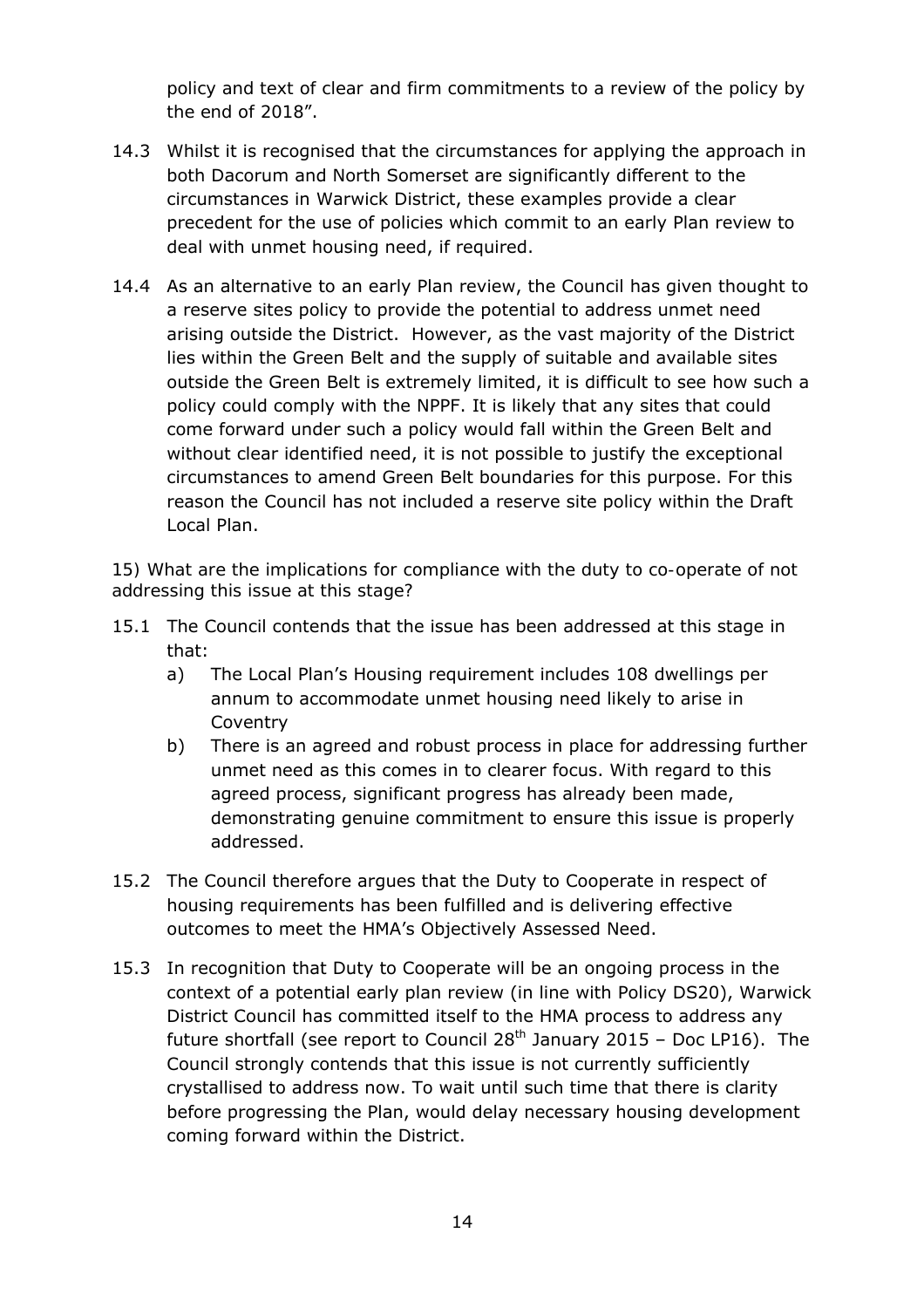15.4 This approach is consistent with the approach taken by the Inspector of the Birmingham Development Plan (BDP). In paragraph 73 of his Interim Report (Doc EXAM7) he suggests it would not be appropriate (in the context of the NPPF's emphasis on the need to have up to date plans in place) to delay the adoption of the BDP until every other Council in the HMA had reviewed their plan to provide for Birmingham's unmet need.

*16) What additional work is required to address and resolve the issue of fully meeting OAN for the HMA? What progress has been made? What agreements are in place?* 

- 16.1 The Report to the Economic Prosperity Board 21<sup>st</sup> November 2014 (Doc LP20) sets out the process and timeline to address and resolve the issue of fully meeting the OAN for the HMA. In particular, table 2 itemises the stages that are necessary to address this, including the joint approach to evidence, including SHLAA and Green Belt reviews; identifying broad spatial options and establishing governance arrangements.
- 16.2 In WDC's letter of 27<sup>th</sup>February 2015 (EXAM2A), an update to stages 1 to 6 was provided. A further update of progress in the intervening time is now set out in Table 1.4 below.

| Table |
|-------|
|-------|

|                | <b>DATE</b>                            | <b>TASK</b>                                                                                                                                                                  | <b>UPDATE 17/4/15</b>                                                                                                                                                                                                                                                                                                                                                                |
|----------------|----------------------------------------|------------------------------------------------------------------------------------------------------------------------------------------------------------------------------|--------------------------------------------------------------------------------------------------------------------------------------------------------------------------------------------------------------------------------------------------------------------------------------------------------------------------------------------------------------------------------------|
| $\mathbf{1}$   | November<br>to<br>December<br>2014     | Set up a joint<br><b>Monitoring Group to</b><br>establish consistent<br>development<br>monitoring processes<br>(as a minimum this<br>should cover housing<br>and employment) | The group was established in November<br>and has been active in understanding<br>the differences in 5 year supply<br>methodology across the HMA and in<br>working with the LEP to provide<br>improved housing and employment<br>monitoring information, building on the<br>information already provided at<br>regional level. The group is continuing<br>to meet on a regular basis. |
| $\overline{2}$ | November<br>to<br>December<br>2014     | Compare SHLAA<br>methodologies and<br>agree a shared<br>methodology to be<br>used for all SHLAA's<br>undertaken within the<br>HMA (SHLAA<br>Workshop)                        | The SHLAA methodology is currently<br>being finalised. A stakeholder<br>engagement event took place in Rugby<br>on 12 <sup>th</sup> March and the CSWAPO SHLAA<br>sub group have since met to discuss<br>outcomes and the way forward.                                                                                                                                               |
| 3              | December<br>2014 to<br>January<br>2015 | Each Local Authority to<br>formally commit to<br>the process and<br>timetable                                                                                                | All Local Authorities have formally<br>committed to the process and<br>timetable.                                                                                                                                                                                                                                                                                                    |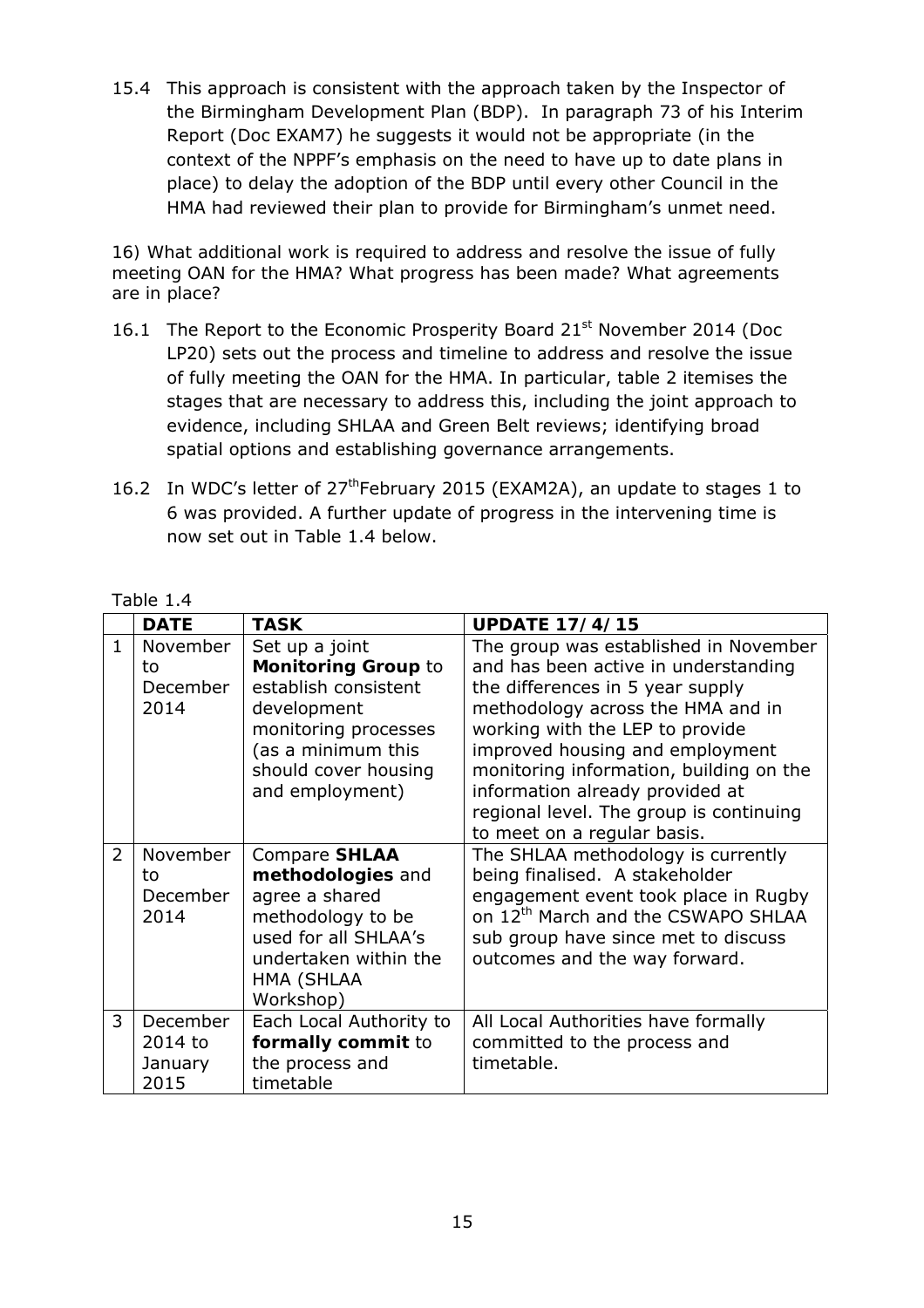|   | <b>DATE</b>                     | <b>TASK</b>                                                                      | <b>UPDATE 17/4/15</b>                                                                                                                                                                                                                                                     |
|---|---------------------------------|----------------------------------------------------------------------------------|---------------------------------------------------------------------------------------------------------------------------------------------------------------------------------------------------------------------------------------------------------------------------|
| 4 | December<br>2014 to<br>May 2015 | First Local Plan<br>examination window                                           | Stratford DC's Core Strategy was<br>subject to examination hearings in<br>January. The inspector's initial findings<br>from this were published on 19 March.<br>In summary, SDC is required to<br>undertake further work on OAN, SA,<br>SUAs, and the housing trajectory. |
| 5 | February<br>2015                | Completion of Joint<br><b>Green Belt Study</b><br>$(\text{stage } 1)$            | Work on the Joint Green Belt Study<br>(stage 1) is progressing. However, it is<br>expected that the stage 1 report will<br>not be published until May or June<br>2015.                                                                                                    |
| 6 | January to<br><b>April 2015</b> | Rugby, Coventry<br>undertake SHLAA<br>reviews in line with<br>agreed methodology | These two authorities have trialled the<br>methodology as part of the preparation<br>of their Core Strategies. Work to<br>update the SHLAAs in these areas has<br>commenced.                                                                                              |

*17) In overall terms has the Council engaged constructively, actively and on an ongoing basis in maximising the effectiveness of the preparation of the Local Plan? What has been the outcome of co-operation and how has this addressed the issue of housing provision?* 

- 17.1 The Council contends that the response to questions 3 16 above, along with the DtC Statement (Doc LP22) demonstrate that the Council has engaged constructively, actively and on an ongoing basis in preparing the Local Plan. This process has delivered effective outcomes to ensure that the HMA's OAN will be met in full and that Warwick District will pay a full part in this. In summary the outcomes of the process are:
	- A strong sub-regional evidence base to underpin work on housing **requirements**
	- A clear governance framework to ensure ongoing cooperation
	- An agreement, based on evidence, about the OAN for the HMA
	- An agreement about the distribution of housing requirements between the 6 local planning authorities, which has been carried forward in the Draft Local Plan
	- An agreement about the process for dealing with potential unmet housing need and evidence that this process is being implemented
	- A policy in the Draft Local Plan to carry out an early review to address unmet need if this is required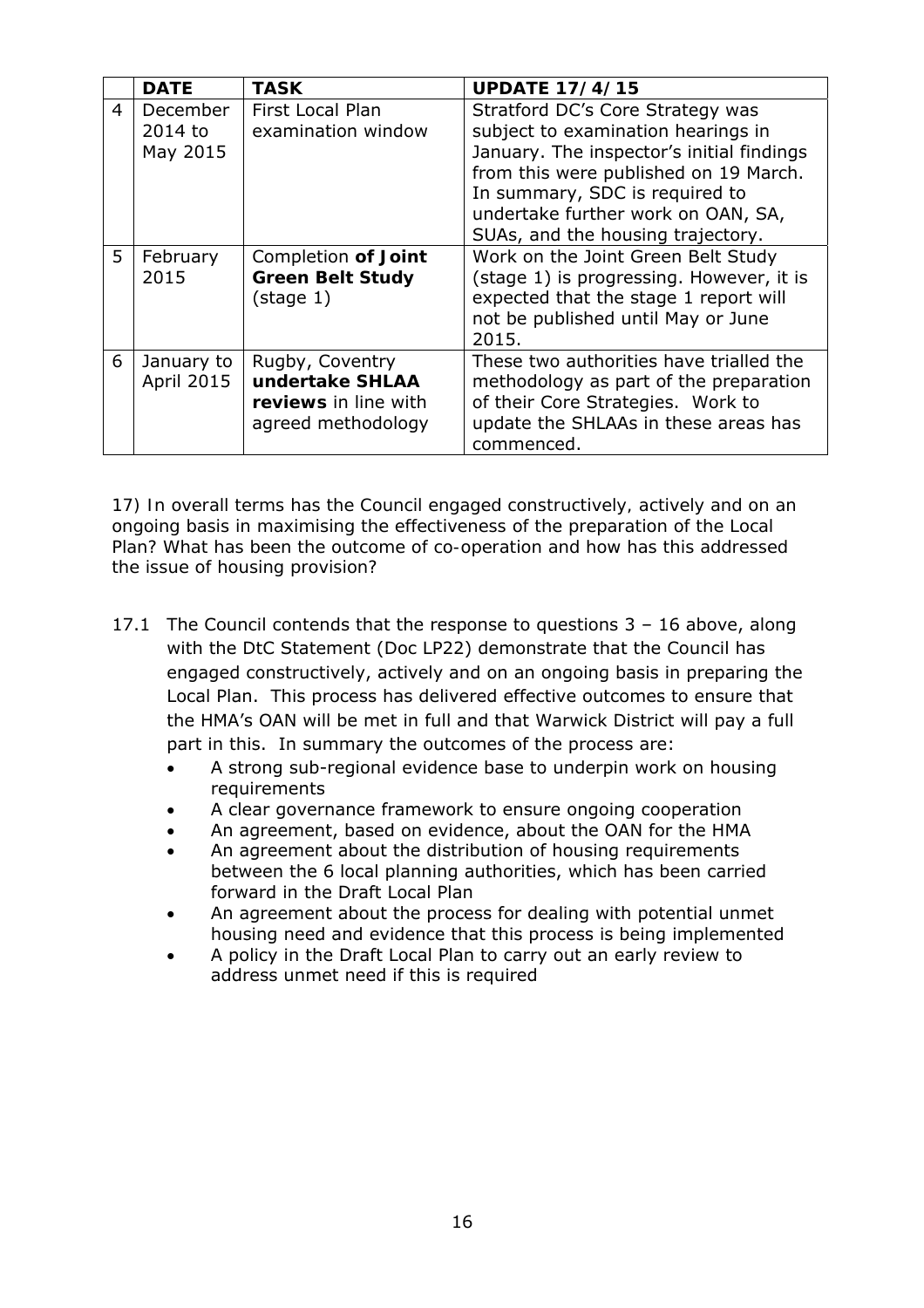### *Other matters requiring co-operation*

*For each of the other strategic matters* 

*18) What are the particular issues? 19) Who has the Council engaged with? When did this engagement begin, has it been active and ongoing and what form has it taken? 20) In overall terms has the Council engaged constructively? What has been the outcome of co-operation and how has this addressed the issue? 21) Are there cross boundary issues in relation to any of the proposed site allocations such as transport or other infrastructure requirements?* 

- 18.1 Cooperation on other strategic matters (including who the Council engaged with, when and in what form) is set out in section 5 of the Duty to Cooperate Paper (LP22). Briefly, these are Jobs, Green Belt, Provision of Infrastructure, Retail & Leisure, Flood Risk and Conservation of the Historic and Natural Environment. Overall, the Council has engaged constructively with all statutory and prescribed bodies over relevant matters.
- 18.2 The issues for **Jobs**, are around identifying employment needs and planning for this growth. Section 5.3 LP22 describes in particular the Strategic Economic Plan (SEP) and City Deal, Strategic Employment Land Study and the sub regional employment site.
- 18.3 The issue for **Green Belt**, is to ensure that it continue to serves its purpose whilst understanding its capacity for alteration to address development needs. Section 5.4 of LP22 describes the process of the Joint Green Belt Study 2009 (LA05) and the work currently ongoing to prepare a new Joint Green Belt Study.
- 18.4 The issue for **Retail and Leisure** is to ensure the ongoing presence of Royal Leamington Spa as a sub-regional centre for retail and leisure. Section 5.5 of LP22 describes this process in further detail including the co-operation with Warwickshire County Council.
- 18.5 The issues for the **Provision of Infrastructure**, are concerned with ensuring that in broad terms a strategically led approach to significant infrastructure is taken and specifically WDC has worked closely with prescribed bodies to address infrastructure implications of the sub regional employment site; allocations in SDC at Gaydon/Lighthorne Heath. Section 5.6 of LP22 sets this out in detail
- 18.6 The issues for **Flood Risk** are around preparing a joint evidence base on a sub-regional basis in relation to flood risk and the water cycle, and addressing specific cross boundary issues such as those identified at Gaydon/Lighthorne Heath, section 5.7 of LP22 describes this process in detail.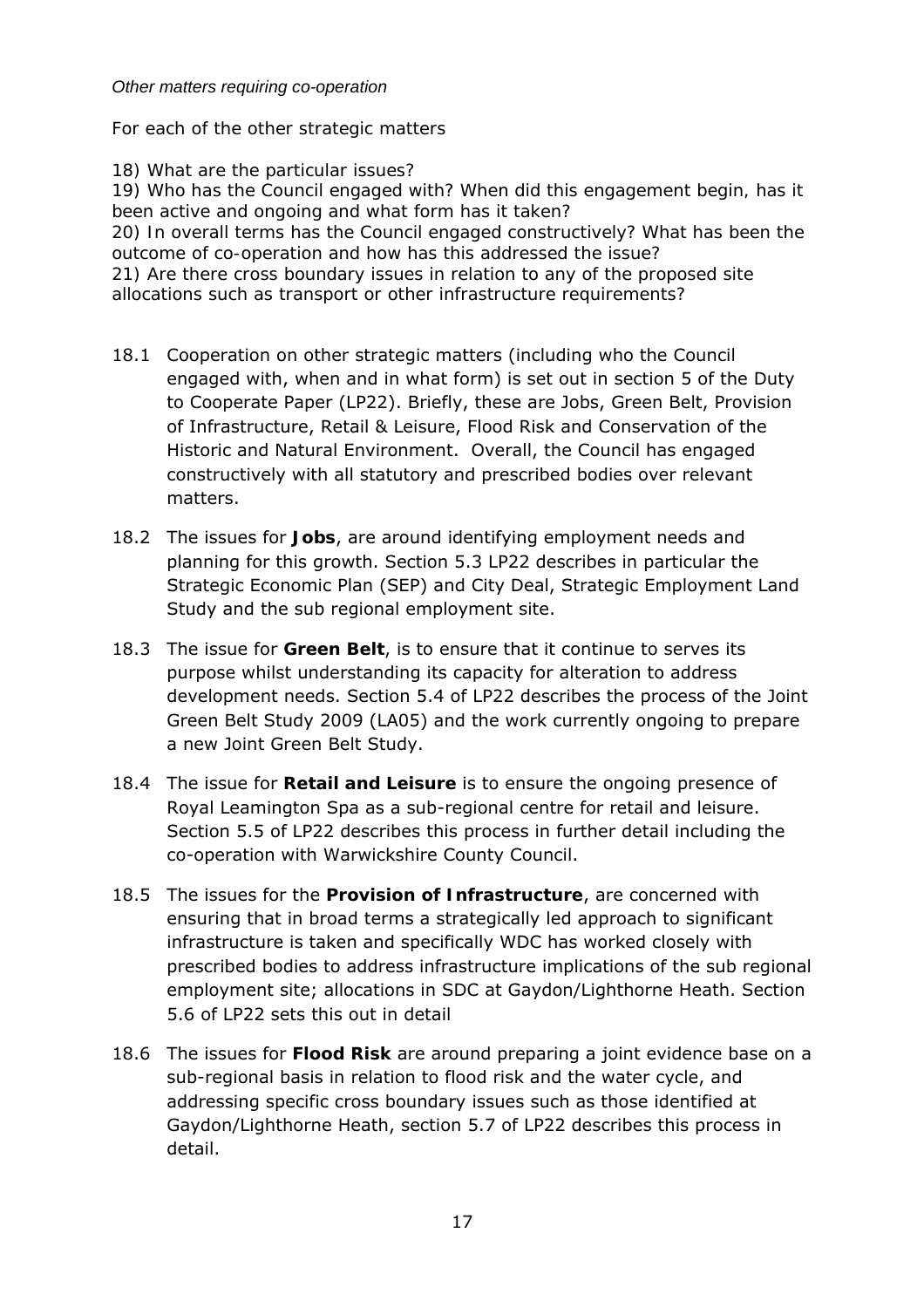18.7 The issues for **Conservation of the historic and natural environment** are around WDC's liaison with Historic England and Warwickshire County Council regarding the allocations and policies in the Submission Local Plan, and advice regarding Heritage Assessments; and WDC's involvement in a shared habitat biodiversity evidence base, approach to biodiversity offsetting and a sub-regional Green Infrastructure Strategy. This is described in section 5.9 of document LP22.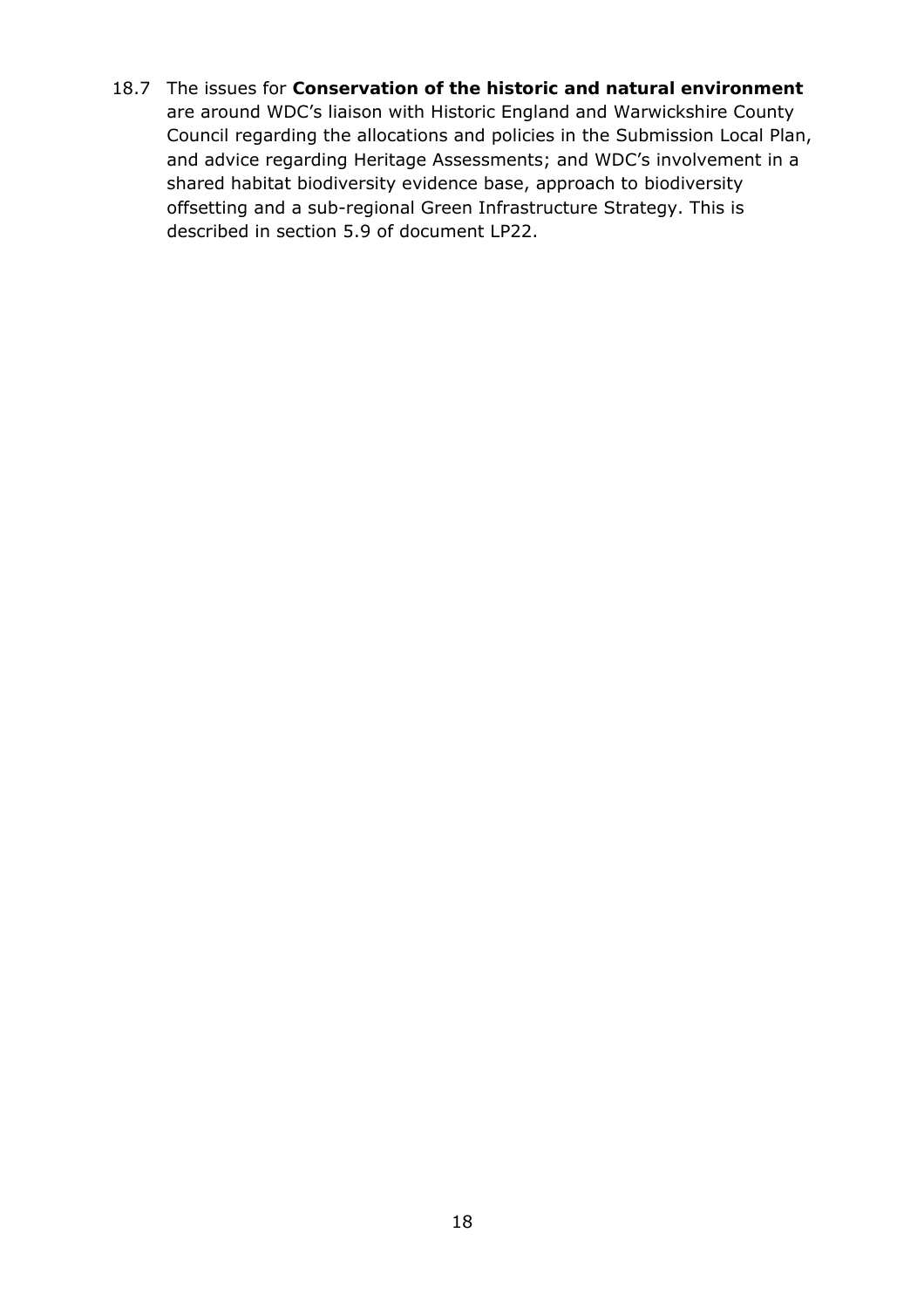### **Appendix 1**

### **Statement of Common Ground and Cooperation for the Coventry, Solihull & Warwickshire (CSW) Sub-Region**

#### **September 2012**

This agreement is between:

Coventry City Council Solihull Metropolitan Borough Council Warwick District Council Stratford District Council Rugby Borough Council Nuneaton & Bedworth Borough Council North Warwickshire Borough Council Warwickshire County Council

#### **1. Context**

- 1.1 The Localism Act 2011 (the Act), accompanying regulations, and National Planning Policy Framework 2012 (NPPF) have introduced and described the 'Duty to Cooperate' (DtC). This ostensibly replaces the Regional (Spatial) Strategy (RS), which at the time of writing remains legally in force as part of the development plan.
- 1.2 This statement sets out:
	- a) how the Councils within the sub-region have been and intend to cooperate on common issues
	- b) our joint position with regard to the key common issues facing the sub-region
- 1.3 We have discussed the possibility of preparing a joint Core Strategy (CS) / Local Plan (LP) and have concluded that this is not practical because we are at different stages of plan preparation and with Rugby Borough Council having an adopted Core Strategy (June 2011).
- 1.4 Notwithstanding the impracticalities of preparing a joint plan, this statement comprises agreement that has been reached between the parties listed above, for the purposes of guiding strategic decisions and to set out clearly any issues that may require further work towards individual (bilateral) agreements.

### **2 How will we discharge the Duty to Cooperate**

2.1 The Coventry, Solihull & Warwickshire Sub-Region (CSW) has a proven track record of working constructively together to set out and deliver a shared vision for the area. In the past, this has resulted in the strategy promoted by CSW being used to deliver a brief period of substantial housing growth in Coventry, by holding a moratorium on windfall housing developments in the south of the county (Warwick and Stratford Districts), thereby directing delivery of new housing to the city of Coventry.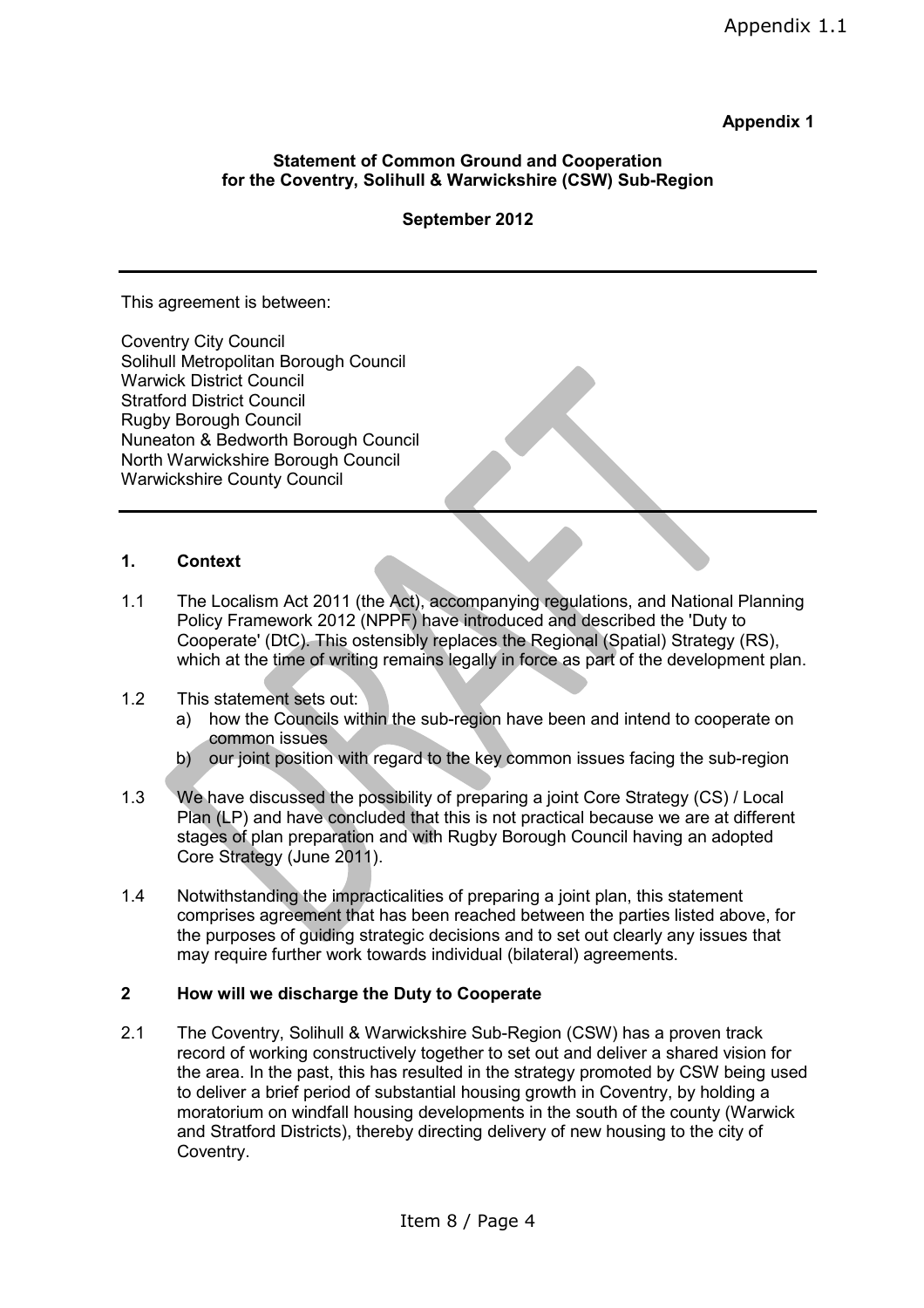- 2.2 Notwithstanding the Duty to Cooperate as described by the Localism Act 2011, CSW will continue to work together to find new ways of delivering our shared ambitions, wherever possible in accordance with the principles set out in paragraph 4.3 of this statement.
- 2.3 In the event that there is broad agreement that a strategic issue affects some but not all of the CSW member authorities, specific discussions will be held to reach consensus. These meetings will be scheduled in a timely manner. In the event that agreement cannot be reached, a common statement will be published to identify the precise area/s of dispute, and each party's position with respect to each outstanding issue.
- 2.4 It is acknowledged that a situation with each party finding themselves in an entrenched position is likely to result in formal objections being made. This is the last resort. To avoid this as far as possible, we each commit to discuss concerns openly, at the earliest opportunity, in an effort to reach formal agreement. This can take the form of a specific bilateral or multilateral agreement, a statement of common ground, or any other appropriate format.

### **3 Overall development strategy**

- 3.1 The general CSW approach is to pursue a jobs-led growth strategy . This means striking a balance between employment-generating development and its associated housing needs. This remains a key corner stone for the sub-region.
- 3.2 A key element of this will be to ensure that each Core Strategy/Local Plan contains an infrastructure delivery plan, which can inform strategic infrastructure planning and funding at the same time as ensuring development across all parts of the sub region remains viable.

### **4 Level of housing provision**

- **4.1** Although there is no sub-regional Strategic Housing Market Assessment (SHMA), there is broad consistency between methodologies and assumptions used by individual SHMA's. They however do not all consider the same timescales which means that specific housing targets cannot be set out in a consistent way across the area.
- **4.2** There is agreement between CSW member authorities that the current interpretation of evidence shows that all CSW member authorities are capable of meeting their housing requirements within their borders. This means that there is no requirement from any local authority to seek to meet any part of their housing requirements within another area.
- **4.3** The CSW member authorities will, as a matter of course, continue to plan to accommodate their own needs. However in the event of:
	- a) any Council needing to increase its housing requirement and
	- b) there is strong evidence that the constraints set out in footnote 9 of paragraph 14 of the NPPF make it impractical to provide for the required level of housing growth within its borders

then (and only then), the shortfall in the requirement should be addressed through discussion with the other sub regional authorities and/or with neighbouring sub regions.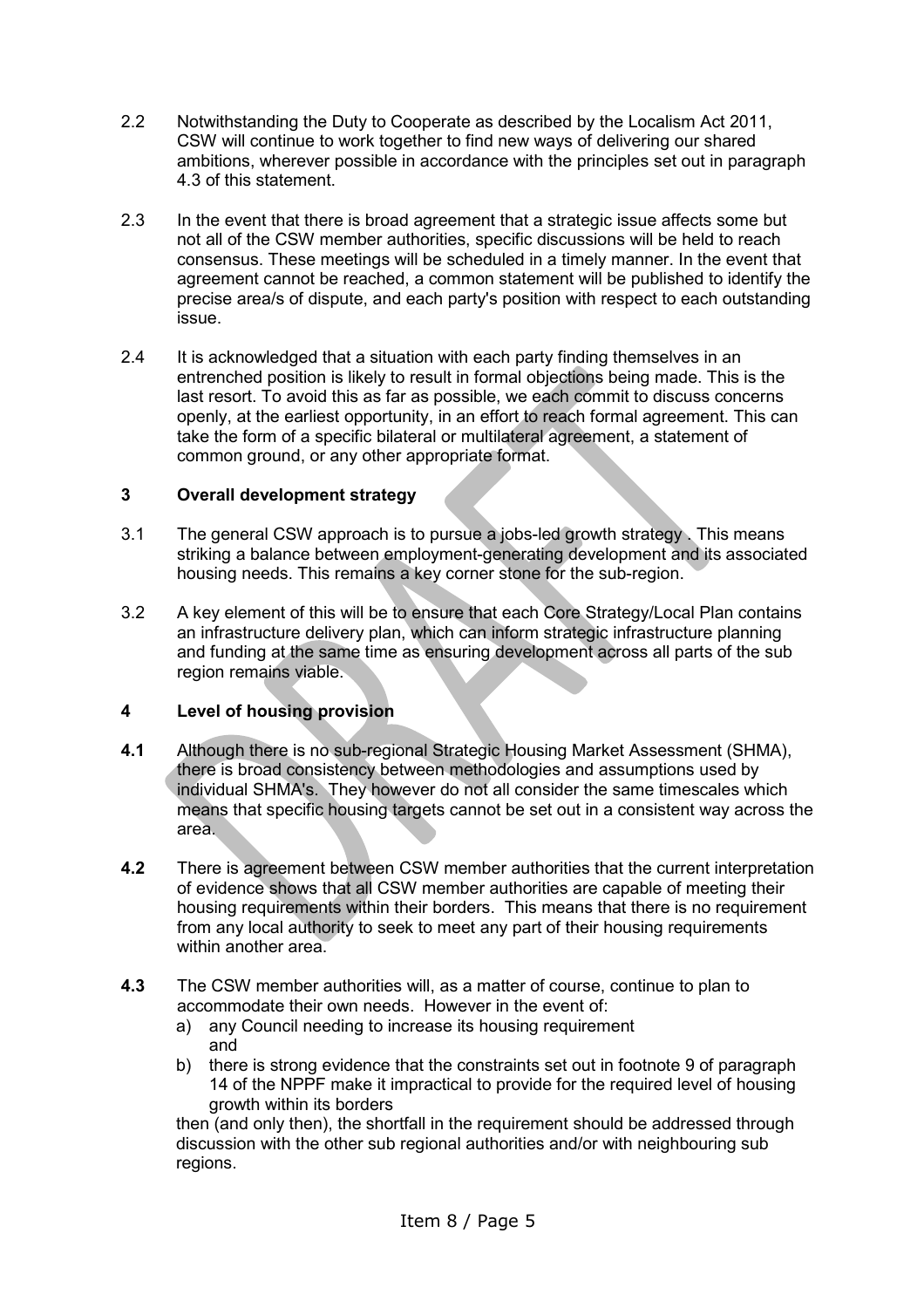### **5 Distribution of housing provision**

**5.1** In the spirit of Localism, the distribution of housing is a matter for each Council to address to best suit local circumstances. Where the distribution of housing has potential cross-border impacts then bi-lateral discussions will take place between the Councils concerned.

### **6 Employment Land Provision**

- **6.1** Local targets for the amount of employment land (B-class) to be available will be set with the intention that local needs will be met, by providing an appropriate range and choice of sites that are attractive to the market.
- **6.2** As part of the jobs led strategy we will seek to support large scale inward investment in to the sub region by ensuring, through our Core Strategies/Local Plans, there is good provision of a variety of inward investment sites.
- **6.3** We recognise the proposals for the Coventry and Warwickshire Gateway are of particular significance and will have a sub-regional impact. We will work together across the sub region to identify how best to address that impact.

### **7 Other Sub-regional issues**

- **7.1** In addition to the issues identified above, there are a number of other issues that need to be addressed at a sub-regional level. The mechanisms described in section 2 above will be used to address these issues.
- **7.2** Other issues include:
	- a) The amount and distribution of new office and retail space
	- b) Housing mix and types, including gypsies and travellers and accommodating an ageing population
	- c) Transport strategy
	- d) Sub-regional health inequalities
	- e) Strategic Infrastructure Planning including Community Infrastructure Levy schemes
	- f) Climate change mitigation and adaptation, conservation and enhancement of the natural and historic environment, including landscape
	- g) Minerals safeguarding, winning, working and reinstatement of land; and
	- h) Strategic waste management

### **8 Cross-boundary planning**

- 8.1 The Coventry, Solihull and Warwickshire sub-region will seek to work across the boundary of the sub-region to work with neighbouring sub-regions on a range of planning and environmental matters.
- 8.2 Where individual local authorities border neighbours who are outside this subregion, it will be important to ensure that cooperation is undertaken with those neighbours. Examples include Rugby working with Daventry, Stratford-on-Avon working with Redditch and Bromsgrove, Solihull and Coventry working with the other metropolitan authorities in the West Midlands and North Warwickshire working with Tamworth and Lichfield. A Strategic agreement is has been prepared for the West Midlands Metropolitan Councils and an agreement is in place between North Warwickshire, Tamworth and Lichfield, relating to Tamworth's housing need being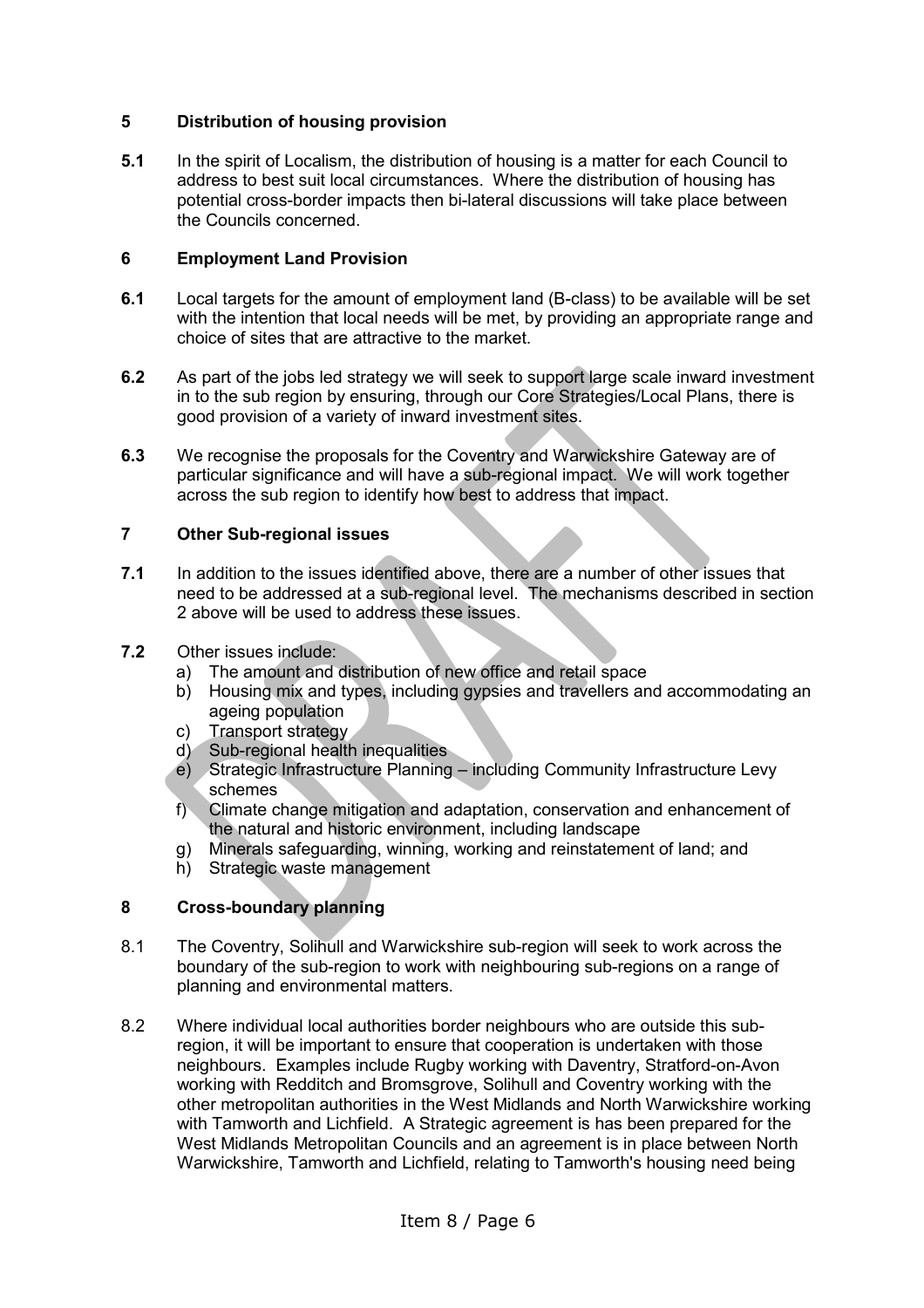partly provided for in North Warwickshire and Lichfield. These agreements will impact on our sub-region and need to be taken in to account in the work we do.

- 8.3 On transport matters Warwickshire County Council will continue to work beyond the sub-regional boundaries with Coventry City Council Northamptonshire CC, Gloucestershire CC, Leicestershire CC and a Staffordshire on Highway and Solihull, Centro, Network Rail and the Highways Agency on transport matters.
- 8.4 Warwickshire County Council, as the Waste Planning Authority, is working collaboratively with the other Waste Planning Authorities across the West Midlands through the Resources Technical Advisory Body (RTAB).
- 8.5 Warwickshire County Council, as the Minerals Planning Authority, has a duty to ensure that there is sufficient supply of aggregates to meet the demands of the construction industry, therefore, to meet the demands for growth. The County Council is working with other Mineral Planning Authorities and industry to collect data on supply and demand for aggregates (Aggregates Working Party). The information indicates land-banks for aggregates, supply in the sub-region and flows in and out of the sub-region for aggregates.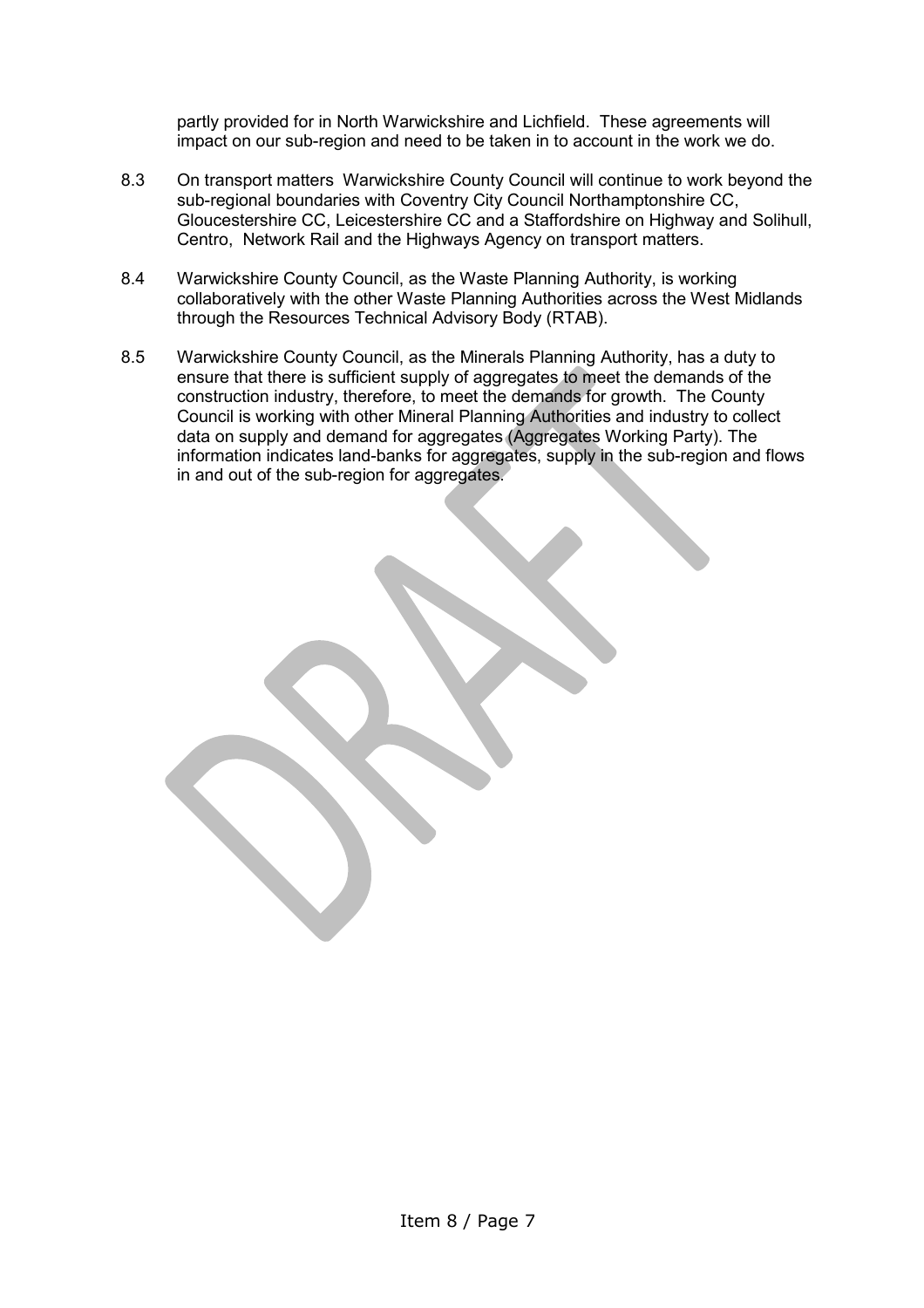## **Agenda Item 3**

## **Coventry and Warwickshire Joint Committee for Economic Growth and Prosperity**

# **Thursday 20 March 2014**

| <b>Report Title</b>                | Coventry and Warwickshire Duty to Cooperate<br>Sub-Regional Approach to Delivering the Housing Requirement |
|------------------------------------|------------------------------------------------------------------------------------------------------------|
| <b>Report Authors</b>              | Dave Barber and Chris Elliott, Warwick District Council                                                    |
| <b>Contact Details</b>             | dave.barber@warwickdc.gov.uk 01926 456065                                                                  |
|                                    | chris.elliott@warwickdc.gov.uk 01926 45600                                                                 |
| <b>Background</b><br><b>Papers</b> | Joint Strategic Housing Market Assessment report by GL Hearn                                               |
| Consultation                       | CSWAPO Officer Group; Sub-regional Chief Executives                                                        |
| <b>Final Decision</b>              | <b>No</b>                                                                                                  |
| <b>Next Steps</b>                  | Recommendations will need to be endorsed by all the constituent<br><b>Local Authorities</b>                |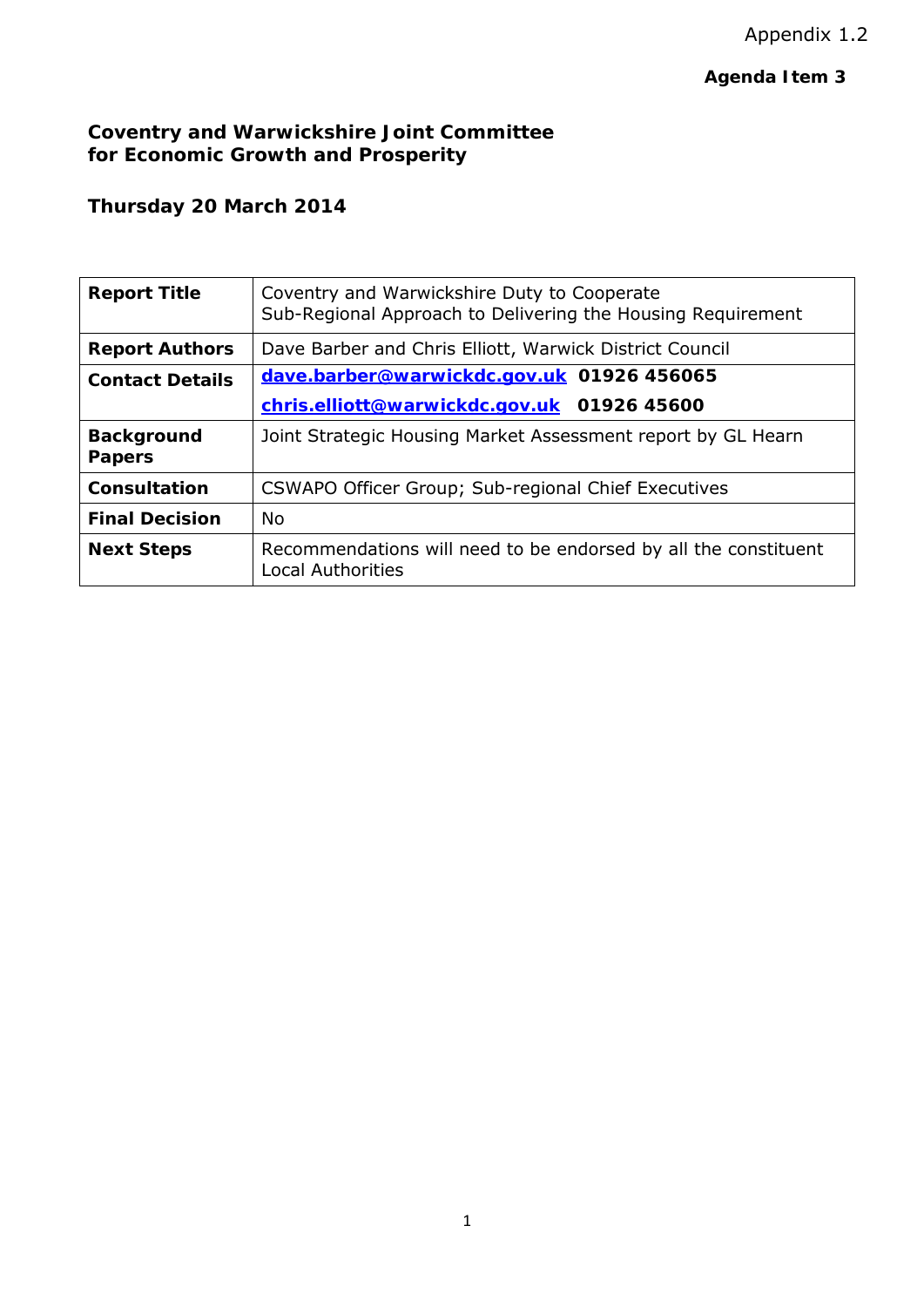### **1 Introduction**

- 1.1 Through Duty to Cooperate, it is important that the total housing requirement (Objectively Assessed Need) for the Coventry and Warwickshire HMA (3750-3800 per annum) is delivered in full. This will support the growth ambitions of the C&W LEP and SEP as well as underpinning sound local plans for all the local authorities. It is also important to respond to pressures for housing growth arising from outside the Coventry and Warwickshire HMA (for instance from within the West Midlands conurbation).
- 1.2 A significant risk to the delivery of the Housing Market Area's (HMA $<sup>1</sup>$ ) Objectively</sup> Assessed Need (OAN) is whether each of the Councils within the HMA have sufficient site capacity within the boundaries to deliver their identified OAN. In particular there is a significant risk that Coventry City Council will not be able accommodate 23,600 dwellings (1180 dwellings per annum) within the City boundary.
- 1.3 In addition, there is a risk that authorities within the Coventry and Warwickshire HMA will be asked to accommodate a growth resulting from a shortfall of housing capacity in Birmingham. There is also a risk that the SEP may generate additional housing need.
- 1.4 This paper suggests how the authorities within the HMA intend to work together to address these risks and prevent any further delay in preparing their current Local Plans/Core Strategies.

### **2 Recommendations**

**That the Joint Committee recommends to all constituent authorities the following:**

- **2.1 That the Joint Strategic Housing Market Assessment (JSHMA) is recognised as a robust piece of evidence to assess housing need within the Coventry and Warwickshire HMA and that an Objectively Assessed Need for the HMA in the range of 2750 to 2800 per annum is planned for.**
- **2.2 That the preparation of a joint evidence base (as set out in detail in section 3 below) is supported as follows:**
	- **2.2.1 Preparation of a Joint Green Belt Study**
	- **2.2.2 Comparison of SHLAA methodologies**
	- **2.2.3 A review of the implications of the Coventry and Warwickshire SEP, including implications for the overall housing requirement and the spatial strategy.**
	- **2.2.4 A review of the housing implications of the emerging shortfall in Birmingham's housing provision**

 $1$  The Coventry and Warwickshire HMA covers Coventry, North Warwickshire, Nuneaton and Bedworth, Rugby, Stratford-on-Avon and Warwick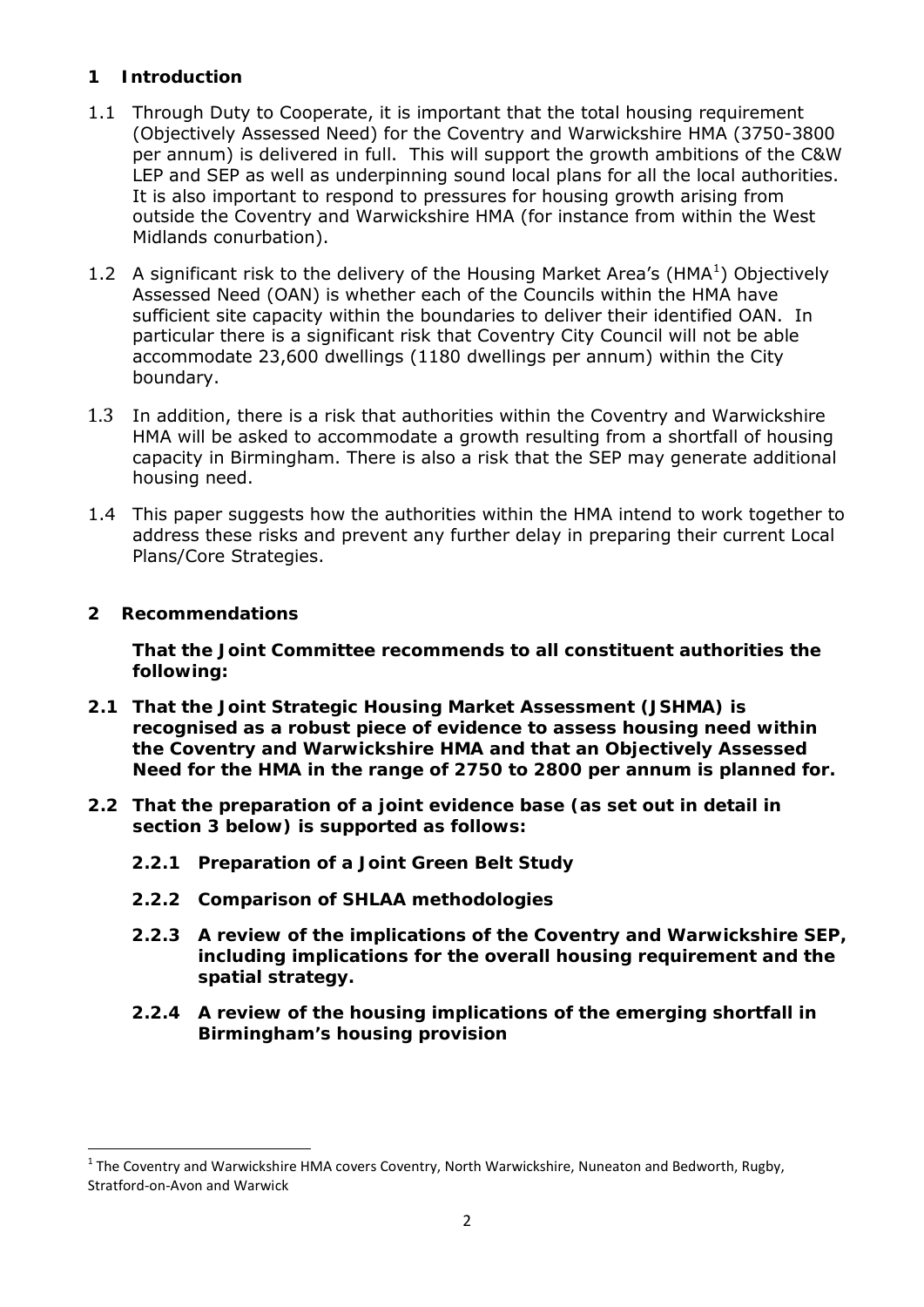- **2.3 That a sub-regional housing spatial strategy based on the current and proposed Local Plans and Core Strategies of the constituent Local Authorities is prepared which:**
	- **2.3.1 ensures the HMA's Objectively Assessed Need is met in full**
	- **2.3.2 aligns the location of housing delivery with the sub regional growth agenda as set out in the Strategic Economic Plan, and**
	- **2.3.3 identifies broad locations for any additional development based on the evidence and taking account of existing provisions within the current and proposed Local Plans and Core Strategies of the constituent Local Authorities**
- **2.4 That the Joint Committee requests that each of the six Councils within the HMA commit in their Local Plans/Core Strategies to undertake a review of their Local Plan/Core Strategy, if needed, according to a shared timetable (as set out in section 6 below) to ensure suitable specific sites are identified to deliver the strategy set out in 2.3 above.**
- **2.5 That the proposed Governance and Delivery structures set out in section 7 below are agreed and put in place**

### **3 A shared evidence base**

- 3.1 The seven Councils (Coventry, North Warwickshire, Nuneaton and Bedworth; Rugby; Stratford-on-Avon, Warwick and Warwickshire County) that make up the sub-region, have a long history of preparing joint evidence. However, the abolition of the Regional Spatial Strategies, combined with the requirements of the Duty to Cooperate, means that there is now an even stronger need for joint evidence to underpin the way forward in relation to some complex strategic issues.
- 3.2 One of the most important and complex of these issues is ensuring the delivery of the HMAs housing requirement. Underpinning this, the Councils worked together in 2013 to undertake a Joint Strategic Housing Market Assessment (JSHMA). This identified an overall requirement for 3750-3800 homes per annum within the HMA. It also provided valuable evidence regarding the mix of housing to be provided.
- 3.3 The Joint SHMA was commissioned by Rugby BC, North Warwickshire BC, Nuneaton Bedworth BC, Coventry City Council and Warwick DC. It also covered Stratford-on-Avon District and was prepared in consultation with both Stratford DC and Warwickshire CC. The work on the Joint SHMA was undertaken by GL Hearn who are a highly regarded consultancy in relation to demographics, employment forecasting and housing projections. The study was undertaken to ensure consistency with the National Planning Policy Framework and the draft National Planning Practice Guidance, (now confirmed). As well as providing evidence of the Objectively Assessed Need for the HMA and each of the constituent local authorities, it also evidenced affordable housing needs and housing needs associated with specific sector of the population (such as elderly people).
- 3.4 Following on from the JSHMA, there are two further joint studies being undertaken at present: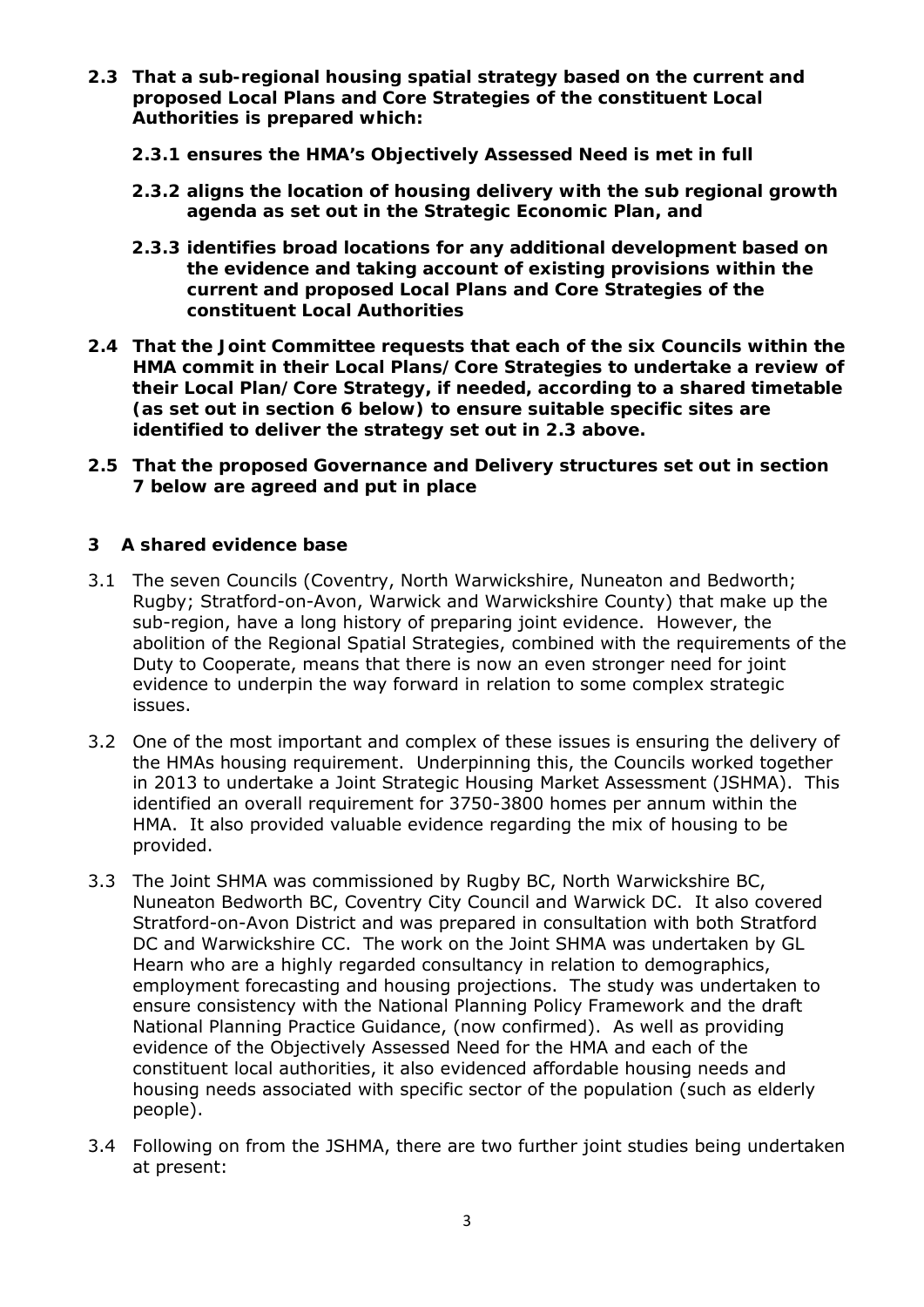- Joint Employment Land Review: this is exploring the local employment land requirements of each of the Districts within the HMA as well as considering the need for major employment sites of sub-regional significance.
- Major sites review: alongside the Joint Employment Land Review and to support the work of the Coventry and Warwickshire LEP, work is being undertaken to look at existing and potential major employment sites to ensure that sites are and will be available to attract major investment
- 3.5 In addition to these completed and on-going studies, it is suggested that some further work needs to take place to ensure we have a robust sub-regional evidence base to support collaborative work on a sub-regional spatial strategy. This work will be planned collectively by the seven authorities, notwithstanding that specific circumstances may make it inappropriate that any individual piece of work should necessarily cover the whole sub-region.
- 3.6 This should include:
	- A Joint Green Belt Study: the purpose of this is to assess green belt parcels against the green belt criteria set out in the National Planning Policy Framework. This will allow a fair assessment of all green belt land to be made so that the quality of green belt across the HMA area can be compared.
	- Comparison of SHLAA methodologies: each Council is required to prepare a Strategic Housing Land Availability Assessment (SHLAA) to identify sites that are suitable, available and deliverable. The SHLAA indicates the capacity for housing development within each District and is important evidence in demonstrating whether or not a Council's OAN can be delivered within the Council's boundaries. It will also be important in helping to identify where any shortfall could be located. To ensure a fair picture of Housing Land Availability is developed, it is important that the methodologies used by each Council are compared and implications of differences are understood.
	- An understanding of the Implications of the Coventry and Warwickshire SEP: The Coventry and Warwickshire Strategic Economic Plan (SEP), when finalised, will provide the strategic framework for supporting economic growth in the sub region and importantly will indicate where investment in infrastructure will be focused and how this will help to deliver growth. There may be implications of this for strategic planning and local plans including:
		- o Consideration as to whether the Joint SHMA housing requirement should be reviewed to take account of the economic growth ambitions of the SEP
		- o spatial implications based on a understanding of the relationship between new housing, economic growth and infrastructure investment
	- An understanding of how the emerging housing shortfall for Birmingham City Council will impact on authorities in Coventry and Warwickshire: Birmingham City Council's Proposed Submission Draft of its Local Development Plan identifies an initial shortfall in meeting its OAN by around 29,000 dwellings. This figure is subject to review as part of the Greater Birmingham and Solihull LEP Housing Needs Study. The need to engage in a constructive and on-going basis was highlighted in the Coventry and Warwickshire Joint SHMA in order to satisfy the duty to cooperate. As a result, there will clearly be spatial implications of this, and it is important that these implications are fully understood, so that the needs of the GBSLEP Housing Market Area and the potential impacts on the Coventry and Warwickshire HMA are managed in the most sustainable way.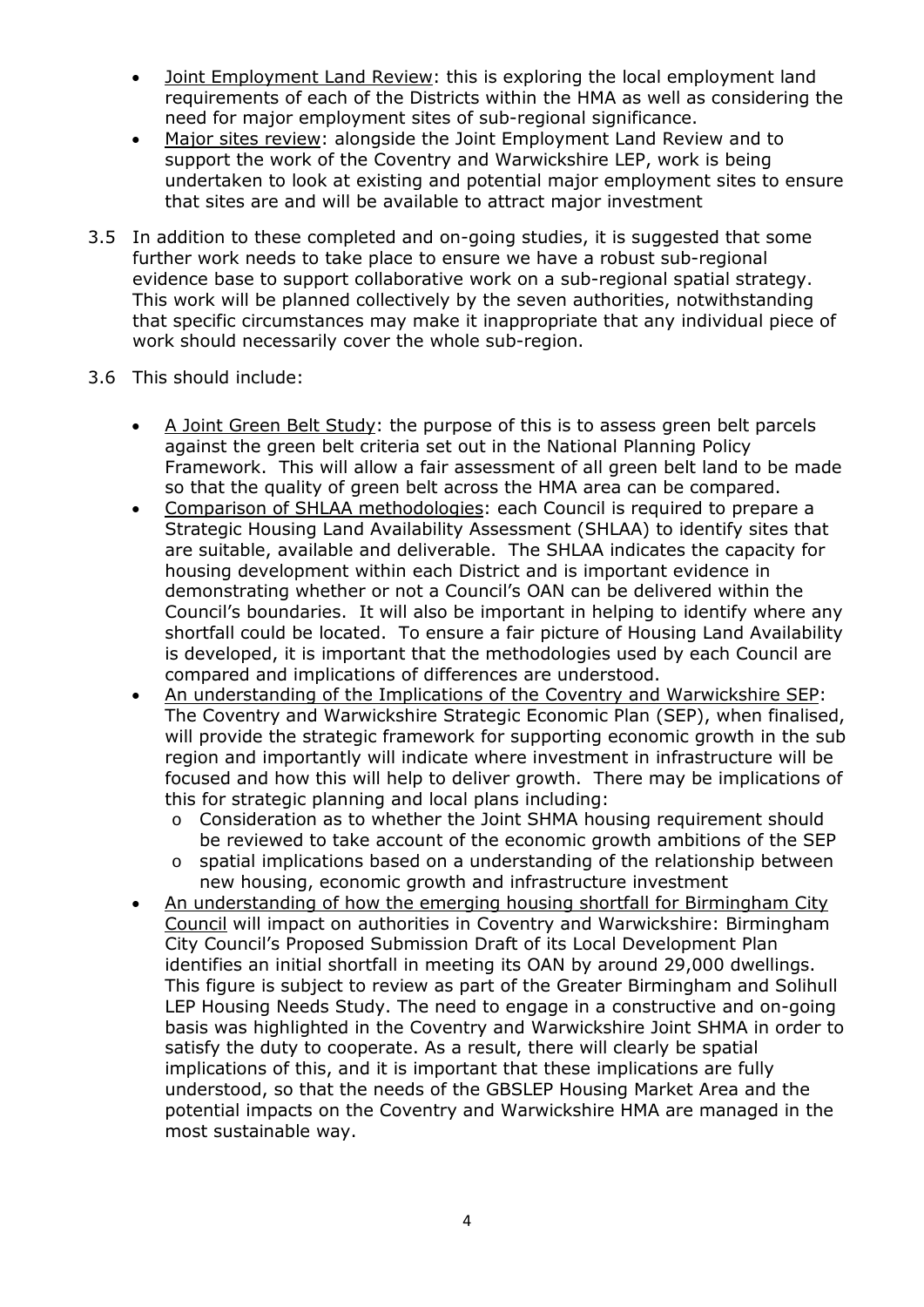### **4 A sub-regional housing spatial strategy**

- 4.1 To ensure that the HMA's Objectively Assessed Housing Need is met, it will be necessary to prepare a bottom-up, collaborative strategy which balances the need from growth in the sub-region, with the challenges and constraints faced by specific areas. To comply with the Localism Act, it is important that this strategy is developed collaboratively through the Duty to Cooperate so that it achieves the support of representatives from across the whole sub-region and neighbouring HMA's as appropriate.
- 4.2 The purpose of the strategy will be to:
	- ensure the HMA's Objectively Assessed Need is met in full
	- align the location of housing delivery with the sub regional growth agenda as set out in the Strategic Economic Plan, and
	- identify strategic spatial options for meeting the OAN and based on this broad locations for development based on the sub-regional evidence, but taking local evidence in to account
- 4.3 It is suggested that the starting point for the Strategy should be that each Council commits to meeting its Objectively Assessed Need within its own boundary unless it can be clearly demonstrated that there is a shortfall in available housing land within the Council area. This will need to be demonstrated through a transparent SHLAA methodology that is consistent with national advice and has the support of the Coventry and Warwickshire Planning Officers as being soundly prepared.
- 4.4 Where a shortfall can be clearly evidenced, a set of criteria will need to be developed (supported by the Joint Committee) to enable an objective assessment of strategic spatial options and a range of broad locations to deliver the shortfall. The precise nature of these criteria will depend on the scale and timing of the shortfall to be addressed. However examples of the criteria include impact on the green belt; impact on landscape, ecology, historic environment etc; infrastructure issues and opportunities and proximity to employment or allocated employment sites.
- 4.5 All reasonable alternatives for strategic spatial options for dealing with the shortfall will be subject to a sustainability appraisal which will also need to be taken in to account in identifying broad locations for development.
- 4.6 Where neighbouring HMA's make an approach to a Coventry and Warwickshire authority with a view to meeting a proportion of their evidenced housing need, the same approach set out in Para 4.3-4.5 of this paper will be undertaken.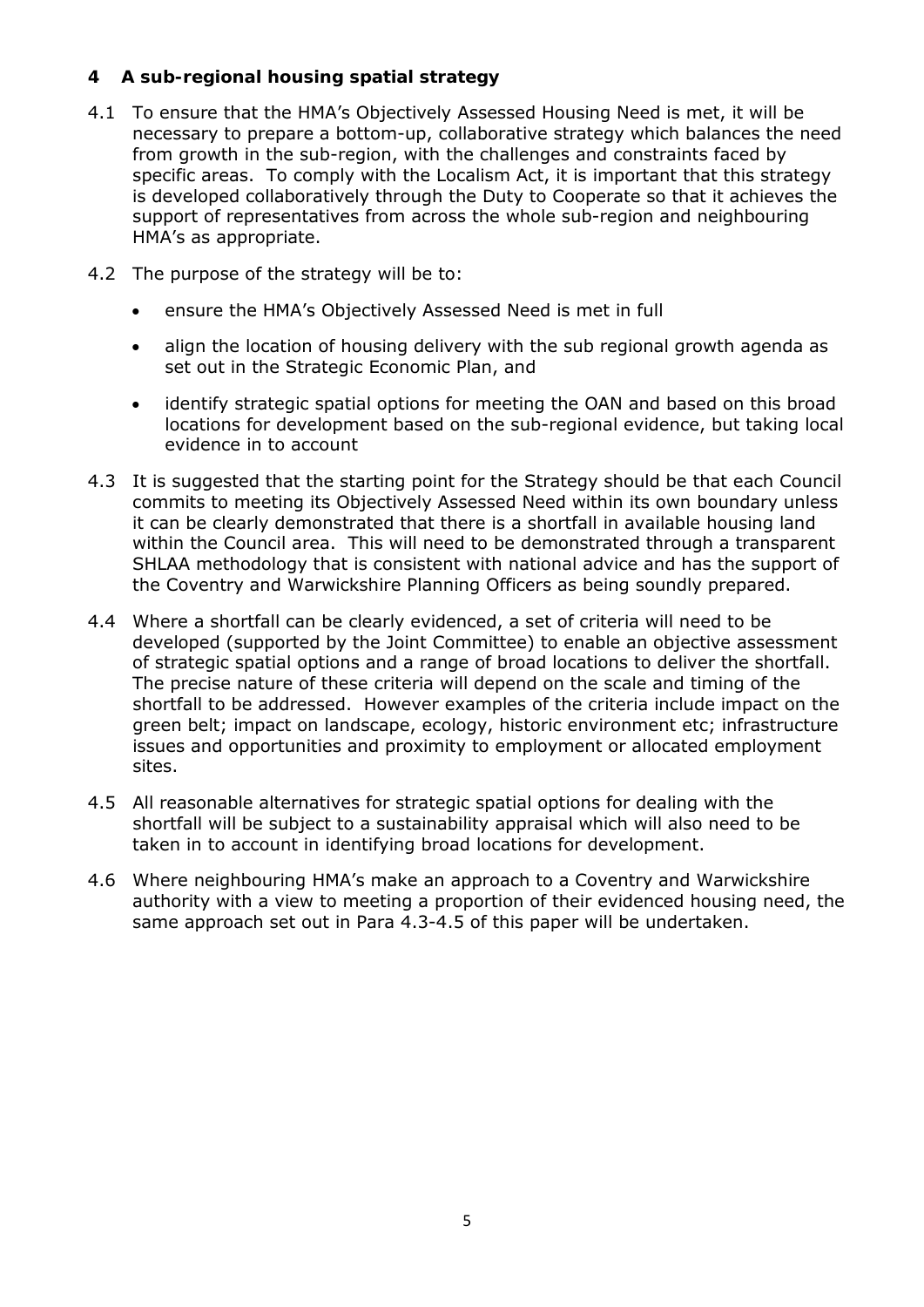### **5 Local Plan/Core Strategy Reviews**

- 5.1 It is recommended that the Joint Committee request that each of the 6 Local Planning Authorities commit to undertaking a review of their Local Plan/Core Strategy according to a coordinated timetable set out in section 6 below.
- 5.2 Once the Housing Spatial Strategy has been prepared, the support of the Joint Committee for will sought, so that its implications for each District's Local Plan/Core Strategy can be taken in to account in Plan preparation and reviews. To minimise the risk that specific sites will not be brought forward at a local level to deliver the Housing Spatial Strategy, it is proposed that the Joint Committee requests that each of the Council's agrees to a policy statement within their Local Plan/Core Strategy that commits to reviewing the Plan to a joint timetable once the Housing Spatial Strategy has been prepared. This will also ensure that the implications of the Housing Spatial Strategy are given formal weight within the Planning system.
- 5.3 It is important that these Plan reviews are carried out in parallel so that each Plan review is aligned and that each authority has confidence that the HMA's Objectively Assessed Need will be met and that sites are brought forward in a coordinated way. It is therefore proposed that if required, each Council commits to a Plan review according to the timetable set out below. It is possible that not all the Council's will need to undertake a Plan review if there are no consequences of the Sub-Regional Housing Spatial Strategy for the existing Local Plan/Core Strategy. The need for a Plan review will therefore only apply where Councils need to identify specific sites or where other implications (such as infrastructure requirements) impact on existing local plans/core strategies

### **6 Timetable**

6.1 The table below sets out the proposed timing of the three stages of work described above.

|                                                         | 2014/15 | 2015/16 | 2016/17 | 2017/18 | 2018/19 | 2019/20 |
|---------------------------------------------------------|---------|---------|---------|---------|---------|---------|
| Compile Joint Evidence                                  |         |         |         |         |         |         |
| Prepare Sub-Regional<br><b>Housing Spatial Strategy</b> |         |         |         |         |         |         |
| Undertake Plan Review                                   |         |         |         |         |         |         |
| Anticipated Date of<br>Adoption                         |         |         |         |         |         |         |

- 6.2 The timetable reflects the need to ensure that:
	- a) Each Local Authority is able to progress the preparation of current Local Plans/Core Strategies as quickly as possible and without having progress hindered by the progress of neighbours.
	- b) Housing sites can be brought forward in a coordinated way and at the time when they are needed. SAs the main development pressures for cross-border housing provision are likely to arise predominantly from Coventry and the West Midlands conurbation, it is reasonable to plan to complete plan reviews by 2020 as both the City and the conurbation will be prioritising brownfield sites for the earlier part of their Plans and are unlikely to require cross border sites until towards the end of their Plan periods.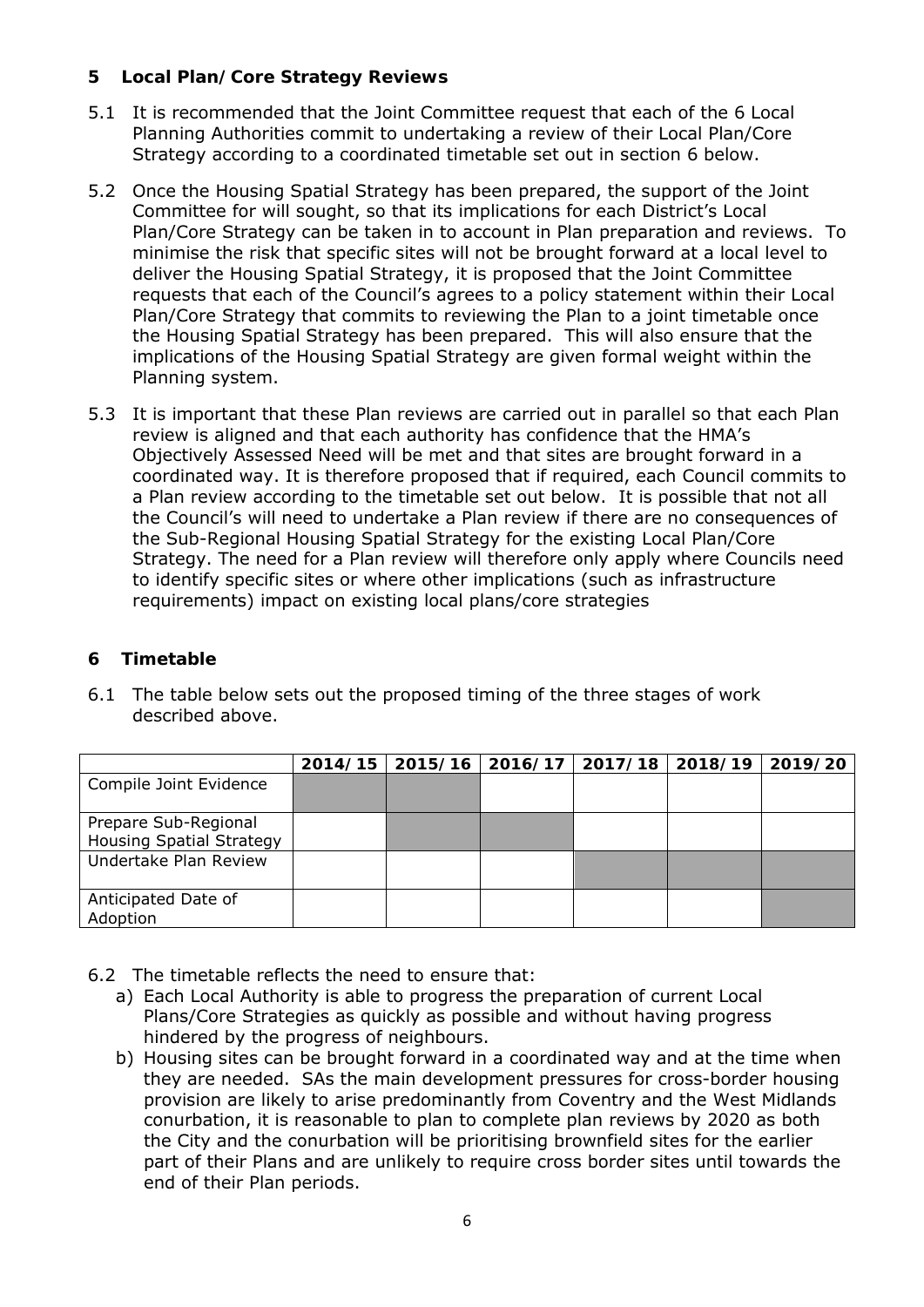### **7 Governance and Delivery**

Joint Committee

- 7.1 The Joint Committee will be responsible for :
	- Endorsing the jointly prepared evidence base
	- Working in a collaborative way to ensure the Duty to Cooperate is fulfilled on an ongoing basis
	- Considering the Sub-Regional Housing Spatial Strategy

### Chief Executive's Group

7.2 The Chief Executive's Group (CEG) will be responsible for overseeing the process described above and for ensuring that resources are provided to support the process. The CEG will be responsible for preparing and advising on reports to be considered by the Joint Committee. They will also ensure that the Duty to Cooperate is addressed effectively across the sub-region and will advise the Joint Committee on risks associated with different courses of action.

### CSWAPO

7.3 The Coventry, Solihull and Warwickshire Planning Officers group will be responsible for commissioning and preparing technically sound evidence and will provide professional planning advice to the Leaders Board and Joint Committee to ensure a fair and balanced process is used to develop the Sub-Regional Housing Spatial Strategy and to ensure that the outcomes of this process are soundly based and clearly justified.

### Each Council within the HMA

7.4 It is recognised that as the Joint Committee does not currently have powers to make binding decisions, the process described in this paper is a collaborative bottom-up approach. The decision making powers regarding the Plan Making process continues to lie within each of the six Local Planning Authorities in line with their constitutions.

### **8 Background Information**

- 8.1 The Duty to Cooperate and demonstrating delivery of housing requirements are being given increasing emphasis within the Local Plan/Core Strategy process. Over the last year, 46 out of 52 Councils that have sought to progress their Plans to Examination have failed to have their Plans found sound either because they have failed to demonstrate they have fulfilled the Duty to Cooperate or because they have failed to demonstrate that they are meeting Objectively Assessed Need.
- 8.2 Locally, Coventry City Council's Core Strategy was withdrawn for these very reasons. As a result of that, questions were raised about how effectively all the Councils within the sub-region were meeting the requirements of the Duty to Cooperate. Since then the Joint Strategic Housing Market Assessment has been prepared. This provides not only strong evidence to show we understand the HMA's Objectively Assessed Need, but also provides a good starting point in demonstrating the Duty to Cooperate.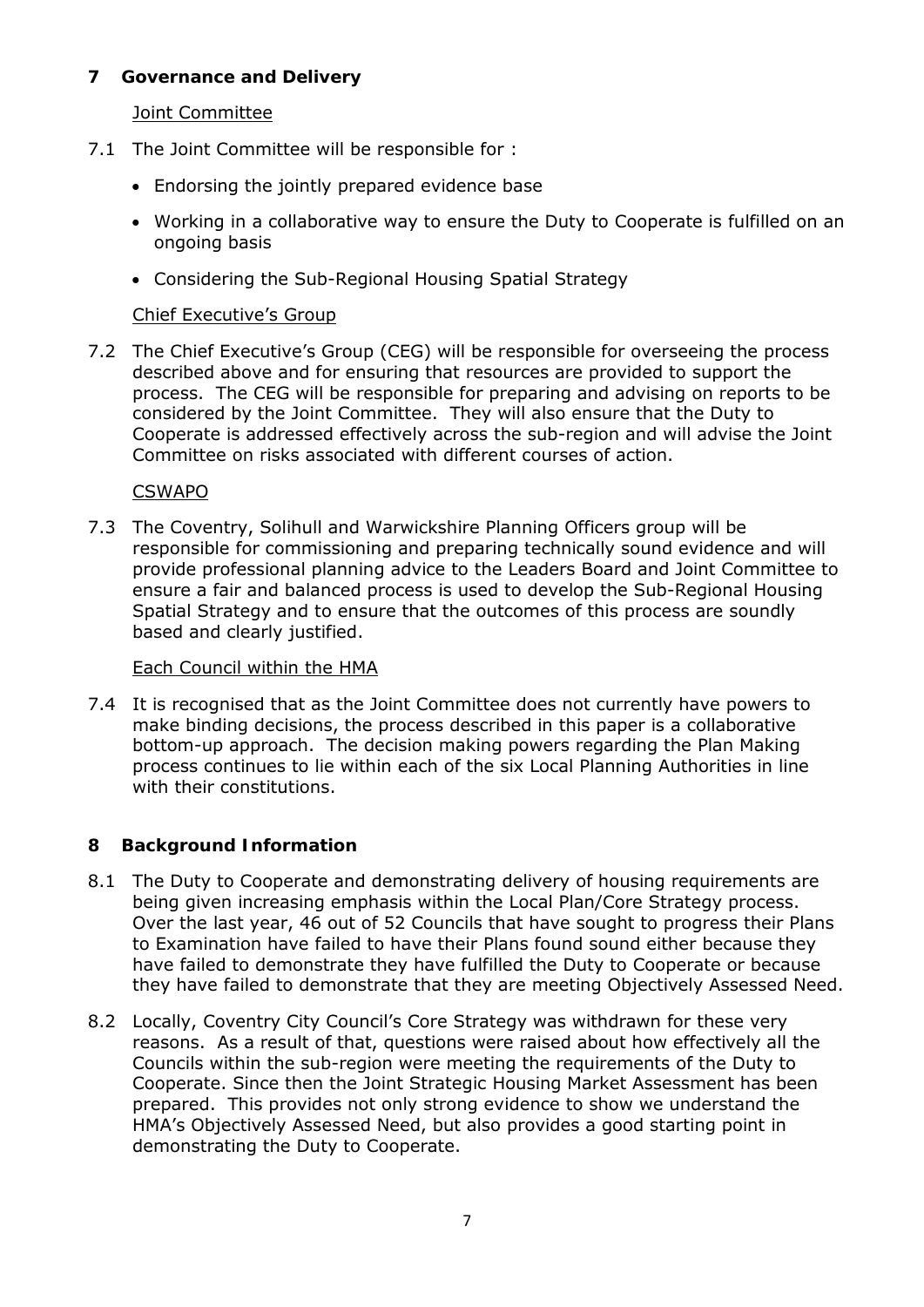- 8.3 However, the Act is clear that the Duty to Cooperate should be an ongoing process. The process described in this report seeks to address this in relation to the key issue of housing provision, by providing a clear and long term process.
- 8.4 The Joint SHMA states that "The Duty to Cooperate does not end at the boundaries of the HMA and there are relationships to adjoining areas. Against this context continuing engagement with adjoining authorities and housing market areas will be important. In particular the current evidence suggests that there may be a need to engage with the Birmingham HMA and to consider the implications of any residual shortfall in housing provision within the Greater Birmingham and Solihull LEP Area should this remain following work on the Joint Strategic Housing Needs Study". This clearly highlights the importance of continuing to engage with neighbouring HMA's in relation to housing needs.
- 8.5 Whilst the JSHMA is a vital starting point, there are likely to be significant challenges arising from it that will have an impact on the whole sub-region – notably the challenges that one or more Councils may have in meeting their local OAN within their administrative boundaries. Where such a scenario arises, this is an issue not just for the Council with a shortfall, but for all the Councils within the sub-region. If we are not able to demonstrate that we are actively cooperating and constructively trying to find solutions to cross-border issues such as this, then each of our individual Local Plans/Core Strategies face a significant risk of failing the Duty to Cooperate or being found unsound. The option of not participating in a joint process (along the lines described above) is therefore a highly risky one for any Council. So, the key message that arises from recently failed local plans is that a problem for one Council in the HMA, is likely to be a problem for all.
- 8.6 At present none of the Councils in the HMA have formally identified a shortfall. However as SHLAA work is ongoing in a number of Councils there remains a significant likelihood that such a shortfall will arise in due course, particularly as the JSHMA identified increased housing numbers for all the 6 local authorities in comparison with previously published numbers. The difficulty is that Government Ministers, supported by the Planning Inspectorate, are strongly encouraging Councils to move as quickly as possible to submit Plans. This, combined with significant development pressures in many areas, means that progress needs to be made on Plans at a time when there is significant uncertainty about cross border pressures.
- 8.7 The approach described in this report seeks to enable Plans to be prepared as quickly as possible, at the same time as building in future flexibility to ensure that issues can be fully addressed through a future review of Plans based on a shared sub-regional housing strategy.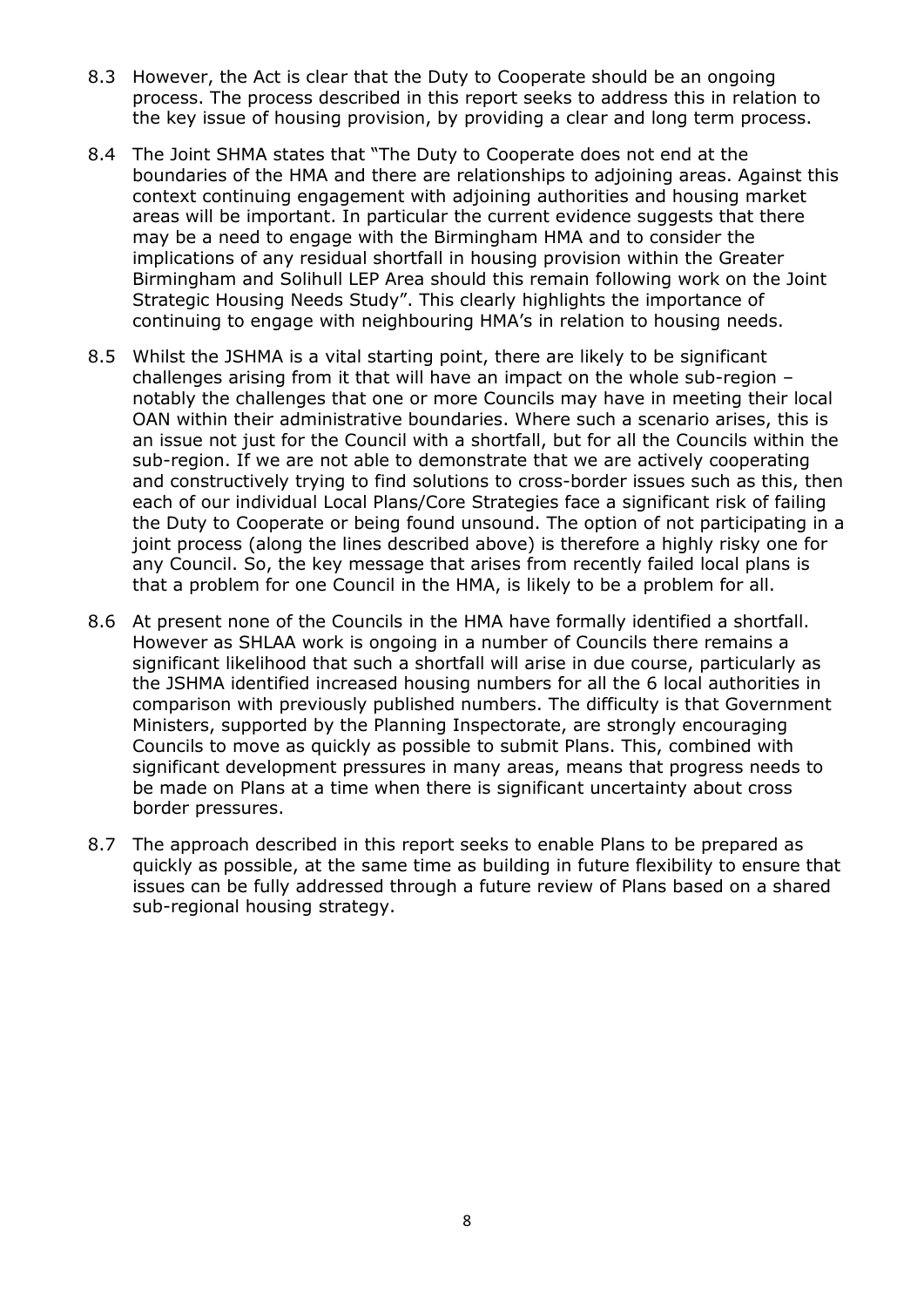The Planning<br>Inspectorate

# **Report to Dacorum Borough Council**

### **by David Hogger BA MSc MRTPI MCIHT**

**an Inspector appointed by the Secretary of State for Communities and Local Government Date: 9th July 2013**

# PLANNING AND COMPULSORY PURCHASE ACT 2004 (AS AMENDED) SECTION 20

### **REPORT ON THE EXAMINATION INTO THE DACORUM CORE STRATEGY**

Document submitted for examination on 22 June 2012 Examination hearings held between 9 October and 18 October 2012

File Ref: PINS/A1910/429/4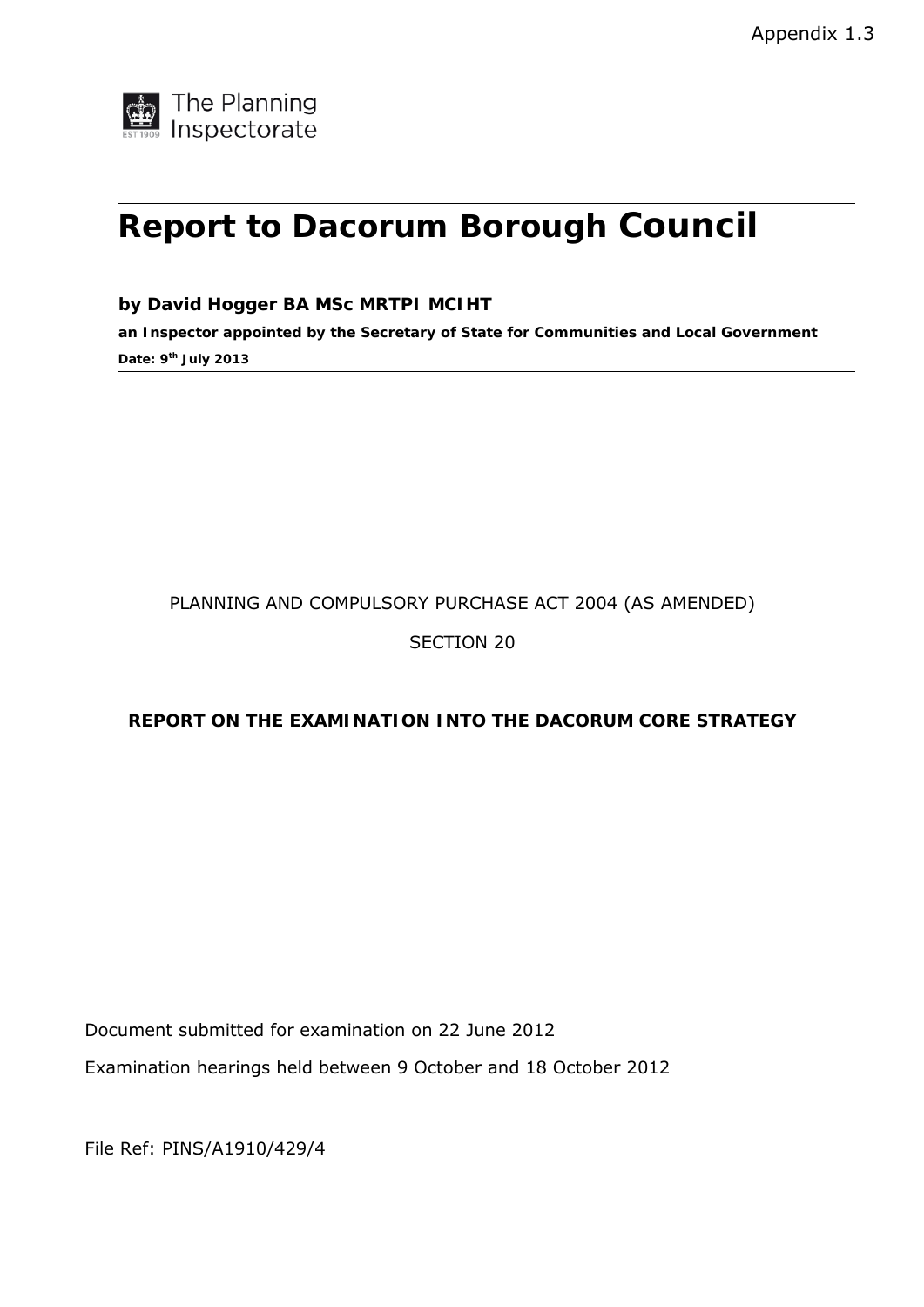# **Abbreviations Used in this Report**

| AMR<br><b>AONB</b><br><b>BP</b><br><b>CLG</b><br>CS<br><b>DMDPD</b><br><b>DPD</b><br>ED<br>HG<br>LDS.<br><b>LP</b><br><b>LPA</b><br><b>MM</b><br><b>MP</b><br><b>NPPF</b> | <b>Annual Monitoring Report</b><br>Area of Outstanding Natural Beauty<br>Borough Portrait examination document*<br>Department for Communities and Local Government<br>Core Strategy<br>Development Management DPD<br>Development Plan Document<br>Employment/Economic Development examination document*<br>Housing examination document*<br>Local Development Scheme<br>Local Plan<br>Local Planning Authority<br><b>Main Modification</b><br>Masterplan<br>National Planning Policy Framework |
|---------------------------------------------------------------------------------------------------------------------------------------------------------------------------|------------------------------------------------------------------------------------------------------------------------------------------------------------------------------------------------------------------------------------------------------------------------------------------------------------------------------------------------------------------------------------------------------------------------------------------------------------------------------------------------|
|                                                                                                                                                                           |                                                                                                                                                                                                                                                                                                                                                                                                                                                                                                |
|                                                                                                                                                                           |                                                                                                                                                                                                                                                                                                                                                                                                                                                                                                |
|                                                                                                                                                                           |                                                                                                                                                                                                                                                                                                                                                                                                                                                                                                |
|                                                                                                                                                                           |                                                                                                                                                                                                                                                                                                                                                                                                                                                                                                |
| <b>RS</b>                                                                                                                                                                 | <b>Regional Strategy</b>                                                                                                                                                                                                                                                                                                                                                                                                                                                                       |
| <b>SA</b>                                                                                                                                                                 | Sustainability Appraisal                                                                                                                                                                                                                                                                                                                                                                                                                                                                       |
| <b>SAD</b>                                                                                                                                                                | Site Allocations examination document*                                                                                                                                                                                                                                                                                                                                                                                                                                                         |
| <b>SC</b>                                                                                                                                                                 | Social/Community examination document*                                                                                                                                                                                                                                                                                                                                                                                                                                                         |
| <b>SCI</b>                                                                                                                                                                | <b>Statement of Community Involvement</b>                                                                                                                                                                                                                                                                                                                                                                                                                                                      |
| <b>SHLAA</b>                                                                                                                                                              | Strategic Housing Land Availability Assessment                                                                                                                                                                                                                                                                                                                                                                                                                                                 |
| <b>SHMA</b>                                                                                                                                                               | <b>Strategic Housing Market Assessment</b>                                                                                                                                                                                                                                                                                                                                                                                                                                                     |
| <b>SUB</b>                                                                                                                                                                | Submission examination document*                                                                                                                                                                                                                                                                                                                                                                                                                                                               |

\* To be found in the Council's Evidence Base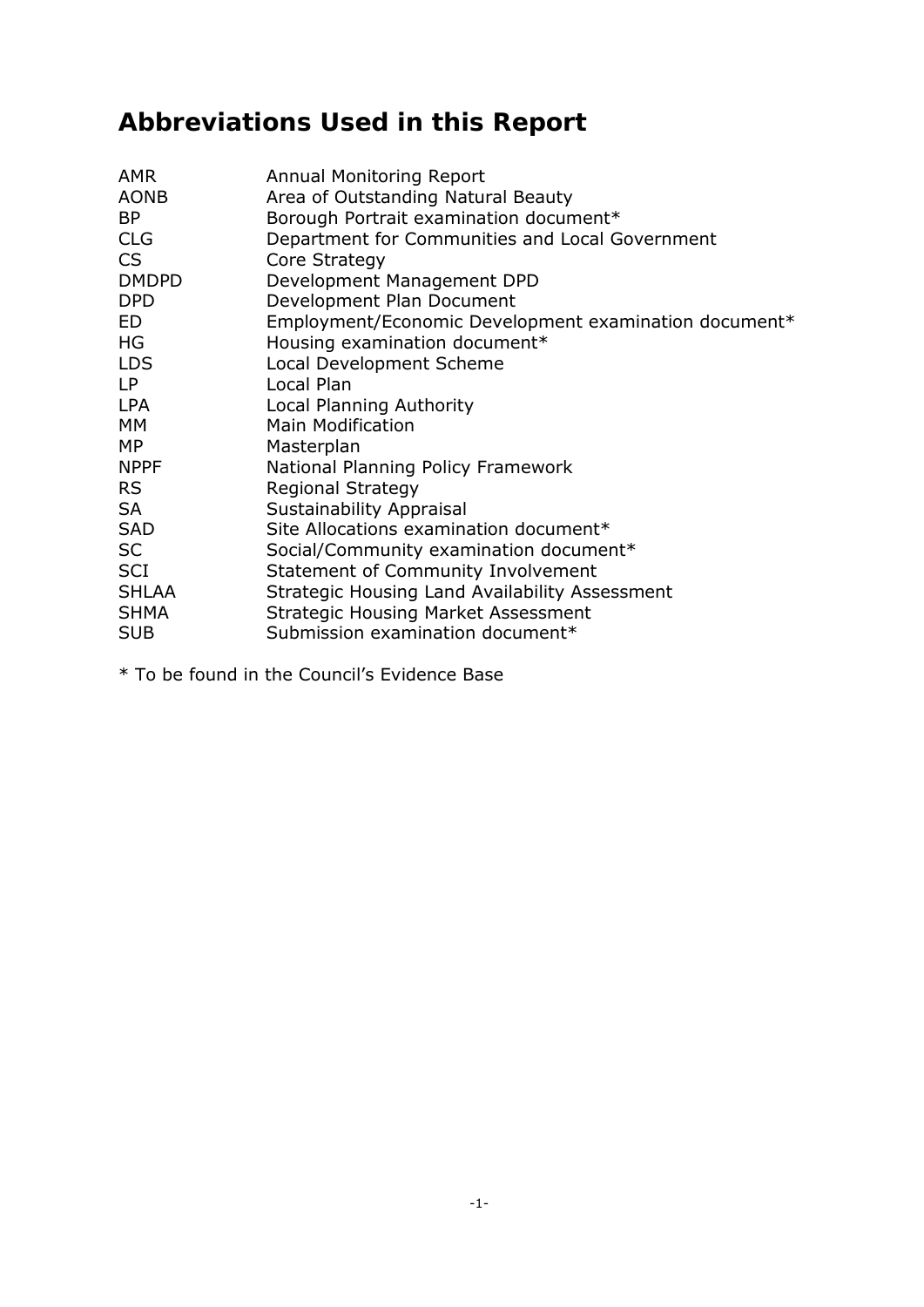## **Non-Technical Summary**

This report concludes that the Dacorum Core Strategy provides an appropriate basis for the planning of the Borough providing a number of modifications are made to the Plan. The Council has specifically requested that I recommend any modifications necessary to enable it to adopt the Plan. All the modifications were proposed by the LPA, and I have recommended their inclusion after full consideration of the representations from other parties on the issues raised.

The modifications can be summarised as follows:

- A commitment to undertake a partial review of the Core Strategy to be adopted by 2017/18;
- The insertion of a model policy on the presumption in favour of sustainable development and confirmation of the objective to minimise impacts on biodiversity;
- Clarification regarding the phasing and delivery of housing, including the release of local allocations;
- Clarification on affordable housing requirements and the provision of gypsy and traveller pitches;
- Reference to be made to the provision of non B class employment uses and clarification regarding office floorspace provision, phasing, review and management;
- The provision of clearer advice on potential new uses in the Gade Zone and the Marlowes Shopping Zone and on social infrastructure provision in general;
- The acknowledgement that heritage assets should be conserved;
- Strengthening the approach towards the management of car parking provision;
- Clarification regarding sustainability offsetting; and
- Clarification regarding small scale development in the Green Belt and in the countryside.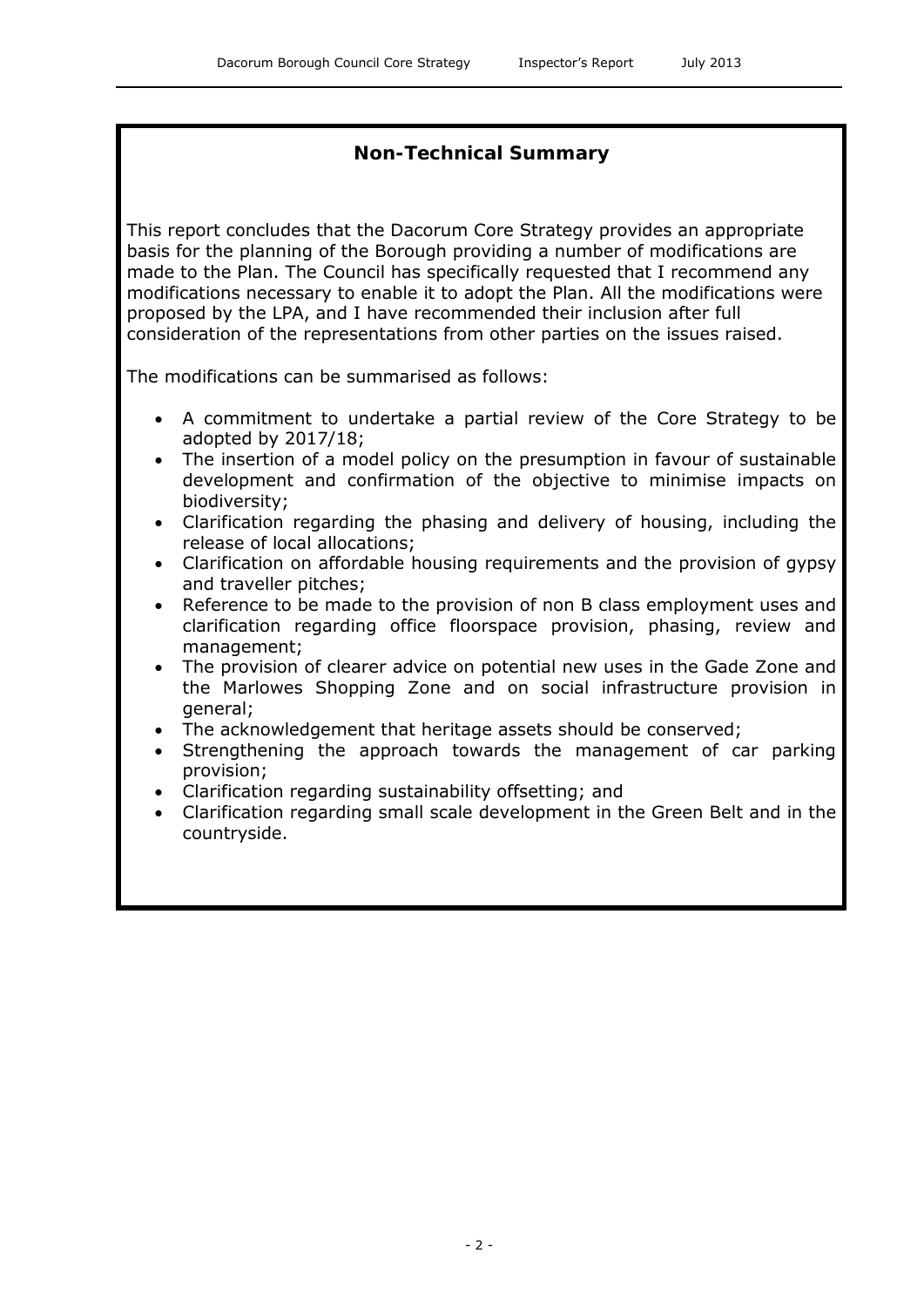# **Introduction**

- 1. This report contains my assessment of the Dacorum Core Strategy (CS) in terms of Section 20(5) of the Planning & Compulsory Purchase Act 2004 (as amended). It considers first whether the Plan's preparation has complied with the duty to co-operate, in recognition that there is no scope to remedy any failure in this regard. It then considers whether the Plan is sound and whether it is compliant with the legal requirements. The National Planning Policy Framework (paragraph 182) advises that to be sound, a Local Plan should be positively prepared; justified; effective and consistent with national policy.
- 2. The starting point for the examination is the assumption that the local authority has submitted what it considers to be a sound plan. The basis for my examination is the Pre-Submission CS dated October 2011.
- 3. My report deals with the main modifications that are needed to make the Plan sound and legally compliant and they are identified in bold in the report (**MM**). In accordance with section 20(7C) of the 2004 Act the Council requested that I should make any modifications needed to rectify matters that make the Plan unsound/not legally compliant and thus incapable of being adopted. These main modifications are set out in the Appendix.
- 4. The main modifications that go to soundness have been subject to public consultation and, where necessary, Sustainability Appraisal (SA) and I have taken the consultation responses into account in writing this report (for example see conclusion on Issue 1), as well as the Council's proposed minor amendments to the MMs following consultation.

### *Public Consultation*

5. Concern was expressed regarding the public consultation that was undertaken by the Council, particularly with regard to sites in Hemel Hempstead. However, the requirements of the Statement of Community Involvement (SCI) have been met and the level and nature of the consultation undertaken was appropriate.

### *Sustainable Development*

6. There is a requirement for local plans to reflect the national policy in favour of sustainable development. To this end it is recommended that a new policy be included in section 7 of the CS, which confirms the Council's positive approach towards sustainable development **[MM1]**.

# **Assessment of Duty to Co-operate**

7. Section s20(5)(c) of the 2004 Act requires that I consider whether the Council complied with any duty imposed on them by section 33A of the 2004 Act in relation to the Plan's preparation. It is a requirement that the Council engages constructively, actively and on an on-going basis with neighbouring local planning authorities, the County Council and a range of other organisations.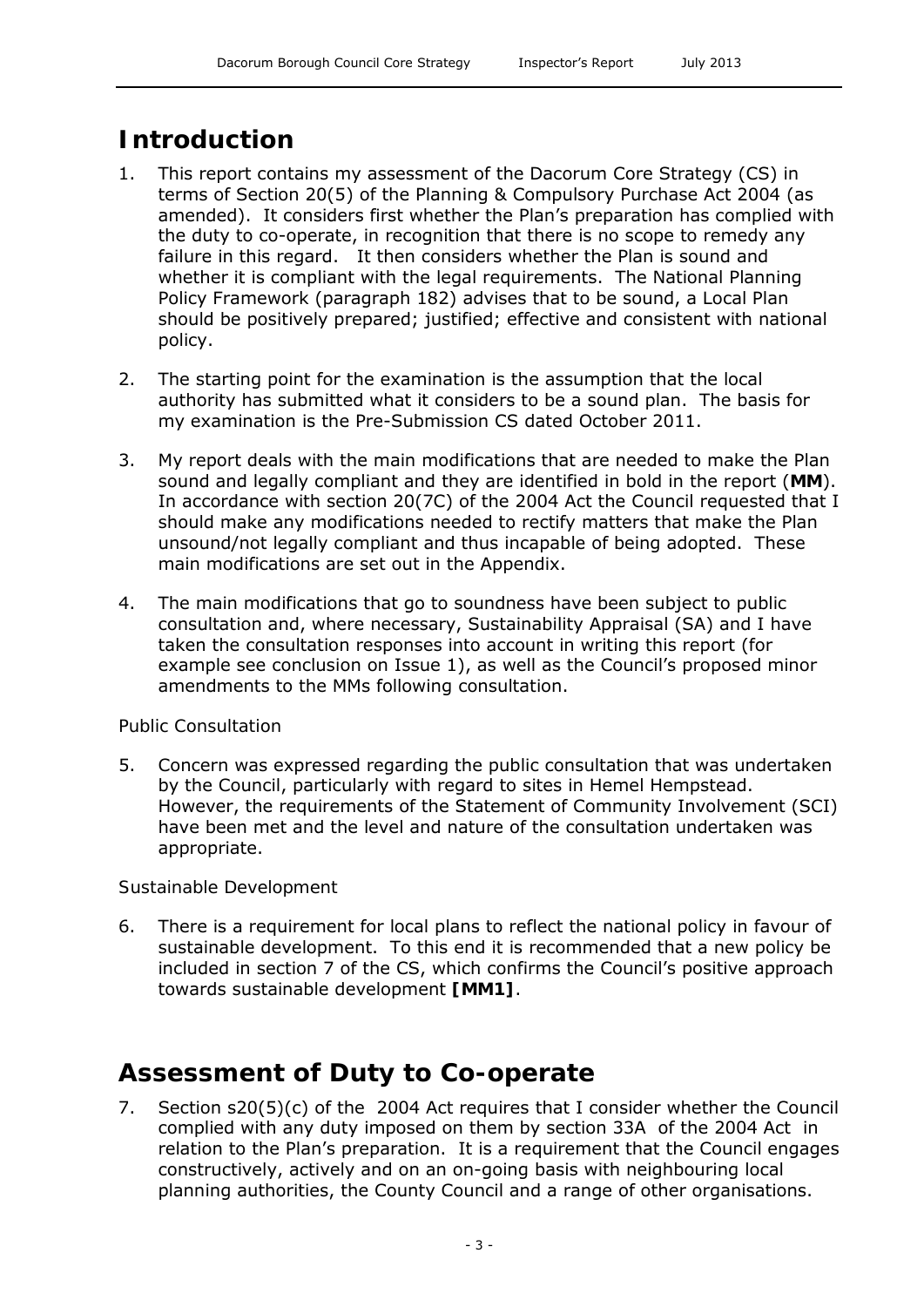8. The Council submitted a statement<sup>[1](#page-36-0)</sup> which summarises the actions that were taken during the preparation of the CS and confirms that co-operation will continue through the delivery and review of the CS. Concern was raised regarding the co-operation between the Councils of Dacorum and the City and District of St Albans, particularly with regard to land to the east of Hemel Hempstead. However, confirmation was received from both Dacorum and St Albans Councils that the commitment to co-operate is genuine and this is emphasised in the Council's response to my Supplementary Question dated 1<sup>st</sup> May 2013, regarding the proposed timetable. I am also mindful that there has been no objection from neighbouring authorities concerning the overall level of development proposed. Overall I am satisfied that the duty to co-operate has been met. The issue therefore becomes whether or not that co-operation has led to the most appropriate strategy being proposed and that is discussed in the following sections.

# **Assessment of Soundness**

#### **Preamble**

#### *Regional Planning Policy*

9. The East of England Plan (the Regional Strategy) was revoked on  $3<sup>rd</sup>$  January 2013 and it is therefore not part of the statutory Development Plan, although I have had regard to the evidence that supported it.

#### **Main Issues**

10. There are two significant constraints to development in Dacorum Borough, namely the Chilterns Area of Outstanding Natural Beauty and the Metropolitan Green Belt. It is against this background and having taken into account all the representations, written evidence and the discussions that took place at the examination hearings, as well as the site visits that I undertook, that I have identified eight main issues.

#### **Issue 1 – Is the overall provision for housing justified and appropriate?**

#### *Housing Needs and Supply*

11. Paragraph 159 of the NPPF advises that local planning authorities should identify the scale and mix of housing that meets household and population projections, taking account of migration and demographic change. This is against the background of boosting significantly the supply of housing and meeting the full objectively assessed needs for market and affordable housing in the housing market area (subject to compliance with other policies in the  $N$ PPF)<sup>[2](#page-36-1)</sup>. The Council correctly acknowledges that the national population and

j  $1$  SUB8

<span id="page-36-1"></span><span id="page-36-0"></span><sup>2</sup> NPPF paragraph 47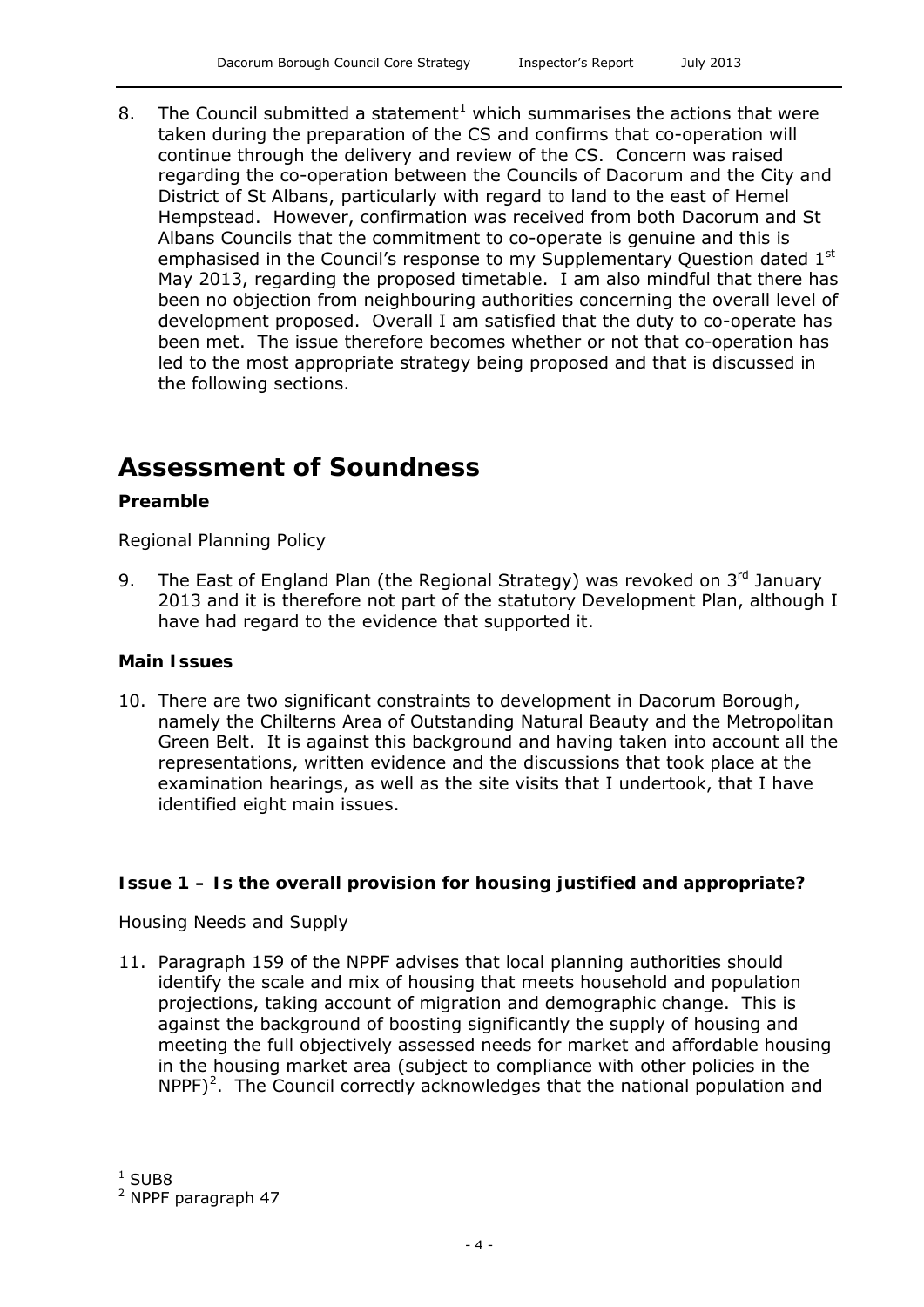household projections 'are reasonable measures for assessing demand'<sup>[3](#page-37-0)</sup>.

- 12. The Council's approach was to undertake consultation (in 2006) on four growth scenarios for the Borough up to 2021 (ranging from 420 to 666 dwellings a year). Consideration was also given by the LPA to accommodating a higher level of growth, for example in the November 2006 document on Growth at Hemel Hempstead<sup>[4](#page-37-1)</sup>. However, the Draft Core Strategy for Consultation (2010)<sup>[5](#page-37-2)</sup> only considered two options up to 2031: 370 and 430 dwellings a year and did not put forward an option that would more fully address housing need.
- 13. The Council stated that in its view the objectively assessed need for housing up to 2031 is the 11,320 dwellings as set out in table 8 of the CS, although the target in policy CS17 is for 10,750 dwellings (430 a year). The difference is primarily accounted for by the inclusion of a windfall element in the 11,320 figure (for the first ten years following adoption of the CS) and this has been adequately justified by the Council. Six projections are set out in  $HGI6<sup>6</sup>$  $HGI6<sup>6</sup>$  $HGI6<sup>6</sup>$  and all but one indicate a requirement for a higher number of dwellings than is proposed by the Council. The CLG (2008 based) projection is for 13,457 dwellings over the plan period and the Council do refer elsewhere to planning for about 13,500 dwellings (540 a year) if full projected demand is to be met<sup>[7](#page-37-4)</sup>. The Council takes comfort from the fact that the CS housing target of 10,750 dwellings 'is at least within the range set by these figures' but the selected figure does not represent the full need for housing but rather it is the amount of housing the Council considers could be satisfactorily accommodated in the Borough over the plan period, having taken into account constraints such as the green belt and AONB.
- 14. Projections should not necessarily be seen as inviolate and, in particular, levels of future in-migration and household size can be difficult to assess. Nevertheless there is no substantive evidence that would lead me to conclude that the starting point should not have been the CLG (2008 based) projection of 13,457 dwellings, as implicitly accepted by the Council in paragraph 3.21 of HG16. This figure provides an appropriate foundation for the initial assessment of housing provision which would then lead to the consideration of any impediments to meeting that need in a sustainable way. The 2011 based household interim projections to 2021 were published on 9 April 2013 and are therefore not part of the evidence base. It is worth recording, however, that they are very similar to the 200[8](#page-37-5) based figures $^8$ .

#### *Housing Trajectory*

15. It is a requirement of the NPPF that a five year supply of housing plus 5% can be demonstrated and this can be achieved<sup>[9](#page-37-6)</sup>, based on the target of 430 dwellings/annum as currently set out in the CS. On this basis I am satisfied

 $\overline{a}$ 

<span id="page-37-0"></span><sup>3</sup> Paragraph 3.21 of HG16

<span id="page-37-1"></span> $4$  CS5

<span id="page-37-2"></span> $5$  CS16

<span id="page-37-3"></span> $<sup>6</sup>$  Table 3.1</sup>

 $<sup>7</sup>$  Paragraph 3.5 of HG16</sup>

<span id="page-37-5"></span><span id="page-37-4"></span> $8$  Table 406 accompanying Household Statistical Releases dated 26 November 2010 and 9 April 2013

<span id="page-37-6"></span> $9$  2010/2011 AMR - BP2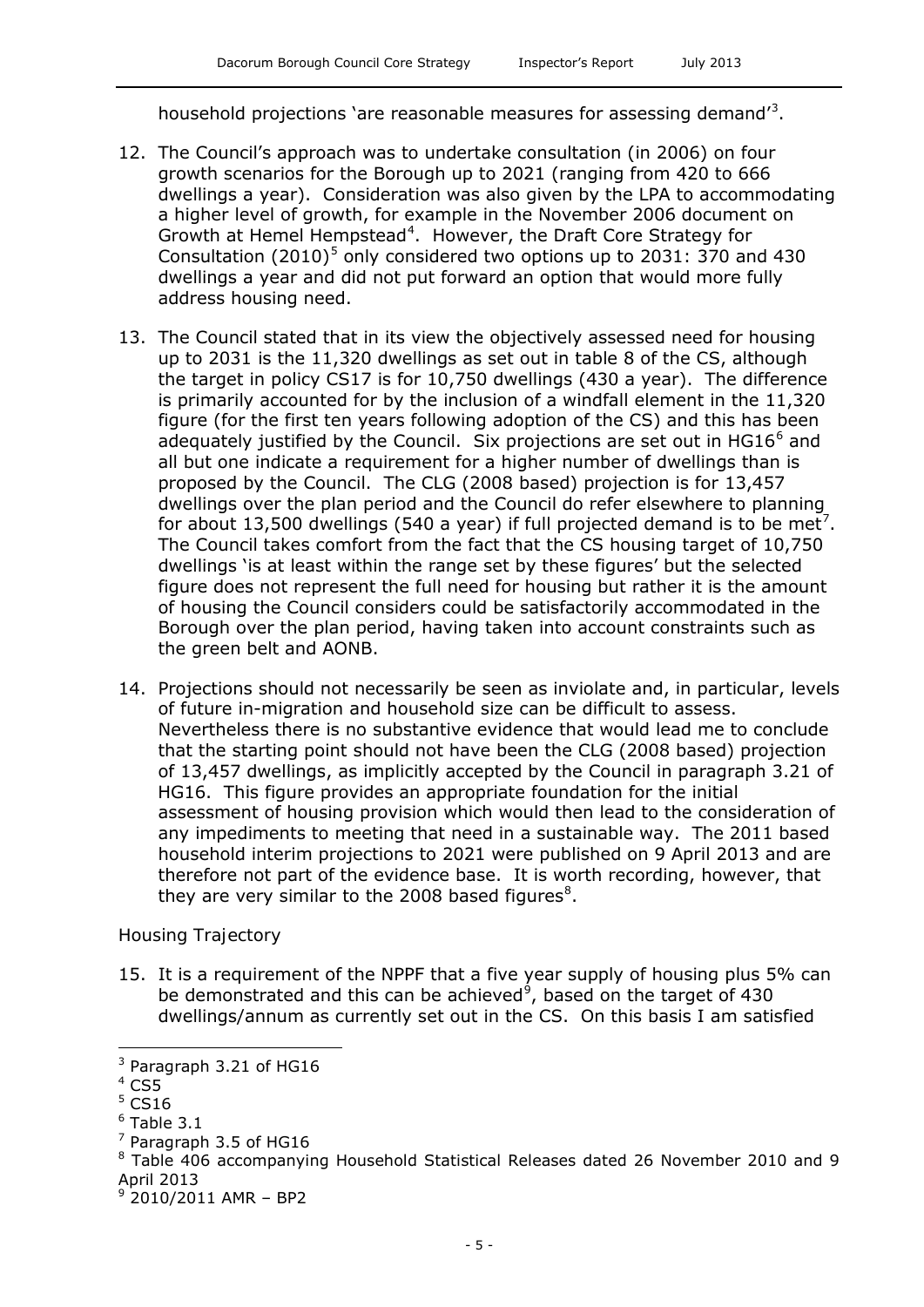that the housing trajectory (as up-dated in the January 2013 Minor Modifications document) represents an accurate reflection of likely development rates for the short to medium term, especially when taking into account past completion rates and the pool of outstanding commitments.

#### *Phasing, Delivery and Management of Development*

- 16. The Council has explained the role of strategic sites and local allocations<sup>[10](#page-38-0)</sup> and the terminology used is not a matter of soundness. The Council's approach has been satisfactorily justified in the context within which the plan has been prepared. However, in order to ensure that the CS is effective it is recommended that policy CS3 be amended to establish the timing of the delivery of the local allocations and also to refer to the mechanism through which the release date of a local allocation may be brought forward **[MM3]**. MM3 makes it clear that the release of local allocations would be brought forward if required to maintain a five year housing land supply and the Council will take action based on the findings of the AMR. In these circumstances housing supply would not be held back. The proposed phasing is adequately reflected in the Housing Trajectory. In order to provide advice on how development would be facilitated and managed throughout the plan period additional supporting text is recommended which would provide clarity and ensure effectiveness **[MM2]**.
- 17. In order to further clarify the Council's approach towards the management, phasing and release of housing sites, additional text and an amendment to policy CS17 are required to ensure that the CS is effective. **MM12** and **MM14** are therefore recommended in the interests of soundness.
- 18. The CS must be effective and justified and the Council's approach to the release of development sites over the plan period should be clear. To provide this clarity the insertion of a new paragraph on this matter is recommended **[MM13]**.

#### *The Green Belt*

- 19. Paragraph 8.28 of the CS (as proposed to be amended) confirms that a strategic review of green belt boundaries was not required by the RS. Nevertheless some 'small-scale releases' (i.e. local allocations) are proposed by the Council. The NPPF confirms that great weight should continue to be attached to the protection of the green belt and it is clear that boundaries should be established in the local  $plan<sup>11</sup>$ . However, at the time a local plan is being prepared or reviewed consideration should be given to the boundaries, so that they are capable of enduring beyond the plan period. Among the considerations to be addressed are the level of consistency between the green belt and meeting requirements for sustainable development; whether or not the five purposes of the green belt are being fulfilled; the need to identify safeguarded land; and the need to be confident that the boundaries will not have to be altered at the end of the plan period.
- 20. The Council's most recent consideration of the green belt was not a comprehensive assessment, encompassing all the elements referred to above

j

<span id="page-38-0"></span> $10$  Response to Inspector's question 2A (during the hearing sessions)

<span id="page-38-1"></span><sup>&</sup>lt;sup>11</sup> Paragraph 83 of NPPF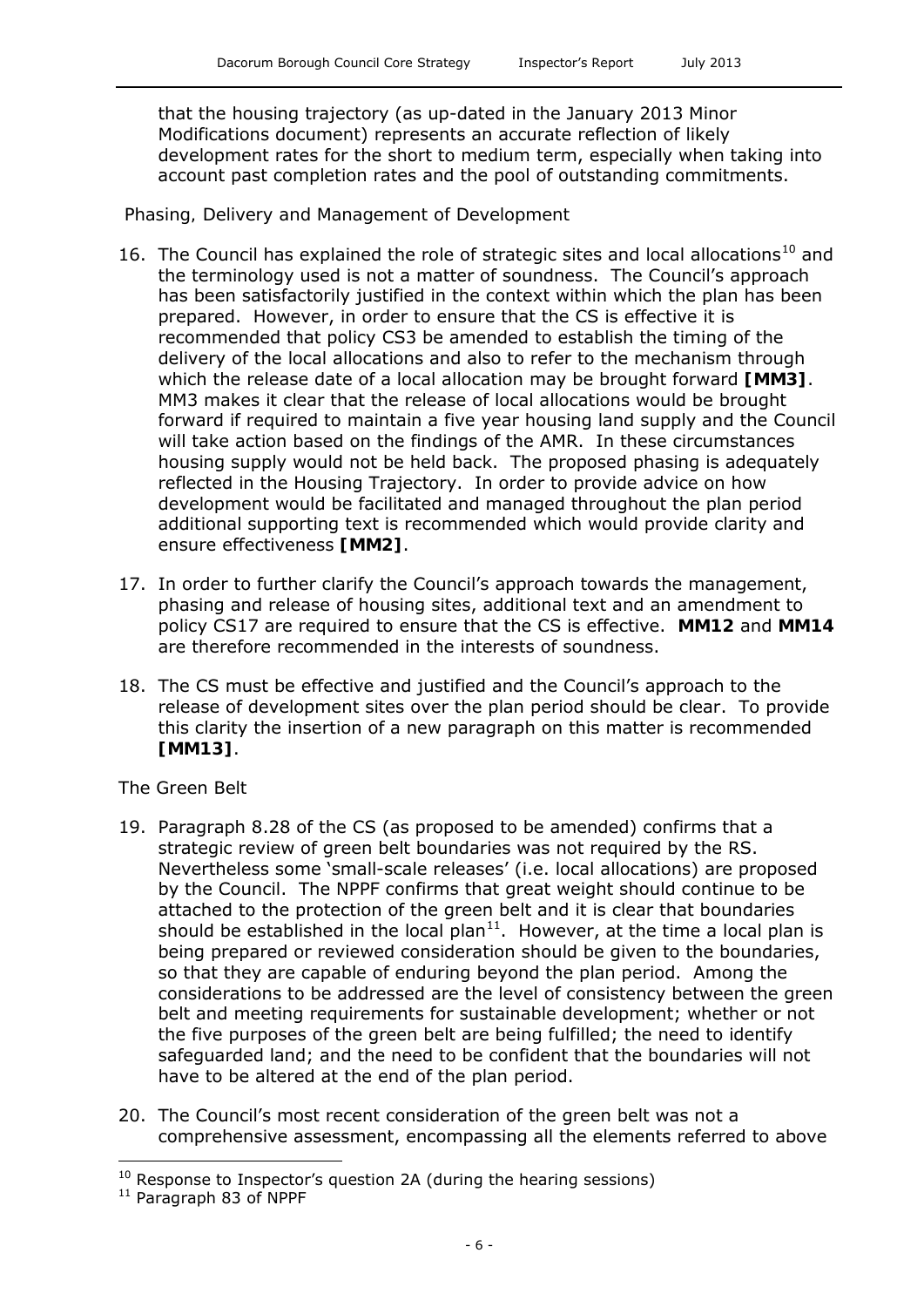but was part of a wider assessment of potential sites $12$ , which considered a range of issues, including infrastructure capacity, transport and accessibility, economic development opportunities and conformity to established New Town principles. The 'Assessment of Alternative Growth Scenarios for Hemel Hempstead' is accurately described as a 'politically neutral assessment of options'. However, at no stage is the assessment balanced against the need to accommodate somewhere in the region of 13,500 dwellings. Similarly there has been no detailed reconsideration of all the 17 potential development sites on the edge of the Hemel Hempstead that were considered in  $2006^{13}$  $2006^{13}$  $2006^{13}$  (the 'blue blobs'), although it is acknowledged that some have been re-assessed.

- 21. In order to make the greatest contribution to meeting objectively assessed housing need as referred to above, the Council has confirmed that it is undertaking a rigorous and comprehensive review of the green belt in order to ensure that a justifiable balance between meeting housing need and protecting the green belt can be secured. Without such comprehensive evidence a robust conclusion on the potential for the identification of additional housing sites, either for the medium/long term (as potential sites within the urban areas decrease) or for beyond the plan period, can not be satisfactorily drawn.
- 22. In order to reflect advice in paragraphs 89 and 90 of the NPPF it is recommended that the Council's position with regard to the re-use of existing buildings and the redevelopment of previously developed land in the green belt is clarified **[MM4]**.

#### *Conclusion on Issue 1*

- 23. Paragraph 3.50 of HG16 encapsulates the Council's position in that it recognises that difficult decisions would have to be made if housing need was to be met more fully, with consequences for the settlement strategy and/or an acceptance by a neighbouring local authority that it could accommodate some of Dacorum's growth.
- 24. Using the CLG projection of 13,457 dwellings and the Council's target of 11,320 dwellings, there would currently be a shortfall in supply over the plan period of just over 2,130 dwellings or 85 a year (15%). The divergence between the figures is not overwhelming but there is insufficient evidence to enable me to conclude that at least a proportion of that shortfall could not be satisfactorily accommodated. For example the evidence is not sufficiently conclusive with regard to the role that Hemel Hempstead in particular could play in accommodating a higher level of growth.
- 25. According to the Council's up-dated trajectory, with the exception of 2017/2018, the shortfall in supply (when measured against the figure of 540 dwellings a year) would not become significant until 2024/2025. Against this shortfall in meeting housing need over the plan period, I have balanced the potential for sustainable growth over the short to medium term and I conclude that over this period there is potential for land supply to meet a level of demand that broadly matches the 2008 projected household growth. In any event the adoption of the CS (incorporating the partial review) is timetabled for September 2017, so any potential shortfalls could be addressed in a timely

j <sup>12</sup> HG10 and HG15

<span id="page-39-1"></span><span id="page-39-0"></span> $13$  CS5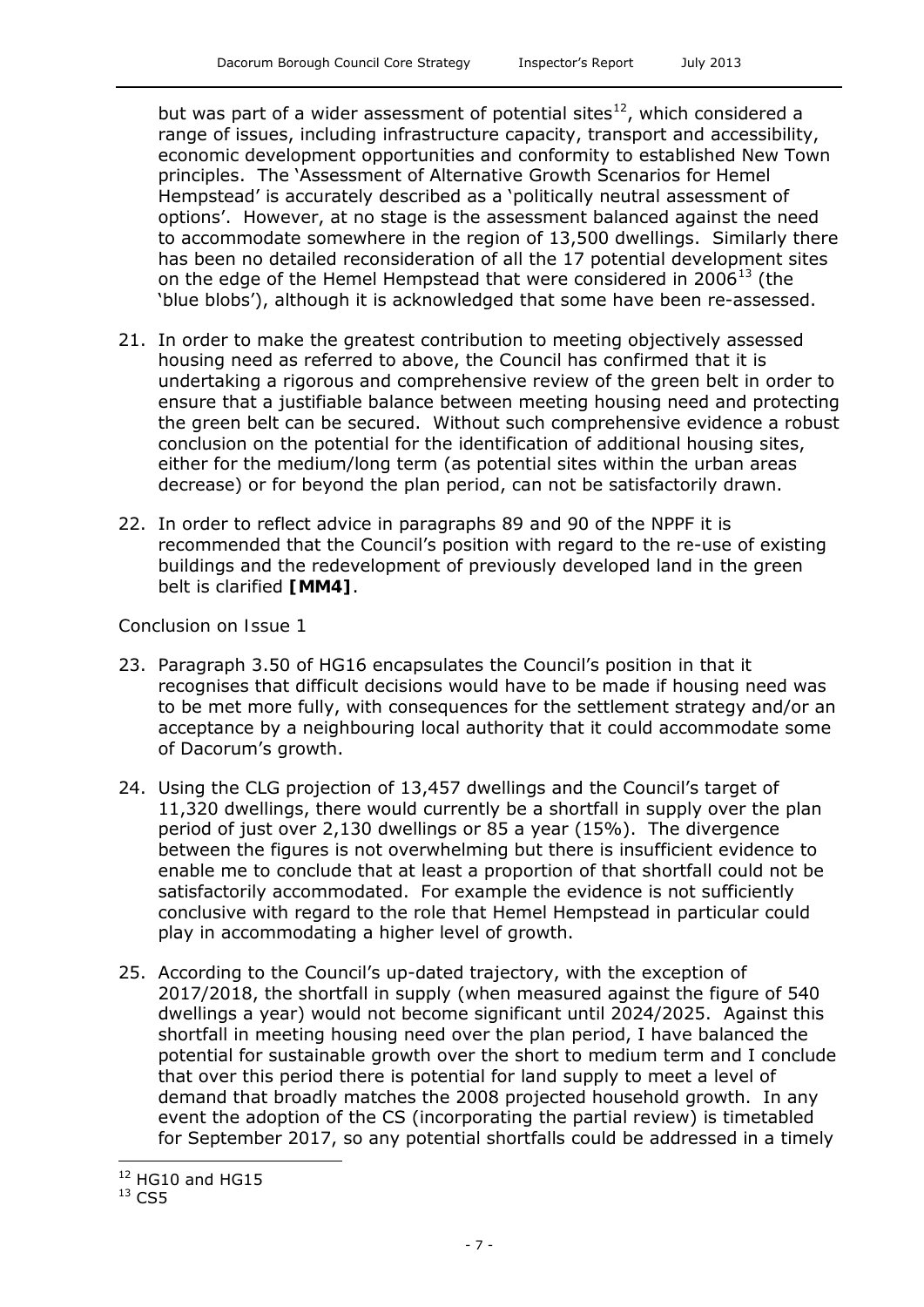fashion.

- 26. NPPF paragraph 48 advises that an allowance for windfall sites may be made in certain circumstances. The Council did not include a windfall element in the figures in policy CS17 (for the first 10 years following adoption of the CS). There is no reason to conclude that windfall development will not continue to occur, thus strengthening the conclusion that the CS provides a sound basis for the growth of the Borough in the short to medium term.
- 27. In order that the concerns identified above will be fully addressed it is recommended that a section be included in the CS entitled 'Future Partial Review' **[MM28]**. This confirms that the Council is committed to a partial review of the CS, to be adopted by 2017/18. This will identify the full objectively assessed needs for market and affordable housing, assess whether or not those needs can be met (including in neighbouring local planning authority areas) and if not draw robust conclusions as to where the balance between meeting full needs and the other NPPF sustainability considerations should lie. As part of this work it is agreed by the Council that a review of the green belt should be undertaken, including the potential for the identification of safeguarded land and I am told that this work has already commenced.
- 28. I have attached great weight to the guidance on soundness in the NPPF but paragraph 13 confirms that it is guidance and not statute. I have also balanced the advice that decisions need to take local circumstances into account (paragraph 10) and that it is highly desirable that local planning authorities have an up-to-date plan in place (paragraph 12). Weighing all these elements in the balance I am satisfied that the shortcomings in the submitted document are not of such significance to justify finding the document as a whole not sound. The issues can best be addressed through the preparation of an early review because in the short to medium term the Core Strategy will provide a sound basis on which planning decisions can be taken.
- 29. A number of respondents to the MM consultation raised concerns regarding the appropriateness of relying on an early review of the CS as a means of securing a sound document. In other circumstances I may well have attached more weight to these concerns but at Dacorum there are two important factors. First the housing shortfall is about 15% and, more importantly, there would be a general over-supply of housing in the short to medium term, especially over the next three years (as identified in the up-dated Trajectory). This oversupply would broadly be the equivalent to meeting the annualised CLG projection figure of 538 dwellings. The Review of the CS would therefore deal primarily with the likely shortfall towards the end of the plan period and as such the current CS housing target would be interim in nature. In order to further encourage housing delivery the overall total currently being proposed by the Council should be seen as a minimum provision, pending the outcome of the review, although this should not be interpreted as a justification for speculative proposals in the green belt prior to the conclusion of the current partial review of the CS.
- 30. The approach encapsulated in MM28 is pragmatic, rational and justified. The alternative would be to find the document not sound and in those circumstances the Council would in effect be starting the process again which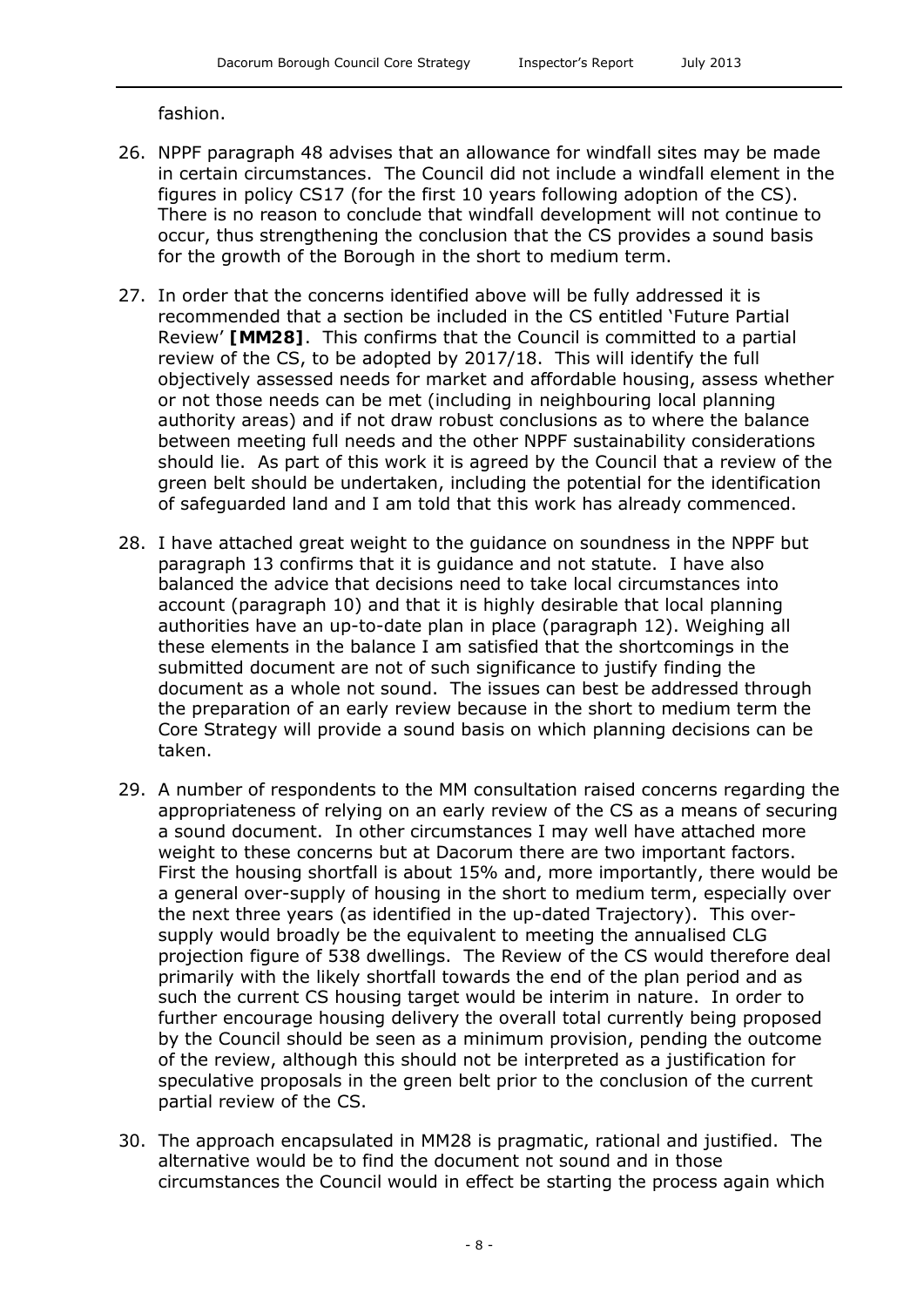would take time and may threaten the level of house building that is anticipated in the next few years. This approach is compatible with the Government's overall aims of securing an increase in housing supply and would broadly meet the objectives of the NPPF and in that respect the plan as modified would be sound.

- 31. The Council has confirmed that work has already commenced on the partial review, for example in relation to the green belt, and that it proposes to eventually combine the Core Strategy, the Site Allocations DPD and the Development Management Policies DPD into a single local plan. This approach should ensure that a comprehensive framework will be in place to boost further the supply of housing and secure sustainable economic growth, particularly towards the latter part of the plan period.
- 32. I conclude that, subject to the recommended modifications, the Council's overall approach to housing provision is sound.

#### **Issue 2 – the Council's approach to Affordable Housing and meeting the needs of Gypsies and Travellers**

#### *Affordable housing*

- 33. It is clear that the Council is taking measures to secure an improved supply of affordable housing and it is estimated that about 3,900 affordable dwellings will be delivered over the plan period through the application of the 35% target in policy CS19. The Housing Needs and Market Assessment Update<sup>[14](#page-41-0)</sup> (2012) concludes that the need before new delivery is at least 730 affordable dwellings a year. This equates to a need for about 13,870 such units over the next 19 years. There is therefore a mismatch between supply and need. It would not be realistic to expect all such need to be met but the review of the CS should enable a better match between supply and need to be achieved, thus meeting more fully a key corporate and planning priority of the Council.
- 34. Although the measures being taken by the Council to boost supply are to be welcomed they will not be sufficient on their own and the Council will fall well short of meeting the full objectively assessed needs for affordable housing<sup>[15](#page-41-1)</sup>. In order to achieve a closer match between supply and need, the potential for a higher level of overall residential growth should be pursued. This finding adds weight to the conclusion on Issue 1. In order to provide flexibility (thus ensuring effectiveness) and to clarify the Council's strategy with regard to the level, mix and tenure of affordable homes provision, it is recommended that the wording of policy CS19 is amended **[MM15]**.

#### *Gypsies and Travellers*

35. The CS establishes the broad approach to accommodating the needs of the gypsy and traveller communities in the Borough. Criteria are set out in policy CS22 against which the suitability of sites can be assessed. The identification and provision of sites will be progressed through the Site Allocations DPD,

j

<span id="page-41-0"></span> $14$  HG17 – paragraph 7.5.8

<span id="page-41-1"></span><sup>&</sup>lt;sup>15</sup> Paragraph 47 of NPPF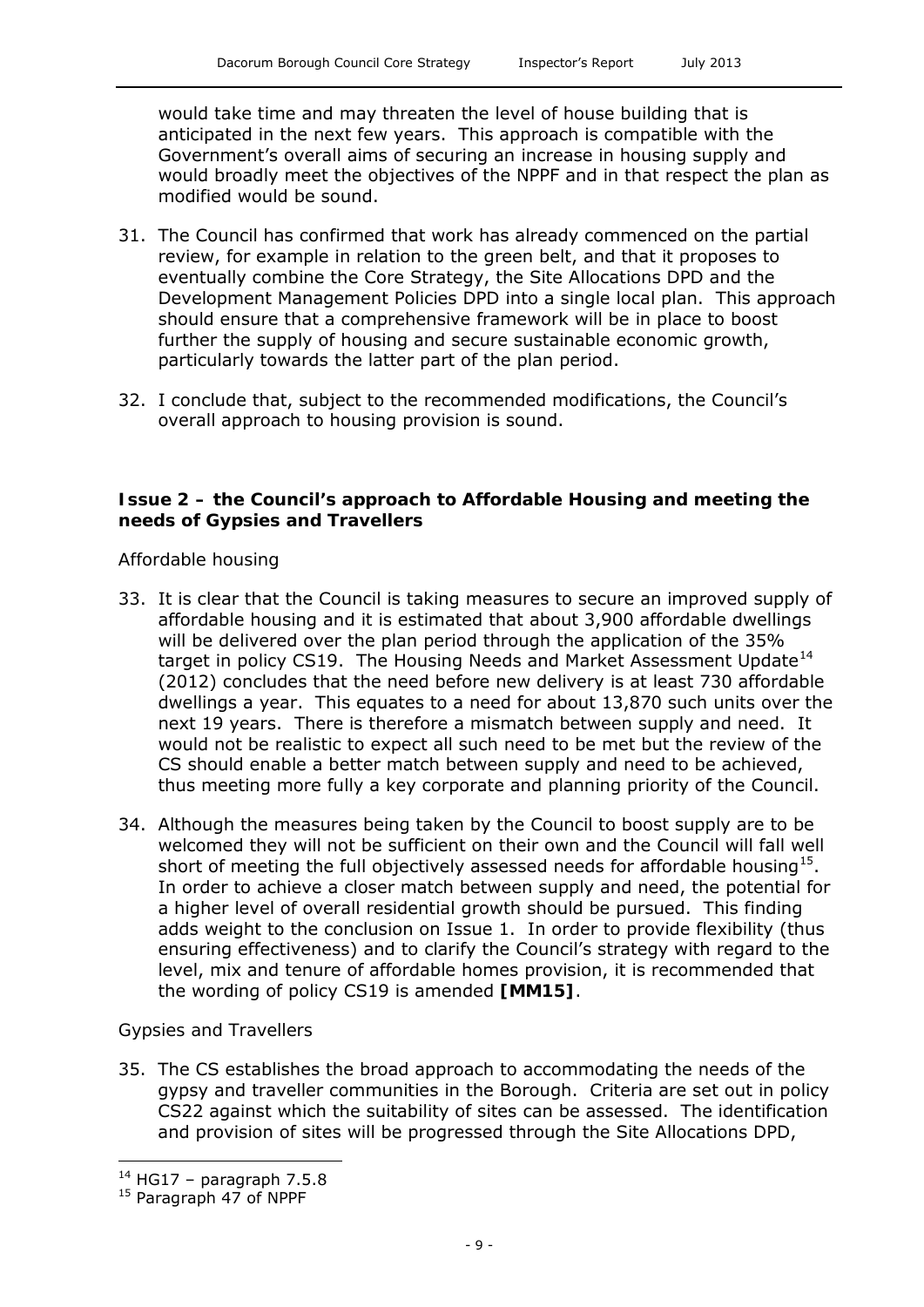which will be based on a new assessment of the needs of the travelling community<sup>16</sup>. The DPD is currently scheduled for adoption in 2015. The Council is proposing a change to policy CS22 which would introduce a reference to the Gypsy and Traveller Needs Assessment (which will establish the target for new pitches) and this is required in the interests of soundness **[MM16]**. The Council's approach will thus accord with the advice in 'Planning Policy for Traveller Sites' (March 2012).

#### *Conclusion on Issue 2*

j

36. I conclude that, subject to the recommended MM, the Council's approach to affordable housing provision and meeting the needs of gypsies and travellers is sound.

#### **Issue 3 - is the settlement hierarchy and distribution of development across the Borough justified?**

- 37. The Council's approach to the settlement hierarchy is long-standing and it is at Hemel Hempstead that growth will be focussed. This accords with the former RS which identifies Hemel Hempstead as a key centre for development and change. Bearing in mind the sustainability credentials of the town there is no reason to conclude that the role of Hemel Hempstead in accommodating a high proportion of the Borough's growth should be changed.
- 38. Berkhamsted and Tring are more traditional market towns where the scale of growth has been less than at Hemel Hempstead. The level of services and facilities is lower than at Hemel and although there will remain a need to provide additional housing elsewhere the Council's approach of focussing growth on Hemel Hempstead is justified.
- 39. It was suggested by some representors that the distribution of development across the Borough should more accurately reflect household projections for individual settlements. The Council recognises the role that the market towns and large villages can play in meeting housing and employment needs and there is no reason to conclude that the contribution they could make to meeting needs will not be re-assessed as part of the forthcoming partial review of the plan. However, it must be remembered that many of these settlements are more constrained than Hemel Hempstead, for example by the Chilterns AONB (which should be afforded the highest status of protection) and therefore more weight should be attached to securing sustainable growth in the Borough's main town.
- 40. A number of other locations for development outside the towns and large villages were suggested by interested parties, for example at Wilstone, but such sites are not strategic in nature and could more appropriately be considered during the preparation of the Site Allocations DPD, which is scheduled to be adopted in 2015.
- 41. I conclude that the Council's approach to the settlement hierarchy and

<span id="page-42-0"></span><sup>&</sup>lt;sup>16</sup> Dacorum Borough Council and Three Rivers District Council Traveller Needs Assessment (January 2013)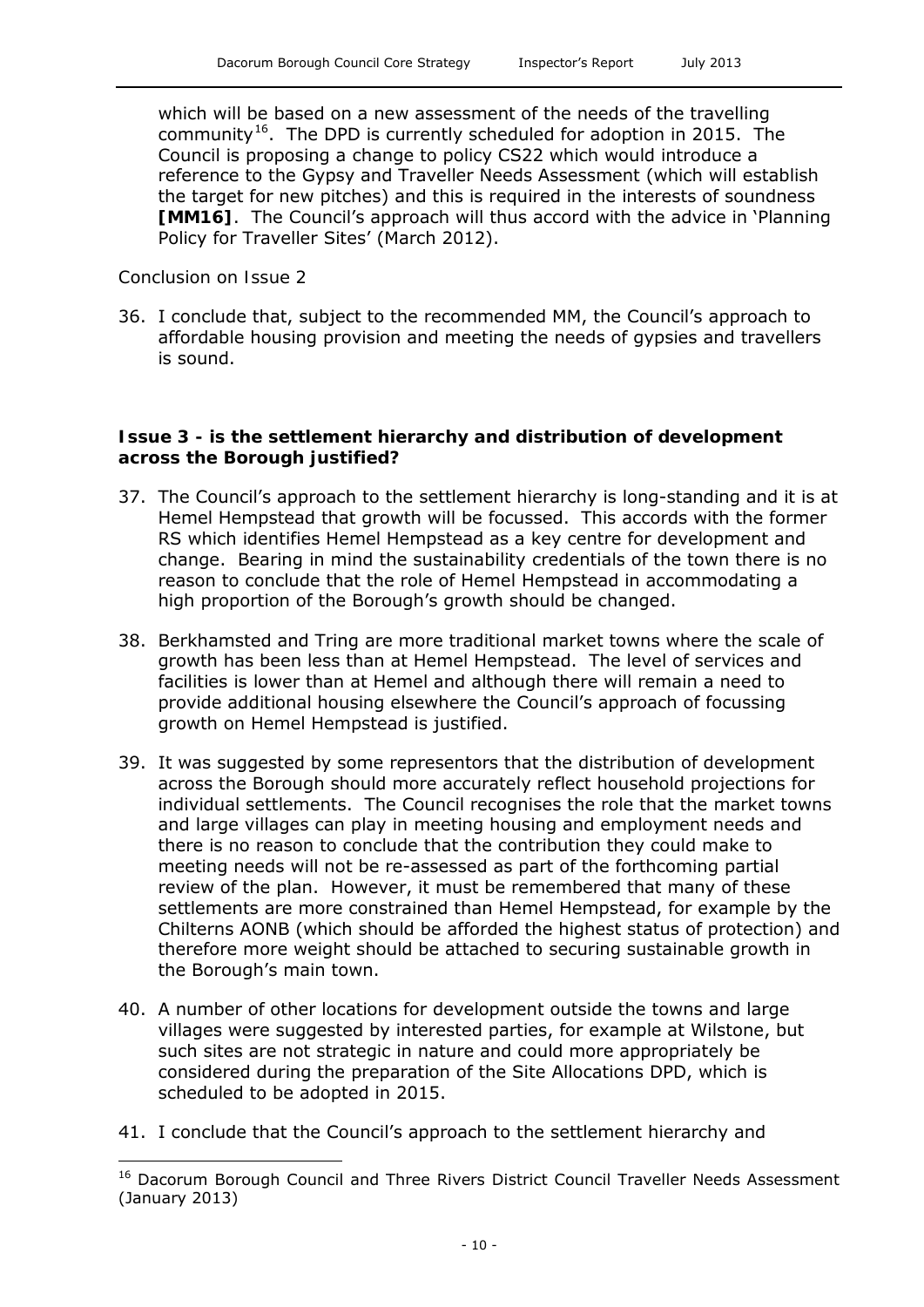distribution of development across the Borough is sound.

#### **Issue 4 – whether the plan makes sound provision for employment and retail growth**

- 42. Significant additional office floorspace is proposed in the Borough, with the emphasis correctly being placed on Hemel Hempstead as the most appropriate and sustainable location for such growth. Specific allocations will be addressed primarily through the East Hemel Hempstead Area Action Plan (AAP) and the Hemel Hempstead Town Centre Masterplan. This approach is consistent with the findings of the Employment Land Update  $2011^{17}$  $2011^{17}$  $2011^{17}$ .
- 43. Policy CS15 refers to a target of at least 131,000 sqm of office floorspace but there is no explanation of how this figure is derived. Consequently it is recommended that an additional paragraph be added to the supporting text which confirms the source of the figure and emphasises the role of monitoring and managing office development **[MM9]**. In this way this element of the CS will be justified.
- 44. Concern was expressed regarding the level of flexibility in the Council's approach to employment provision, particularly bearing in mind the current economic climate. Accordingly it is recommended that the wording in policy CS15 (in relation to the 131,000 sqm target referred to above) is relaxed in the interests of effectiveness **[MM10]**. The Council has also confirmed that it recognises the importance of enabling the provision of a range of employment opportunities in the Borough and consequently it is recommended that specific reference is made to the importance of non B class jobs to the local economy **[MM8]**. These modifications will ensure that the CS makes sound provision for employment growth.
- 45. In terms of retail provision the Council's strategy for strengthening this sector of the economy lacked sufficient justification, consequently a summary of the Council's approach to this matter should be included in the supporting text **[MM11]**.
- 46. On the fourth issue I conclude that, subject to the recommended modifications, the Council's approach to employment and retail growth provision is sound.

#### **Issue 5 – does the plan make appropriate provision for sport, recreation and other community facilities and services?**

47. The NPP $F^{18}$  $F^{18}$  $F^{18}$  requires planning policies to be based on robust and up-to-date assessments of the needs for open space, sports and recreation facilities. The Council cite a number of key documents which provide the evidence on which its approach is based, for example the Sports Policy Statement and Action

j  $17$  ED12

<span id="page-43-1"></span><span id="page-43-0"></span><sup>18</sup> Paragraph 73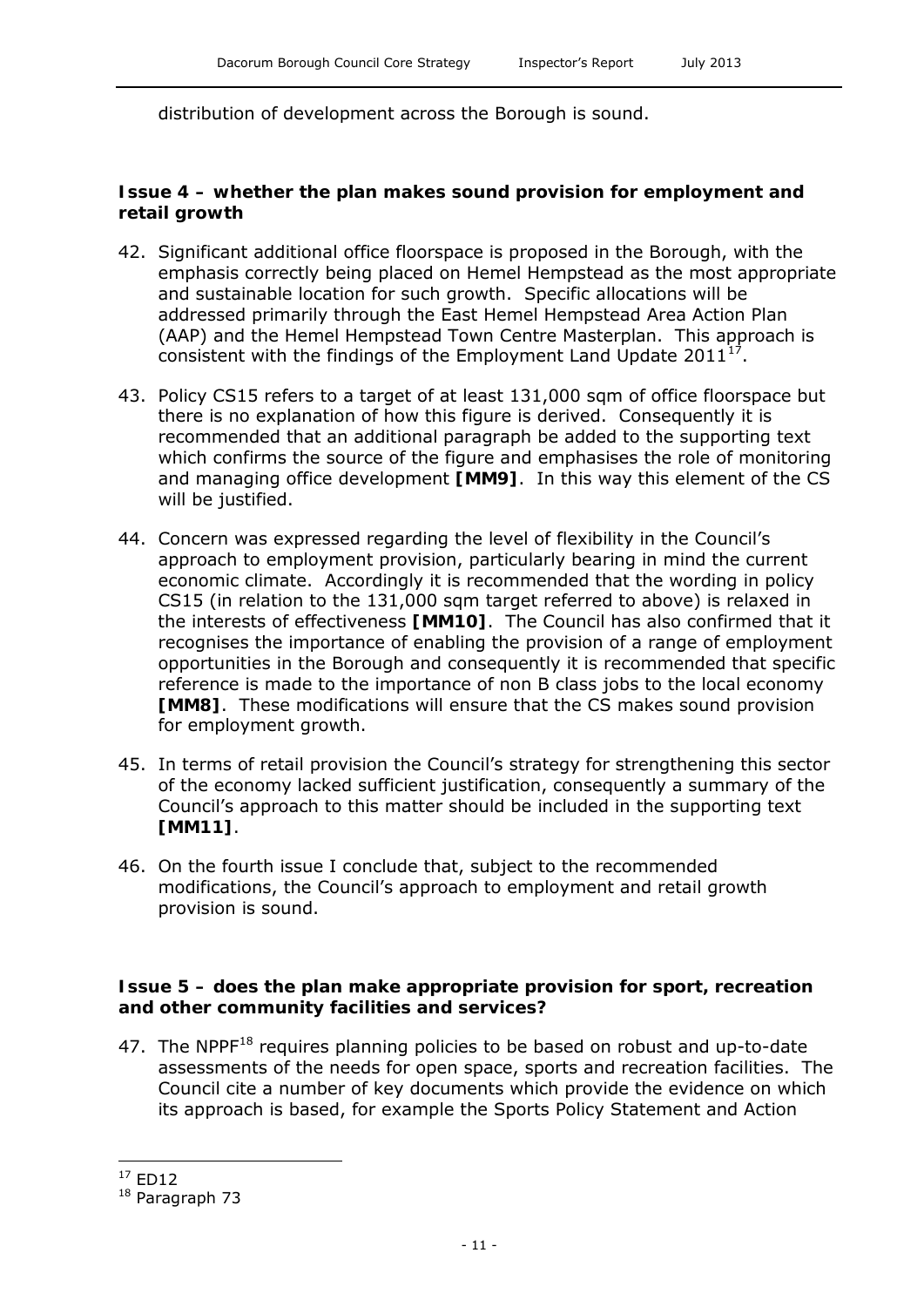Plan<sup>[19](#page-44-0)</sup> and the Sports Facilities Audit [20](#page-44-1)11<sup>20</sup>. However, the accuracy of the evidence was questioned, in particular with regard to an under-estimate of playing numbers and the demand for sporting facilities in Tring and an overestimate of the existing sporting facilities in the town.

- 48. The Council acknowledges that there is a need to up-date the evidence base on leisure and recreation and has confirmed that this is being done as part of the forthcoming Site Allocations DPD. In order that the NPPF advice is properly reflected in the CS a new paragraph is required which clearly establishes the Council's approach to the matter **[MM17]**.
- 49. In terms of community infrastructure it is recommended that a greater level of flexibility be introduced into policy CS23 in order that the most appropriate strategy, in relation to the dual use of facilities, is being promoted by the Council **[MM18]**.
- 50. Subject to the modifications recommended the CS makes appropriate provision for sport, recreation and other community facilities and services and in that respect is sound.

#### **Issue 6 – is the approach to sustainable development justified, in particular regarding car parking provision and the protection of heritage assets?**

#### *Overall approach*

- 51. The approach to sustainable design is set out in policy CS29. This provides a list of sustainability criteria to be met and for certain types of development establishes the requirement for a Sustainability Statement to be prepared. In order to ensure consistency with national policy it is recommended that a new criterion on the protection of biodiversity is added to the policy **[MM21]**. This approach reflects the advice in the NPPF on delivering sustainable development and is sound.
- 52. Policy CS30 refers to the Sustainability Offset Fund but does not refer to how any contribution to the fund would be determined. Consequently it is recommended that the policy and its supporting text be amended to establish more clearly the Council's approach to sustainability offsetting **[MM20** and **MM22]**.

#### *Car parking*

53. One of the ways in which sustainable transport objectives can be achieved is through the appropriate management of car parking provision. To that end it is recommended that the CS identifies this measure as a specific tool in the achievement of sustainable travel and the reduction of emissions **[MM6** and **MM7]**. The recommended modifications will ensure that in this respect the CS is sound.

j  $19$  SC7

<span id="page-44-1"></span><span id="page-44-0"></span> $20$  SC6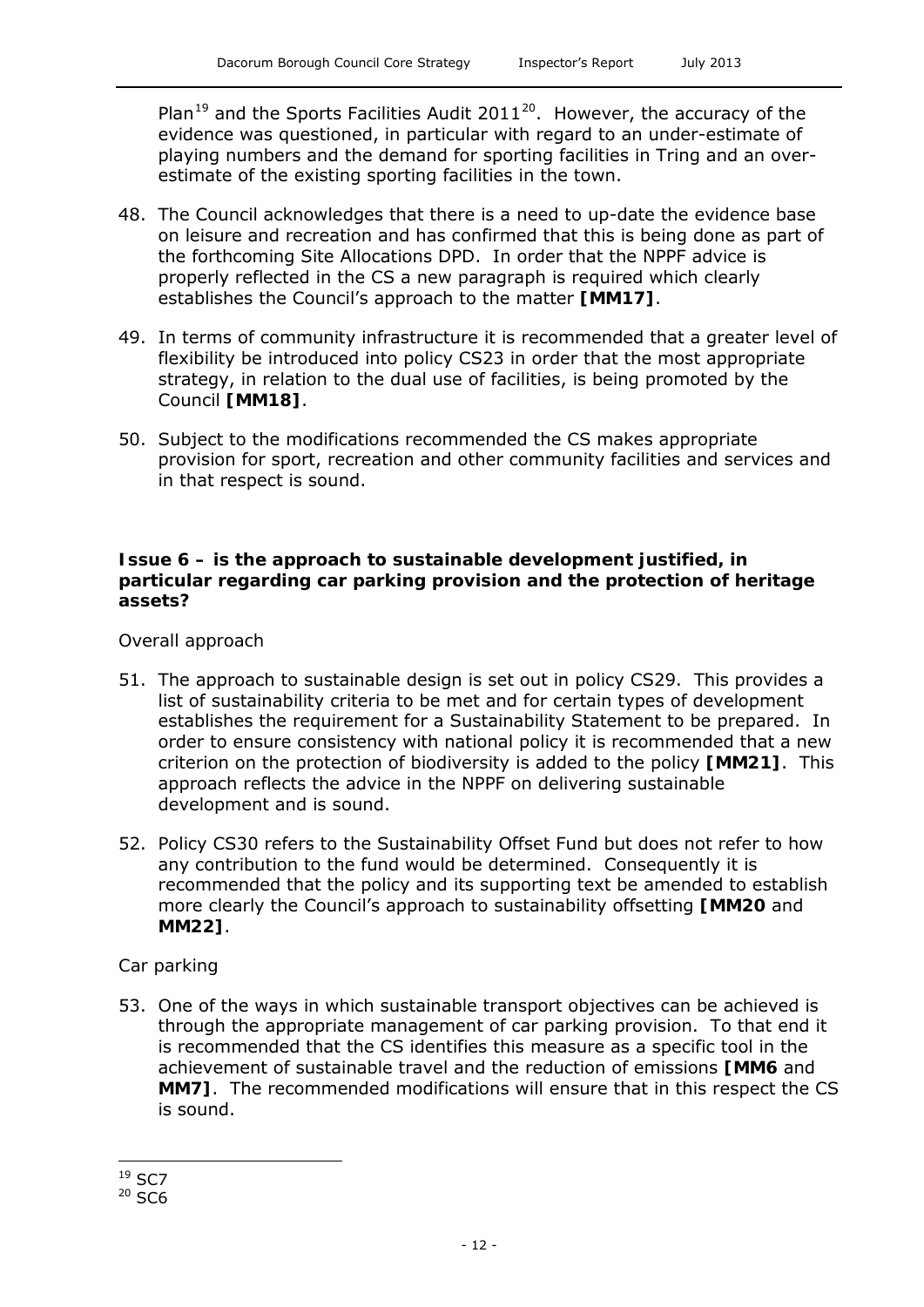#### *Heritage Assets*

- 54. The NPPF states that heritage assets are an irreplaceable resource that should be conserved in a manner appropriate to their significance<sup>[21](#page-45-0)</sup>. In order to reflect this advice and in the interests of soundness, it is recommended that two new paragraphs on the matter be included in the CS **[MM19** and **MM27]**.
- 55. I conclude that with the recommended modifications the Council's approach to sustainable development is sound.

#### **Issue 7 – do the place strategies provide a clear indication of what is proposed in the identified settlements and what development is appropriate in the countryside?**

#### *Hemel Hempstead*

- 56. The key role of Hemel Hempstead in supporting growth in the Borough, particularly in terms of housing, employment and retail, is based on appropriate evidence and is justified. Consideration has been given to the implications of growth on the existing infrastructure, including transport and schools, and there is no substantive evidence that would lead me to conclude that the proposed development cannot be satisfactorily assimilated into the town. More detail on infrastructure provision will be included in the Site Allocations DPD and the East Hemel Hempstead AAP but on the evidence provided the likelihood of any 'show-stoppers' is minimal.
- 57. A number of sites were considered for housing development<sup>22</sup>, although it should be noted that this most recent assessment did not include any land outside the Borough boundary (e.g. land between the town and the M1 which is within St Albans City and District). However, an earlier assessment in  $2009^{23}$  $2009^{23}$  $2009^{23}$  did consider an eastern growth scenario and concluded that if significant expansion of Hemel Hempstead is required 'this should be taken forward in the form of the eastern growth option'. This would require the cooperation of St Albans City and District Council but it is not a 'new' concept and it would appear that a significant assessment of this option has been undertaken in the past, upon which further consideration could be based.
- 58. In terms of employment provision, the Maylands Business Park will remain the main employment area for the town and there is sufficient flexibility in the CS to ensure that there should be no policy impediments to economic growth in Hemel Hempstead. Similarly the regeneration of the town centre is an important objective for the Council and this will be further progressed by way of the Town Centre Masterplan<sup>24</sup>.
- 59. In order to ensure that the CS reflects the most appropriate strategy for the town and accords with the draft Hemel Hempstead Town Centre Masterplan it is recommended that there should be greater clarity with regard to the

j

<span id="page-45-0"></span><sup>21</sup> Paragraph 126

<span id="page-45-1"></span> $22$  Assessment of Potential Local Allocations and Strategic Sites (2012) – HG15

<span id="page-45-2"></span><sup>&</sup>lt;sup>23</sup> Assessment of Alternative Growth Scenarios for Hemel Hempstead - HG10

<span id="page-45-3"></span><sup>24</sup> MP4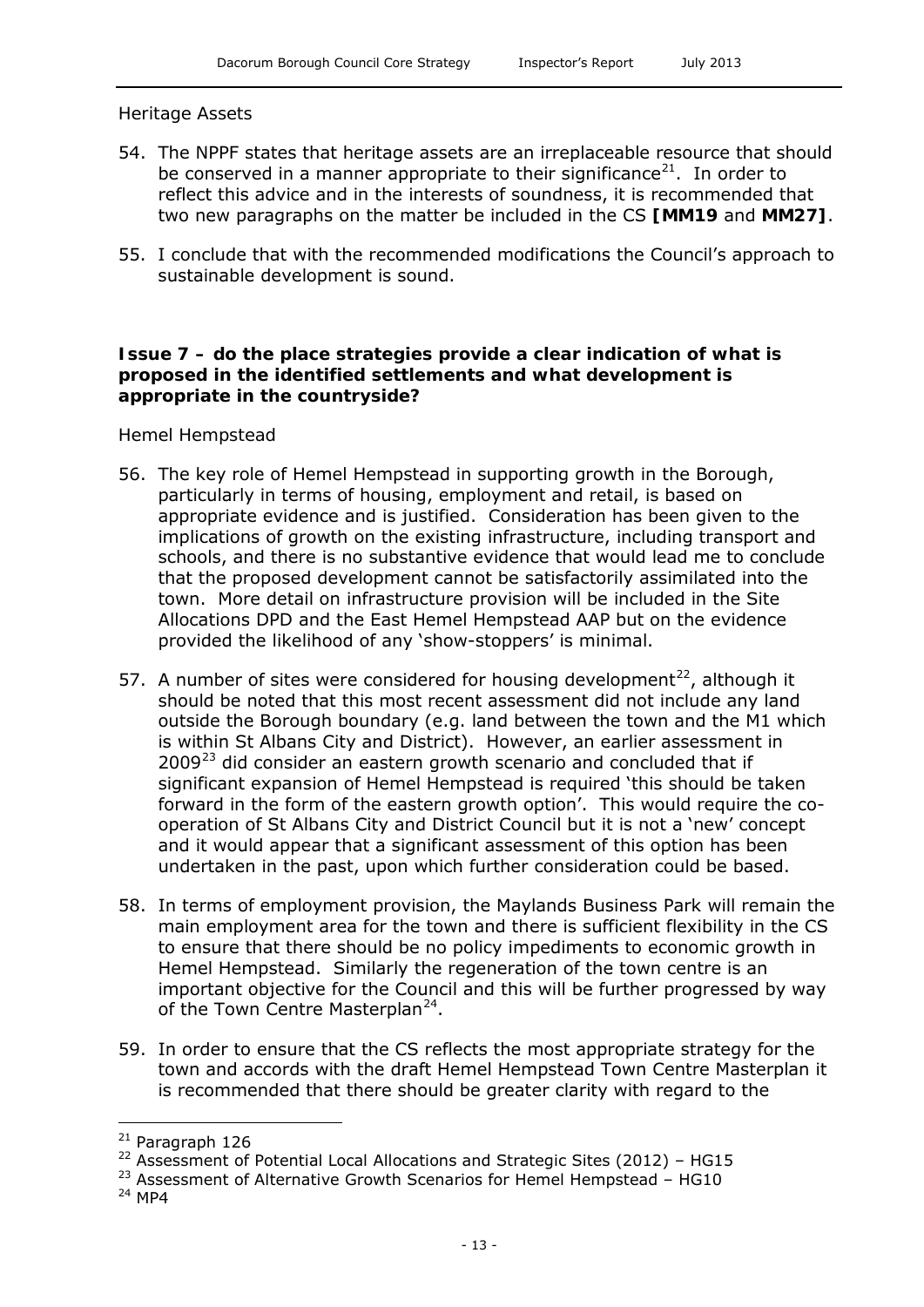potential for the 'Gade Zone' to accommodate a wider range of land uses and improvements to accessibility **[MM23]**. Similarly a reference to a new food store in the town centre should be included in policy CS33 **[MM24]**.

## *Berkhamsted*

- 60. Berkhamsted is a relatively small market town which enjoys an attractive setting, parts of which are in the AONB. Modest growth is proposed for the town and whilst concerns were raised regarding the implications of growth on highway safety and car parking in the town centre, the Council is committed to supporting the Highway Authority in the preparation of an Urban Transport Plan for the town which will seek to address these issues. The Highway Authority raised no objections to the level of development proposed.
- 61. It is appropriate and sustainable that Berkhamsted should shoulder some of the growth in the Borough but this has to be balanced against the need to protect the town's historic character and setting. A number of potential housing sites were put forward by representors in both Berkhamsted and in neighbouring Northchurch but I am satisfied that, in the current circumstances, the Council's approach is justified.
- 62. The protection of the historic environment is an important objective and there are the remains of a late saxon/medieval town at Berkhamsted. In order to reflect the need to protect sites of archaeological importance **MM25** is recommended.

#### *Tring*

- 63. Tring is a smaller market town than Berkhamsted and is surrounded by the Chilterns AONB. A comparatively low level of growth is proposed but this is commensurate with the character of the town and its attractive setting. A number of alternative or additional housing sites were put forward by interested parties but I am satisfied that, in the current circumstances, the Council's approach is justified.
- 64. The local allocation at Icknield Way (west of Tring) would be delivered by way of the Site Allocations DPD and it is confirmed in the Statement of Common Ground<sup>[25](#page-46-0)</sup> that the Landscape Development Principles Plan will inform the Masterplan for the site, which itself will be subject to public consultation. Proposal LA5 refers to 'around' 150 new homes and there would be no development on the Chilterns AONB itself. Whilst it will be important to ensure that the setting of the AONB is afforded appropriate protection, there is no reason to conclude that this cannot be satisfactorily achieved, primarily through the Masterplan process.

#### *Kings Langley, Bovingdon, Markyate and the Countryside*

65. No specific allocations are proposed for Kings Langley, which is a large village. A site fronting Love Lane (outside the settlement boundary) was put forward by a representor as a potential development site but it would only accommodate a very small number of dwellings and could not be considered to be of strategic importance. However, there may be an opportunity to

<span id="page-46-0"></span> $\overline{a}$  $25$  SG3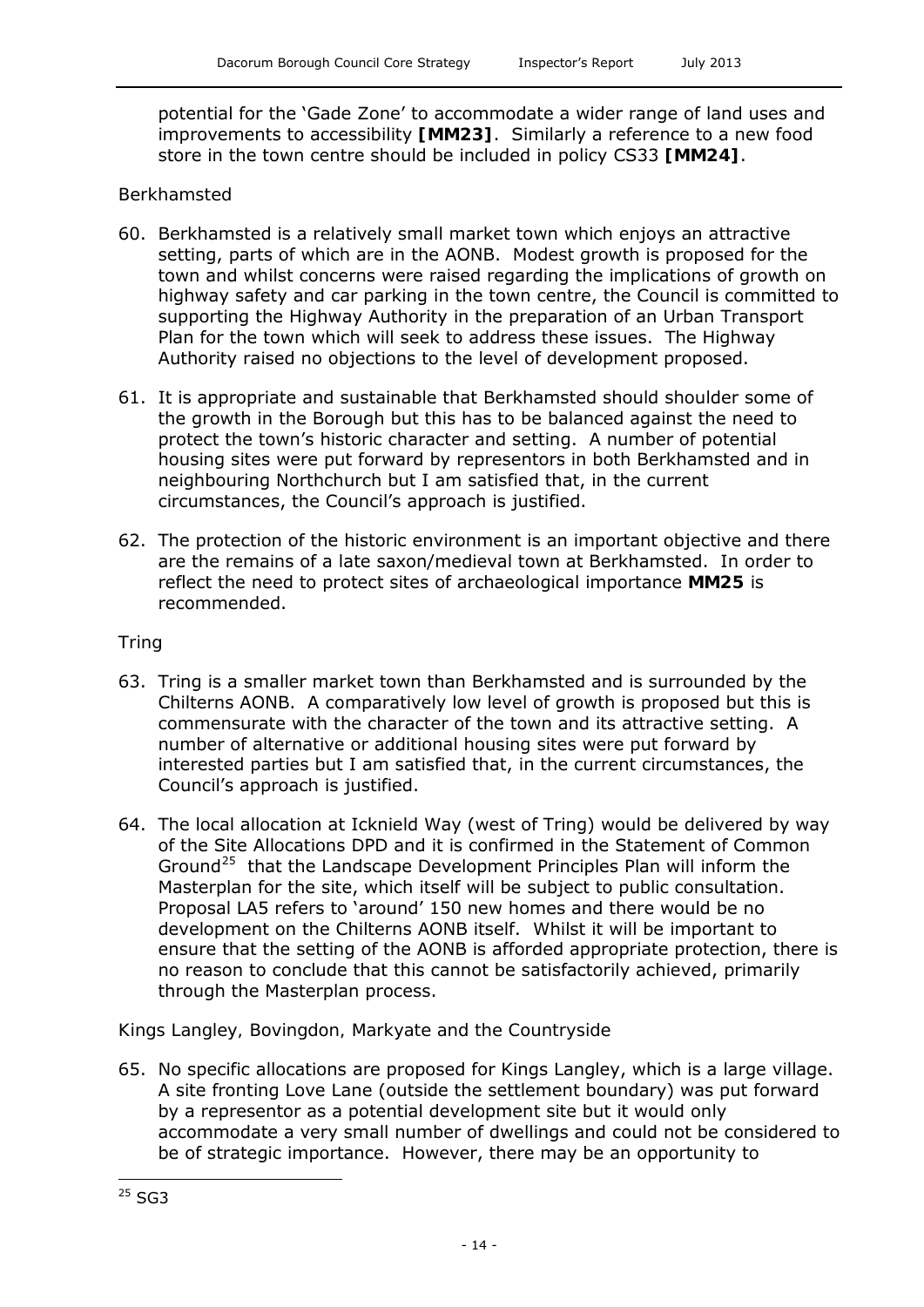reconsider the settlement boundary (and hence the site) as part of the green belt review.

- 66. There are sites of archaeological importance in the Kings Langley area and it is important that they are afforded appropriate protection. Consequently it is recommended that the Council's approach to such sites is clarified in the CS **[MM26]**.
- 67. In Bovingdon a single site for about 60 dwellings is proposed. A number of alternative sites were assessed in the village and there is little to differentiate between some of the potential sites. However, the local allocation at Chesham Road/Molyneaux Avenue is supported by the Parish Council and, on balance, by local residents. Although concerns were expressed by representors regarding the ability of the site to satisfactorily accommodate the housing and open space, the Council is confident that the proposed uses could be comfortably provided and there was no substantive evidence to conclusively demonstrate otherwise. In any event the forthcoming review of the green belt will enable the Council to reconsider whether or not there are any other opportunities in the village for longer term growth.
- 68. In Markyate a redevelopment proposal will accommodate about 90 dwellings and some employment floorspace and planning permission has already been granted for an element of residential and employment development. Concerns were expressed by interested parties regarding the principles of the redevelopment but these do not go to soundness and in any event the Council is proposing a number of minor changes to clarify the position.
- 69. In order that the Council's strategy with regard to small scale development in the countryside is clearly reflected in the CS, it is recommended that policy CS7 be amended **[MM5]**.
- 70. I am satisfied that with the recommended modifications the Council's approach to place strategies and towards development in the countryside is sound.

# **Issue 8 – is the plan capable of being satisfactorily monitored?**

- 71. Monitoring will be carried out annually through the Annual Monitoring Report (AMR) and a number of mechanisms are available to the Council to ensure that this can be successfully achieved<sup>26</sup>. The Council is proposing a number of minor amendments to the monitoring indicators which will aid clarity and effectiveness and I am satisfied that the CS will be effective.
- 72. The CS is capable of being satisfactorily monitored and in that respect is sound.

<span id="page-47-0"></span> $\overline{a}$ <sup>26</sup> Paragraph 17.3.7 of Council's Statement on Issue 17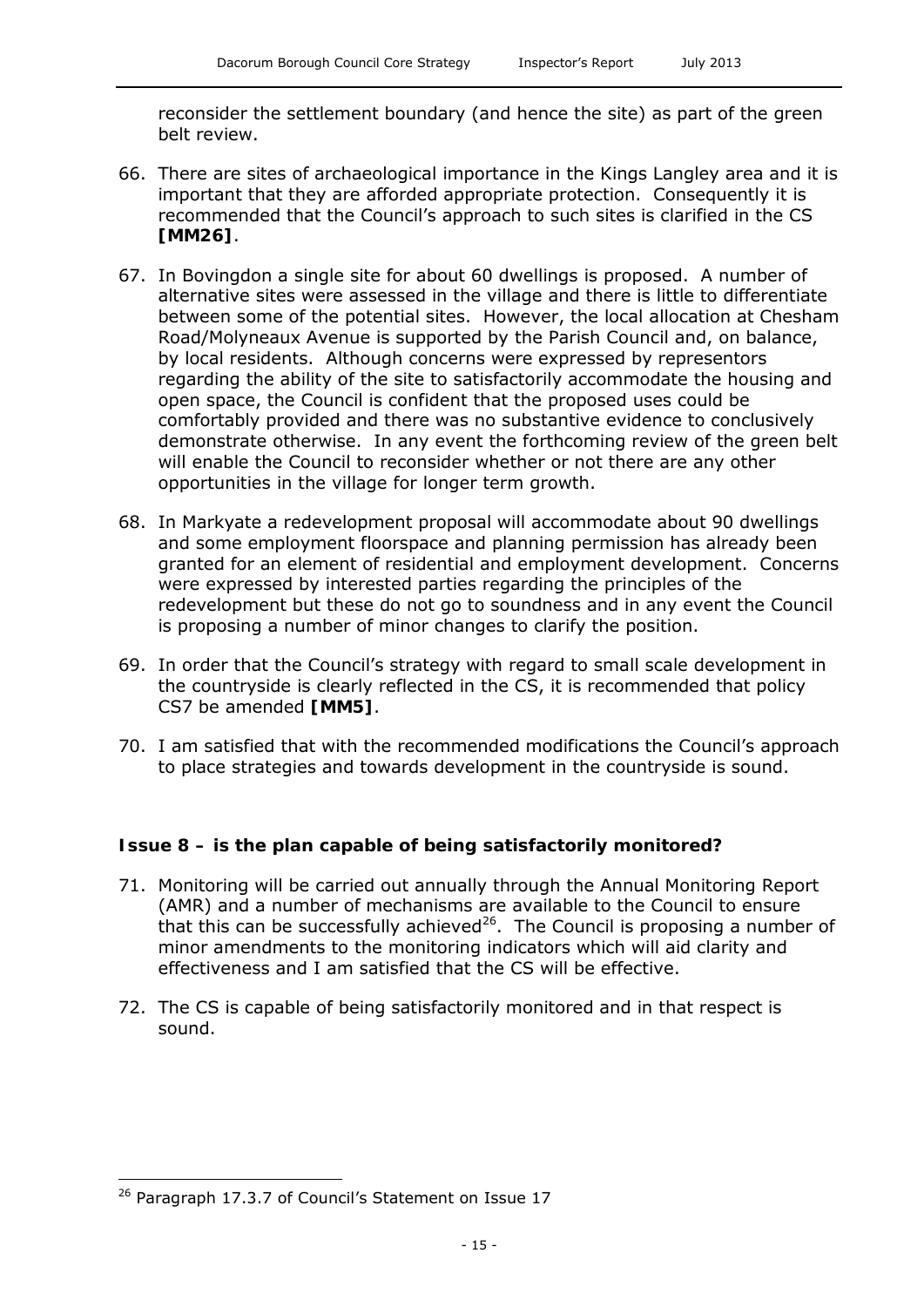#### **Other Matters**

#### *Infrastructure*

73. The Infrastructure Delivery Plan Update $^{27}$  $^{27}$  $^{27}$  concludes that the development proposed in the CS can be satisfactorily supported by the necessary infrastructure and no substantive evidence was submitted to demonstrate otherwise. The Council will monitor the delivery of infrastructure and any key changes to the Council's approach that are required will be identified in the Annual Monitoring Report. In addition further work will be undertaken, for example as part of the Site Allocations DPD, and if necessary as part of the forthcoming partial review. In particular transport, education and sewerage and waste water treatment are areas where it may be necessary to undertake further analysis and assessment.

#### *Canal Moorings*

- 74. Saved policies 83 and 84 of the Dacorum Borough Local Plan support the continued use of the Grand Union Canal and enable the provision of additional small scale moorings in appropriate locations, including in the green belt. The Council is proposing to review its policy approach to the matter in the forthcoming Development Management DPD (DMDPD).
- 75. It was suggested by an interested party that it may be better not to refer to canal moorings at all in the CS but to defer full consideration of the issue to a later document by which time a more comprehensive review of the matter could have been undertaken. However, the Council is seeking to provide the hook in the CS from which the more detailed concerns can be addressed in the DMDPD. The Canal and Rivers Trust voiced no concerns regarding the Council's approach and minor changes to the text of the CS are proposed by the Council which will provide further clarity. I consider that the CS is not the vehicle for assessing and seeking to accommodate more fully the mooring needs of boat users. This is best achieved through the DMDPD which can be based on a more robust analysis of the matter. In the meantime the saved policies are in place and I am satisfied that the Council's approach to the issue is sound.

#### *Human Rights*

76. The issue of human rights was raised by a representor and I have taken it into account in my examination of the CS but it does not outweigh my conclusions on the planning issues.

# **Assessment of Legal Compliance**

77. My examination of the compliance of the Plan with the legal requirements is summarised in the table below. I conclude that the Plan meets them all.

 $\overline{a}$ 

<span id="page-48-0"></span><sup>27</sup> ID5 (June 2012)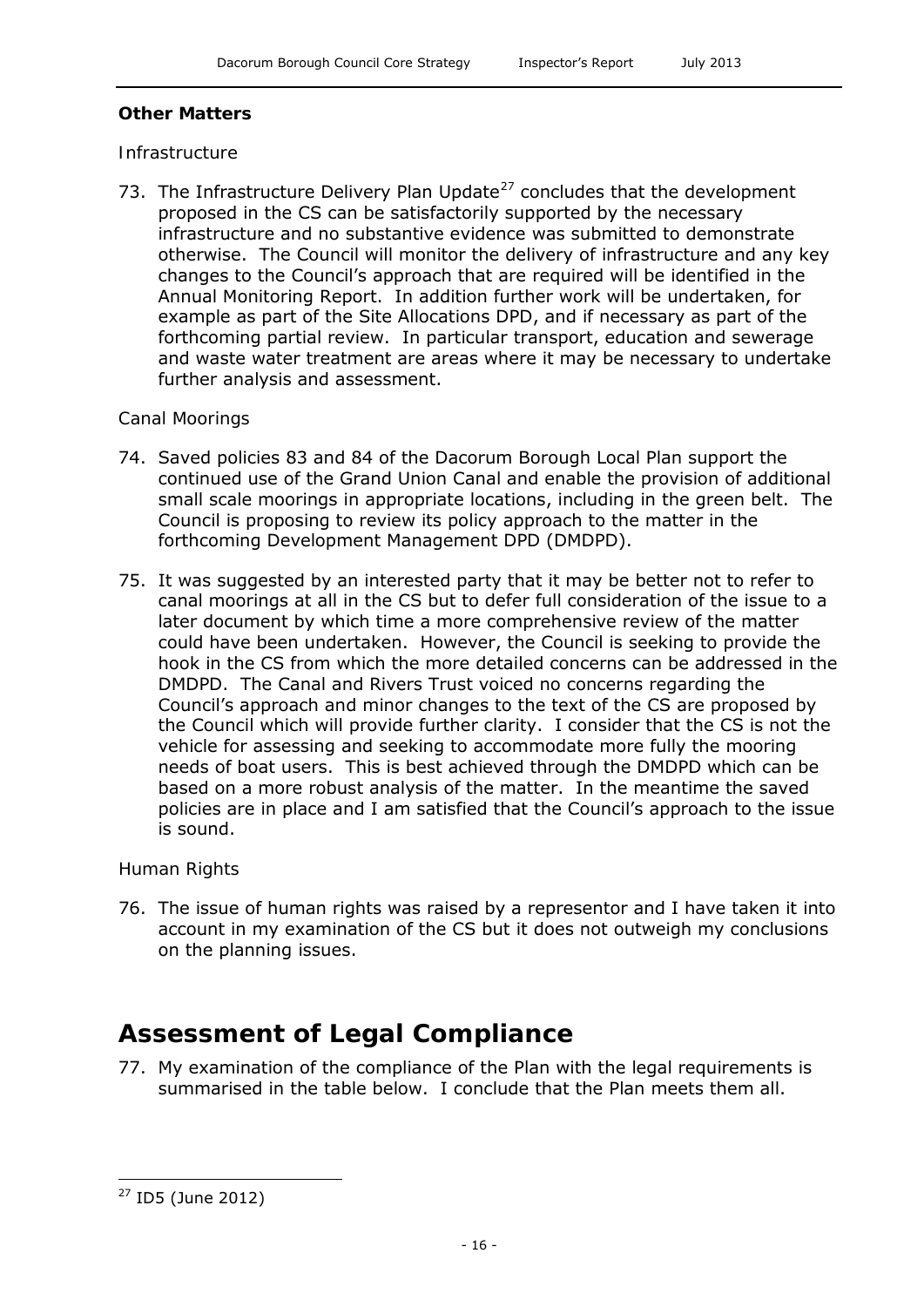| <b>LEGAL REQUIREMENTS</b>                                                      |                                                                                                                                                                                                                                                                                                                                                                                                                                                                                                                                                                                           |
|--------------------------------------------------------------------------------|-------------------------------------------------------------------------------------------------------------------------------------------------------------------------------------------------------------------------------------------------------------------------------------------------------------------------------------------------------------------------------------------------------------------------------------------------------------------------------------------------------------------------------------------------------------------------------------------|
| Local Development<br>Scheme (LDS)                                              | The Core Strategy is identified within the approved<br>LDS (May 2009) which sets out an expected<br>adoption date of July 2011. However, the latest<br>Annual Monitoring Report (December 2011) gives a<br>submission date of April 2012. The<br>actual<br>submission was in June 2012, the delay being<br>caused by additional consultation being undertaken<br>on a small number of 'omissions' and the need to<br>consider the implications of the NPPF. The small<br>slippage is acceptable in the circumstances and the<br>content and timing are broadly compliant with the<br>LDS. |
| <b>Statement of Community</b><br>Involvement (SCI) and<br>relevant regulations | The SCI was adopted in June 2006 and consultation<br>has been compliant with the requirements therein,<br>including the consultation on the post-submission<br>proposed 'main modification' changes (MM)                                                                                                                                                                                                                                                                                                                                                                                  |
| Sustainability Appraisal<br>(SA)                                               | SA has been carried out and is adequate.                                                                                                                                                                                                                                                                                                                                                                                                                                                                                                                                                  |
| <b>Habitats Regulations</b><br>Assessment (HRA)                                | The Habitats Regulations HRA has been carried out<br>and is adequate.                                                                                                                                                                                                                                                                                                                                                                                                                                                                                                                     |
| <b>National Policy</b>                                                         | The Core Strategy complies with national policy<br>except where<br>indicated<br>and<br>modifications<br>are<br>recommended.                                                                                                                                                                                                                                                                                                                                                                                                                                                               |
| Sustainable<br>Community<br>Strategy (SCS)                                     | Satisfactory regard has been paid to the SCS.                                                                                                                                                                                                                                                                                                                                                                                                                                                                                                                                             |
| 2004 Act (as amended)<br>and 2012 Regulations.                                 | The Core Strategy complies with the Act and the<br>Regulations.                                                                                                                                                                                                                                                                                                                                                                                                                                                                                                                           |

# **Overall Conclusion and Recommendation**

- 78. **The Plan has a number of deficiencies in relation to soundness and/or legal compliance for the reasons set out above which mean that I recommend non-adoption of it as submitted, in accordance with Section 20(7A) of the Act. These deficiencies have been explored in the main issues set out above.**
- 79. **The Council has requested that I recommend main modifications to make the Plan sound and/or legally compliant and capable of adoption. I conclude that with the recommended main modifications set out in the Appendix the Dacorum Core Strategy satisfies the requirements of Section 20(5) of the 2004 Act and meets the criteria for soundness in the National Planning Policy Framework.**

*David Hogger*

#### Inspector

This report is accompanied by the Appendix containing the Main Modifications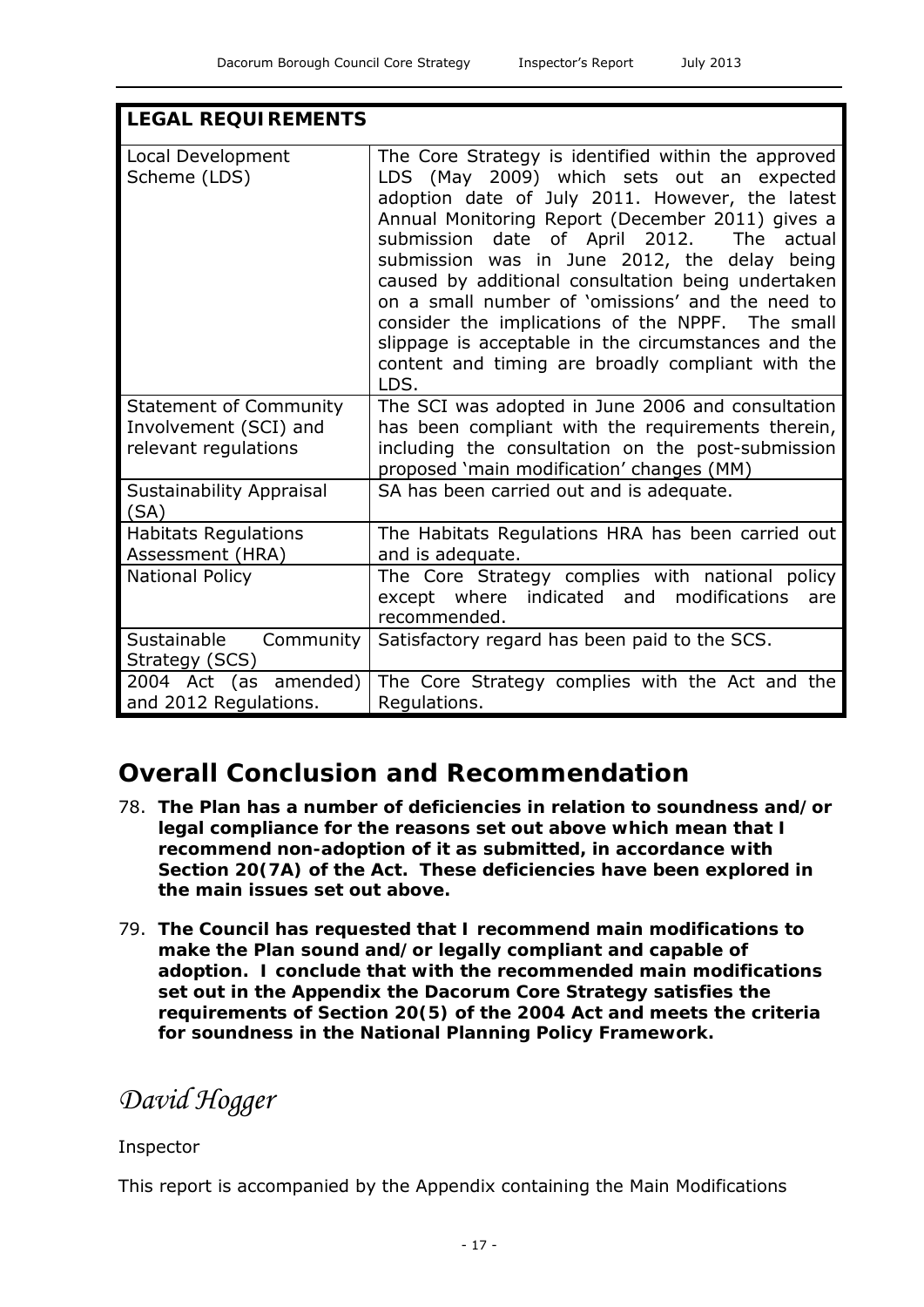# **Appendix - Main Modifications (28)**

The modifications below are expressed in the conventional form of strikethrough for deletions and underlining for additions of text.

The page numbers and paragraph numbering below refer to the submission Core Strategy, and do not take account of the deletion or addition of text.

| <b>Ref</b>      | Policy/<br>Paragraph       | <b>Main Modification</b>                                                                                                                                                                                                                                                                                                                                                                                                                                                                                                                                                                                                                                                                                                                                                                                                                                                                                                                                                                                                                                                          |
|-----------------|----------------------------|-----------------------------------------------------------------------------------------------------------------------------------------------------------------------------------------------------------------------------------------------------------------------------------------------------------------------------------------------------------------------------------------------------------------------------------------------------------------------------------------------------------------------------------------------------------------------------------------------------------------------------------------------------------------------------------------------------------------------------------------------------------------------------------------------------------------------------------------------------------------------------------------------------------------------------------------------------------------------------------------------------------------------------------------------------------------------------------|
| MM1             | New policy in<br>Section 7 | <b>POLICY NP1: Supporting Development</b><br>The Council will take a positive approach to the<br>consideration of development proposals, reflecting the<br>presumption in favour of sustainable development<br>contained in the National Planning Policy Framework.<br>The Council will work proactively with applicants to find<br>solutions for development proposals that help to<br>improve the economic, social and environmental<br>conditions in Dacorum.<br>Proposals which accord with the development plan will<br>be brought forward and approved unless material<br>considerations indicate otherwise.<br>If the development plan contains no policy relevant to<br>the consideration of a planning application or policies<br>are out of date, the Council will grant permission unless<br>policies in the National Planning Policy<br>Framework <sup>1</sup> , or<br>other material circumstances<br>indicate otherwise.<br>This element of the policy means that planning<br>permission can be refused if:<br>there are specific policies in the National Planning |
|                 |                            | Policy Framework (NPPF) which indicate<br>development should be restricted, or<br>there are adverse impacts which would demonstrably                                                                                                                                                                                                                                                                                                                                                                                                                                                                                                                                                                                                                                                                                                                                                                                                                                                                                                                                              |
|                 |                            | outweigh the benefits, when assessed against the<br>policies in the NPPF as a whole.                                                                                                                                                                                                                                                                                                                                                                                                                                                                                                                                                                                                                                                                                                                                                                                                                                                                                                                                                                                              |
| MM <sub>2</sub> | 8.16                       | New paragraph after 8.16<br>Development will be facilitated and managed throughout the plan<br>period. The Council will monitor that programme, collaborating<br>with landowners/developers and registered (housing) providers to<br>encourage delivery. Most development will be regulated by<br>market mechanisms, infrastructure needs, the views<br>0f<br>landowners on delivery and the resources available to builders/<br>providers and users/purchasers. The Council will use its powers<br>to facilitate development, through:                                                                                                                                                                                                                                                                                                                                                                                                                                                                                                                                           |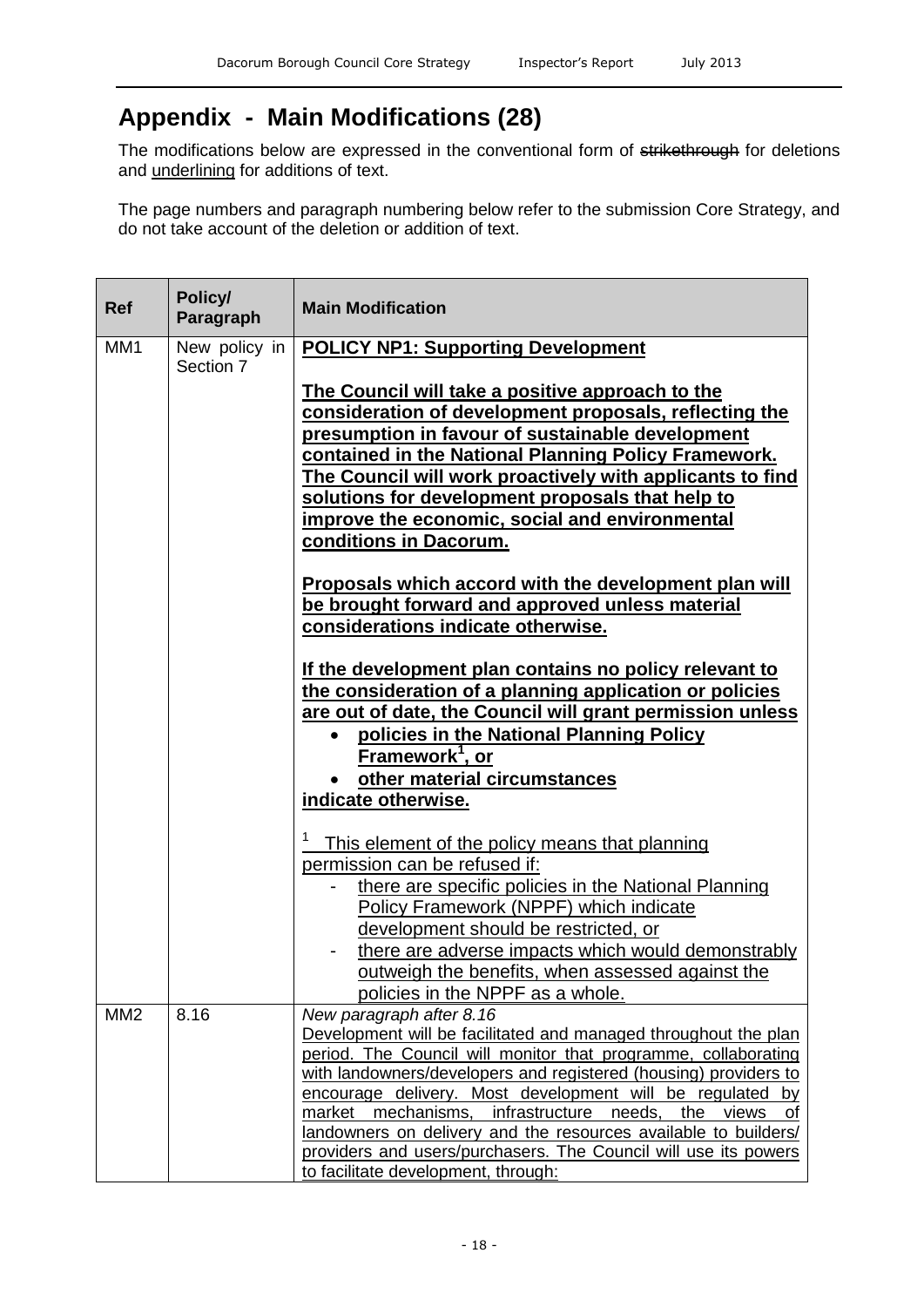| <b>Ref</b>      | Policy/<br>Paragraph    | <b>Main Modification</b>                                                                                                             |
|-----------------|-------------------------|--------------------------------------------------------------------------------------------------------------------------------------|
|                 |                         | positive and sensitive negotiation;                                                                                                  |
|                 |                         | the use of briefs or master plans on more complex sites;                                                                             |
|                 |                         | co-operation with infrastructure providers; and                                                                                      |
|                 |                         | possible,<br>where appropriate and<br>priming'<br>'pump                                                                              |
|                 |                         | measures.                                                                                                                            |
|                 |                         | Local allocations will be held back to encourage urban sites to                                                                      |
|                 |                         | come forward earlier, to retain countryside for longer and to<br>ensure an appropriate contribution to land supply in the later part |
|                 |                         | of the plan period.                                                                                                                  |
| MM <sub>3</sub> | $\overline{\text{CS3}}$ | Local allocations will be delivered from 2021.<br><b>Those</b>                                                                       |
|                 |                         | required in the plan period are listed in Table 9: they will be                                                                      |
|                 |                         | held in reserve and managed as countryside <sup>13</sup> until needed<br>for development.                                            |
|                 |                         | The release date for each development will be set out in the                                                                         |
|                 |                         | Site Allocations DPD and be guided by:                                                                                               |
|                 |                         | (a) the availability of infrastructure in the settlement;                                                                            |
|                 |                         | (b) the relative need for development at that settlement; and<br>(c) the benefits it would bring to the settlement. ; and            |
|                 |                         | (d) the intended release date set out in the Site Allocations                                                                        |
|                 |                         | DPD.                                                                                                                                 |
|                 |                         | The release date of any local allocation may be brought                                                                              |
|                 |                         | forward in order to maintain a five year housing land supply.<br>The Council will take this decision through its Annual              |
|                 |                         | <b>Monitoring Report process.</b>                                                                                                    |
| MM4             | CS <sub>5</sub>         | The strict application of Council will apply national                                                                                |
|                 |                         | Green Belt policy which permits appropriate                                                                                          |
|                 |                         | development will be used to protect the openness and                                                                                 |
|                 |                         | character of the Green Belt, local distinctiveness and<br>the physical separation of settlements.                                    |
|                 |                         |                                                                                                                                      |
|                 |                         | There will be no general review of the Green Belt                                                                                    |
|                 |                         | boundary, although local allocations (under Policies                                                                                 |
|                 |                         | CS2 and CS3) will be permitted.                                                                                                      |
|                 |                         | Within the Green Belt, small-scale development will                                                                                  |
|                 |                         | be permitted: i.e.                                                                                                                   |
|                 |                         | building for the uses defined<br>(a)<br>as                                                                                           |
|                 |                         | appropriate in national policy;                                                                                                      |
|                 |                         | for the replacement of existing buildings<br>(b)                                                                                     |
|                 |                         | for the same use; existing houses (on a like                                                                                         |
|                 |                         | for like basis); and                                                                                                                 |
|                 |                         | (c) for limited extensions to existing buildings;                                                                                    |
|                 |                         | the appropriate reuse of permanent,<br>(d)                                                                                           |
|                 |                         | substantial buildings; and                                                                                                           |
|                 |                         | the redevelopment of previously<br>(e)<br>developed sites <sup>14</sup> , including major developed                                  |
|                 |                         | sites which will be defined on the Proposals                                                                                         |
|                 |                         | <u>Map</u>                                                                                                                           |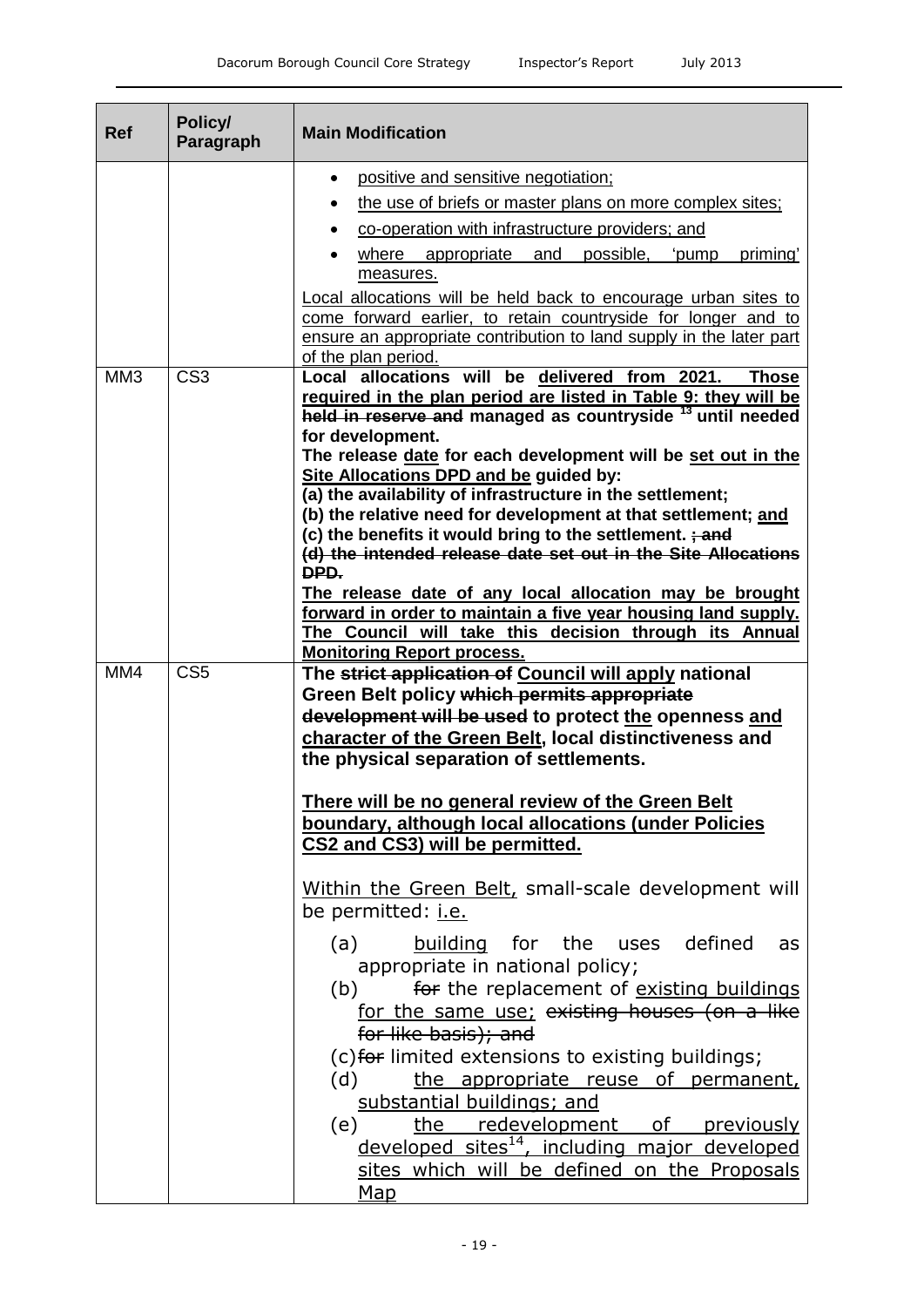| <b>Ref</b>      | Policy/<br>Paragraph | <b>Main Modification</b>                                                                                                                                                                                                                                                                                                                                                                                                                                                                                                                                                                                                                                                                                                                                                                                                                                                                                                                                                                                                                                                                                                                                                                                                                                                                                                                                                                                                                                                                                                                                                                                                                                                                                                                                                                                                                                                                           |
|-----------------|----------------------|----------------------------------------------------------------------------------------------------------------------------------------------------------------------------------------------------------------------------------------------------------------------------------------------------------------------------------------------------------------------------------------------------------------------------------------------------------------------------------------------------------------------------------------------------------------------------------------------------------------------------------------------------------------------------------------------------------------------------------------------------------------------------------------------------------------------------------------------------------------------------------------------------------------------------------------------------------------------------------------------------------------------------------------------------------------------------------------------------------------------------------------------------------------------------------------------------------------------------------------------------------------------------------------------------------------------------------------------------------------------------------------------------------------------------------------------------------------------------------------------------------------------------------------------------------------------------------------------------------------------------------------------------------------------------------------------------------------------------------------------------------------------------------------------------------------------------------------------------------------------------------------------------|
| MM <sub>5</sub> | CS7                  | provided that:<br>i.<br>there is it has no significant impact on the<br>character<br><b>of</b><br>the<br>and<br>appearance<br>countryside; and<br>if relevant, the development will it supports<br>ii.<br>the rural economy and maintenance of the<br>wider countryside.<br>Further guidance will be provided.<br>No general review of the Green belt boundary is proposed,<br>although local allocations (under Policies CS2 and CS3) will<br>be permitted).<br>Development within selected small villages in the Green Belt<br>will be permitted in accordance with Policy CS6.<br>Proposals for designated Major Developed Sites will be<br>determined in the context of national Green Belt policy.<br>Footnote: <sup>14</sup> Excluding temporary buildings<br>Within the Rural Area, the following uses are acceptable:<br>(a) agriculture;<br>(b) forestry;<br>(c) mineral extraction;<br>(d) countryside recreation uses;<br>(e) social, community and leisure uses;<br>(f) essential utility services; and<br>(g) uses associated with a farm diversification project,<br>which can be demonstrated to be necessary for the<br>continuing viability of the farm<br>business and<br>with the principles<br>consistent<br>of<br>sustainable<br>development.<br>Small-scale development will be permitted: i.e.<br>for the above uses;<br>i.<br>ii.<br>for the replacement of existing buildings for the same<br>use; houses (on a like for like basis); and<br>for-limited extensions to existing buildings;<br>iii.<br>of<br>iv.<br>the appropriate<br>reuse<br>permanent,<br>substantial buildings; and<br>the redevelopment of previously developed sites <sup>15</sup><br>v.<br>provided that:<br>it has no significant impact on the<br>character and appearance<br>the<br>οf<br>countryside; and<br>ii.<br>it supports the rural economy and<br>maintenance of the wider countryside. |
|                 |                      | Further guidance will be provided.                                                                                                                                                                                                                                                                                                                                                                                                                                                                                                                                                                                                                                                                                                                                                                                                                                                                                                                                                                                                                                                                                                                                                                                                                                                                                                                                                                                                                                                                                                                                                                                                                                                                                                                                                                                                                                                                 |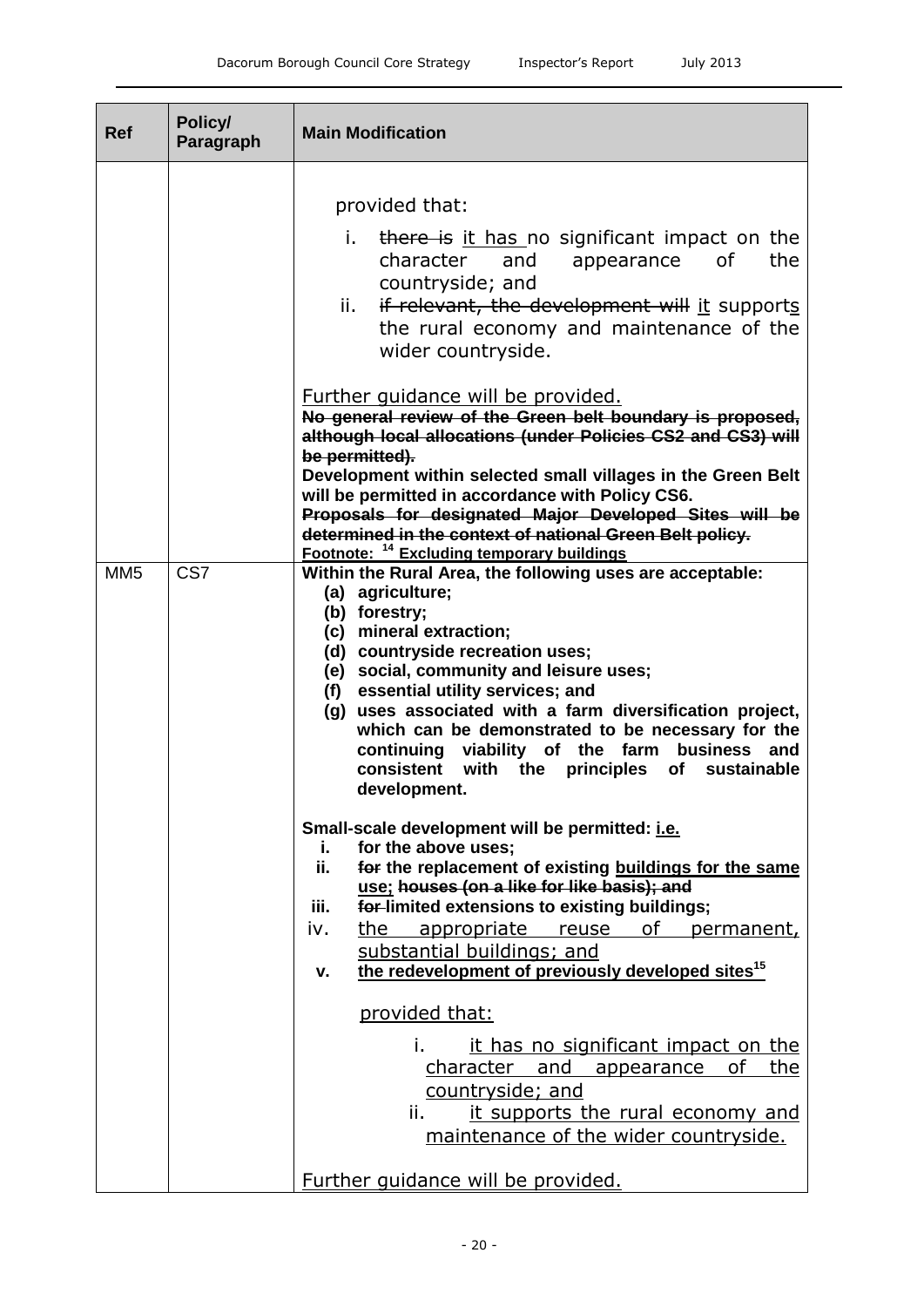| <b>Ref</b>      | Policy/<br>Paragraph | <b>Main Modification</b>                                                                                                                                                                                                                                                                                                                                                                                                                                                                                         |
|-----------------|----------------------|------------------------------------------------------------------------------------------------------------------------------------------------------------------------------------------------------------------------------------------------------------------------------------------------------------------------------------------------------------------------------------------------------------------------------------------------------------------------------------------------------------------|
|                 |                      | Small-scale development for housing, employment and other<br>purposes will be permitted at Aldbury, Long Marston and<br>Wilstone, provided that it complies with Policy CS1:<br>Distribution of Development, and Policy CS2 Selection of<br><b>Development Sites.</b><br>Footnote: <sup>15</sup> Excluding temporary buildings                                                                                                                                                                                   |
| MM <sub>6</sub> | 9.3                  | National policy is no longer aimed at catering for the unrestrained<br>growth of road traffic. Travel demand needs to be managed in a<br>way that is more sustainable and delivers carbon reductions. This<br>approach includes:<br>reducing the need to travel (by both car and non-car                                                                                                                                                                                                                         |
|                 |                      | mode);<br>managing existing road capacity;<br>carefully locating development so that it is accessible to all<br>users;                                                                                                                                                                                                                                                                                                                                                                                           |
|                 |                      | managing public parking both on street and off the street;<br>controlling and managing new car parking spaces;<br>encouraging fewer car journeys;<br>promoting non-car travel; and                                                                                                                                                                                                                                                                                                                               |
|                 |                      | implementing Green Travel Plans.                                                                                                                                                                                                                                                                                                                                                                                                                                                                                 |
| MM7             | 9.8                  | The impact of any development, either alone or cumulatively with<br>other proposals, must be addressed through:                                                                                                                                                                                                                                                                                                                                                                                                  |
|                 |                      | providing new and improving existing pedestrian and cycle<br>routes;<br>contributions towards strategic transport improvements;                                                                                                                                                                                                                                                                                                                                                                                  |
|                 |                      | implementing local highway works;                                                                                                                                                                                                                                                                                                                                                                                                                                                                                |
|                 |                      | managing car par parking provision according to location<br><u>and use;</u><br>minimising private car parking through the availability of                                                                                                                                                                                                                                                                                                                                                                        |
|                 |                      | car clubs and pool cars; or                                                                                                                                                                                                                                                                                                                                                                                                                                                                                      |
|                 |                      | developing car free developments in the borough's most<br>accessible locations.                                                                                                                                                                                                                                                                                                                                                                                                                                  |
| MM8             | 11.3                 | New paragraph following 11.3<br>Around 60% of the estimated employment growth is in non-B<br>class uses, such as hotels and catering, construction, education,<br>healthcare, retailing and leisure. Appropriate allocations for non-<br>B class uses will therefore be included in the Site Allocations and<br>East Hemel Hempstead Area Action Plan Development Plan<br>Documents (DPDs). The Council will monitor the effectiveness of<br>the Core Strategy's policies in supporting the growth of such jobs. |
| MM9             | 12.5                 | New paragraph following 12.5<br>It is recommended in the Employment Land Update 2011 that the<br>Council should adopt the figure of 131,000 sq. metres of net<br>additional floorspace as a land provision target for the Core<br>Strategy. However, this report stated that planning policy should<br>allow for the possibility the forecast demand may not materialise.                                                                                                                                        |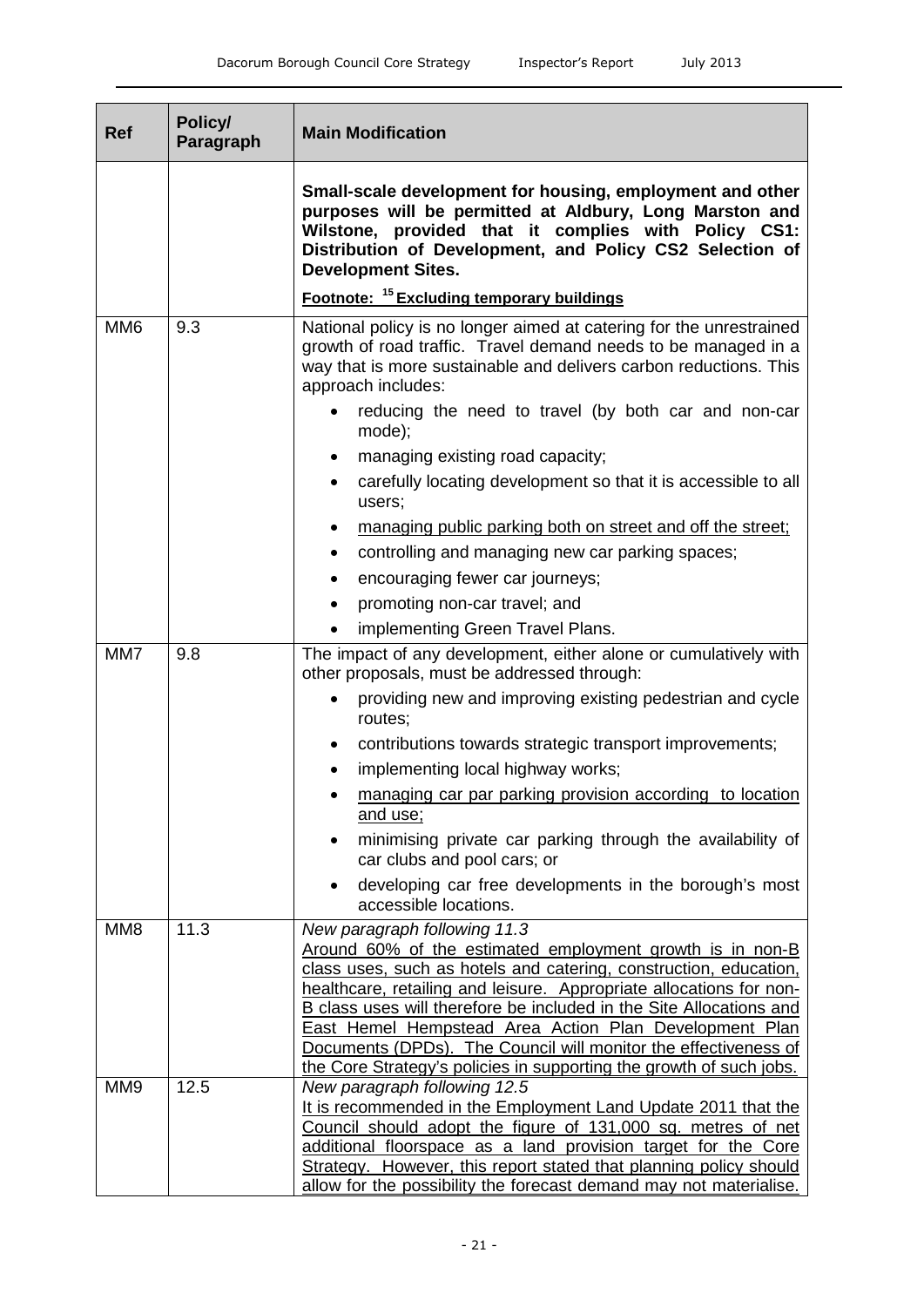| <b>Ref</b>  | Policy/<br>Paragraph | <b>Main Modification</b>                                                                                                        |
|-------------|----------------------|---------------------------------------------------------------------------------------------------------------------------------|
|             |                      | Therefore, it advised that office development should be phased                                                                  |
|             |                      | over the plan period; targets and allocations should be reviewed                                                                |
|             |                      | regularly in the light of actual take-up, market conditions and the                                                             |
|             |                      | latest economic forecasts; and there may be managed release of                                                                  |
|             |                      | office sites which are no longer attractive, viable or suitable for<br>offices.                                                 |
| <b>MM10</b> | <b>CS15</b>          |                                                                                                                                 |
|             |                      | Second paragraph                                                                                                                |
|             |                      | Provision will be made to meet a long term target of at                                                                         |
|             |                      | least 131,000 sq m (net) additional office floorspace.                                                                          |
|             |                      | There will be no net loss of industry, storage and                                                                              |
|             |                      | distribution floorspace over the plan period.                                                                                   |
|             |                      | The area will be managed so that between 2006 and                                                                               |
|             |                      | 2031:                                                                                                                           |
|             |                      | a target of around 131,000 sq m (net) additional<br>office floorspace can be met: and                                           |
|             |                      |                                                                                                                                 |
|             |                      | the stock of floorspace for industry, storage and<br>distribution remains broadly unchanged.                                    |
| <b>MM11</b> | <b>CS16</b>          | New paragraph at the beginning                                                                                                  |
|             |                      | The main retail hierarchy of town centres and local centres                                                                     |
|             |                      | (listed in Table 5) will be strengthened by encouraging                                                                         |
|             |                      | appropriate new retail development and retaining sufficient                                                                     |
|             |                      | existing shops in these centres.                                                                                                |
| <b>MM12</b> | 14.14                | The Council will maintain a continuous 5-year <sup>1</sup> and 15-year rolling                                                  |
|             |                      | housing land supply. However supply needs to be managed in<br>order to conserve land and make the most effective use of it. The |
|             |                      | broad approach to phasing is set out in Policy CS2, with more                                                                   |
|             |                      | detailed requirements in the Site Allocations DPD. Housing                                                                      |
|             |                      | supply will be expressed in terms of five year phases in the Site                                                               |
|             |                      | Allocations DPD.<br>The programme will be monitored<br>and                                                                      |
|             |                      | managed in collaboration<br>with landowners/developers<br>and                                                                   |
|             |                      | registered (housing) providers to encourage delivery.<br><b>Most</b>                                                            |
|             |                      | development will be regulated by market mechanisms, any                                                                         |
|             |                      | specific infrastructure issues, the views of landowners on delivery                                                             |
|             |                      | the resources available to builders/ providers and<br>and                                                                       |
|             |                      | users/purchasers. This approach applies throughout the plan                                                                     |
|             |                      | period, and even though supply is not open-ended it also applies                                                                |
|             |                      | afterwards: it is anticipated there will continue to be some housing                                                            |
|             |                      | needs which should be met after 2031. A regular supply of<br>housing land will help promote activity in the construction        |
|             |                      | industry, which is an important part of the local economy. Action                                                               |
|             |                      | may be required to influence factors governing supply in the light                                                              |
|             |                      | of progress. This will be reported through the Annual Monitoring                                                                |
|             |                      | Report.                                                                                                                         |
| <b>MM13</b> | 14.15                | Delivery will be phased so that the development of housing sites                                                                |
|             |                      | can be co-ordinated with associated infrastructure and services.                                                                |
|             |                      | The broad approach to phasing is set out in Policy CS2, with                                                                    |
|             |                      | more detailed requirements in the Site Allocations DPD. The                                                                     |
|             |                      | management of local allocations will build some flexibility into the                                                            |
|             |                      | housing programme (Policy CS3). However should supply fall                                                                      |
|             |                      | significantly below expectations, the Council will take action to                                                               |
|             |                      | stimulate supply. The Council will consider the options that may                                                                |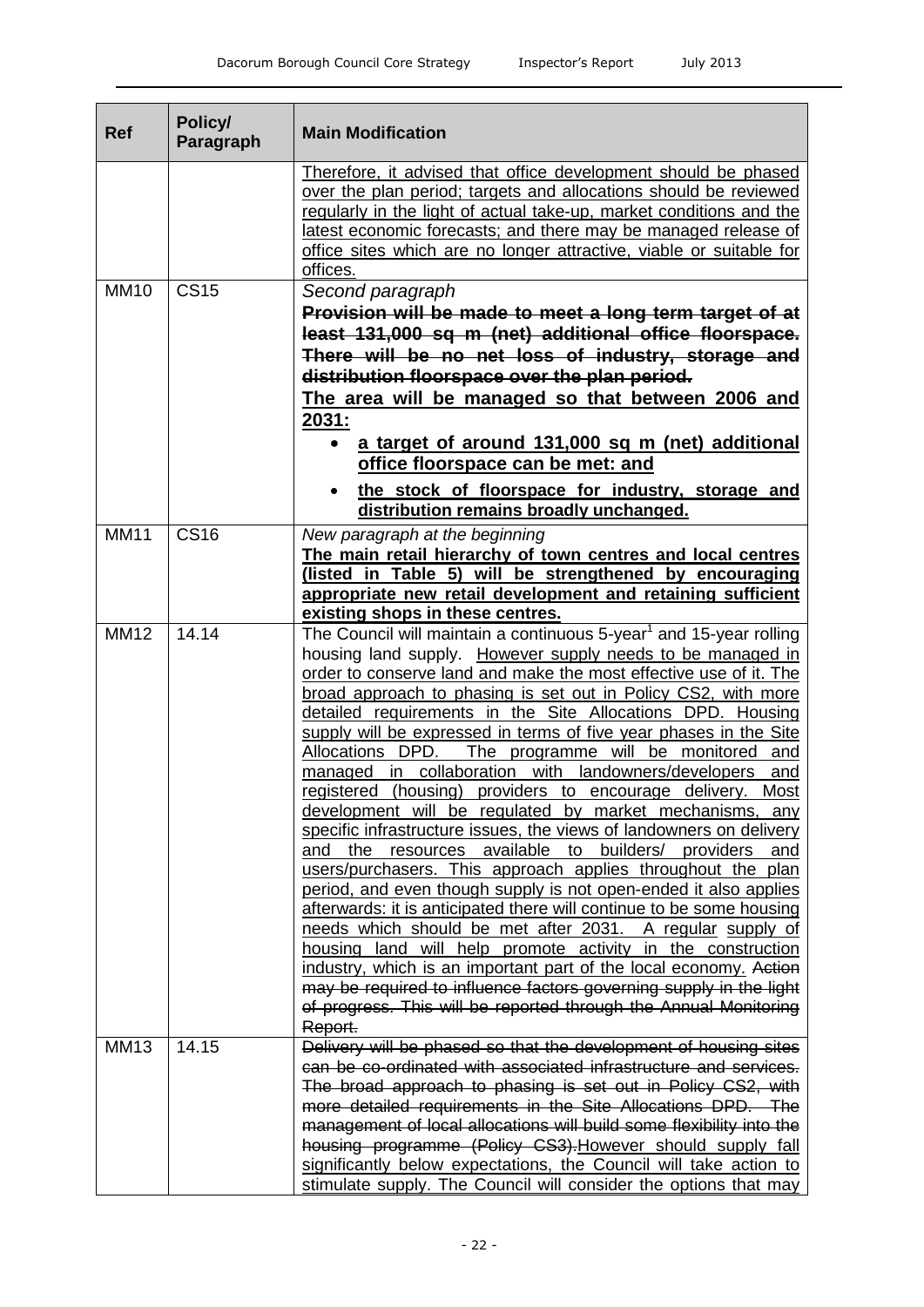| <b>Ref</b>  | Policy/<br>Paragraph | <b>Main Modification</b>                                                                                                                                                                                                                                                                                                                                                                                                                                                                                                                                                                                                                                                                                                                                                                                                                                                                                                                                                                                                                                                                                                                                      |
|-------------|----------------------|---------------------------------------------------------------------------------------------------------------------------------------------------------------------------------------------------------------------------------------------------------------------------------------------------------------------------------------------------------------------------------------------------------------------------------------------------------------------------------------------------------------------------------------------------------------------------------------------------------------------------------------------------------------------------------------------------------------------------------------------------------------------------------------------------------------------------------------------------------------------------------------------------------------------------------------------------------------------------------------------------------------------------------------------------------------------------------------------------------------------------------------------------------------|
|             |                      | be available at that time: e.g. release of its own land and/or<br>investment in specific infrastructure to unblock a site. The<br>management of local allocations, including possible release of a<br>site earlier than intended, will build some flexibility into the<br>housing programme (Policy CS3). Such circumstances and<br>decisions will be reported through the Annual Monitoring Report.                                                                                                                                                                                                                                                                                                                                                                                                                                                                                                                                                                                                                                                                                                                                                          |
| <b>MM14</b> | <b>CS17</b>          | An average of 430 net additional dwellings will be provided<br>each year (between 2006 and 2031).<br>The new housing will be phased over the plan period and a<br>five year supply of housing maintained. is planned to come<br>forward in phases. Should housing completions fall below<br>15% of the housing trajectory at any time and review of the<br>deliverability of planned sites indicates that the housing<br>trajectory is unlikely to be recovered over the next 5 years,<br>the Council will take action to increase the supply of<br>deliverable housing sites.<br>Existing housing land and dwellings will normally be<br>retained.                                                                                                                                                                                                                                                                                                                                                                                                                                                                                                           |
| <b>MM15</b> | <b>CS19</b>          | Affordable homes will be provided:<br>• on sites of a minimum size 0.3ha or 10 dwellings<br>(and larger) in Hemel Hempstead; and<br>• elsewhere, on sites of a minimum size of 0.16ha<br>or 5 dwellings (and larger).<br>A financial contribution will be sought in lieu of<br>affordable housing on sites which fall below these<br>thresholds.<br>35% of the new dwellings should be affordable homes.<br>Higher levels may will be sought on sites which are<br>specified by the Council in a development plan<br>document, provided development would be viable and<br>need is evident. On rural housing sites 100% of all new<br>homes will be affordable on rural housing sites (Policy<br>CS20) will normally be affordable (Policy CS20).<br>A minimum of 75% of the affordable housing units<br>provided should be for rent.<br>Judgements about the level, and mix and tenure of<br>affordable homes will have regard to:<br>the Council's Housing Strategy, identified<br>(a)<br>housing need and other relevant evidence<br>(see Policy CS18);<br>the potential to enlarge the site;<br>(b)<br>the overall viability of the scheme and any<br>(c) |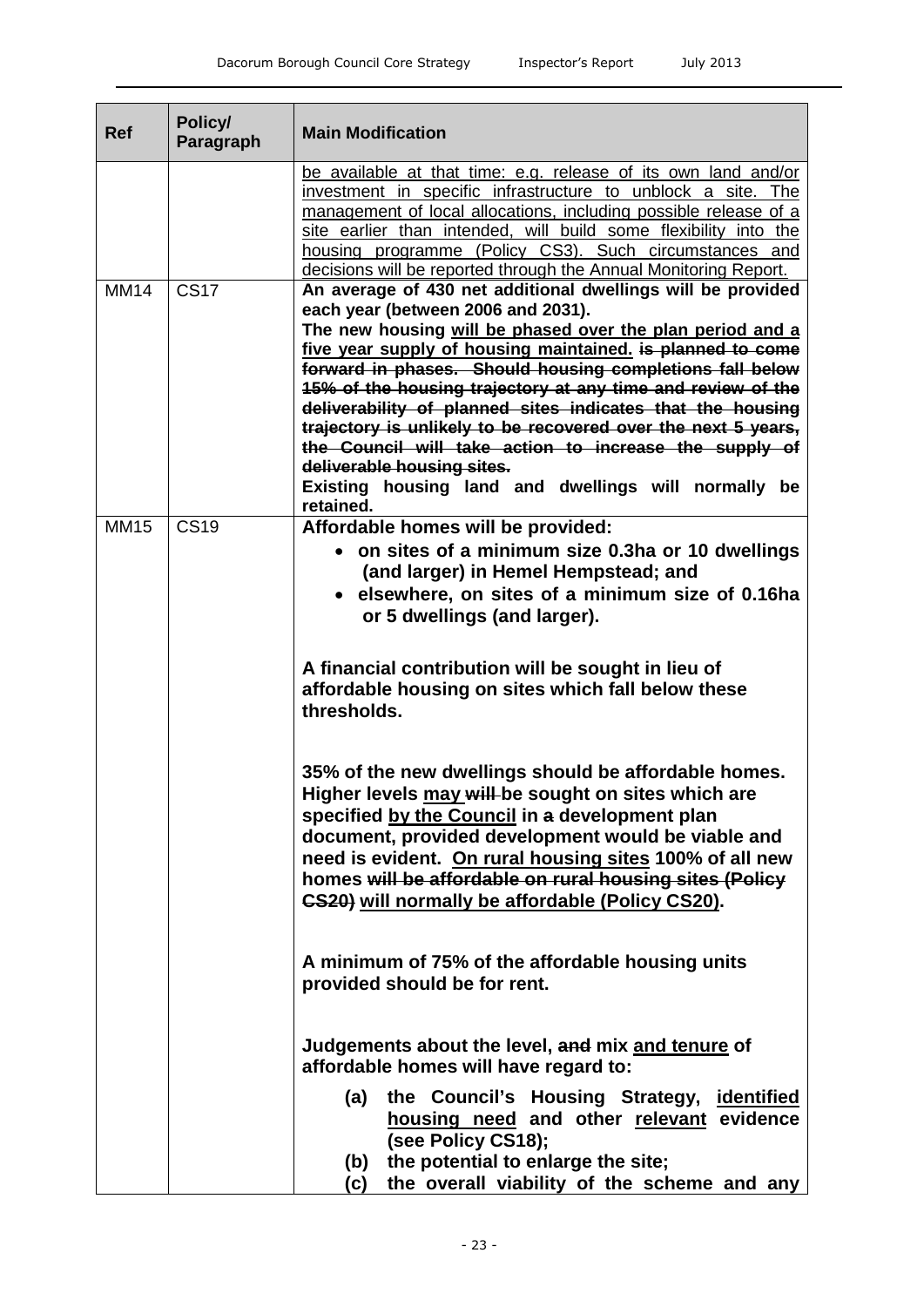| <b>Ref</b>  | Policy/<br>Paragraph | <b>Main Modification</b>                                                                                                                                                                                                                                                                                                                                                                                                                                                                                                                              |
|-------------|----------------------|-------------------------------------------------------------------------------------------------------------------------------------------------------------------------------------------------------------------------------------------------------------------------------------------------------------------------------------------------------------------------------------------------------------------------------------------------------------------------------------------------------------------------------------------------------|
|             |                      | abnormal costs; and<br>more detailed guidance in the Affordable<br>(d)<br><b>Housing Supplementary Planning Document</b><br>arrangements to ensure that the benefit of all<br>affordable housing units passes from the<br>initial occupiers of the property to successive<br>occupiers<br>Arrangements will be made to ensure that the benefit of<br>all affordable housing units will pass from the initial<br>occupiers of the property to successive occupiers.                                                                                    |
|             |                      | Further, detailed guidance is provided<br>in the Affordable<br><b>Housing Supplementary Planning Document.</b>                                                                                                                                                                                                                                                                                                                                                                                                                                        |
| <b>MM16</b> | <b>CS22</b>          | The target for new pitches will be set according to the<br>most recent Gypsy and Traveller Needs Assessment<br>agreed by the Council. The target will be progressively<br>met through the provision and management of new<br>sites.                                                                                                                                                                                                                                                                                                                   |
|             |                      | New sites will be:                                                                                                                                                                                                                                                                                                                                                                                                                                                                                                                                    |
|             |                      | (a) distributed in a dispersed pattern around<br>settlements;<br>(b) located close to facilities;<br>(c) of varying sizes, not normally exceeding a site<br>capacity of 15 pitches;<br>(d) planned to allow for part occupation initially,<br>allowing subsequent growth to full site capacity; and<br>(e) designed to a high standard with:<br>(i) an open frontage similar to other forms of<br>housing; and<br>(ii) landscaping or other physical features to provide<br>an appropriate setting and relationship to<br>existing residential areas. |
|             |                      | Priority will be given to the provision of sites which are<br>defined on the Proposals Map. If other proposals come<br>forward, they will be judged on the basis of the need<br>for that provision.                                                                                                                                                                                                                                                                                                                                                   |
|             |                      | Any new transit pitches should also:<br>(a) achieve good access to the M1 or A41 main roads;<br>and                                                                                                                                                                                                                                                                                                                                                                                                                                                   |
|             |                      | (b) minimise potential disturbance to adjoining occupiers.                                                                                                                                                                                                                                                                                                                                                                                                                                                                                            |
| <b>MM17</b> | 15.3                 | New paragraph after 15.3<br>The Government asks councils to plan positively for the provision<br>and use of shared space and social infrastructure (facilities and                                                                                                                                                                                                                                                                                                                                                                                    |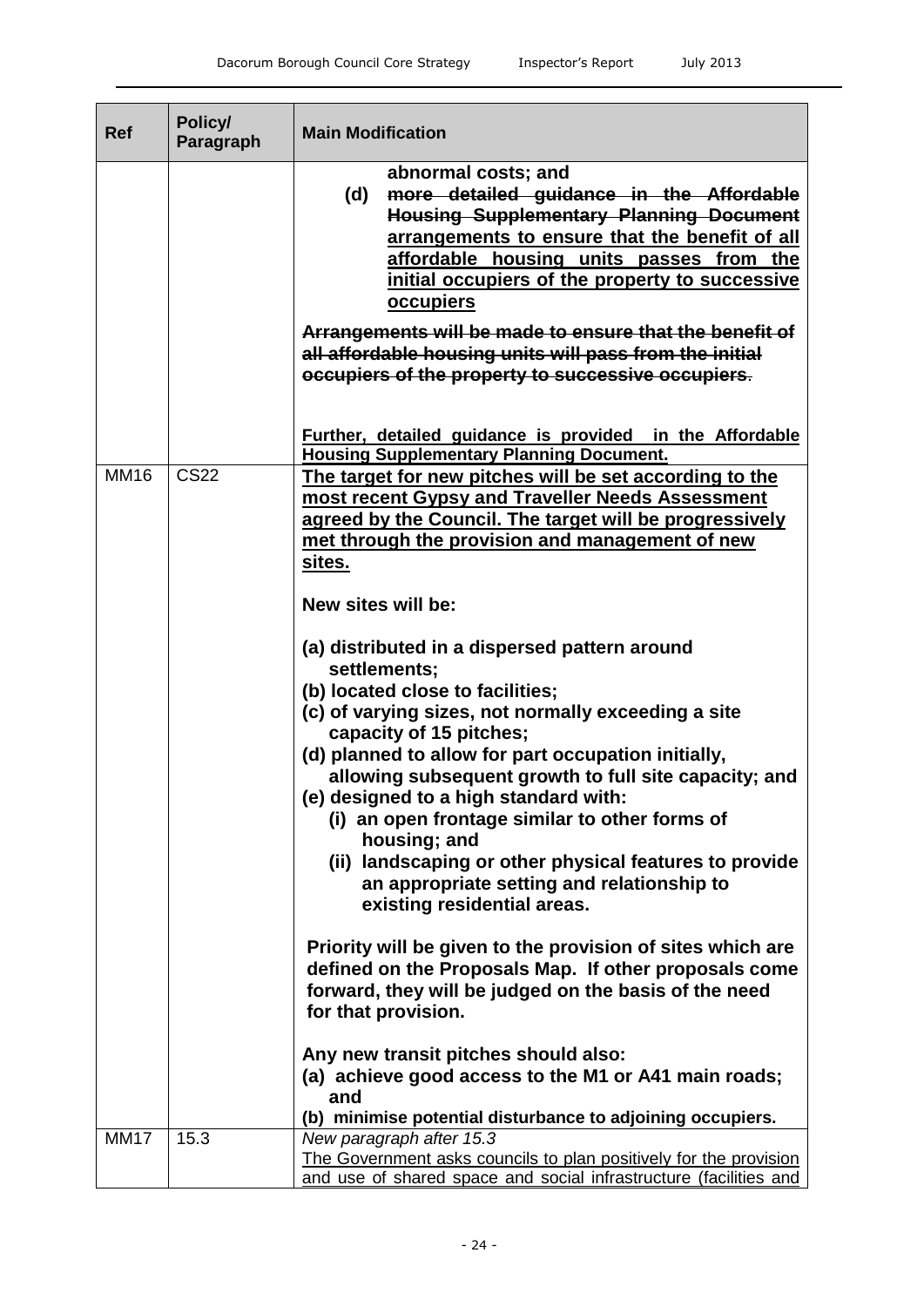| <b>Ref</b>  | Policy/<br>Paragraph | <b>Main Modification</b>                                                                                                                                                                                                                                                                                                                                                                                                                                                                                                                                                                                                                                                                                                                                                                                                                                                                                                                                                                                                                                                            |
|-------------|----------------------|-------------------------------------------------------------------------------------------------------------------------------------------------------------------------------------------------------------------------------------------------------------------------------------------------------------------------------------------------------------------------------------------------------------------------------------------------------------------------------------------------------------------------------------------------------------------------------------------------------------------------------------------------------------------------------------------------------------------------------------------------------------------------------------------------------------------------------------------------------------------------------------------------------------------------------------------------------------------------------------------------------------------------------------------------------------------------------------|
| <b>MM18</b> | <b>CS23</b>          | services). The Council will therefore be guided by the relevant<br>infrastructure providers for some types of facility and for others<br>will undertake its own assessment (e.g. for leisure). Up to date<br>information will help determine future provision and opportunities.<br>Particular importance is attached to the delivery of school places<br>and health services. Linking planning policy with infrastructure<br>capacity and spending will help resources to be more effectively<br>deployed and thus support healthy, inclusive communities.<br>Effective use of facilities is important. The retention of existing<br>facilities, whether in their present use or a suitable alternative, is<br>encouraged. New facilities should be capable of dual use and<br>multipurpose use where reasonable. Multipurpose use can more<br>readily be achieved in buildings and leisure space, but is not<br>always possible (for example, in some single faith buildings).<br>Social infrastructure providing services and facilities to the<br>community will be encouraged. |
|             |                      | New infrastructure will be:<br>• be located to aid accessibility; and<br>provide for designed to allow for different activities<br>the multifunctional use of space.                                                                                                                                                                                                                                                                                                                                                                                                                                                                                                                                                                                                                                                                                                                                                                                                                                                                                                                |
|             |                      | The dual use of new and existing facilities will be promoted<br>encouraged wherever possible.                                                                                                                                                                                                                                                                                                                                                                                                                                                                                                                                                                                                                                                                                                                                                                                                                                                                                                                                                                                       |
|             |                      | The provision of new school facilities will be supported on<br>Open Land and in defined zones in the Green Belt. Zones<br>will be defined in the Green Belt where there is clear<br>evidence of need: the effect of new building and activity on<br>the Green Belt countryside must, however, be minimised.                                                                                                                                                                                                                                                                                                                                                                                                                                                                                                                                                                                                                                                                                                                                                                         |
|             |                      | Existing social infrastructure will be protected unless<br>appropriate alternative provision is made, or satisfactory<br>evidence is provided to prove the facility is no longer viable.<br>The re-use of a building for an alternative social or<br>community service or facility is preferred.                                                                                                                                                                                                                                                                                                                                                                                                                                                                                                                                                                                                                                                                                                                                                                                    |
|             |                      | All new development will be expected to contribute towards<br>social<br>infrastructure.<br>provision<br>of<br>For<br>the<br>larger<br>developments this may include land and/or buildings.                                                                                                                                                                                                                                                                                                                                                                                                                                                                                                                                                                                                                                                                                                                                                                                                                                                                                          |
| <b>MM19</b> | 17.2                 | New paragraph after 17.2<br>All heritage assets are important and should be conserved. The<br>weight given to the specific form of protection or conservation will<br>vary according to the importance of that asset.                                                                                                                                                                                                                                                                                                                                                                                                                                                                                                                                                                                                                                                                                                                                                                                                                                                               |
| <b>MM20</b> | 18.23                | Developers will be expected to complete a Sustainability<br>Statement and carbon compliance check online for in support of<br>their proposals. When the appropriate carbon reductions would<br>not be delivered on site, appropriate compensation will be sought.<br>This will be in the form of sustainability offsetting measures. What<br>will constitute appropriate offsetting measures is expected to<br>evolve over the plan period: Government regulation and policy                                                                                                                                                                                                                                                                                                                                                                                                                                                                                                                                                                                                        |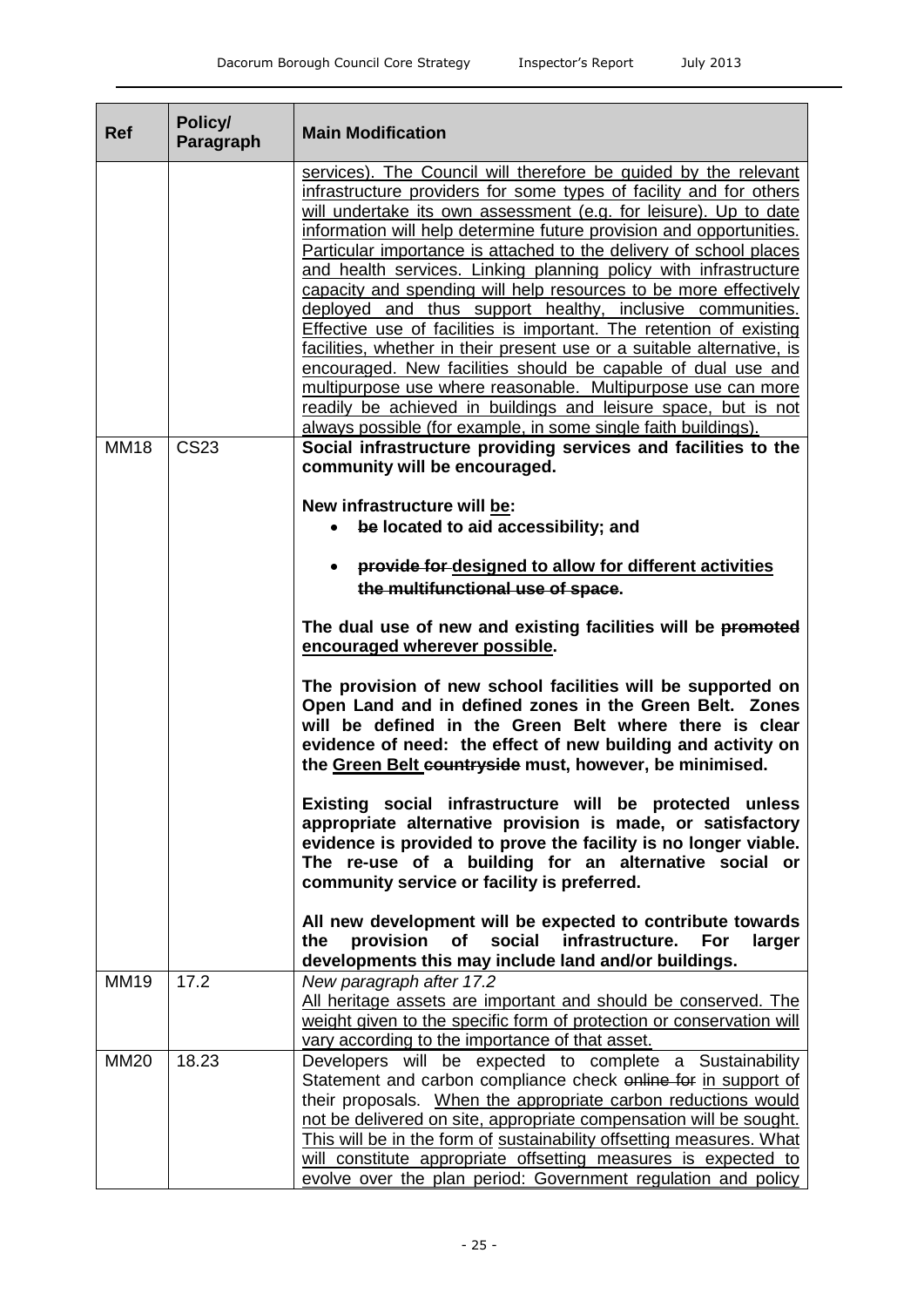| <b>Ref</b>  | Policy/<br>Paragraph | <b>Main Modification</b>                                                                                                                                                                                                                                                                                                                                                                                                                                                                                                                                                                                                                                                                                                                                                                                                                                                                                                                                                                                                                |
|-------------|----------------------|-----------------------------------------------------------------------------------------------------------------------------------------------------------------------------------------------------------------------------------------------------------------------------------------------------------------------------------------------------------------------------------------------------------------------------------------------------------------------------------------------------------------------------------------------------------------------------------------------------------------------------------------------------------------------------------------------------------------------------------------------------------------------------------------------------------------------------------------------------------------------------------------------------------------------------------------------------------------------------------------------------------------------------------------|
|             |                      | will guide what measures may be feasible. Payments will also be<br>required into to a Sustainability Offset Fund when the appropriate<br>carbon reductions have not been delivered on-site. The Council<br>will provide further guidance on offsetting, keeping its approach<br>up-to-date. Offsetting may involve a direct contribution on<br>another site (e.g. through tree planting). It may involve a<br>contribution to a Sustainability Offset Fund, perhaps via the<br>community infrastructure levy. The Council may be able to add<br>other resources to the Sustainability Offset Fund. The fund will<br>can then be used to support initiatives that help measures which<br>reduce carbon emissions in the existing building stock, fix or<br>absorb carbon (for example, by planting trees) and support on<br>and off-site renewable energy supply and efficiency measures.<br>Tree planting and other 'greening' initiatives will help to enhance<br>biodiversity, improve quality of life and wellbeing and reduce 'heat |
| <b>MM21</b> | <b>CS29</b>          | stress' in built up areas. the urban environment.<br>New development will comply with the highest standards of<br>sustainable design and construction possible. The following<br>principles should normally be satisfied:<br>(a) Use building materials and timber from verified<br>sustainable sources;                                                                                                                                                                                                                                                                                                                                                                                                                                                                                                                                                                                                                                                                                                                                |
|             |                      | (b) Minimise water consumption during construction;<br>(c) Recycle and reduce construction waste which may<br>otherwise go to landfill.<br>(d) Provide an adequate means of water supply, surface<br>water and foul drainage;                                                                                                                                                                                                                                                                                                                                                                                                                                                                                                                                                                                                                                                                                                                                                                                                           |
|             |                      | (e) Plan to limit residential indoor water consumption to 105<br>litres per person per day until national statutory guidance<br>supersedes this advice;<br>(f) Plan to minimise carbon dioxide emissions; Comply with<br>$CO2$ reductions as per Table 11;                                                                                                                                                                                                                                                                                                                                                                                                                                                                                                                                                                                                                                                                                                                                                                              |
|             |                      | (g) Maximise the energy efficiency performance of the<br>building fabric, in accordance with the energy hierarchy set<br>out in Figure 16;<br>(h) Incorporate at least one new tree per dwelling/per 100sqm                                                                                                                                                                                                                                                                                                                                                                                                                                                                                                                                                                                                                                                                                                                                                                                                                             |
|             |                      | (for non residential developments) on-site;<br>(i) Minimise impacts on biodiversity and incorporate positive<br>measures to support wildlife;<br>(j) Minimise impermeable surfaces around the curtilage of<br>buildings and in new street design;                                                                                                                                                                                                                                                                                                                                                                                                                                                                                                                                                                                                                                                                                                                                                                                       |
|             |                      | (k) Incorporate permeable and lighter coloured surfaces<br>within urban areas; and<br>(I) Provide on-site recycling facilities for waste.                                                                                                                                                                                                                                                                                                                                                                                                                                                                                                                                                                                                                                                                                                                                                                                                                                                                                               |
|             |                      | Buildings will be designed to have a long life and adaptable<br>internal layout. Applicants will therefore need to explain<br>how:<br>(a) they have considered the whole life cycle of the building<br>and how the materials could be recycled at the end of the<br>building's life; and<br>(b) their design has been 'future proofed' to enable<br>retrofitting to meet tighter energy efficiency standards and<br>connection to decentralised community heating systems.                                                                                                                                                                                                                                                                                                                                                                                                                                                                                                                                                              |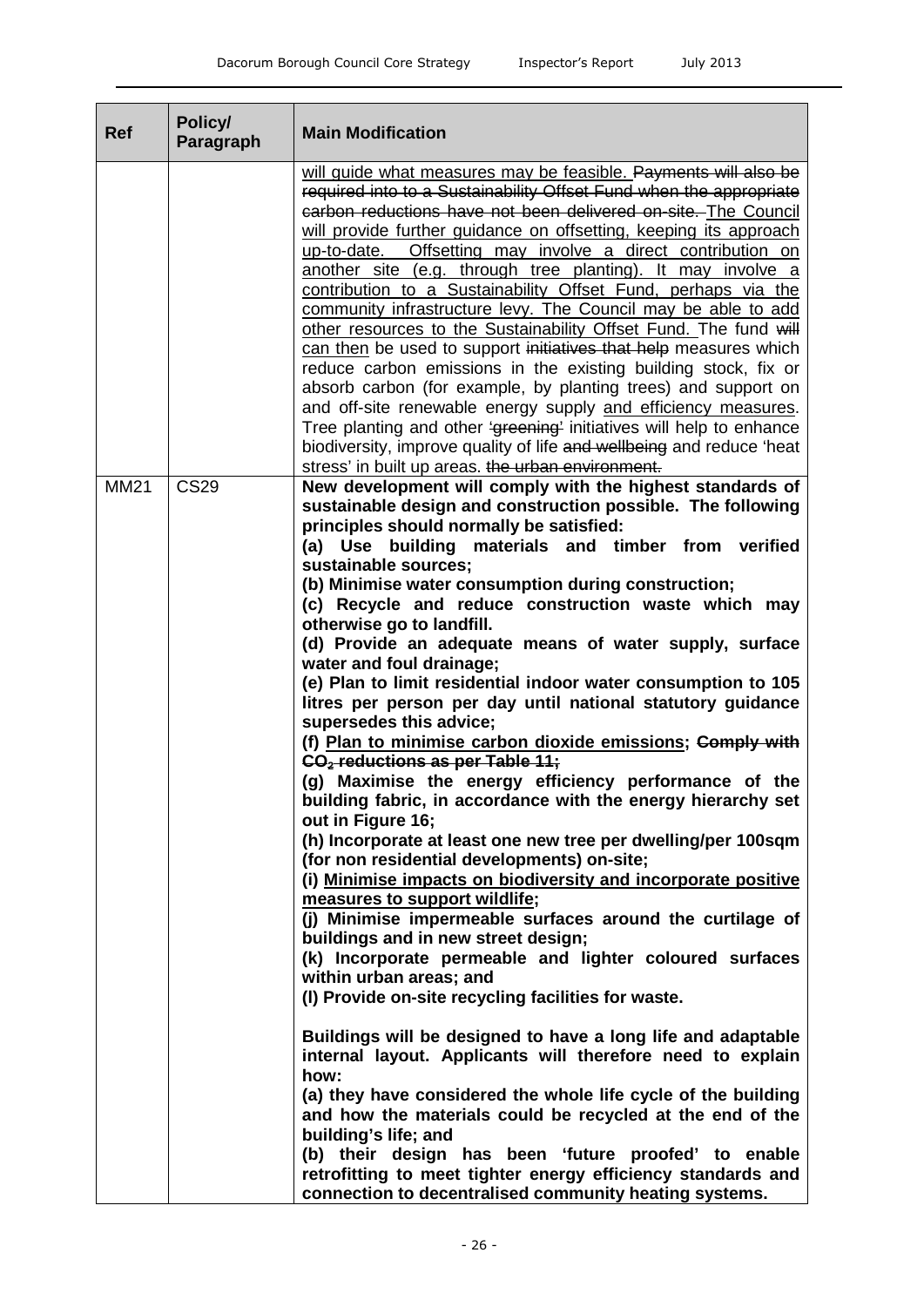| <b>Ref</b>  | Policy/<br>Paragraph | <b>Main Modification</b>                                                                                                                                                                                                                                                                                                                                                                                                                                                                                                                                                                                                                                                     |
|-------------|----------------------|------------------------------------------------------------------------------------------------------------------------------------------------------------------------------------------------------------------------------------------------------------------------------------------------------------------------------------------------------------------------------------------------------------------------------------------------------------------------------------------------------------------------------------------------------------------------------------------------------------------------------------------------------------------------------|
|             |                      | For specified types of development applicants should<br>provide a Sustainability Statement.                                                                                                                                                                                                                                                                                                                                                                                                                                                                                                                                                                                  |
|             |                      | Where new development cannot meet on-site energy or tree<br>planting requirements, the applicant will be expected to<br>financial<br>contribution<br>towards<br>make<br>appropriate<br>an<br>sustainability offsetting if at all possible (see policy CS30).                                                                                                                                                                                                                                                                                                                                                                                                                 |
|             |                      | The principles in this policy may be relaxed if the If a scheme<br>would be unviable or there is not a technically feasible<br>approach, the principles in this policy may be relaxed. Where<br>new development cannot meet on-site energy or tree canopy<br>requirements, the applicant will be expected to make an<br>appropriate financial contribution towards the Sustainability<br>Offset Fund.                                                                                                                                                                                                                                                                        |
| <b>MM22</b> | <b>CS30</b>          | <b>Sustainability Offset Fund Offsetting</b>                                                                                                                                                                                                                                                                                                                                                                                                                                                                                                                                                                                                                                 |
|             |                      | The contribution of development towards sustainability<br>offsetting measures will be determined in accordance with<br>prevailing regulation and planning policy. Offsetting may<br>include off-site work and planting, and contributions to a<br><b>Sustainability Offset Fund.</b>                                                                                                                                                                                                                                                                                                                                                                                         |
|             |                      | Details on the Council's approach to sustainability offsetting.<br>including the operation of the Sustainability Offset Fund, will<br>be set out in further guidance.<br>The Sustainability Offset Fund will be used to fund and help                                                                                                                                                                                                                                                                                                                                                                                                                                        |
|             |                      | deliver:<br>energy and water efficiency improvements in the                                                                                                                                                                                                                                                                                                                                                                                                                                                                                                                                                                                                                  |
|             |                      | borough's existing housing and public building stock;                                                                                                                                                                                                                                                                                                                                                                                                                                                                                                                                                                                                                        |
|             |                      | on-site and appropriate off-site renewable energy<br>supply systems; and                                                                                                                                                                                                                                                                                                                                                                                                                                                                                                                                                                                                     |
|             |                      | new tree planting and habitat improvements.                                                                                                                                                                                                                                                                                                                                                                                                                                                                                                                                                                                                                                  |
|             |                      | Details regarding the operation of the Sustainability Offset<br>Fund will be set out in further guidance.                                                                                                                                                                                                                                                                                                                                                                                                                                                                                                                                                                    |
| <b>MM23</b> | <b>Fig 17</b>        | <b>The Gade Zone</b> – includes the north western section of the town<br>centre from Queensway to the Market Square. Combe Street<br>Notable features include the River Gade and the Marlowes<br>Methodist Church. This zone holds significant regeneration<br>opportunities, primarily for educational, civic, residential and,<br>community, leisure and cultural, business and retail uses<br>(including a foodstore), along with opportunities for decentralised<br>heating systems or Combined Heat and Power (CHP). There are<br>opportunities for better design, improvements to the building<br>fascias of the listed buildings and the creation of a riverside walk |
| <b>MM24</b> | <b>CS33</b>          | and cycleway.<br>Second paragraph                                                                                                                                                                                                                                                                                                                                                                                                                                                                                                                                                                                                                                            |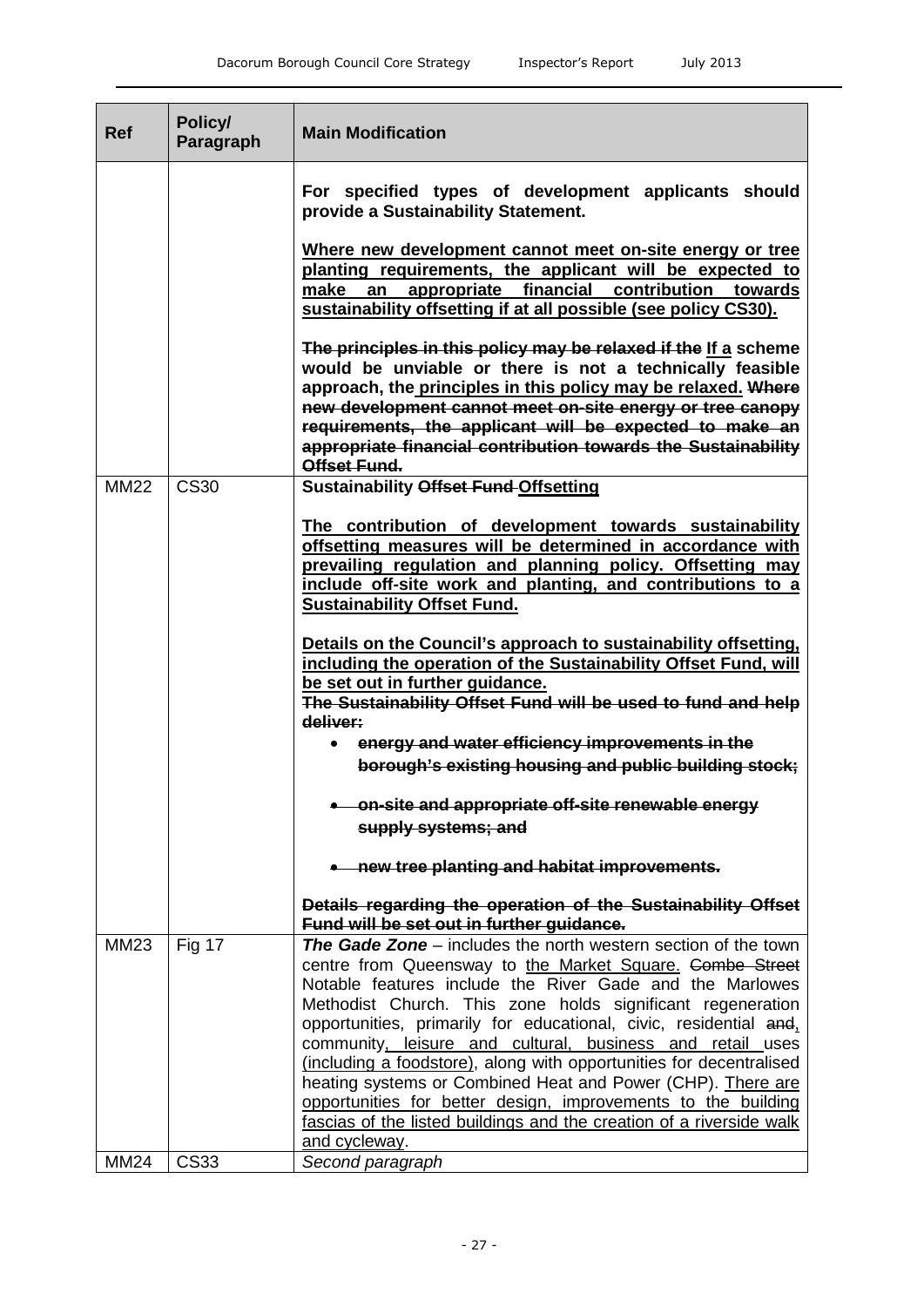| <b>Ref</b>  | Policy/<br>Paragraph | <b>Main Modification</b>                                                                                                                                                                                        |
|-------------|----------------------|-----------------------------------------------------------------------------------------------------------------------------------------------------------------------------------------------------------------|
|             |                      | The principles guiding development are to:                                                                                                                                                                      |
|             |                      | 1. use:                                                                                                                                                                                                         |
|             |                      | (a) secure additional retail stores in the Marlowes<br>Shopping Zone and a new food store;<br>(b) deliver a mix of uses to support the prime retail<br>function;<br>(c) encourage an attractive evening economy |
|             |                      | along Waterhouse Street;                                                                                                                                                                                        |
|             |                      | (d) deliver a range of new homes;<br>(e) create new offices;                                                                                                                                                    |
|             |                      | (f) deliver new leisure, education and cultural<br>facilities, including a primary school and<br>library;                                                                                                       |
|             |                      | (g) keep a public sector presence;                                                                                                                                                                              |
|             |                      | (h) restore the Water Gardens, and retain and<br>create other public spaces;                                                                                                                                    |
|             |                      | 2. movement:                                                                                                                                                                                                    |
|             |                      | (a) secure an integrated public transport hub and<br>circulation within the centre;                                                                                                                             |
|             |                      | (b) provide better east-west links, particularly for<br>pedestrians;                                                                                                                                            |
|             |                      | (c) continue the riverside walk from the Plough                                                                                                                                                                 |
|             |                      | Zone to Gadebridge Park;                                                                                                                                                                                        |
|             |                      | (d) improve cycling provision;                                                                                                                                                                                  |
|             |                      | 3. design:<br>(a) emphasise pedestrian movement gateways                                                                                                                                                        |
|             |                      | through bold building design, height and<br>landscaping;                                                                                                                                                        |
|             |                      | (b) provide active frontages;                                                                                                                                                                                   |
|             |                      | (c) apply a co-ordinated approach to building and<br>streetscape design;                                                                                                                                        |
|             |                      | (d) use high quality materials and public art to<br>complement the existing palette of materials                                                                                                                |
|             |                      | and features;                                                                                                                                                                                                   |
|             |                      | (e) restore artwork and create new complementary<br>pieces of art; and                                                                                                                                          |
|             |                      | (f) deliver district heating and additional large-                                                                                                                                                              |
|             |                      | scale / high capacity renewable energy                                                                                                                                                                          |
|             |                      | generation technologies.                                                                                                                                                                                        |
| <b>MM25</b> | 21.12                | Berkhamsted contains the remains of a late saxon/medieval town.                                                                                                                                                 |
|             |                      | Its archaeological interest is potentially of national importance                                                                                                                                               |
|             |                      | and will be a constraint on the extent and layout of new                                                                                                                                                        |
|             |                      | development. The castle was the site of the surrender of the<br>Anglo-Saxon army to William the Conqueror in 1066. The castle                                                                                   |
|             |                      | is an important landmark and significant historical asset, whose                                                                                                                                                |
|             |                      | position and heritage will be protected. Visitors to the site will be                                                                                                                                           |
|             |                      | encouraged to make use of public transport access.                                                                                                                                                              |
| <b>MM26</b> | <b>Sec 23</b>        | New paragraph after 23.6:                                                                                                                                                                                       |
|             |                      | The remains of a medieval royal palace and Dominican priory lie<br>on Langley Hill. These sites are nationally important.<br>The                                                                                |
|             |                      | archaeological interest associated with this area will be protected.                                                                                                                                            |
|             |                      | constraining the extent and design of new development.                                                                                                                                                          |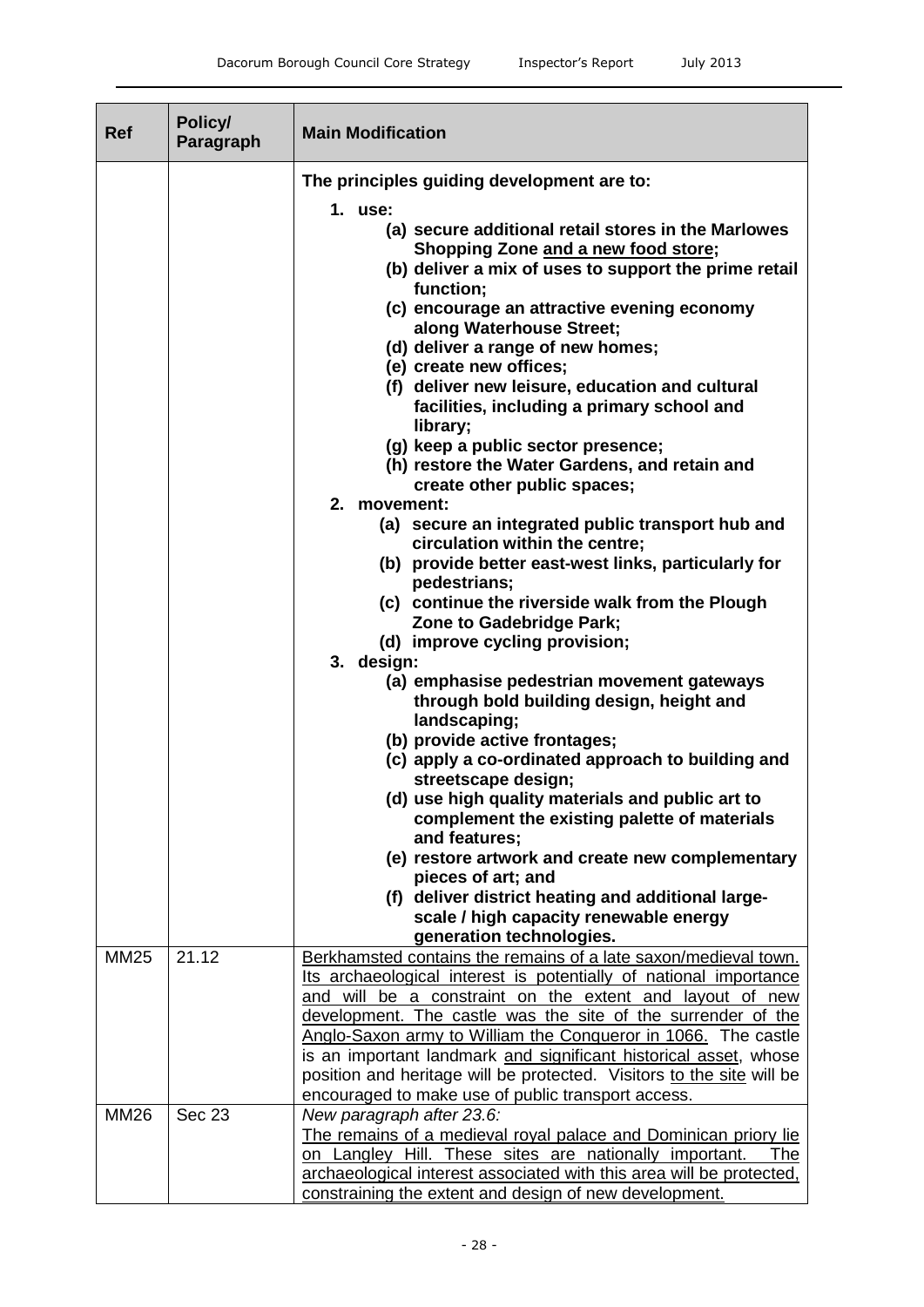| <b>Ref</b>  | Policy/<br>Paragraph                               | <b>Main Modification</b>                                                                                                                                                                                                                                                                                                                                                                                                                                                                                                                                                                                                                                                                                                                                                           |
|-------------|----------------------------------------------------|------------------------------------------------------------------------------------------------------------------------------------------------------------------------------------------------------------------------------------------------------------------------------------------------------------------------------------------------------------------------------------------------------------------------------------------------------------------------------------------------------------------------------------------------------------------------------------------------------------------------------------------------------------------------------------------------------------------------------------------------------------------------------------|
| <b>MM27</b> | 26.14                                              | New paragraph after 26.14<br>The countryside has been subject to human activity from<br>prehistory to modern times. There are numerous areas with<br>existing or high potential for heritage assets. Some are of national<br>importance and require particular protection. All heritage assets<br>affected by development should be subject to assessment and<br>appropriate mitigation measures. Some rural practices, such as<br>bio-fuel production and forestry, can damage archaeological<br>therefore<br>features<br>and<br>their<br>impact<br>merit<br>careful<br>may<br>consideration.                                                                                                                                                                                     |
| <b>MM28</b> | <b>New</b><br>sub-<br>section<br>in.<br>Section 29 | <b>Review</b><br>29.7 A proactive monitoring system will help the Council review<br>its planning policies and keep them up-to-date, identifying<br>potential adjustments to policies if appropriate and/or other<br>necessary action.<br>29.8 The Council is committed to a partial review of the Core<br>Strategy at a reasonably early stage (i.e. after completion of the<br>Site Allocations and Development Management DPDs). The<br>purpose of the review is to reconsider housing need and<br>investigate ways of meeting that need more fully.                                                                                                                                                                                                                             |
|             |                                                    | The Localism Act 2011 places a "duty to co-operate" on<br>29.9<br>local authorities and other specified organisations. Dacorum's<br>local planning framework should therefore be based on joint<br>working and co-operation with neighbouring authorities<br>to<br>address larger than local issues. The obligation stretches from<br>plan-making to implementation, and will be explained<br>in<br>successive Annual Monitoring Reports. The partial review of the<br>Core Strategy will be undertaken in co-operation with<br>neighbouring authorities, taking account of their progress with<br>development plan documents. The Council will aim to adopt the<br>review by 2017/18.<br>29.10 Through the partial review, the Council will assess:<br>(a) household projections; |
|             |                                                    | (b) the role and function of the Green Belt affecting Dacorum,<br>including long term boundaries and the potential to identify<br>safeguarded land beyond 2031; and more significantly,<br>(c) the role that effective co-operation with local planning<br>authorities could play in meeting any housing needs arising from<br>Dacorum. This element will include St Albans district and relevant<br>areas lying beyond the Green Belt.<br>The outcome of the review cannot be prejudged.                                                                                                                                                                                                                                                                                          |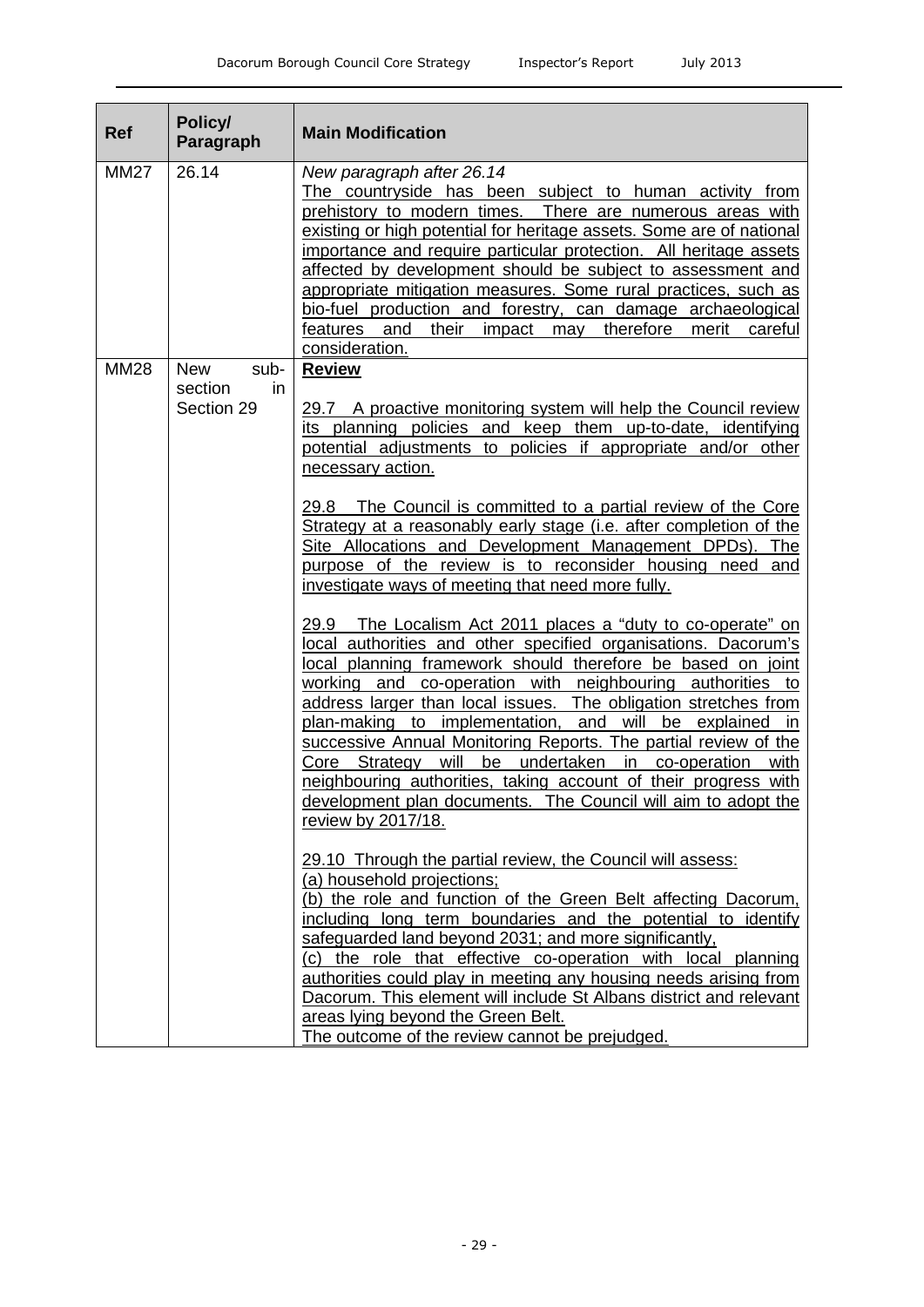

# **Report to North Somerset Council**

# **by Roland Punshon BSc, MRTPI**

**an Inspector appointed by the Secretary of State for Communities and Local Government Date 11 March 2015** 

PLANNING AND COMPULSORY PURCHASE ACT 2004 (AS AMENDED)

## SECTION 20

# **REPORT ON THE EXAMINATION INTO POLICY CS13 AND SUPPORTING TEXT OF NORTH SOMERSET COUNCIL CORE STRATEGY**

# **DEVELOPMENT PLAN DOCUMENT**

Document submitted for examination on 8 July 2011

Examination hearings held between 18 and 20 March 2014 and 6 and 7 January 2015

File Ref: PINS/D0121/429/8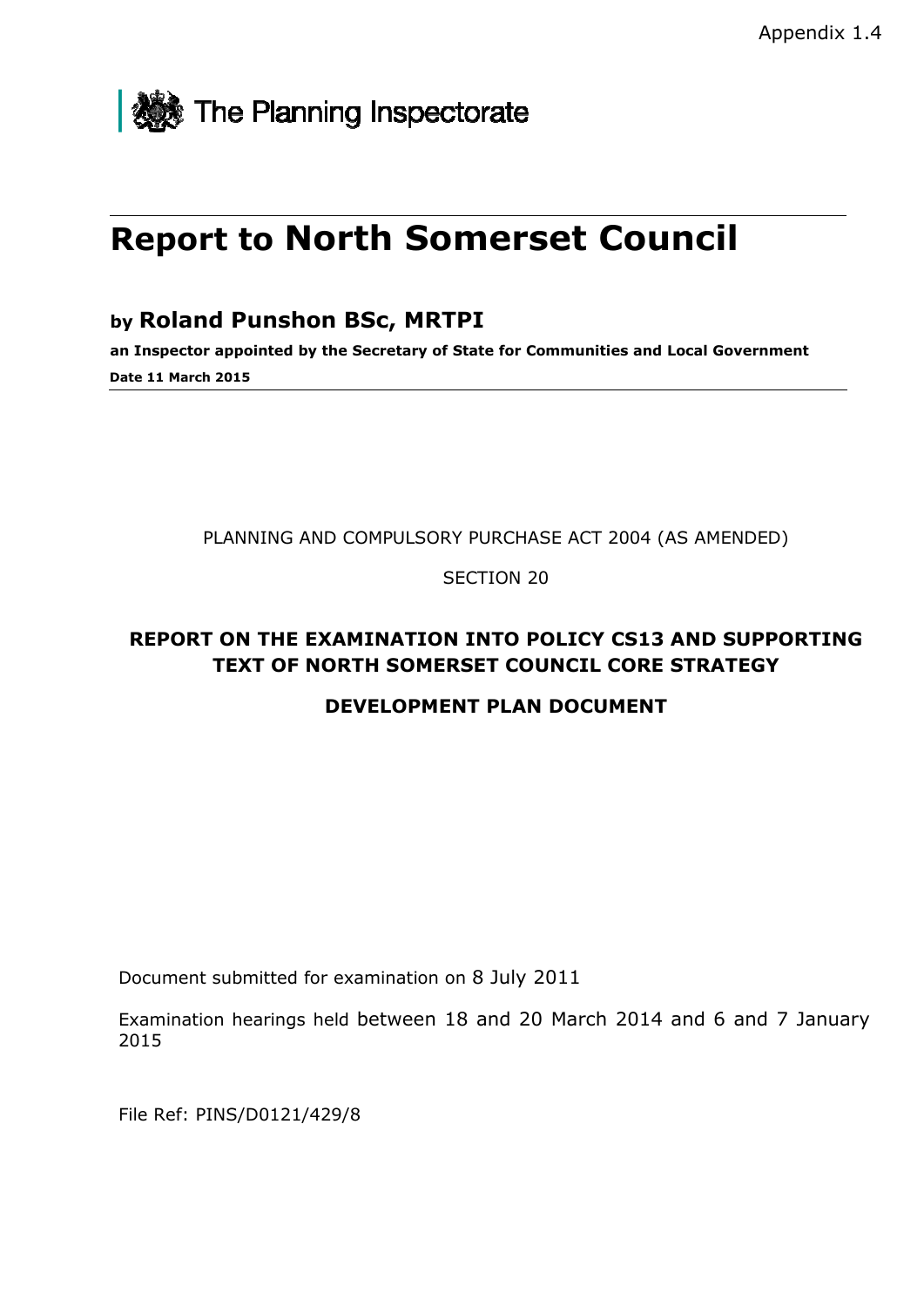# **Abbreviations Used in this Report**

| <b>HMA</b>   | <b>Housing Market Area</b>                     |
|--------------|------------------------------------------------|
| <b>JSPS</b>  | Joint Strategic Planning Strategy              |
| <b>LDS</b>   | Local Development Scheme                       |
| <b>NPPF</b>  | National Planning Policy Framework             |
| <b>NPPG</b>  | National Planning Procedure Guidance           |
| <b>ONS</b>   | <b>Office of National Statistics</b>           |
| <b>RPG</b>   | Regional Planning Guidance                     |
| <b>RS</b>    | <b>Regional Strategy</b>                       |
| <b>SA</b>    | <b>Sustainability Appraisal</b>                |
| <b>SCI</b>   | Statement of Community Involvement             |
| <b>SHLAA</b> | Strategic Housing Land Availability Assessment |
| <b>SHMA</b>  | <b>Strategic Housing Market Assessment</b>     |
| <b>SNPP</b>  | Sub-National Population Projections            |
| <b>SWRSS</b> | South West Regional Spatial Strategy           |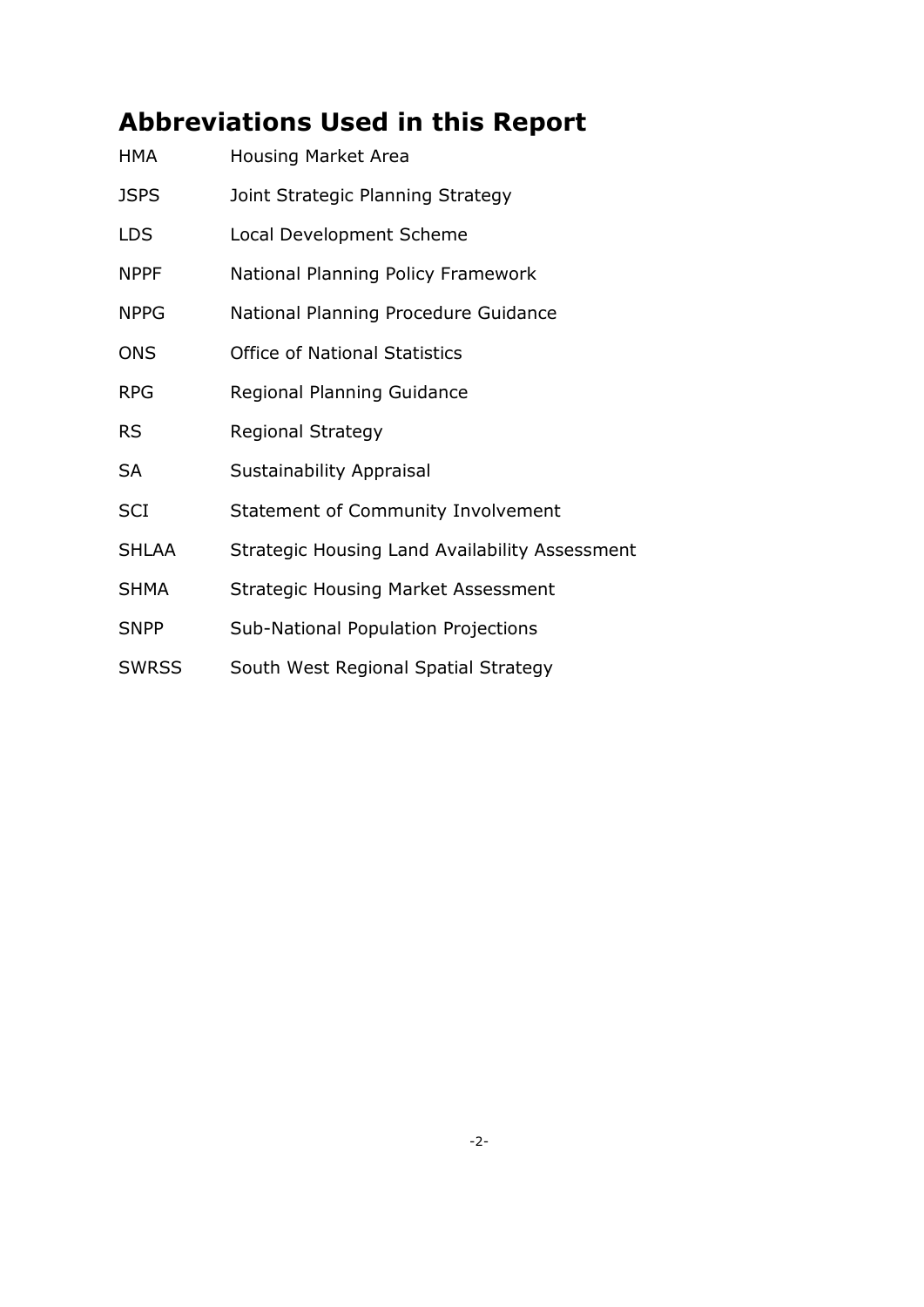# **Non-Technical Summary**

This Report concludes that Policy CS13 of the North Somerset Core Strategy provides an appropriate basis for the planning of the District provided that a number of Main Modifications are made to the policy and to the supporting text. The North Somerset Council has specifically requested me to recommend any modifications necessary to make the policy and text capable of being adopted.

All of the modifications to address this were proposed by the Council and I recommend their inclusion after considering the representations made by other parties on these issues.

The Main Modifications are set out as the MD6(a) version of the policy and text attached as Appendix A to this Report. They can be summarised as:

- The increase of the housing requirement set out in Policy CS13 from 13,400 to 20,985.
- The provisions of Policy CS13 i.e. the identification of sites and the delivery of the housing requirement will be applied on the basis of any new housing requirement for North Somerset which is specified by the adopted version of the forthcoming Joint Strategic Planning Strategy.
- The inclusion in the policy and text of clear and firm commitments to a review of the policy by the end of 2018.
- The inclusion in the text of a clear and firm commitment to the dealing at the review stage with any backlog in provision which arises before 2018.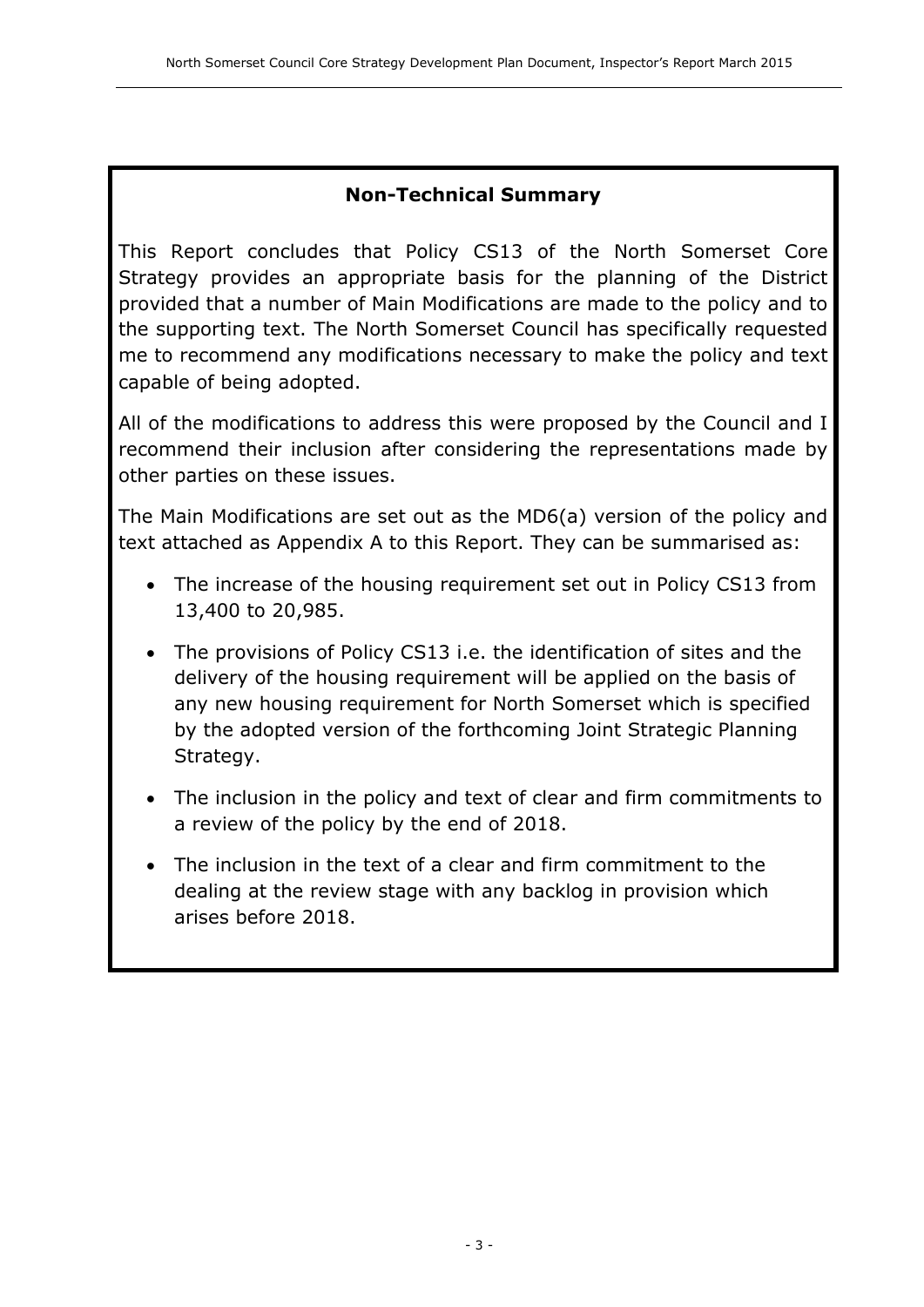# **Introduction**

- 1. This Report contains my assessment of Policy CS13 and its supporting text of North Somerset Council's Core Strategy Development Plan Document in terms of Section 20(5) of the Planning and Compulsory Purchase Act 2004 (as amended). It considers first whether the Policy's preparation has complied with the duty to co-operate, in recognition that there is no scope to remedy any failure in this regard. It then considers whether the Policy is sound and whether it is compliant with legal requirements. Paragraph 182 of the National Planning Policy Framework (NPPF) makes clear that, to be sound, a Plan should be positively prepared, justified, effective and consistent with national policy.
- 2. The starting point for the Examination is the assumption that the Council has submitted what it considers to be a sound plan and my Examination of Policy CS13 is based on the version of the policy and text submitted for Examination in July 2011. However, since that time and at various points in the Examination process, the Council has proposed a number of Main Modifications. I refer to the Main Modifications proposed in March 2014 as the MM1 and MM1(a) versions of the policy and text and the proposed Main Modifications considered at the January 2015 Hearings as the MD6 and MD6(a) versions. In accordance with Section 20(7C) of the 2004 Act the Council has requested that I should make any modifications which are necessary to rectify matters that make the policy unsound and/or not legally compliant and thus incapable of being adopted. The Main Modifications which I consider are necessary in this regard are set out in Appendix A to this Report.
- 3. The Main Modifications which are proposed by the Council and are necessary all relate to matters which were discussed at the Examination Hearings.
- 4. The background to my Examination is somewhat complex and I will, therefore, set out below the context within which it was undertaken.

# **Background**

5. The Core Strategy was submitted for Examination in July 2011. As part of the original Examination, Hearings took place in November and December 2011 and the Inspector's Report was provided to the Council in March 2012. The Council adopted the Core Strategy in April 2012. However, the Council's adoption of the Core Strategy was challenged through the Courts. The Court's judgment concluded that the original Inspector:

> *'failed to give adequate or intelligible reasons for his conclusion that the (*housing requirement – my insertion*) figure made sufficient allowance for latent demand i.e. demand unrelated to the creation of new jobs.'*

6. The Court's decision was that Policy CS13, which sets out the number of dwellings which the Council would need to provide during the Plan period, should be remitted to the Examination stage. The Policy was to be treated as not having been examined.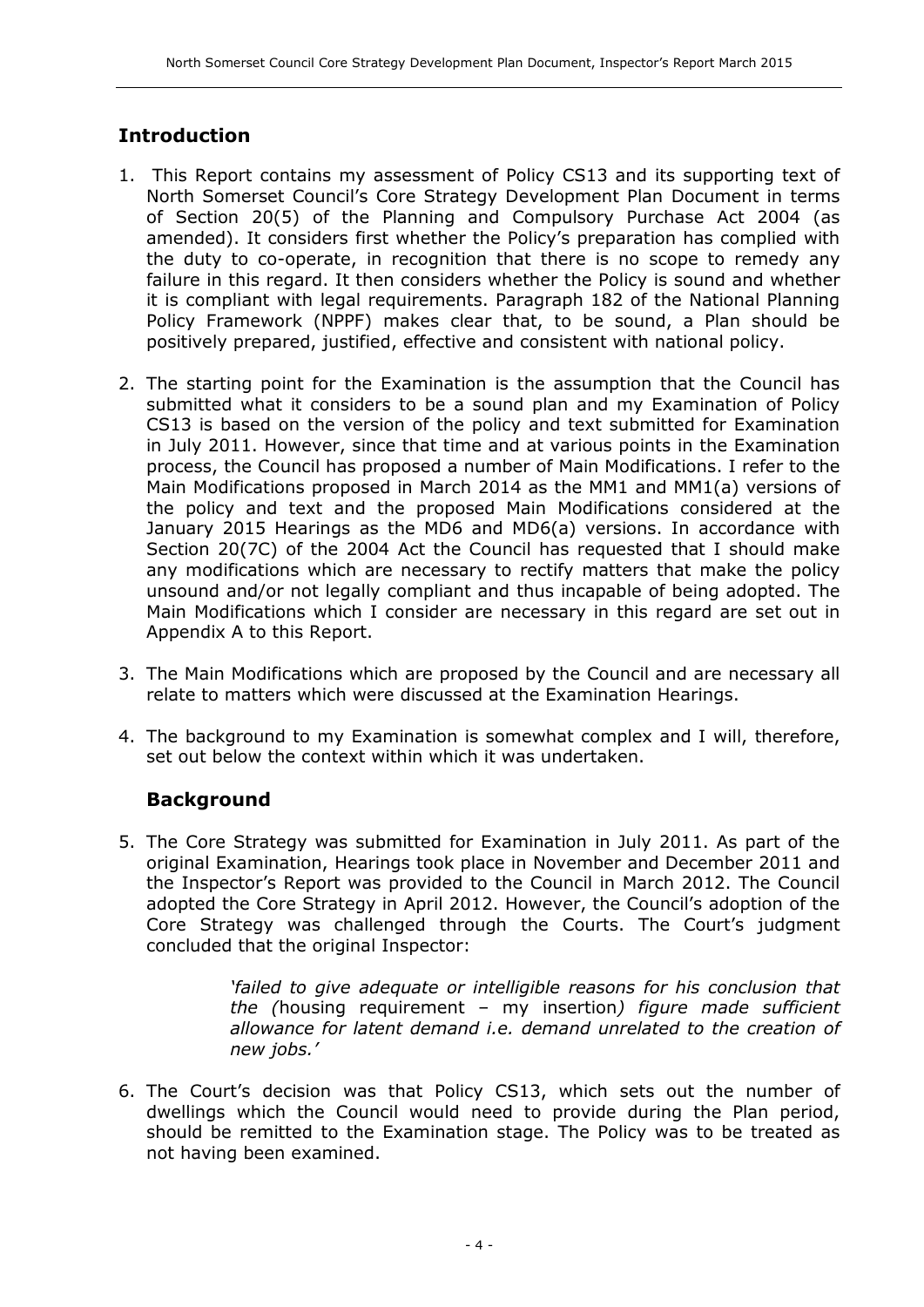- 7. The judgment makes clear that it would only be the adoption of Policy CS13 which would be unlawful. However, re-examination of other policies could be necessary if the provisions of Policy CS13 required change. For this reason, housing Policies CS6, CS14, CS19, CS28 and CS30-33 were also remitted to the Examination stage in order that any consequential changes arising from reexamination of Policy CS13 could be addressed.
- 8. In line with the judgment, I consider that Policy CS13 needs to be examined first against the tests of whether it is legally compliant, justified, effective, positively prepared and consistent with up-to-date national policy. It is only when I have reached a firm conclusion on the soundness and legal compliance of that policy that there can be any certainty about the need for any consequential changes to the other policies which were remitted for Examination. If I find that Policy CS13 is sound and legally compliant, either in its original form or in a modified form, the Council would first need to decide whether it wishes to adopt the Policy. If it decides that the Policy should be adopted in a modified form then it will need to consider what consequential changes are required to the other remitted policies to ensure delivery of the provisions of Policy CS13. Any changes which are necessary, other than minor modifications, will need to be subject to further re-consultation and Examination. The Council agrees with this approach and, whilst some consequential changes to other remitted policies were put forward to the Hearings in March 2014, the Council made clear at that time that it did not wish these to be considered by my Examination. No consequential changes have been put forward by the Council in respect of the later revisions to the Policy and text and, so far as I am aware, the work to draw them up has not yet been completed. In these circumstances only Policy CS13 and its supporting text is before me for Examination and my Report deals only with Policy CS13 and its supporting text.
- 9. Paragraph 24 of the Approved Addendum Judgment stated that it would not be appropriate:

*'to restrict the examination to the question of whether the figure of 14,000 dwellings in CS13 makes adequate provision for latent demand.'* 

In these circumstances, my Examination is based on the whole of the background evidence, the Policy and its supporting text. I have not read the original Inspector's Report. As the policies in question are remitted to the Examination stage, the original Inspector's Report does not form part of the evidence before me and I wish to avoid the possibility of being influenced by his reasoning and conclusions.

10. As part of the Examination process I held Hearings sessions on 18-20 March 2014 and 6-7 January 2015.

# **Proposed Main Modifications**

11. Before I commenced my Examination, the Council decided, on the basis of new evidence which it had collected, to modify Policy CS13 and its supporting text. The provisions of Policy CS13 which it had originally intended to adopt were abandoned. The Council re-consulted on the modification and undertook a supplementary Sustainability Appraisal (SA) exercise. That proposed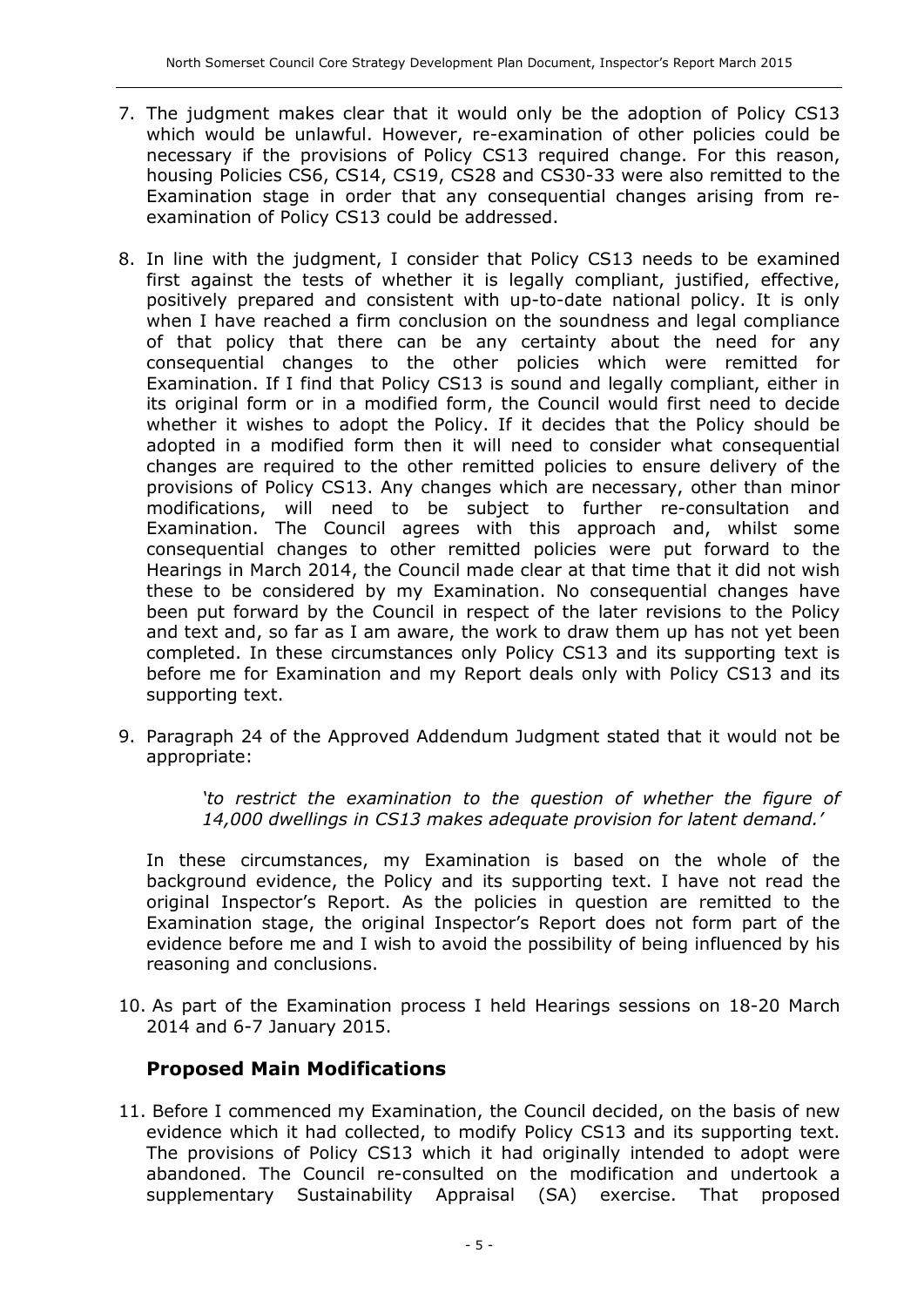modification is referred to as the MM1 version of the Policy and text. My Hearings in March 2014 dealt with the MM1 version.

- 12. During the March 2014 Hearing sessions the Council provided me with an email which requested that I should recommend any Main Modifications which were necessary to make Policy CS13 sound. I explained that I was not in a position to agree to this request until I knew the extent of the Main Modifications which might be necessary; my concern being that the necessary Main Modifications could be so far-reaching that they would amount to a different Plan. Until I had heard the evidence I was not in any position to know whether this might be the case. I referred the Council to paragraph 4.27 of the 2013 *'Examining Local Plans Procedural Practice'* guidance in this regard. However, I informed the Council that, at that stage, I was willing to proceed with the Examination on the basis of the MM1 version of Policy CS13.
- 13. During the March 2014 Hearings the Council proposed further Main Modifications to Policy CS13 and its supporting text. I refer to these as the MM1(a) version. These later Main Modifications had not been subject to reconsultation or SA and, in these circumstances, I could not (and still cannot) give them formal consideration although they were discussed in the Hearings.
- 14. At the close of the March 2014 Hearings I undertook to provide a letter to the Council setting out my conclusions on the examination of Policy CS13 up to that point. Very briefly, I concluded that:
	- a) Policy CS13 did not comply with national policy in that it was not prepared within a clear strategic context and that it was not informed by a full objective assessment of housing need which would be provided by a comprehensive Strategic Housing Market Assessment (SHMA) for the whole of an identified Housing Market Area (HMA);
	- b) Setting the Policy CS13 housing requirement figure at the lowest limit of the range of estimates put forward in the Council's new evidence did not comply with the national objective of significantly boosting housing supply and did not represent positive planning; and,
	- c) Although increased 'self containment' in terms of reducing outcommuting was a worthwhile objective, reliance on such an uncertain factor to justify adoption of a much-reduced housing requirement would be imprudent.

In these circumstances I concluded that I would need to find Policy CS13, whether in its original or modified forms, unsound.

15. The Council responded to my letter on 24 July 2014 and informed me that it proposed to make further modifications to Policy CS13 to address the concerns which I had raised. Further Main Modifications to Policy CS13 were prepared and a re-consultation exercise was carried out. These are referred to as the MD6 version of the Policy and supporting text. I held Hearings on 6 and 7 January 2015 to consider these proposed changes. During the course of the Hearings the Council proposed further changes to the MD6 modifications – I refer to these as the MD6(a) version. However, these were exclusively matters of clarification of the context of the Policy and I am satisfied that they can be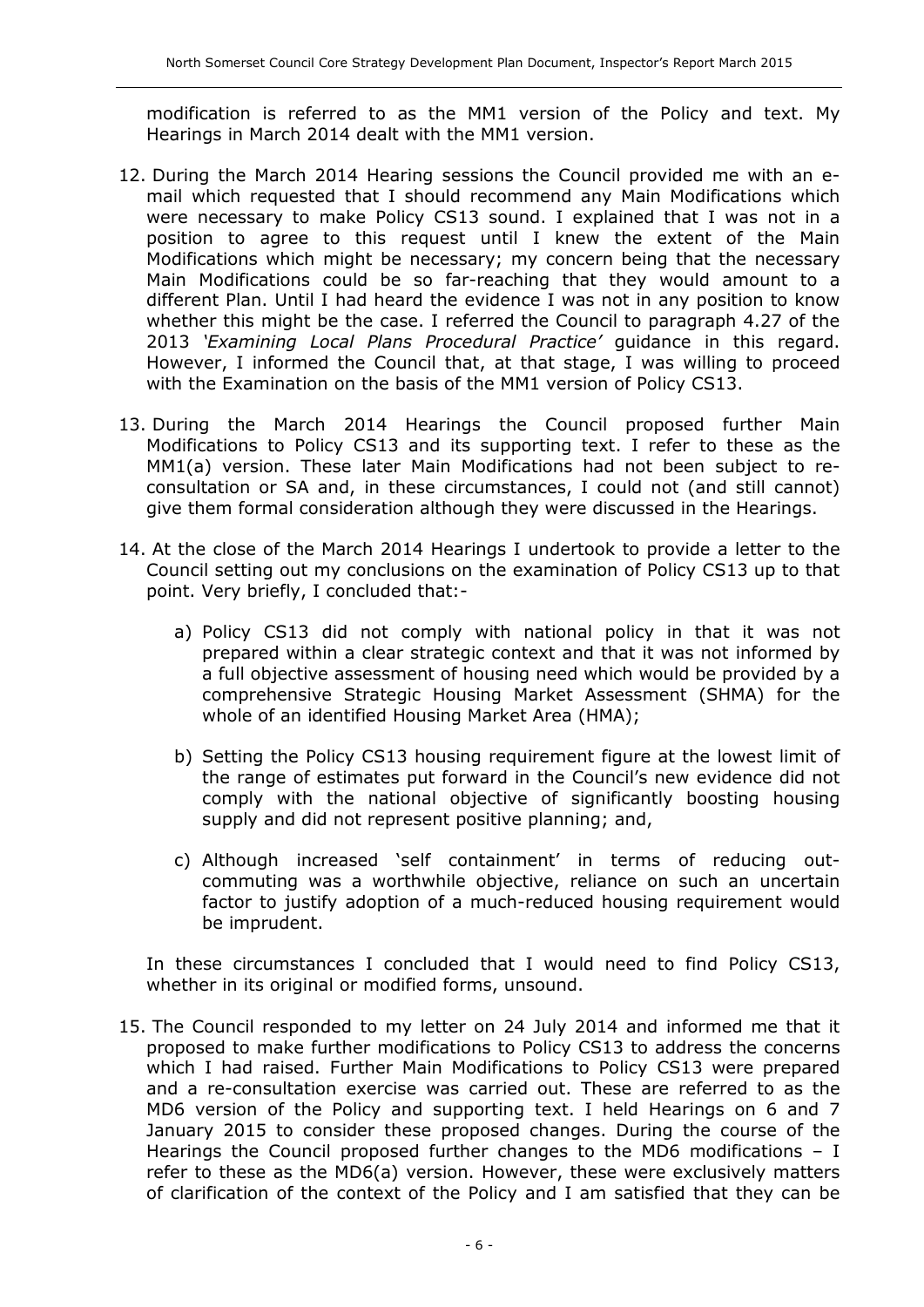made without the need for a general re-consultation exercise. The Council informed me that, as the MD6/6(a) modifications broadly reflected an option which had already been the subject of SA and that no significant changes to affect the SA outcomes had taken place in the meantime, it considered that no further SA was necessary. I agree.

## **Inspector's Reporting Process**

- 16. In March 2014 the Council argued that a housing requirement significantly greater than the 17,130 dwellings specified in the MM1 version of Policy CS13 could be inconsistent with the employment-led approach which underlies the spatial strategy of the adopted part of the Core Strategy. However, if the plan provisions which I am considering are unsound, and if changes to make them sound cannot be accommodated within the adopted parts of the Core Strategy, then that inconsistency would be for the Council to resolve. In the light of paragraph 17 of the Approved Addendum Judgment, I do not consider that I am bound to accept that a Plan policy must be sound because modification of that policy would make it out-of-step with adopted parts of the same Plan. I disagree with the argument made by a Representor that the judgement precludes me from dealing with Policy CS13 in isolation. I consider that paragraph 17 of the judgement was dealing with a different issue.
- 17. Some have argued that I should respond to the Council in a further letter rather than a formal Report. I disagree. The circumstances of this case are unusual. The legal judgement made clear that only part of the Core Strategy was being remitted for examination. It was inevitable, therefore, that any Report on the remitted policies, whether it be either in respect of Policy CS13 alone or Policy CS13 together with the other remitted policies, would be partial in that it dealt with only part of the Core Strategy. I accept that the judgement referred to only a single 'Examination' but the very nature of the judgement, which left part of the Core Strategy adopted whilst other parts had not been examined, indicated that the Court considered that elements of the same Plan could be considered independently. The thrust of the decision was clear that the other policies were remitted for Examination only because they may require consequential change if the originally submitted version of Policy CS13 was found unsound. In my view, dealing with Policy CS13 first is entirely within the spirit of the Court's decision. If the most appropriate way of dealing with the matter is by way of 2 Examinations or, perhaps as it should be seen more appropriately, 2 parts of the same Examination, then I do not consider that I am prevented from following that course.
- 18. By dealing with Policy CS13 first, I have adopted a process not dissimilar to that which is commonly used in the Examination of a Core Strategy and a Site Allocations Plan where the principles are established first and the details follow. In the case of housing requirements, such a 2 stage process prevents a large body of work on detailed provisions from being made abortive if the general principle proposed in the strategic housing requirement policy is found to be unsound.
- 19. Regarding the points raised by Representors in respect of the Gallagher Homes Ltd and Lioncourt Ltd vs Solihull Metropolitan Borough Council (CO/17668/2013) judgment, the NPPF makes clear that the housing requirement may need to be refined if meeting the assessed need would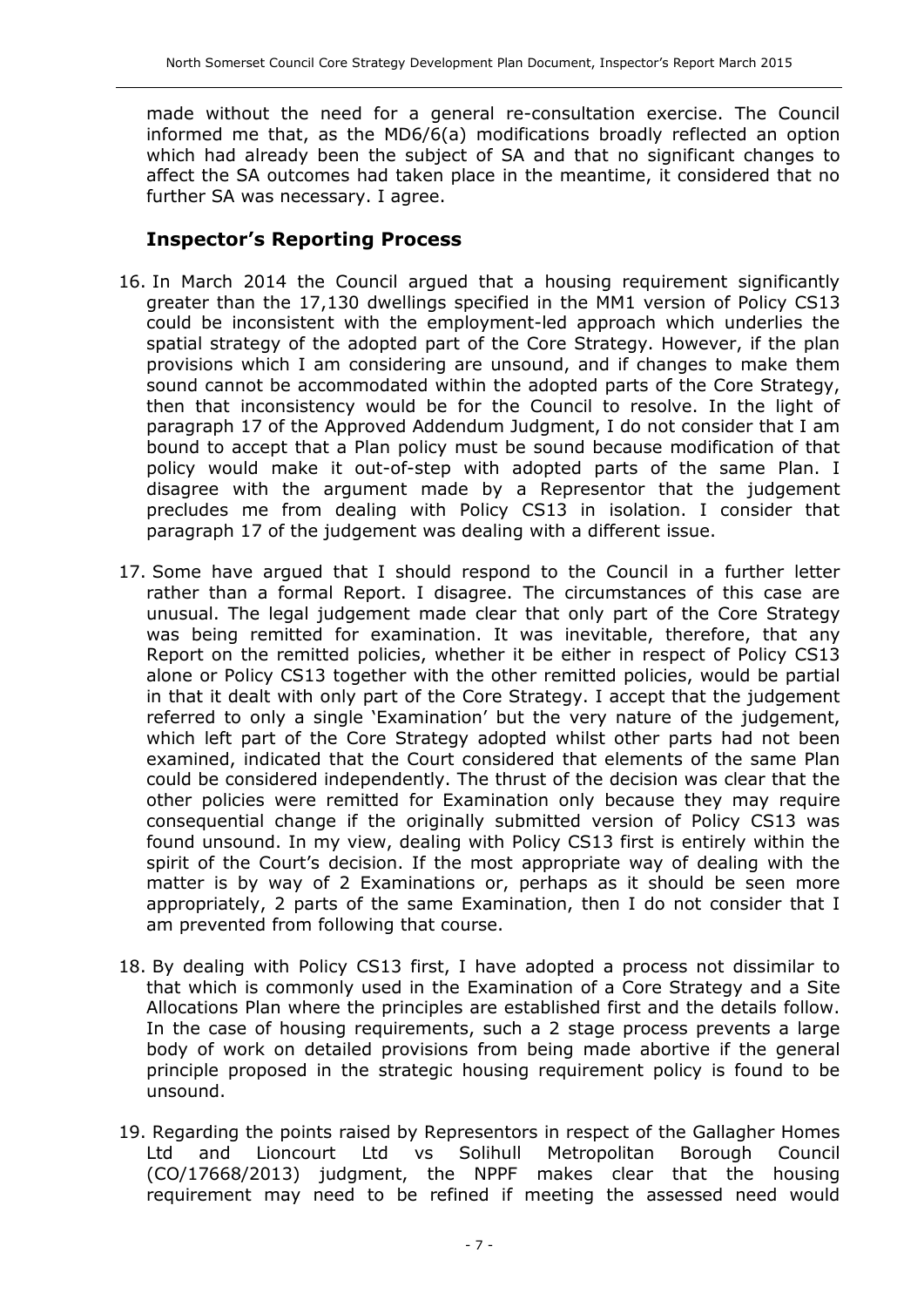significantly and demonstrably outweigh the benefits. In my view the Council has gone through this process: it has determined what it considers to be the need by way of the Edge Analytics study and it has then decided to adopt the top of that range plus 5% to take account of its employment and selfcontainment aspirations.

- 20. As I made clear in the Hearing sessions, I consider that it would be in all parties' interests that the Council should move forward to having a sound adopted Plan in place at the earliest opportunity. The Core Strategy was submitted for Examination in July 2011 – about 3  $1/2$  years ago. In my opinion the process should now be brought to a conclusion. Further delay would be unacceptable given the uncertainty which has been created in the positive planning of the district, in infrastructure planning and in movement towards developing a Community Infrastructure Levy regime.
- 21. In my view there would be considerable disadvantages in providing my conclusions on the soundness of Policy CS13 in a letter. A formal Report would give certainty to the status of the housing requirement. If I found the policy to be sound, the Council would have a firm basis on which to proceed to plan for delivery. If I found the policy unsound then the Council would have a clear signal that its whole strategy would need re-assessment. By providing my conclusions in a further letter, the Council could propose additional Main Modifications which would extend the plan-making process and could take it into areas where compatibility with the 'employment-led' strategy of the adopted part of the Core Strategy became increasingly problematic. I am also concerned that, by providing my conclusions in a letter, there would be no formal conclusion on the Policy CS13 housing requirement and any subsequent examination of consequential changes to other remitted policies could be forced to re-consider the Policy CS13 housing requirement if new information had become available. Again the plan-making process could be further delayed and the resources expended on detailed plan provisions could be wasted.
- 22. I accept that, ideally, it would be best for the Policy CS13 housing requirement to be considered alongside the policies detailing the delivery of the requirement. It is possible that a subsequent examination of the consequential changes to other remitted policies could conclude that there is no sustainable option for delivery of the housing requirement set by Policy CS13. In these circumstances the Council may have to re-assess the Policy CS13 housing requirement and put forward an alternative for examination. However, this seems to be an unlikely prospect. I have seen no evidence to suggest that the MD6/6(a) version of Policy CS13 housing requirement could not be delivered although to do so may involve the Council in some difficult decisions.
- 23. On receipt of my Report on Policy CS13 it would be for the Council to decide on how it wishes to proceed. This Report should be seen as only partial and, whilst reaching a formal conclusion on Policy CS13, it will provide only part of the route to a sound plan. However, a formal Report on the examination of Policy CS13 will carry significant weight in any subsequent processes.
- 24. In all of the circumstances I have concluded that I should provide my conclusions on Policy CS13 and its supporting text as a formal Report. To an extent this Report reiterates some of my reasoning and conclusions which were set out in my 22 April letter to the Council. Where necessary I have brought the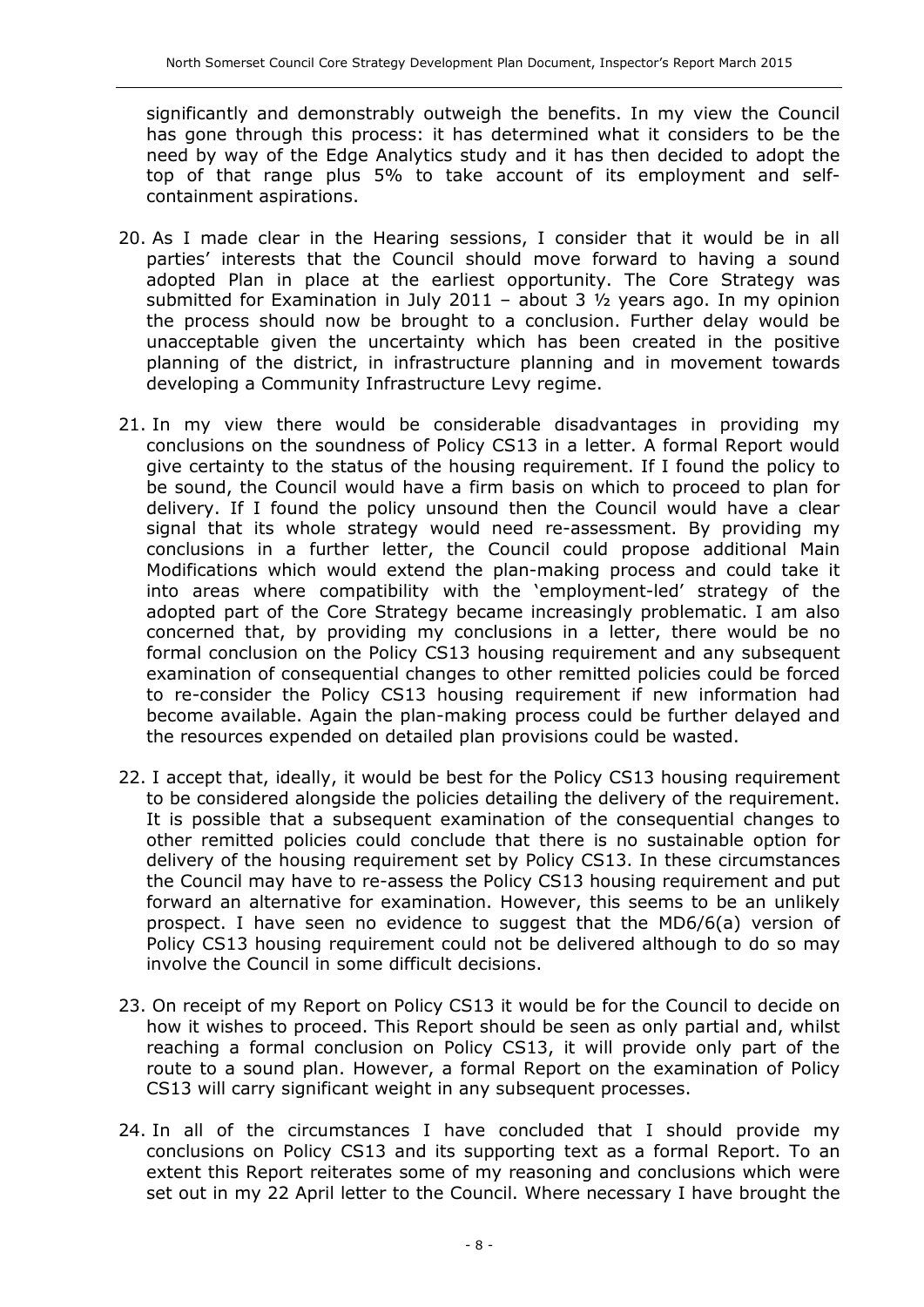arguments up-to-date to address issues arising from the MD6(a) version of the policy and other circumstances which have changed since my March 2014 Hearings. Whilst some may consider this to be somewhat repetitive, I consider that, in the interests of certainty, it is important that the whole of my reasoning and conclusions should be included in a formal Report.

## **Assessment of Duty to Co-operate**

25.The Court judgment made clear that, at the time of the original Examination of the Core Strategy, the 'duty to co-operate' did not apply; the Plan had been formally submitted for Examination before the relevant date set by legislation. The Court's judgement remitted Policy CS13 and the associated policies to the Examination stage of the process i.e. a stage which falls after the formal submission date and, in these circumstances, the Core Strategy remains submitted before the relevant date. In March 2014 some Representors argued that the 'plan preparation' process had been re-engaged by the alterations which the Council had made to the remitted policies. I disagree. The legislation contains a clear dispensation for Plans to be modified after the formal submission date. This is what the Council has done. In these circumstances, I am satisfied that the Council does not need to comply with the 'duty to cooperate' and, provided that the changes which the Council proposes do not fundamentally affect the essential direction of the Core Strategy, there are no sound reasons why the Examination should not proceed.

## **Assessment of Soundness**

#### **Main Issues**

26. Having taken account of all of the Representations, written evidence and the discussions which took place at the March 2014 and January 2015 Hearings I have identified the following 4 Main Issues.

#### **Issue 1 - Sustainability Appraisal**

- 27.The originally submitted Core Strategy was supported by a SA which assessed 6 potential housing delivery options ranging from 6,711 to 26,750 dwellings over the Plan period. More recent analysis of the housing requirement undertaken on behalf of the Council (the Edge Analytics study) indicates a 'robust' assessment of need of between 17,130 and 20,220 dwellings over the Plan period. In the light of this, 4 further delivery options were examined by the Council in a supplementary SA. These were the 14,000 figure which the Council originally proposed to adopt and 3 other figures representing the bottom, top and an intermediate point in the range identified in the Edge Analytics study.
- 28. Taken together the 2 SAs assess 10 housing delivery options. In these circumstances, I am satisfied that an adequate range of options has been assessed. The SA needs to consider the Council's realistic options for delivering its objectives. I am satisfied that the SA is not required to consider options which involve total or partial failure of the Council's strategy.
- 29. In March 2014 some Representors argued that the publication of the supplementary SA after the publication of the MM1 version of the Policy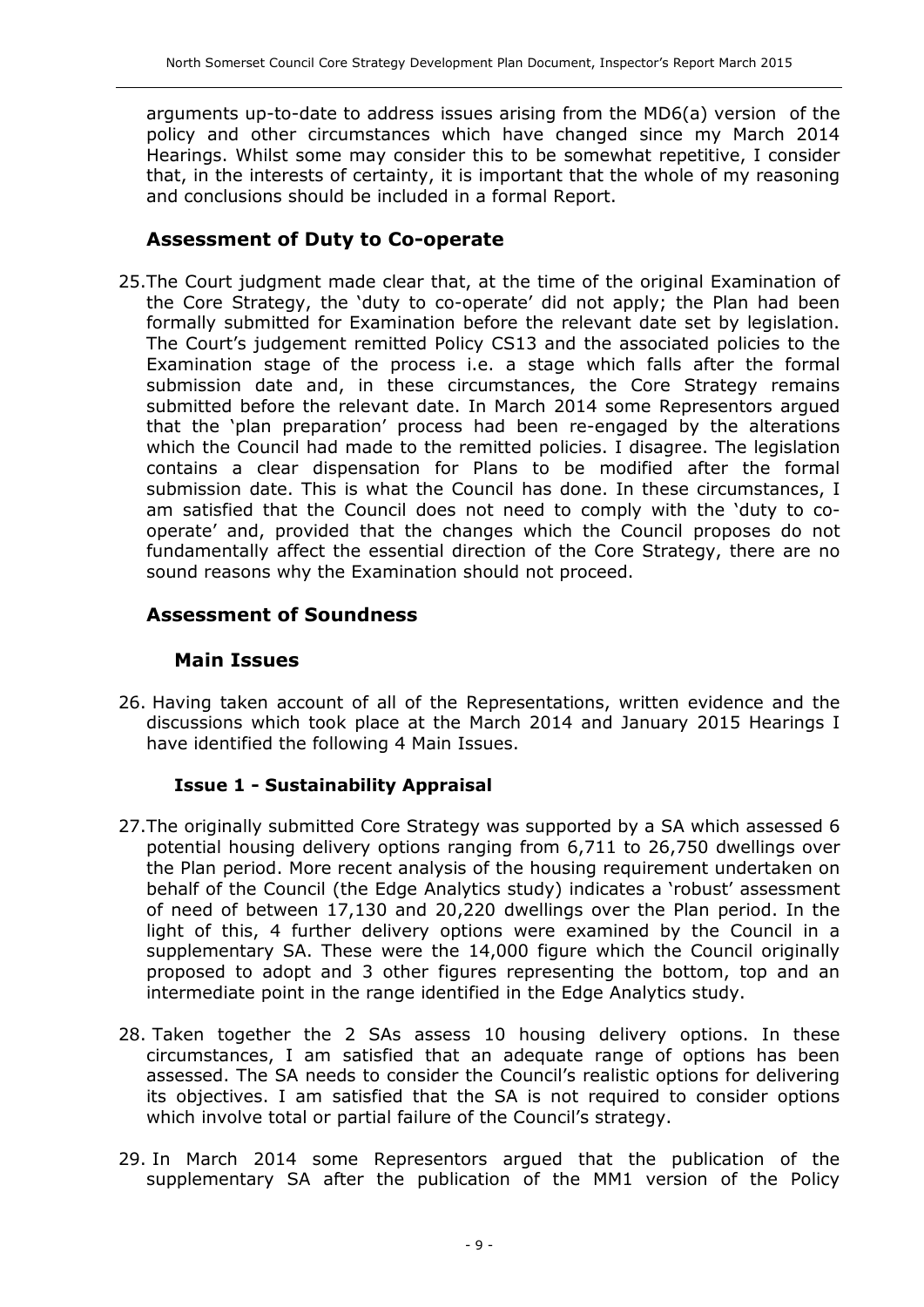indicated that the Council's choice in regard of the Policy CS13 housing requirement was not properly informed by the SA process. Whilst I disagreed with this argument at that time, the supplementary SA documents were available to the Council when it was drawing up the MD6/6(a) modifications and the argument is, therefore, no longer relevant. Given that the housing requirement set out in the MD6/6(a) versions of the Policy is only 5% more than a specific option considered in the supplementary SA, I am satisfied that no separate SA process is required to justify the MD6/6(a) modifications.

30. Some Representors argue that the SA exercises give insufficient weight to the social and economic dimensions of sustainability and that too much weight has been given to the environmental dimensions of the various options appraised. Having examined the SA documents, I can see no clear evidence that the options have been incorrectly assessed.

## **Issue 2 - Strategic context**

- 31. I have already concluded that the Council does not need to demonstrate that it has satisfied the duty to co-operate. However, this is not to say that the Council does not need to have regard to the strategic context in preparing its Core Strategy. I accept that some uncertainty may have been caused by early announcements by the government that Regional Strategies (RSs) were to be abolished. However, since the introduction of Section 33A into the Planning and Compulsory Purchase Act 2004 at the end of 2011 and the publication of the National Planning Policy Framework (NPPF) in March 2012 it has been clear that the former requirement for the Council to prepare Plans which were in general compliance with the RS was being replaced by a requirement to co-operate with adjacent local planning authorities. At no time has it been open to a Council to prepare a Plan which did not respond to its strategic context.
- 32. In 2009 the South West Regional Spatial Strategy (SWRSS) 2006-2026 had reached an advanced stage. However, at least so far as the housing requirement is concerned, the Council's Core Strategy does not rely on the draft RSS, its supporting evidence base or on the earlier 2001 Regional Planning Guidance (RPG). I accept that there may be sound reasons for this, not least the fact that this earlier work was based on pre-recession economic forecasts.
- 33. In its advice on 'Plan-Making', the NPPF advises that Councils should have a clear understanding of housing needs in the area and should prepare a Strategic Housing Market Assessment (SHMA) to assess their full housing needs, working with neighbouring authorities where Housing Market Areas (HMAs) cross administrative boundaries. In 2009, a joint SHMA was undertaken by the Council, Bristol City Council and 4 other local authorities. The Council claims that this was accepted as an important component of the evidence base at the original Core Strategy Examination in 2011/12. However, the 2009 joint SHMA was prepared in the pre-NPPF era and was largely focussed on affordable housing issues. For these reasons, the Council no longer relies upon it. Instead, the Council has undertaken a new assessment of housing need within North Somerset (the Edge Analytics study) which is unrelated to the wider 2009 SHMA conclusions and does not build on that earlier work. This is the evidence which underpins the MD6/6(a) versions of Policy CS13. A review of the SHMA for the West of England is underway but the finalised SHMA will not be available until June 2015.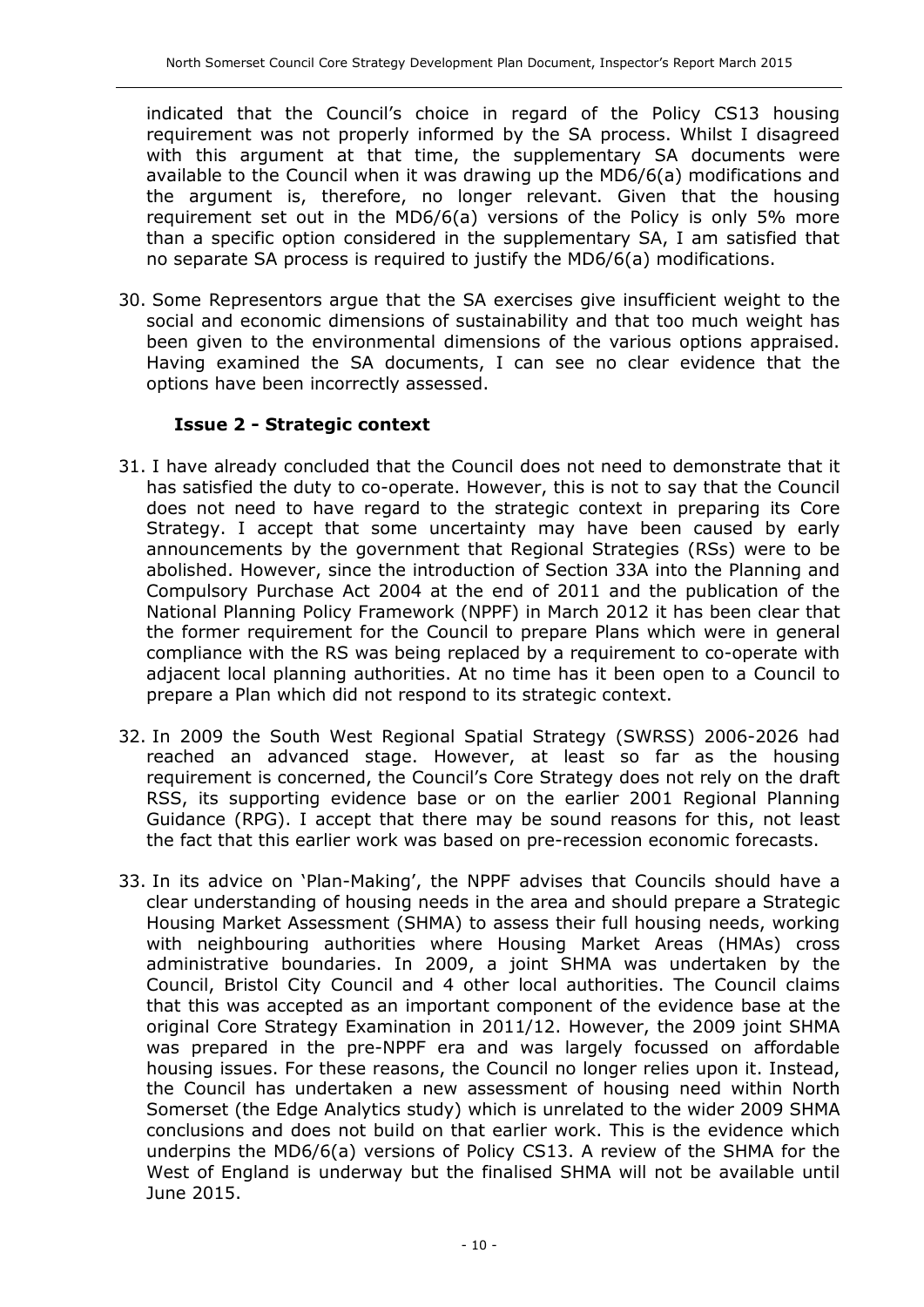- 34. The Council accepts that the Edge Analytics study does not look beyond the Council's own area and does not claim to have assessed the whole of any recognised HMA. Neither Edge Analytics nor the Council claim that the study amounts to a full SHMA. Although the Council is working co-operatively with its neighbours on the production of a joint SHMA and a cross-authority strategic framework, I have seen no clear evidence that any of this co-operative working has informed the preparation of Policy CS13 up to this point. None of the neighbouring authorities is claiming at this stage that North Somerset will need to assist in meeting their own housing needs. However, until the joint SHMA review is complete, the full circumstances surrounding what is clearly a complex HMA cannot be known.
- 35. In these circumstances, it is difficult to come to any other conclusion than that Policy CS13 has been prepared outside of any clear strategic context which would satisfy the requirements of the NPPF. This would be a serious failing for any Plan but even more so where there is a long-recognised inter-relationship between the housing market of the Plan area and that of an adjacent major city – in this case Bristol.

#### **Issue 3 – Use of Review Process**

- 36. The difficulties I outline above in terms of strategic context are not new nor are they peculiar to North Somerset. In other cases (and most notably in some authorities adjacent to North Somerset which are in the same HMA) issues surrounding the lack of a NPPF-compliant SHMA have been resolved by embedding the need for an early review of the housing requirement into the Plan. The circumstances surrounding each of these cases are different and it is difficult to make direct comparisons of the applicability of such a mechanism on the basis of what has taken place elsewhere. I do not consider therefore that the way in which Inspectors have dealt with these other Plans should necessarily dictate my conclusions in this case. However there clearly needs to be consistency in approach. In these circumstances, I have considered the potential for the use of a similar review device with regard to Policy CS13 as a way of moving forward.
- 37. The authorities which make up the West of Bristol and Bath HMAs agreed a Memorandum of Understanding in March 2014 to work jointly to produce an upto-date SHMA. They have also agreed to prepare a Joint Strategic Planning Strategy (JSPS) as a development plan document for the combined administrative areas. This would provide a strategic context for the production of individual Local Plans. The SHMA is scheduled for completion in June 2015 and will inform the preparation of the JSPS. The Regulation 18 precommencement document for the JSPS was published in December 2014 and it is expected that the document will be formally adopted by the HMA authorities early in 2017.
- 38. Some Representors have argued that my Examination of Policy CS13 should await the publication of the joint SHMA in order that the Examination can have the benefit of a NPPF compliant database. I accept that this could be helpful in bringing the information base up-to-date. However, I am mindful that, in cases where the HMA may cover a number of authorities of varied character with complex housing provision relationships, the SHMA would only be a tool to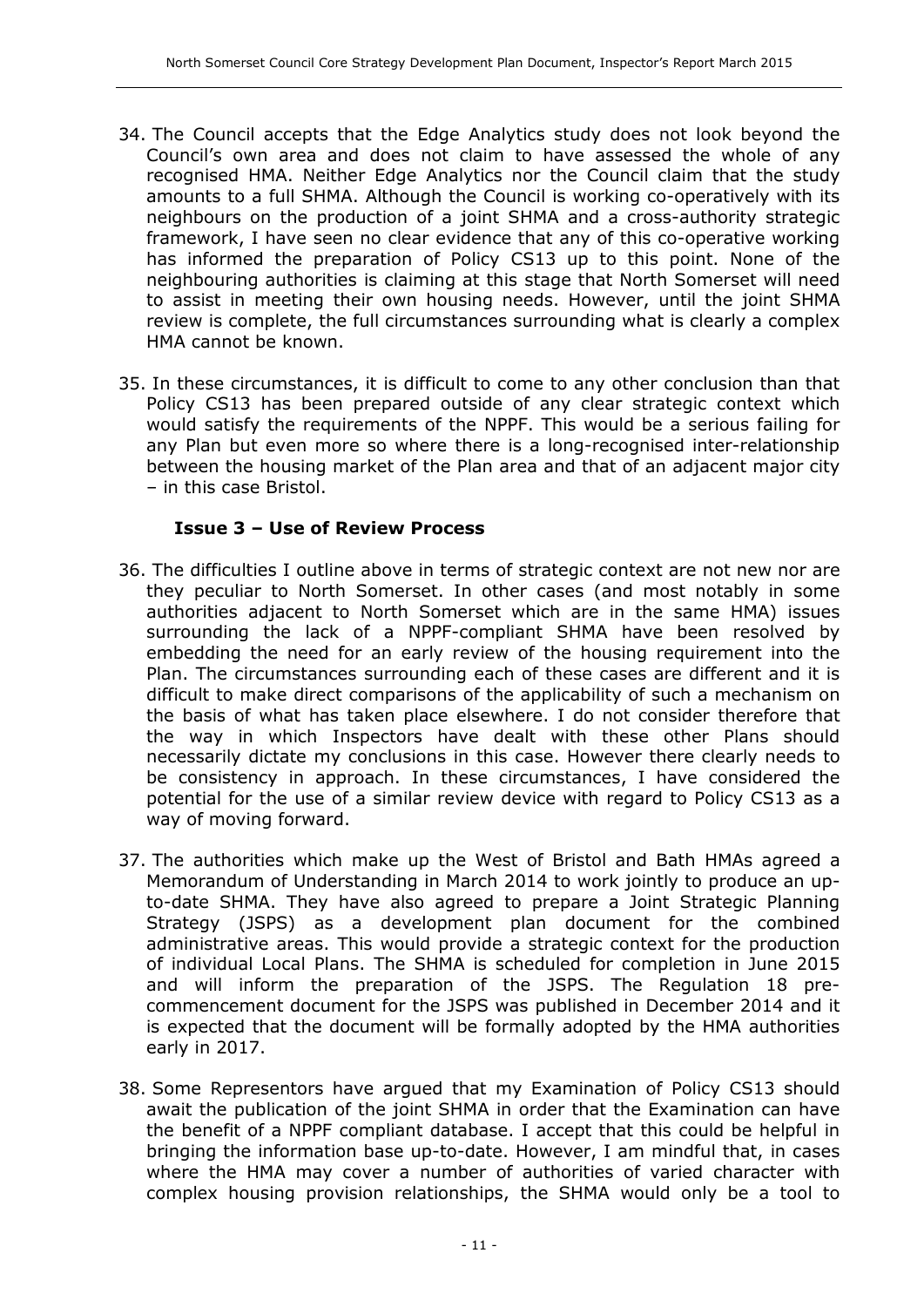inform the housing requirements of the authorities involved. The SHMA information will need to be properly interpreted and assessed in order the HMA authorities can develop a co-operative framework which properly apportions the identified housing need between the individual authorities in order that the most sustainable option for the distribution of the housing can be achieved. By itself the SHMA will not do this. It will only answer the question of how much housing is needed, not how that need will be met across the HMA. It would be only when the JSPS has been finalised that the distribution of housing across the HMAs can be firmly established on the basis of the 3 strands of sustainability.

- 39. Waiting for the SHMA to be published would not, therefore, provide definitive answers to the question of the size of the Council's housing requirement and attempting to predict likely requirements from it could, to some extent, undermine the comprehensive view which the JSPS is seeking to provide. Delaying a decision on the Policy CS13 housing requirement would also hold back the provision of certainty in the plan-making process in North Somerset as the production of the SHMA would almost certainly lead to a further round of examination of Policy CS13. I am satisfied, therefore, that, in the short-term, the advantages which would accrue from waiting for the SHMA to be published would be outweighed by the disadvantages.
- 40. The MD6(a) version of the text supporting Policy CS13 makes clear that the modified housing requirement is an interim position and that, when the adopted JSPS establishes a new housing requirement for the district in early 2017, the Council will treat the housing requirement of Policy CS13 as having been replaced by the up-to-date development plan policy. Should the JSPS fall behind timetable, the MD6(a) text commits the Council to the production of a replacement version of Policy CS13 based on the up-to-date SHMA and other up-to-date evidence by the end of 2018. I have considered the MD6(a) version on this basis and stress that the interim position provided by the MD6/6(a) version of the policy should be seen only as a 'stepping-stone' towards development of a Plan which is NPPF compliant. To rely on any interim version of Policy CS13 beyond 2018 runs the risk that housing delivery could diverge unacceptably from a properly assessed requirement and provision trajectory.
- 41. The Council's proposals for an early review of Policy CS13 are compatible in terms of timetable and process with review arrangements which have been become part of the adopted plans elsewhere in the HMAs where reviews are expected to be completed by 2018. Put together, the programme of review will enable the authorities involved to move forward on a co-ordinated basis. Given that the inter-related problems in the local housing markets are unlikely to be resolved by any authority acting alone, I consider that this ability is fundamental to positive and effective planning of the area. In my opinion the commitments made in North Somerset by the MD6(a) version of the policy and text are both firmer and clearer than some made elsewhere. They give greater certainty to the process as it moves forward.
- 42. In these circumstances I am satisfied that the commitment to an early review of Policy CS13 would be a justified way forward in the absence of a NPPFcompliant evidence base. However, any interim position taken by Policy CS13 should provide a realistic foundation for any future review and should, in itself, be sound and legally compliant. I do not consider that it would be appropriate, even for a short period, to recommend the adoption of a policy which is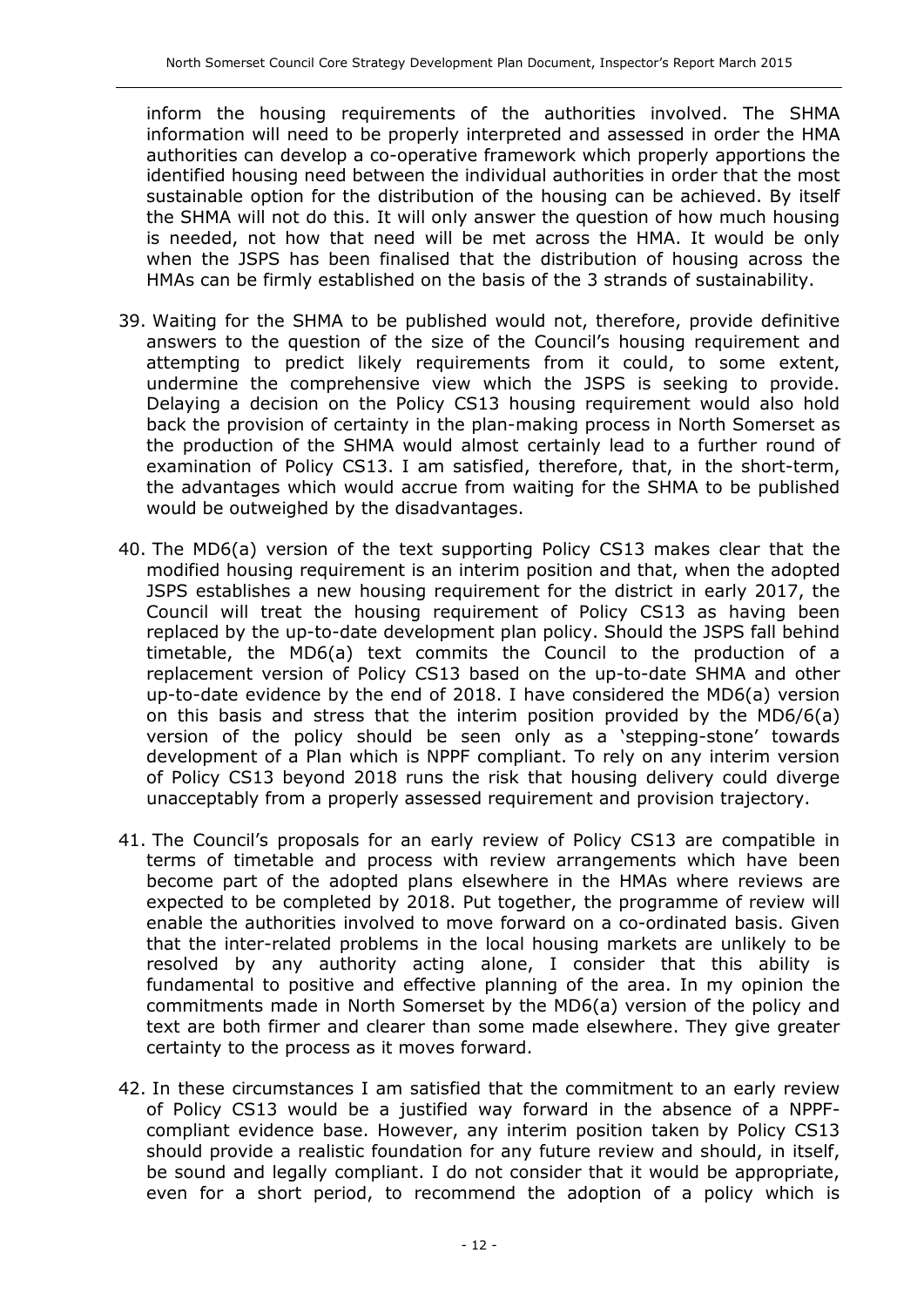essentially unsound and which is likely to require very significant change in the near future. I deal with these issues in more detail below.

### **Issue 4 - Assessment of the Policy CS13 Housing Requirement**

#### *Employment needs/Self containment*

- 43. The National Planning Procedure Guidance (NPPG) advises that trends and forecasts for job creation need to be taken in to account in assessing the need for housing. Adopted Policy CS20 of the Core Strategy seeks to provide 10,100 additional jobs over the Plan period. The Edge Analytics study calculated the dwelling requirement for the 2011-2026 period plus actual completions and the 'jobs-led scenario' 2006-2026. 23,535 houses would be required across the Plan period. Some have argued that the Council's own evidence indicates that a figure of 23,535 should represent the full objectively assessed need for housing in North Somerset. The Council takes a different view and argues that this figure was never intended to represent the full objectively assessed need and that existing and projected improvements in commuting ratios (see below) mean that provision for the 'jobs-led scenario' should not be included in the assessment. Whilst this may be the way in which it considers this matter, I do not agree with the Council on this point. Establishing the full objectively assessed need is only the first stage in establishing the Policy CS13 housing requirement figure. The necessary second stage is to consider this figure against other policies of the Core Strategy, the overall strategy of the document and any constraints which apply in the area. In my view the improvement in commuting rates (if they happen) will derive from the Council's employment-led approach. It should therefore be taken properly into account in the second stage. However, in both cases and irrespective of what approach has been taken this second stage of consideration has led to the MD6/6(a) Policy CS13 housing requirement figure of 20,985 dwellings.
- 44. Circumstances in North Somerset are unusual. The Council's 'employment-led' approach which is embodied in the objectives of the adopted part of the Core Strategy is specifically directed at addressing a long-perceived problem of outcommuting (to Bristol) and a lack of 'self containment'. This arises from an existing imbalance between jobs and housing, particularly in Weston-Super-Mare. If the Council planned to provide sufficient houses to meet the whole of the anticipated growth in jobs the existing imbalance would simply be stabilised rather than redressed. The choice before the Council is therefore simple: it can either ignore the long-recognised problem of out-commuting and plan to provide houses to meet the whole of the employment target, or it can attempt to address the 'self containment' issue by controlling the provision of housing whilst seeking to increase employment opportunities in North Somerset.
- 45.The Council points out that the adopted parts of the Core Strategy set no specific target for 'self-containment' improvements and that any improvement would be, therefore, in-line with the underlying objective. I disagree. The Council has calculated that any housing requirement which falls below 26,800 will provide some reduction in the out-commuting rates (as measured as 'selfcontainment' rates) over the plan period when compared to the 'selfcontainment' rate of 65% as measured at March 2014. Whilst I understand the argument, I consider that, as a housing requirement approaches 26,800 the impact on 'self-containment' will become increasingly marginal to the point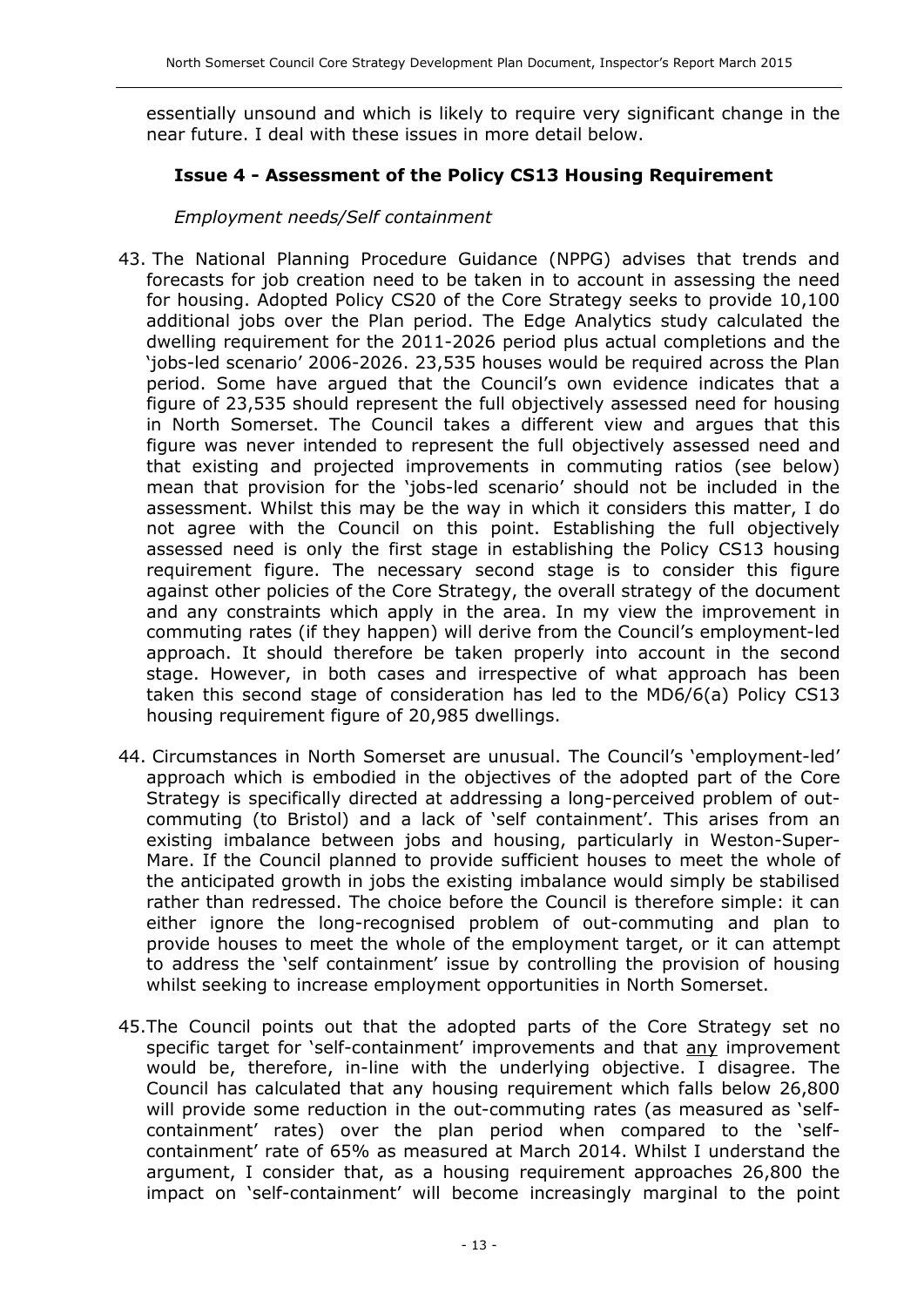where the improvement in 'self-containment' is so small that the Core Strategy objective would be, in effect, abandoned.

- 46. The MD6/6(a) housing requirement would only be sufficient to meet the overall housing need (including that arising from the proposed increase in employment) if out-commuting reduces and 'self-containment' improves over the Plan period. A housing figure at the top of the 'robust' range recommended by the Edge Analytics study is estimated to improve the 'self containment' rate to 71%. The MD6(a) housing requirement is about 5% more than the top of the 'robust' range and would therefore deliver a rate of 'self-containment' which is marginally less than 71%.
- 47. In my opinion an improvement of about 6% in the 'self-containment' rate which would derive from a housing requirement of circa 21,000 would still be worthwhile and would be compatible with the overall strategy of 'selfcontainment' in the adopted parts of the Core Strategy. This move towards improvement in 'self-containment' would be experienced in the short interim period before review. At the review stage, the Council would be in a better position to seek to pursue either a lower or higher rate of self-containment in the knowledge of the comprehensive and co-ordinated strategic approach to 'self containment' provided by the JSPS.
- 48. Paragraph 47 of the NPPF states that the Council should ensure that the Plan meets the full, objectively assessed need for housing 'as far as is consistent with the policies set out in this Framework'. Paragraph 14 of the NPPF requires that the Council should positively seek opportunities to meet the development needs of the area although this may be tempered in circumstances where the adverse impacts of doing so would outweigh the benefits or where specific policies of the NPPF indicate that development should be restricted. One of the core planning principles set out in paragraph 17 of the NPPF is that patterns of growth should be actively managed to make the fullest use of sustainable means of transport. Elsewhere the NPPF stresses the desirability of reducing the need to travel.
- 49. I consider that it would be imprudent to rely too heavily on uncertain and uncontrollable reductions in out-commuting as a determining factor in establishing a very low housing requirement. I would not normally advocate reliance on such factors to justify a housing requirement which fell below what was needed to support future jobs growth. However, this case is different in that the Council's strategy with regard to the housing/jobs balance is being used to address an existing problem rather than simply as an argument to justify a low housing requirement. Nonetheless, whilst I agree that improvements in 'self-containment' would be a worthwhile objective in sustainability terms, it needs to be carefully balanced against the encouragement of new employment and meeting the reasonable housing needs of the area. If the housing requirement is set too low there is the possibility that the provision of new jobs could be held back and a shortage of housing could occur. In the context of national guidance, I consider that the Council's general approach in respect of balancing jobs and housing to secure greater 'selfcontainment' is justified. I do not consider that the MD6/6(a) housing requirement is so low that it would unacceptably hold back the delivery of jobs but is not so high that the objective of 'self-containment' is abandoned. In my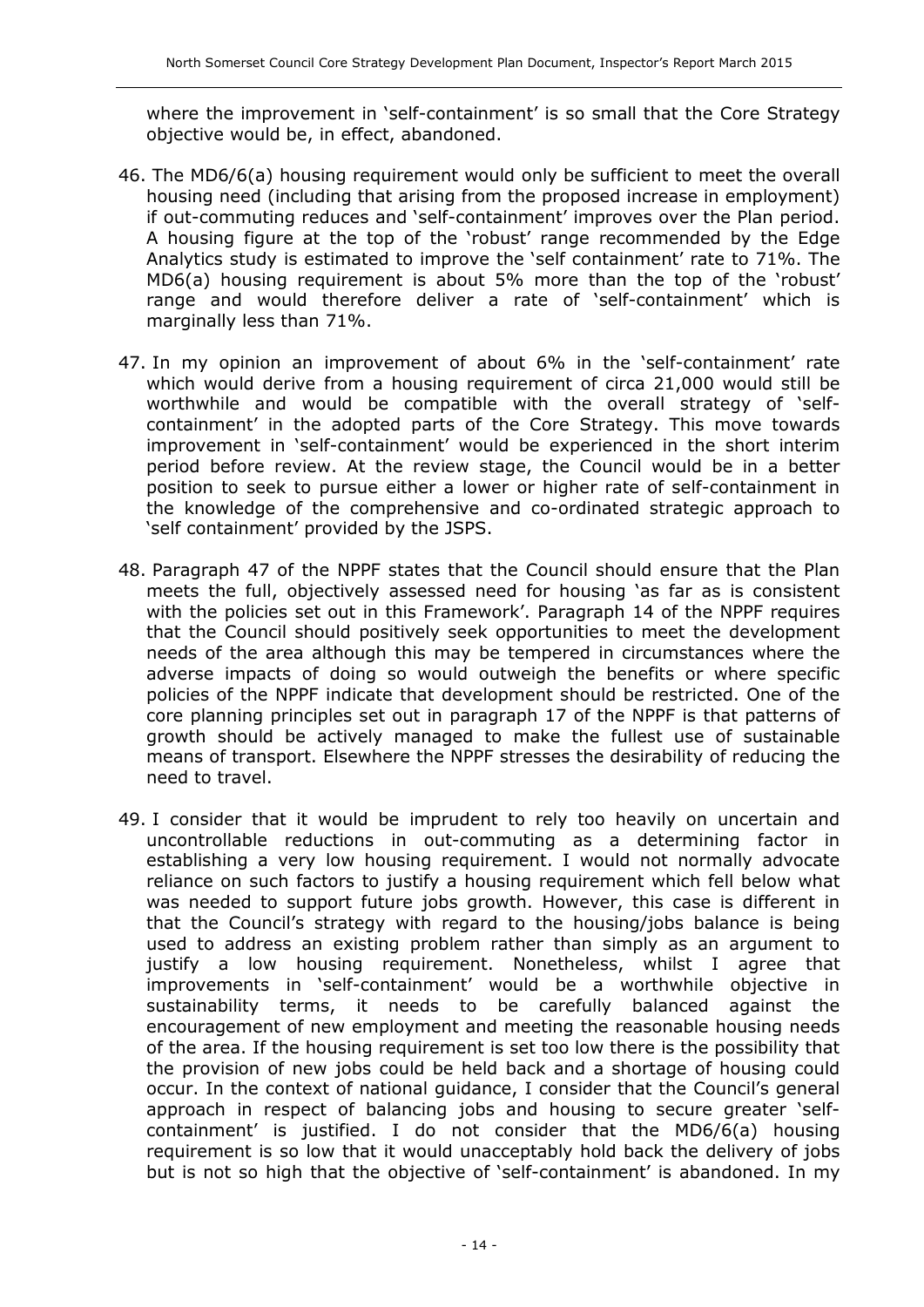view there are sound planning reasons for not seeking to equally match housing provision to the provision of employment in this case.

*Alternative assessments of housing need* 

- 50. The evidence base which supported the housing requirement in the version of Policy CS13 which the Council originally proposed for adoption included an assessment of need which was based on a jobs:houses multiplier methodology. That methodology has now been abandoned and the housing requirement in the modified versions of the policy are based on what the Council refers to as 'more conventional' trend-based methodologies which are reliant on 'robust data' in the form of Office for National Statistics (ONS), 2011 Census and 2011 Department of Communities and Local Government population and household formation projections. That assessment is set out in the Edge Analytics study undertaken just before the March 2014 Hearings. The study recommends the Council to adopt as a basis for the Policy CS13 housing requirement a figure between 812 and 1018 dwellings per year - these providing 'the most robust and up-to-date evidence for future planning purposes.' Taking into account delivery in the 2006-2011 period, this equates to a requirement of between 17,130 to 20,220 dwellings over the Plan period – referred to as the 'robust' range. This assessment is untrammelled by any policy constraints arising from the adopted parts of the Core Strategy.
- 51. At the March 2014 Hearings, some Representors considered that the perceived unreliability of these 'more conventional' methodologies indicated that the Council was right to move to less conventional methods. However, national guidance in the NPPF and the more recent NPPG advises that the household projections are statistically robust and based on nationally consistent assumptions. I am satisfied that the Council is right to seek to employ methodologies which more closely align with national guidance.
- 52. The NPPF gives clear advice on housing provision issues. Paragraph 47 requires Councils to ensure that their Plans meet the full, objectively assessed needs for market and affordable housing in the housing market area so far as is consistent with the policies set out in the Framework. The Edge Analytics study does not claim to be a full, objective assessment of housing needs in a recognised housing market area. It concentrates solely on circumstances in North Somerset and is not informed by data sets from adjacent authorities. However, it is based on, what were at the time, up-to-date national population and household formation statistics and made pragmatic assumptions in their regard. In my 22 April letter I informed the Council that I considered that the Edge Analytics study was, so far as it went, a fundamentally sound piece of work.
- 53. Some Representors have argued that the Edge Analytics study should now carry less weight as it has become out-of-date and its conclusions have been overtaken by other evidence. It is argued that the study inappropriately makes an allowance for 'unattributable population change' and that recent advice from the ONS advises that no such allowance should be made. The Council is not alone amongst local authorities in disagreeing with this ONS conclusion. The matter of 'unattributable population change' was considered in the Edge Analytics study. The study calculated the effect that discounting the 'unattributable population change' component would have. These are indicated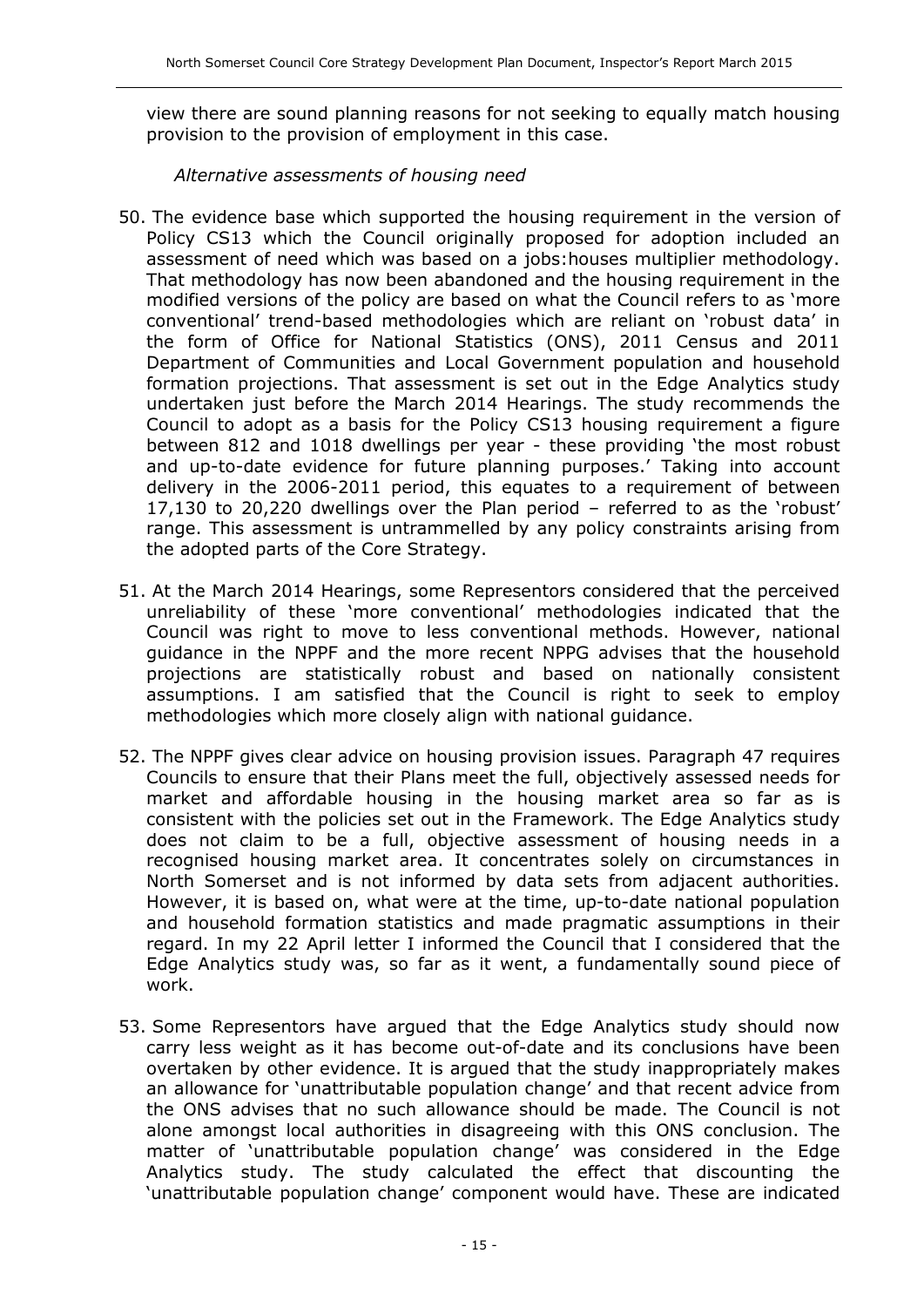by the 'Mig-led\_10yrs-X' and 'Mig-led\_5yrs-X' entries in Table 8 of RED/05. These entries indicate housing requirements which are about 25-45% higher than the top of the 'robust' range identified in the study. Edge Analytics concluded that these should not form part of the 'robust' range as the evidence indicated a 'consistent historical net loss due to international migration'.

- 54. Representors have also argued that the Edge Analytics study has been overtaken by ONS's publication of Sub-National Population Projections (SNPP) which were not available when the study was carried out. However, the Council has argued that this is only part of the picture which needs to be updated. Finalised up-dated household projection data to accompany the SNPP has not yet been released.
- 55. A considerable amount of work has been undertaken by some Representors to independently prepare a SHMA for the area covered by the identified HMAs. Whilst I accept that the Representors' SHMA is NPPF compliant in that it covers the whole of the HMA as is required by the NPPF and is based on some more up-to-date information, I do not consider that it takes the debate much further. Both the Edge Analytics study and the Representors' SHMA were compiled in times of substantial economic change and uncertainty which makes reliance on any particular data set problematic. Where different data sets are being used together to form estimates, the difficulties are compounded especially in circumstances where the raw data may be masking underlying trends such as could be the case with household formation rates. In my view particular care is required when relying on such information sets, all of which are, to some degree incomplete.
- 56. As with any assessment of this type, the outcomes are to a large extent dependent on the assumptions which underpin the work. Any such assessment undertaken could be criticised, especially at times where economic circumstances have been subject of rapid change and long-term trends are more difficult to identify. The Council has criticised various elements of the Representors' SHMA process just as Representors have criticised some assumptions which underlie the Edge Analytics study. In circumstances where the studies have been carried out independently of one another it is extremely difficult to judge which should carry more weight.
- 57. Putting the Representors' SHMA and the Edge Analytics study outcomes alongside one another, the Representors' SHMA indicates a housing requirement of 28,348 or 1,417 per annum. The MD6(a) version of Policy CS13 provided by the Edge Analytics study contains a housing requirement of 20,985 which equates to 1,049 per annum. The difference is therefore 368 dwellings per annum. If the MD6(a) housing requirement was adopted, it would only be employed for 2 years until the JSPS provides a robust figure based on the joint SHMA information. If at this stage it was shown that the Representors' SHMA housing requirement had been more accurate, a backlog of 736 dwellings would result. The MD6(a) version of the text makes clear that any backlog which arises in this period will be addressed. In my view, if it became necessary, a backlog representing the difference between the Representors' SHMA and the Edge Analytics assessment could be readily addressed in the first few years of the plan period following review. However, the forthcoming SHMA forecasts will only provide assessments of housing need for the period running forward from 2016 and the Council may have some difficulty in extrapolating those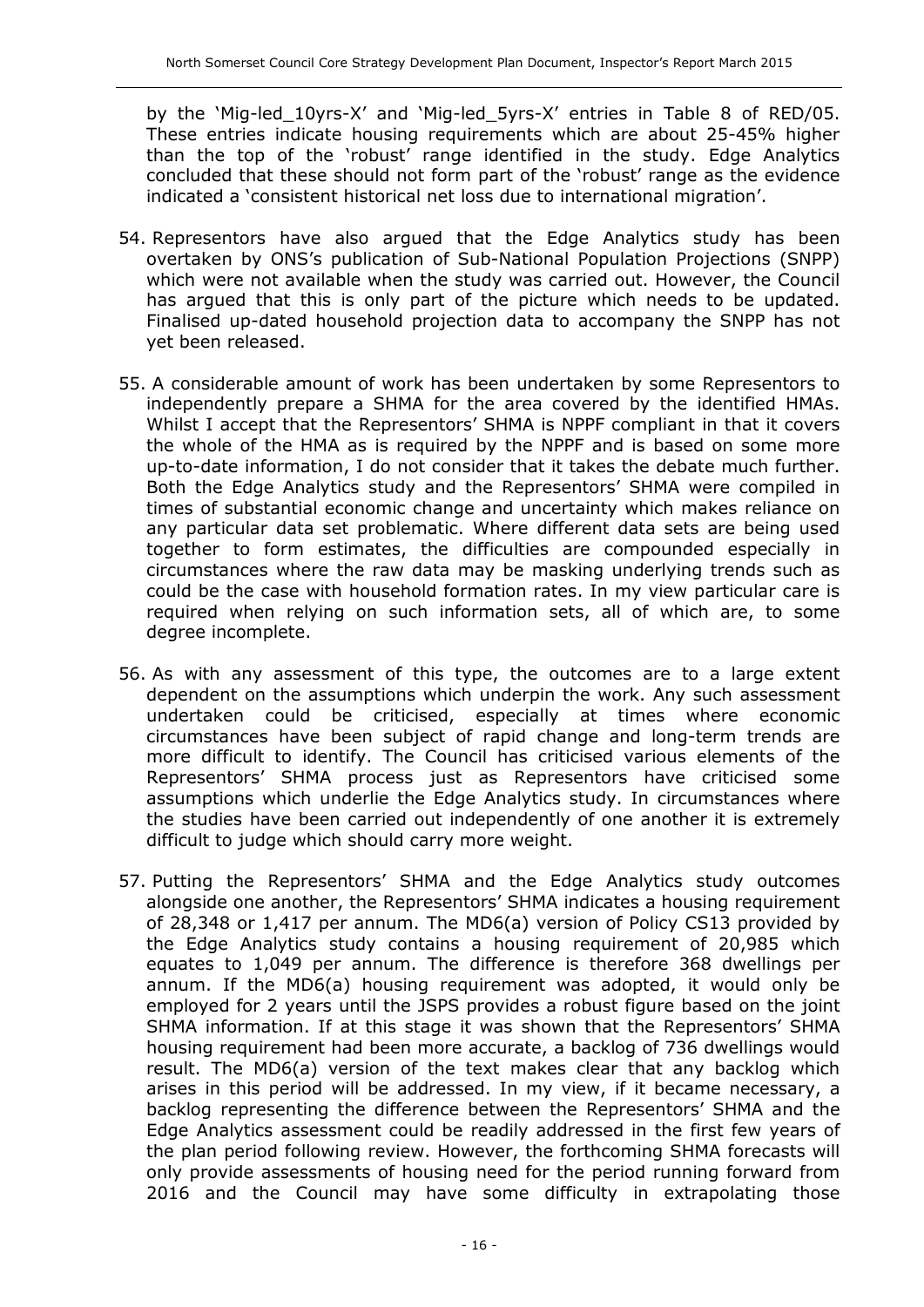assessments to the years before 2016. Whilst I understand the Council's position, I am not willing to accept that the housing requirement set by the MD6/6(a) version of Policy CS13 is so robust that any assessment of backlog which arises can simply be based on that housing requirement figure. My conclusions in this Report are based on the premise that confident reliance can be placed on neither the Representors' SHMA nor the Edge Analytics assessment. If the Council is arguing that any assessment of backlog at 2016 should be based unreservedly on the MD6/6(a) figure then I would not consider that, in the circumstances, the Policy was sound. In my view the Council should take a pragmatic and realistic view of what degree of backlog has built up in the light of the outcomes of the forthcoming joint SHMAs and the SHMA produced by the Representors and should act to deal with it.

- 58. Some Representors have argued that setting the Policy CS13 housing requirement at a higher level than that proposed by the Council would do little harm. Others take the view that setting a higher requirement would be more difficult to 'retreat' from if it was found to be too high. There are arguments for and against both positions. However, I consider that there would be harm from setting the housing requirement too high. In such circumstances the Council may be forced to allocate and grant planning permissions on sites which are not the most sustainable options simply in order to meet its duty to provide a 5 year supply of housing land.
- 59. In these circumstances, whilst I accept that there is some evidence to suggest that the housing requirement set out in the MD6/6(a) version of Policy CS13 may be lower than it should be, I am unwilling to agree that one assessment is likely to be more accurate than the other. The issue will not be resolved until the joint SHMA is produced. Until that time, all assumptions regarding the likely effect of housing need arising from Bristol will remain largely speculative. Given the difficulty in deciding on which information to base the housing requirement, my main concern is to ensure that, whatever housing requirement is decided upon, it should not result in a backlog of provision which cannot be easily recovered in the first few years of the Plan period following review. I will, therefore, continue to base my findings on the Council's proposed MD6/6(a) housing requirement in the knowledge that it will only be in place for a short period before being replaced in the light of a review which is based on a comprehensive, agreed data-set and which allocates housing requirements across the HMAs in a co-ordinated manner.

*Dealing with backlogs in provision* 

60. The MD6 version of the Policy CS13 text indicated that the Council intended that any backlogs in housing provision which have arisen will be accommodated across the whole of the Plan period. The Policy MD6(a) version makes no such statement, the Council arguing that this issue should be considered at the next stage of the re-examination process when consequential changes to policies dealing with the delivery of the housing requirement will be considered. I agree that the issue of how and over what period the backlog is dealt with should be properly considered as part of the trajectory of delivery which would be addressed by other policies. However, the MD6 version of the policy and text which is before me contains this provision and the Council has put arguments before me to support its decision to deal with the backlog over the whole of the plan period and others have put cases before me arguing the opposite. I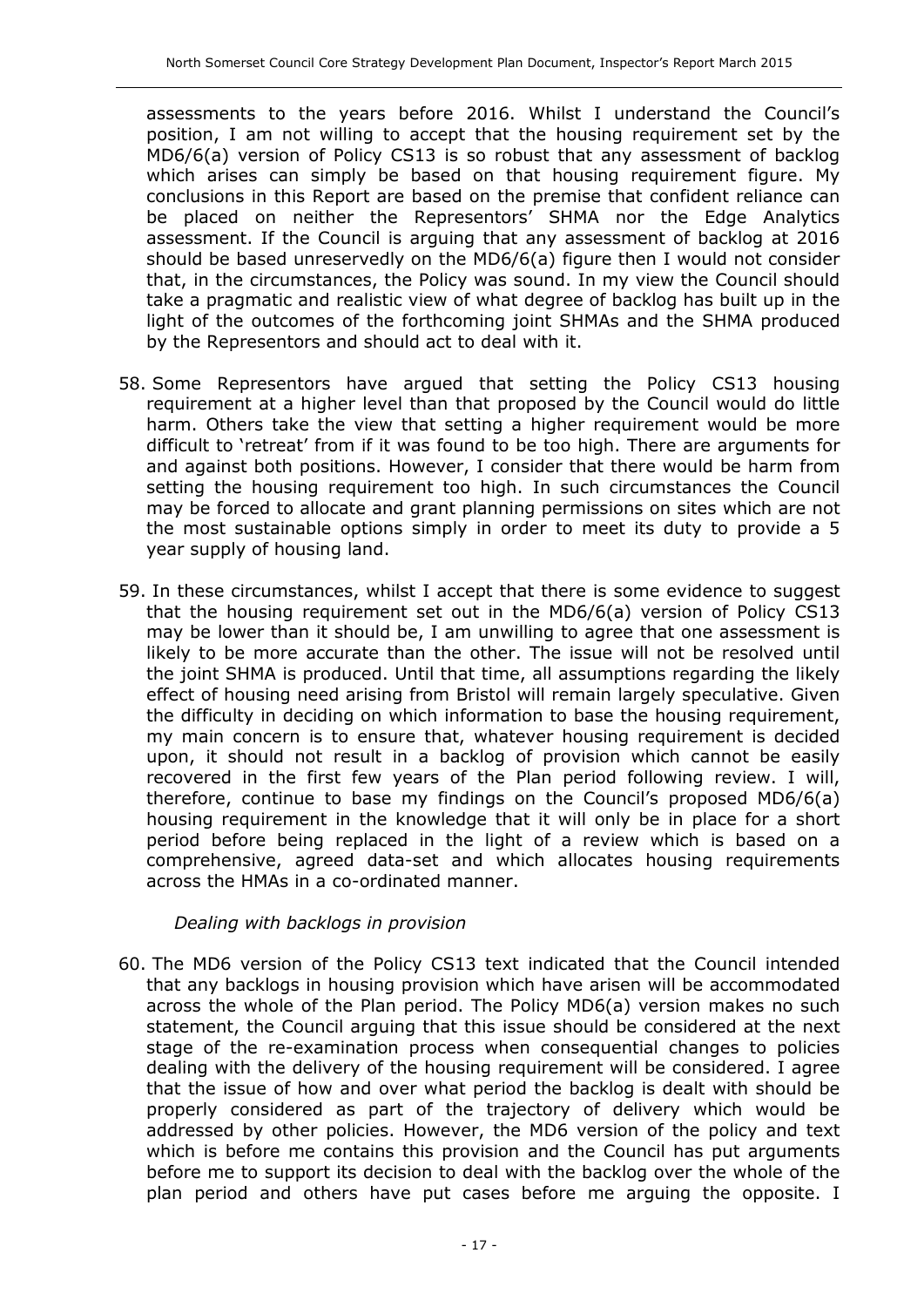therefore need to address the point. The NPPG advises that local authorities should aim to deal with backlogs over the first 5 years of the plan period. I am not persuaded that the Council's arguments before me justify an approach which diverges from clear national guidance. As a general point, should the delivery trajectory for housing include clearing any accrued backlogs over the first few years, the delivery rates in the period up to the adoption of the JSPS and the review of Policy CS13 will be increased above the 1,049 per annum set by the MD6/6(a) housing requirement thereby reducing the potential for significant further backlogs to arise and achieving an additional boost in provision over the short-term. I have no strong grounds for requiring that this matter should be specifically mentioned in the MD6(a) version of the policy and text. I am satisfied that it should be dealt with at a later Examination. If at that time the Council considers that, if backlogs are to be addressed in the first few years, the annual housing requirement would be so high that it could not possibly be met it would need to make that argument to the examining Inspector. However, if, as was originally suggested by the Council in the MD6 version of the Policy, the handling of the backlog was to be mentioned in Policy CS13, I observe that the MD6 approach would not comply with the latest national guidance.

61. In most circumstances I would expect that the existing backlog in housing provision should be calculated from the beginning of the Plan period. In this case that would be 2006. However, the Council's evidence in the Edge Analytics Report only provides projections which run from 2011. Between 2006 and 2011 the Council has been, on average, meeting the housing targets set by other adopted Plans. There is no clear evidence before me to indicate that targets in the 2006-2011 period should have been higher or lower than the targets at which the Council was aiming to deliver. In these circumstances I cannot conclude that a substantial backlog had built up during the 2006-2011 period.

#### *Compliance with paragraph 47 of the NPPF*

- 62. Paragraph 47 of the NPPF makes clear the government's intention to boost significantly the supply of housing. In the MD6/6(a) version of Policy CS13 the Council has chosen to base its housing requirement on the figure at the upper end of the 'robust' range recommended by the Edge Analytics study with an additional 5% to 'boost housing supply and provide a contingency to support the employment-led objective'.
- 63. Annual housing completion rates in North Somerset have varied considerably over recent years, reflecting buoyancy in the housing market in the 2001-2008 period followed by lower rates of delivery during the more recent recession. On only a handful of occasions since 1990 have annual housing completions exceeded 1,049 – the annual rate of delivery required by the MD6/6(a) version of Policy CS13. I accept that the Council should be planning for recovery from recession. However, given that Policy CS13 has been developed in an uncertain period and that recovery from recession only now appears to be beginning to take place, I consider that – at least in the short term - an annual requirement of 1,049 is not unreasonable. In my view the MD6/6(a) requirement would be a pragmatic but challenging objective until such time as recovery from recession is assured. Framing the housing requirement as a minimum figure enables additional amounts of housing to be delivered. I am satisfied that, in all the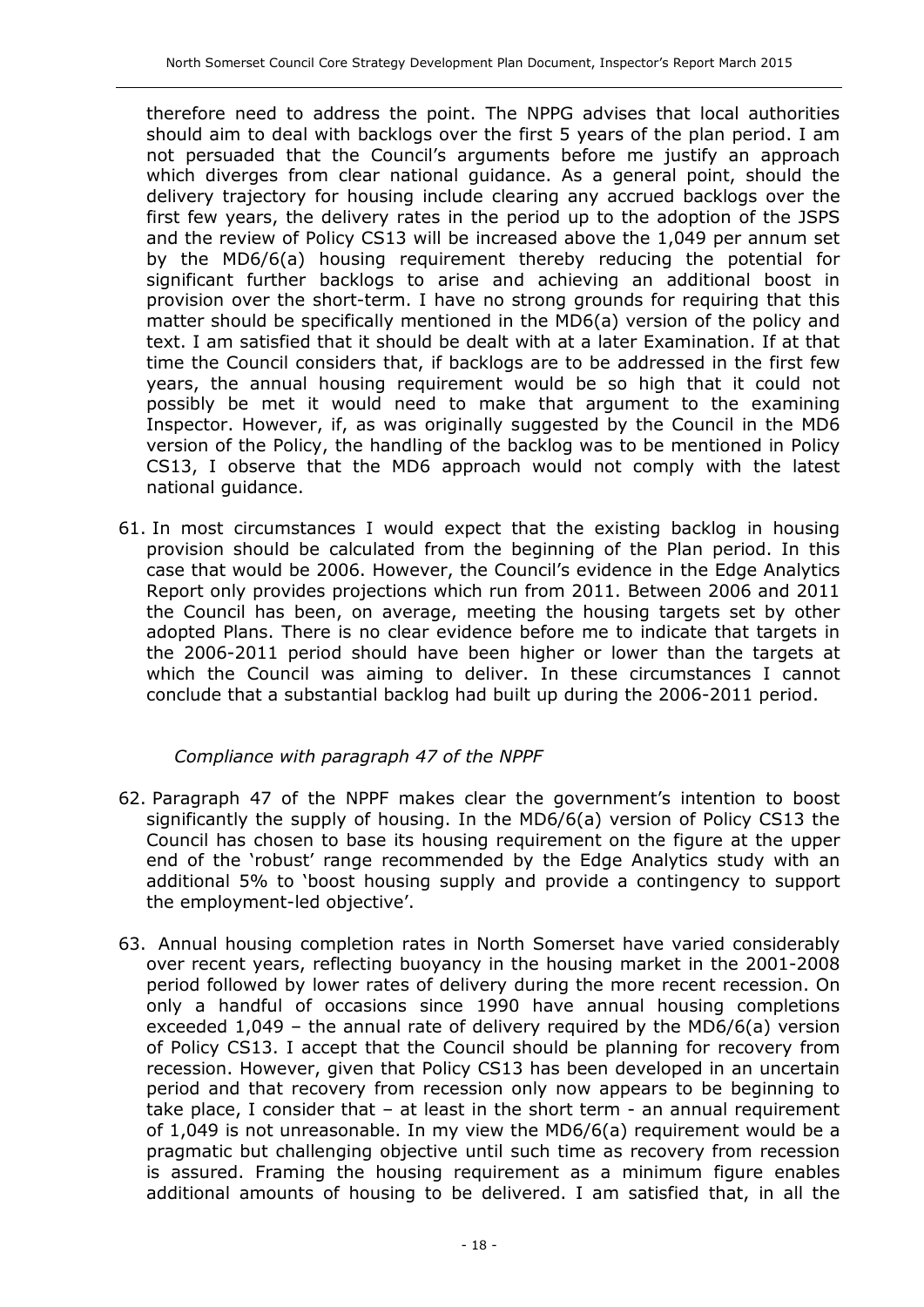circumstances, the Council's housing requirement would, in the short-term at least, amount to a significant boost in housing supply in North Somerset.

*Effectiveness of Policy CS13* 

- 64. The likely impacts of deployment of the Council's 'employment-led' strategy need to be approached cautiously. The Council is confident that its strategy will lead to a reduction in the rate of out-commuting but it accepts that it will be a slow process and will only be achievable over the whole of the Plan period. However, given the complexities of the local housing market, changes are difficult to both predict and influence. I have seen no clear evidence to persuade me that the predicted reductions can be achieved. The Council argues that there is evidence that out-commuting rates are already reducing but, depending on which data is employed, others have argued that out-commuting is increasing.
- 65. In current circumstances, the Council can deploy no measures which would guarantee a reduction in out-commuting. It has no ability to control who buys houses in the district. It has no means of ensuring that houses built in North Somerset would be taken by residents who both live and work in North Somerset. Those with the available resources will be able to out-bid those who do not - whatever their personal circumstances. This could result in those who work in North Somerset being displaced by those who out-commute to Bristol or who are not economically active simply because they have been out-bid.
- 66. The Edge Analytics study identifies a trend of migration between North Somerset and its immediate neighbours. In the period 2001-2011 this involved a steady rate of in-migration of about 2,000 persons per year into North Somerset, principally from Bristol. It is only through the production of a joint SHMA for the whole of the HMAs that the complex factors which underlie this can be assessed and appropriate strategic responses drawn up. However, I have seen no evidence to suggest that, of its own accord, the trend of inmigration is likely to slow in the near future. On the contrary there are indicators which suggest that, if anything, demand for family housing by those who currently live and work in Bristol is only likely to increase. That demand for housing will need to be met somewhere. Attempts to restrict supply in one place will not, by itself, solve the problem as the demand would simply be diverted elsewhere. The pressure on the housing market will not be abated unless the required houses are provided.
- 67. I have considerable doubts that the problems of the existing imbalance in housing and jobs and the demand for housing by those prepared to commute to Bristol can be resolved by deploying one measure alone. Any measures to address the issues in isolation could have unwelcome consequential effects. A successful solution is likely therefore to come from a co-ordinated approach by the authorities involved which comprehensively addresses the many facets of the problem. Previous Plans which considered the issue appear to have properly employed strategies which directed both employment and housing development in an effort to address the problem.
- 68. However, this is not to say that the Council's 'employment-led' strategy would not be part of that solution. In my opinion it would and any attempt to redress the long-recognised existing imbalance between housing and employment in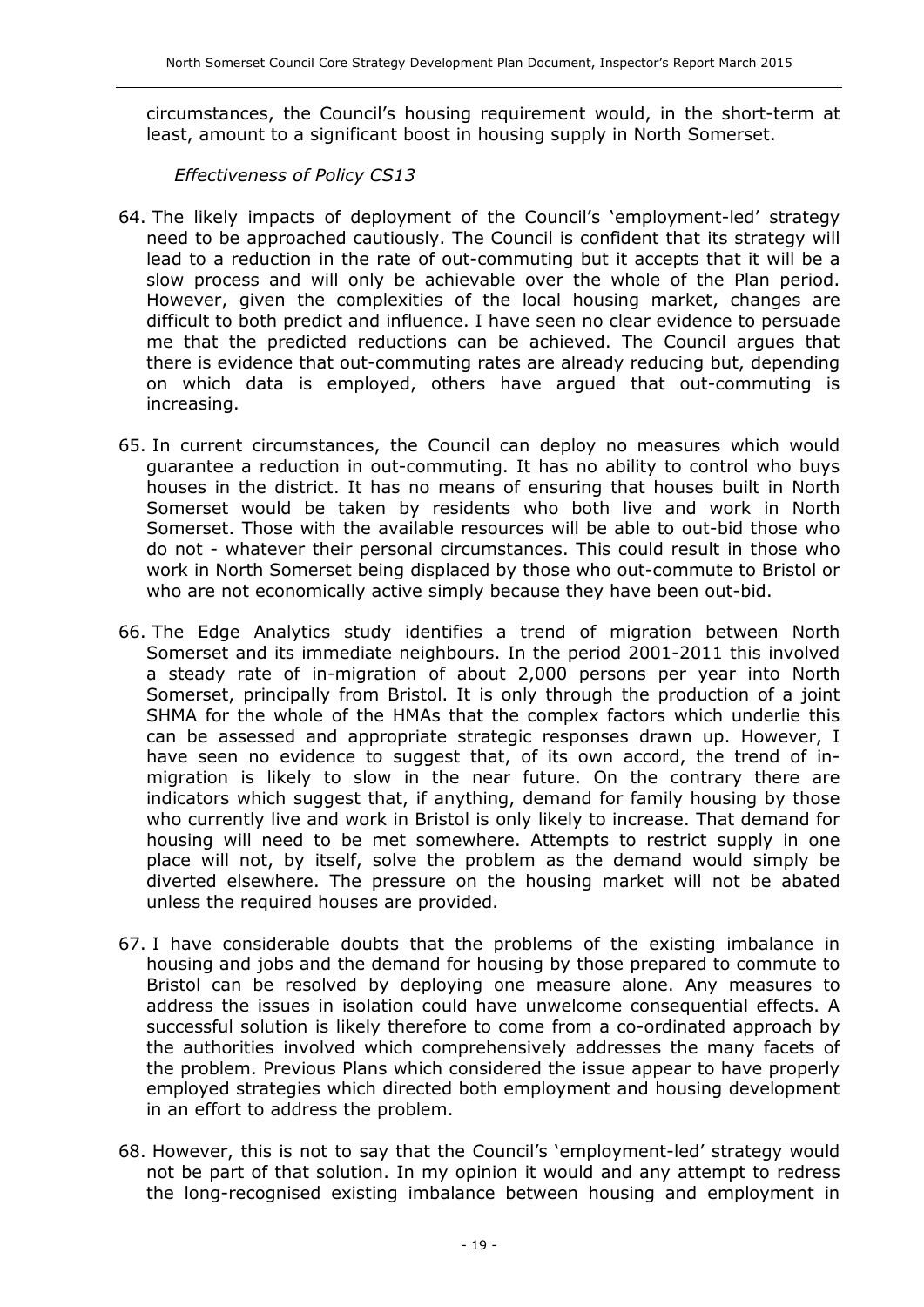Weston-Super-Mare is unlikely to be successful without it. Given that it is likely to take some time to show results, I am satisfied that it would be worthwhile to make a start. Having said this, even in the short-term the strategy will need careful monitoring to demonstrate that it is effectively delivering the desired results without causing other problems. In this regard I am particularly concerned that the strategy could give rise to affordability issues. I deal with these matters below.

#### *Affordability issues*

- 69. In my opinion one of the results of an incautious approach to the issue of 'self containment' is likely to be an unwelcome reduction in affordability. There is already a substantial need for affordable housing in North Somerset. Limiting the delivery of market housing development will have a consequential effect on the number of affordable houses which can be delivered. The 2009 SHMA identified an issue of housing affordability in North Somerset. I heard evidence to indicate that the current situation in the district, although worsening, is not significantly different to regional trends. I heard other evidence that affordability problems were increasing when viewed against the national picture. The evidence is conflicting. However, there is certainly no evidence to suggest that affordability is improving in any significant way. I accept that property prices – especially the price of family housing - in Bristol may be increasing at a much faster rate than in North Somerset. This is only likely to increase demand in areas within commuting distance of Bristol.
- 70. Upward pressure on house prices which would arise from holding back housing delivery in the face of steady or increasing demand could make affordability in North Somerset even worse. In these circumstances, even in the brief period before the JSPS provides a comprehensive solution to the self-containment/outcommuting issues, the Council will need to accurately monitor affordability to ensure that its strategy does not cause affordability to worsen in an unacceptable manner. I have seen no conclusive evidence to suggest that, in this short interim period ahead of the adoption of the JSPS, affordability is likely to change substantially. For this reason I do not consider that, in the short term, the risk of worsening affordability is sufficient to conclude that the Council's employment-led strategy is likely to be ineffective.
- 71. I have noted the evidence put forward by some Representors that affordability issues reflect other factors in the housing market and are not simply a matter which can be resolved by building more new houses. However, I am not persuaded that housing supply is not, at least, part of the solution and the thrust of national guidance is to boost significantly the delivery of housing to increase supply and address issues of affordability at a national level.

#### *Delivery*

72. The Council's '*2014 Housing and Economic Land Availability Assessment'* identifies a potential supply of land for housing which is more than sufficient to deliver the housing requirement set out in the MD6/6(a) version of Policy CS13. This figure includes an allowance for windfalls which is based largely on historic delivery rates from this source. I have seen no compelling evidence to suggest that 'windfalls' will continue to provide a reliable source of supply into the future. However, the windfall allowance which has been included is relatively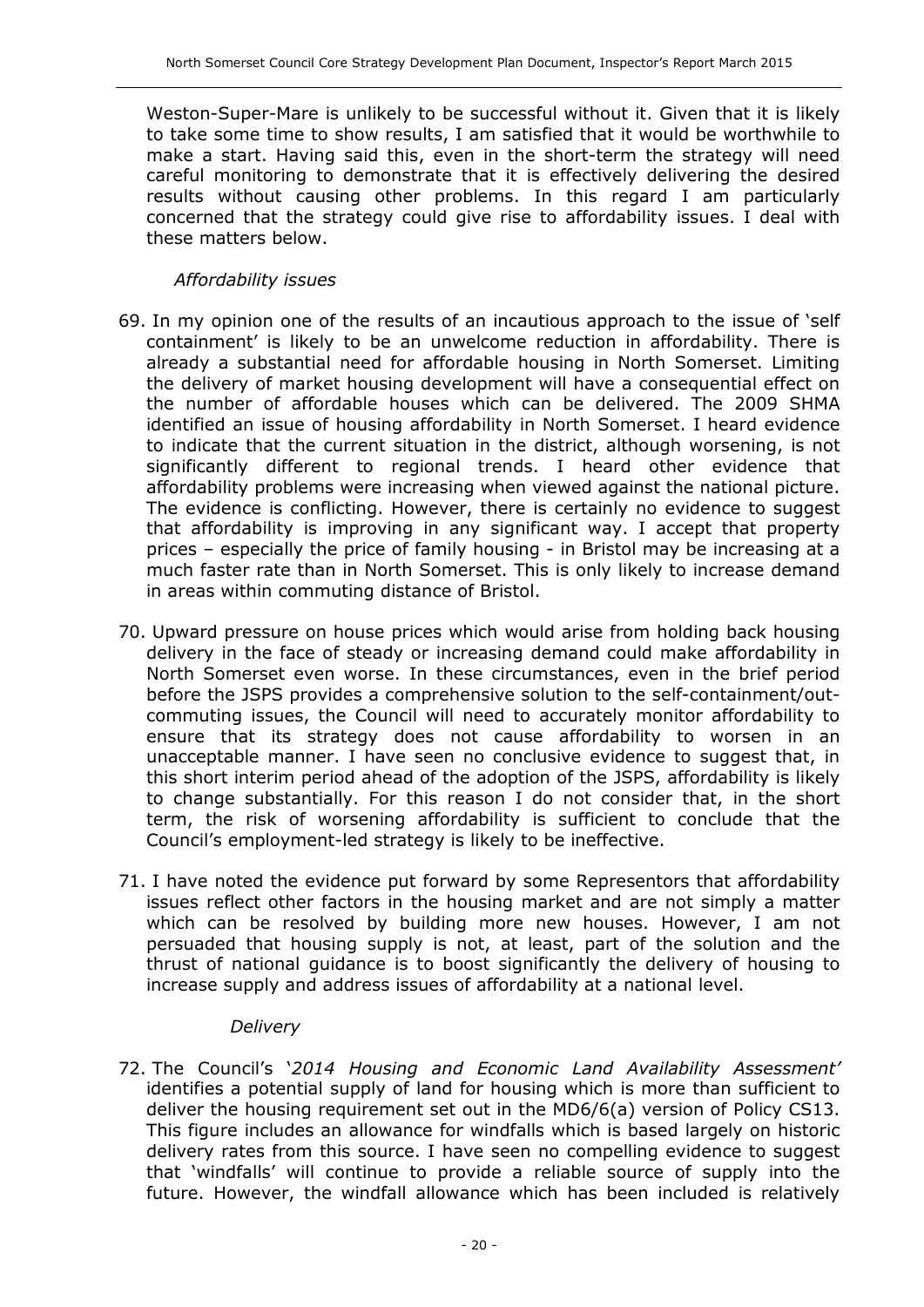modest and I have no reason to believe that it is wholly unrealistic in the shortterm or that it has a significant effect on the overall availability of housing land. Again this is a matter which will need to be addressed in the Examination of any consequential changes to the remitted policies dealing with housing delivery.

- 73. In March 2014 the Council argued that any housing requirement above about 18,000 could not be physically constructed and marketed within the Plan period and therefore the specification of a higher housing requirement would be 'simply a paper exercise'. However, I heard evidence from the development industry that this was not the case and that there was capacity and desire to build more dwellings if the opportunities existed. This would seem to be supported by the fact that, even during the recession, housing delivery has been maintained to a degree. Average delivery targets of almost 1000 dwellings per year set by the 1996-2011 Structure Plan have been met. Since 2006 – a period which includes both a peak and a decline in house building – between 856 and 990 dwelling completions have been realised in the District. I am satisfied that the housing requirement set out in the MD6/6(a) version of Policy CS13 can be delivered.
- 74. In these circumstances I consider that the Council should set its housing requirement in the interim period at a pragmatic level. Such a level would prevent the build-up of an unmanageable backlog in delivery if, following a SHMA review, the housing requirement was to rise significantly. It would also enable the Council to take advantage of the opportunity to contribute towards recovery from recession.

#### *Policy CS13 – Overall Conclusions*

- 75. The development of Policy CS13 does not comply with national guidance in that it is not based on a full objective assessment of housing need in the whole of the recognised HMA. However, I am satisfied that, provided that the housing requirement set out in the MD6/6(a) version of the Policy is sufficient, this difficulty can be overcome by embedding a commitment to an early review of the requirement into the Plan. The MD6/6(a) version does this.
- 76. Within the context of the Council's aspirations to redress the balance between housing and employment (particularly in Weston-Super-Mare) the housing requirement of circa 21,000 set by the MD6/6(a) version of Policy 13 draws an acceptable balance. It provides sufficient housing to meet more than the top of the 'robust' range of housing need identified in the Edge Analytics study but is not so high that the 'employment-led' strategy is abandoned. The requirement is, therefore, compatible with the adopted part of the Core Strategy.
- 77. Whilst there is some evidence to suggest that the housing requirement is lower than it should be, I do not consider that the other evidence which has been put forward is so persuasive that I should necessarily accept it as an alternative to that provided by the Council. Given that the Council has given a firm commitment to a review of Policy CS13 before the end of 2018, I am satisfied that, if after pragmatic and realistic consideration in the light of the forthcoming joint SHMA, the housing requirement had been set too low, there would be a ready opportunity for the Council to promptly address any real backlog in housing provision which had built up.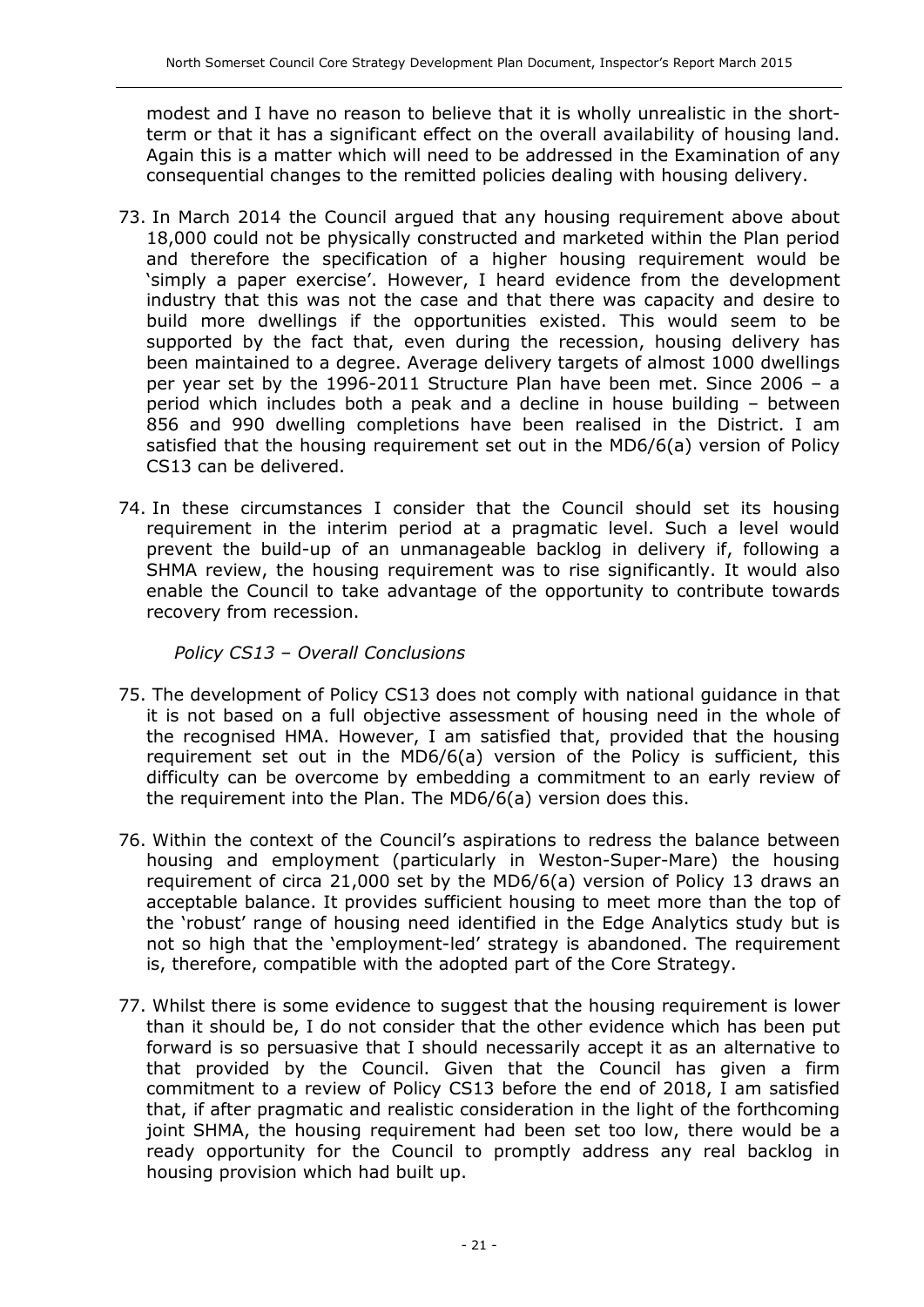## **Assessment of Legal Compliance**

78. My Examination of the compliance of Policy CS13 of the Core Strategy with the legal requirements is summarised in the table below. I conclude that the Policy meets them all.

| <b>LEGAL REQUIREMENTS</b>                                                      |                                                                                                                                                                                                                                                                                                                      |
|--------------------------------------------------------------------------------|----------------------------------------------------------------------------------------------------------------------------------------------------------------------------------------------------------------------------------------------------------------------------------------------------------------------|
| Local Development<br>Scheme (LDS)                                              | The Local Plan is identified within the approved LDS<br>January 2014 which sets out an expected adoption<br>date of July 2014. Whilst the anticipated adoption<br>date has slipped I consider that there are sound<br>reasons for this. The Local Plan's content and timing<br>are generally compliant with the LDS. |
| <b>Statement of Community</b><br>Involvement (SCI) and<br>relevant regulations | The SCI was adopted in February 2007<br>and<br>been<br>compliant<br>the<br>consultation<br>has<br>with<br>requirements therein, including the consultation on<br>the post-submission proposed 'Main Modification'<br>changes.                                                                                        |
| Sustainability Appraisal<br>(SA)                                               | SA has been carried out and is adequate.                                                                                                                                                                                                                                                                             |
| Appropriate Assessment<br>(AA)                                                 | The Habitats Regulations AA Screening Report<br>January 2014 sets out why AA is not necessary in<br>respect of Policy CS13. Detailed assessment of<br>individual sites and locations for development will be<br>carried out at the next stage of the plan preparation<br>process.                                    |
| <b>National Policy</b>                                                         | The Local Plan complies with national policy except<br>modifications<br>indicated<br>and<br>where<br>are<br>recommended.                                                                                                                                                                                             |
| Sustainable<br>Community<br>Strategy (SCS)                                     | Satisfactory regard has been paid to the North<br>Somerset Partnership's SCS.                                                                                                                                                                                                                                        |
| Public Sector Equality Duty<br>(PSED)                                          | The Local Plan complies with the Duty. The Core<br>Strategy was accompanied by an Equalities Impact<br>Assessment at each committee stage.                                                                                                                                                                           |
| 2004 Act (as amended)<br>and 2012 Regulations.                                 | The Local Plan complies with the Act and the<br>Regulations.                                                                                                                                                                                                                                                         |

## **Overall Conclusion and Recommendation**

- 79. Policy CS13 as originally submitted has a number of deficiencies in relation to soundness and/or legal compliance for the reasons which I set out above. This means that, in accordance with Section 20(7A) of the 2004 Act, I recommend non-adoption of the policy as originally submitted. These deficiencies have been explored in the Main Issues set out above.
- 80. The Council has requested that I recommend Main Modifications to make Policy CS13 sound and/or legally compliant and capable of adoption. I conclude that, with the recommended Main Modifications set out in Appendix A, Policy 13 of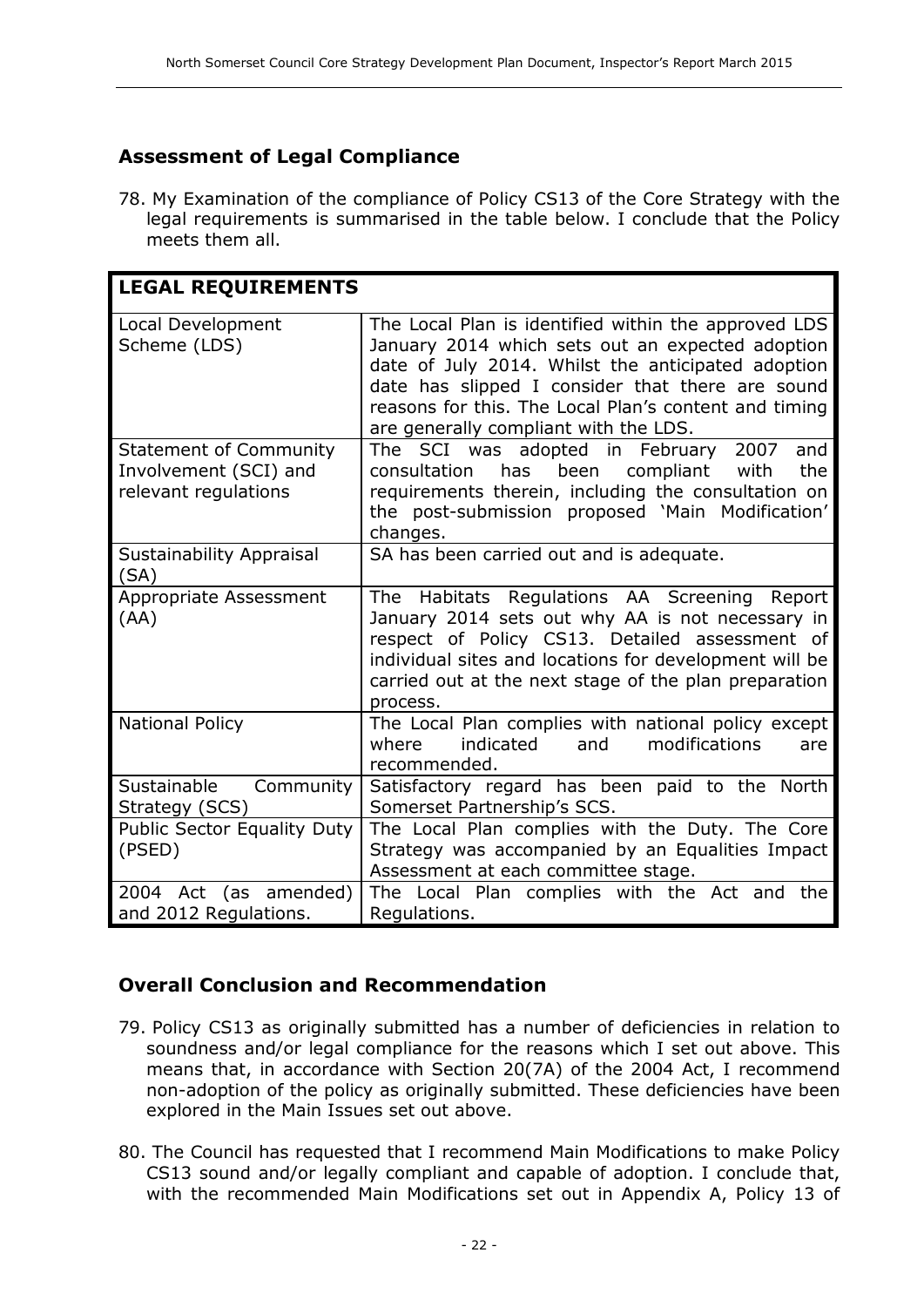the North Somerset Council Core Strategy satisfies the requirements of Section 20(5) of the 2004 Act and meets the criteria for soundness in the NPPF.

## *Roland Punshon*

#### INSPECTOR

This Report is accompanied by Appendix A contains the Main Modifications.